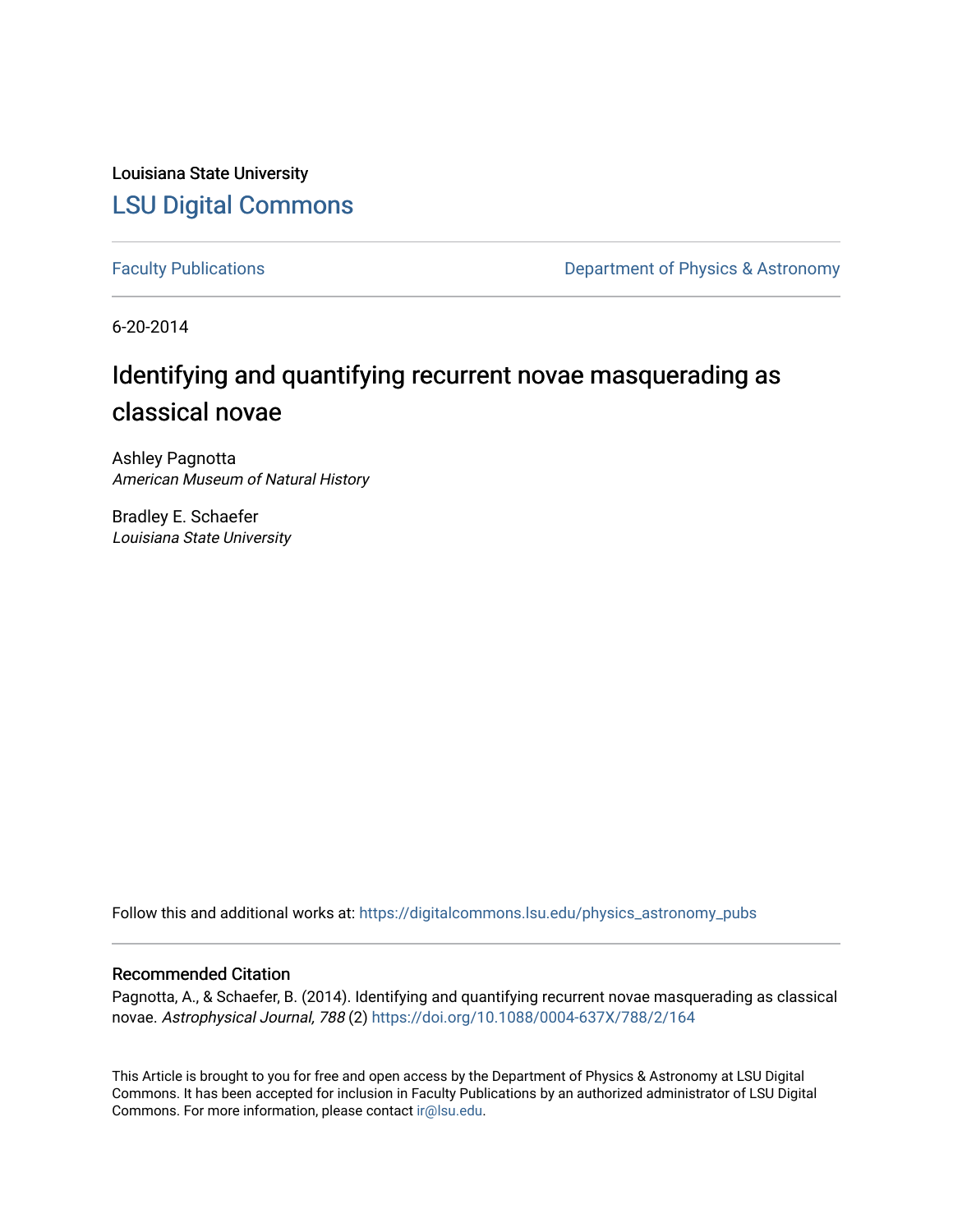## <span id="page-1-0"></span>Identifying and Quantifying Recurrent Novae Masquerading as Classical Novae

Ashley Pagnotta<sup>1</sup>

and

Bradley E. Schaefer<sup>2</sup>

pagnotta@amnh.org

## ABSTRACT

Recurrent novae (RNe) are cataclysmic variables with two or more nova eruptions within a century. Classical novae (CNe) are similar systems with only one such eruption. Many of the so-called 'CNe' are actually RNe for which only one eruption has been discovered. Since RNe are candidate Type Ia supernova progenitors, it is important to know whether there are enough in our galaxy to provide the supernova rate, and therefore to know how many RNe are masquerading as CNe. To quantify this, we collected all available information on the light curves and spectra of a Galactic, timelimited sample of 237 CNe and the 10 known RNe, as well as exhaustive discovery efficiency records. We recognize RNe as having (a) outburst amplitude smaller than  $14.5 - 4.5 \times \log(t_3)$ , (b) orbital period >0.6 days, (c) infrared colors of  $J - H > 0.7$ mag and  $H - K > 0.1$  mag, (d) FWHM of H $\alpha > 2000$  km s<sup>-1</sup>, (e) high excitation lines, such as Fe X or He II near peak,  $(f)$  eruption light curves with a plateau, and  $(g)$  white dwarf mass greater than  $1.2M_{\odot}$ . Using these criteria, we identify V1721 Aql, DE Cir, CP Cru, KT Eri, V838 Her, V2672 Oph, V4160 Sgr, V4643 Sgr, V4739 Sgr, and V477 Sct as strong RN candidates. We evaluate the RN fraction amongst the known CNe using three methods to get  $24\% \pm 4\%$ ,  $12\% \pm 3\%$ , and  $35\% \pm 3\%$ . With roughly a quarter of the 394 known Galactic novae actually being RNe, there should be approximately a hundred such systems masquerading as CNe.

Subject headings: novae, cataclysmic variables

#### 1. Recurrent Nova Candidates

Both classical and recurrent novae (CNe and RNe, respectively) consist of a white dwarf (WD) accreting material from a companion star. The accreted material accumulates until reaching

<sup>1</sup>Department of Astrophysics, American Museum of Natural History, New York, NY 10024

<sup>2</sup>Department of Physics and Astronomy, Louisiana State University, Baton Rouge, LA 70803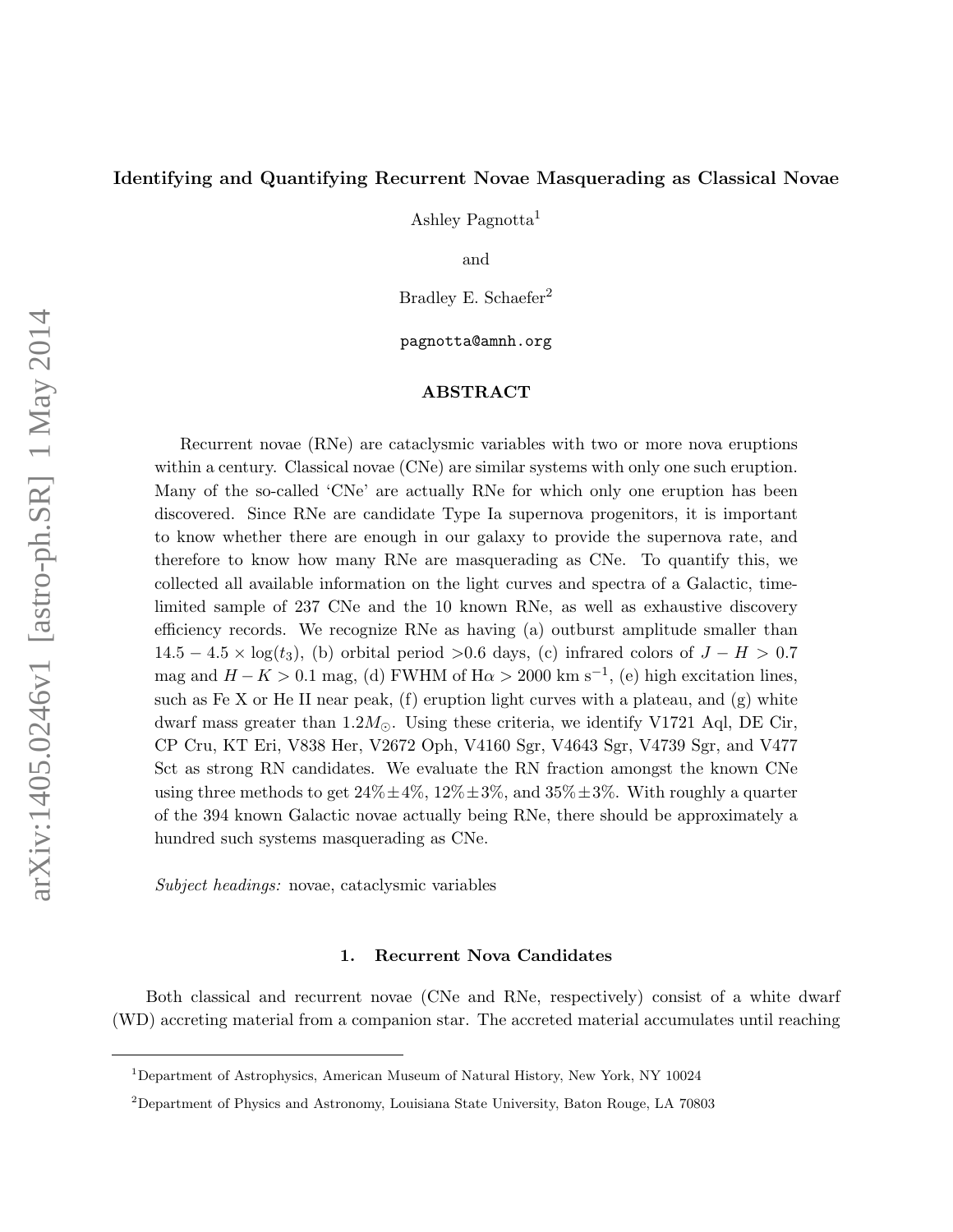a critical temperature/pressure at the base of the accreted layer, at which point thermonuclear runaway is triggered and the nova eruption occurs. The outburst mechanism is identical for both CNe and RNe, but the recurrence timescale varies by multiple orders of magnitude, with RNe seen to erupt at least once per century. The systems classified as CNe have only one *discovered* eruption, but more undiscovered eruptions could have occurred within the last century. The truly classical systems do not have any more eruptions on timescales of less than a century. We note that this century-long timescale is empirically based on observations, and is somewhat arbitrary, arising due more to the history of reliably-recorded, large-scale observations (dating back to the 1890s, when the first astronomical plates were made) than to any physical distinction. We anticipate needing to either expand the definition of an RN in the future, as we discover systems with recurrence times just slightly greater than 100 years, or to alter the nomenclature to something such as Fast Recurrence Time Novae, to distinguish systems whose recurrences we have had time to observe from those for which we still wait, a wait time which may be on the order of  $10^5$  years. For this paper, we will continue with the current, community-accepted definition that a system with multiple eruptions in fewer than 100 years is called a recurrent nova.

There are two characteristics of RNe that combine to cause their short recurrence time: a highmass WD (where  $M_{\text{WD}}$  is near the Chandrasekhar mass limit) and a high accretion rate  $(M)$ . There is a given trigger mass of accreted material that must be reached for the nova eruption to occur; this trigger mass is smaller for high-mass WDs [\(Yaron et al. 2005\)](#page-52-0) and is more quickly reached when matter is being accumulated at a high rate (high  $M$ ), thus the combination of these two factors yields—and is in fact required for—the short recurrence times seen in the RNe [\(Sekiguchi](#page-49-0) [1995;](#page-49-0) [Townsley 2008\)](#page-51-0).

These two factors are also exactly what are needed to cause a WD to explode as a Type Ia supernova (SN Ia), which is why RNe are among the best possibilities for a solution to the longstanding SN Ia progenitor problem. The reliability of these SNe as standard candles [\(Hamuy et al.](#page-45-0) [1996\)](#page-45-0) has been key for the measure of the acceleration of the expansion of the universe [\(Riess et al.](#page-49-1) [1998;](#page-49-1) [Perlmutter et al. 1999\)](#page-48-0). Questions have been raised, however, about potential evolution in the SN Ia population that could cause peak absolute magnitude variations of up to 0.2 mag and impact the precision cosmology measurements that are made using SNe Ia (Domínguez et al. 2001). An understanding of the dominant progenitor channel, or channels [\(Brandt et al. 2010\)](#page-37-0), will help answer these questions and reduce the systematic errors which currently dominate the uncertainties in supernova cosmology. The RN channel is a potential good solution to this key problem, but a critical question is whether there are enough RNe in our Milky Way Galaxy to account for the observed SN Ia rate [\(Branch et al. 1995;](#page-37-1) [della Valle & Livio 1996\)](#page-44-1). A substantial problem with prior work is the lack of consideration for the efficiency of nova discoveries; as we will show, many so-called CNe are actually RNe. This paper provides the first consideration of the numbers and fractions of RNe that are masquerading as CNe, addressing both the RN demographics question and part of the SN Ia progenitor problem. We note that having a population large enough to provide a significant fraction of the SN Ia rate does not in and of itself mean that RNe must be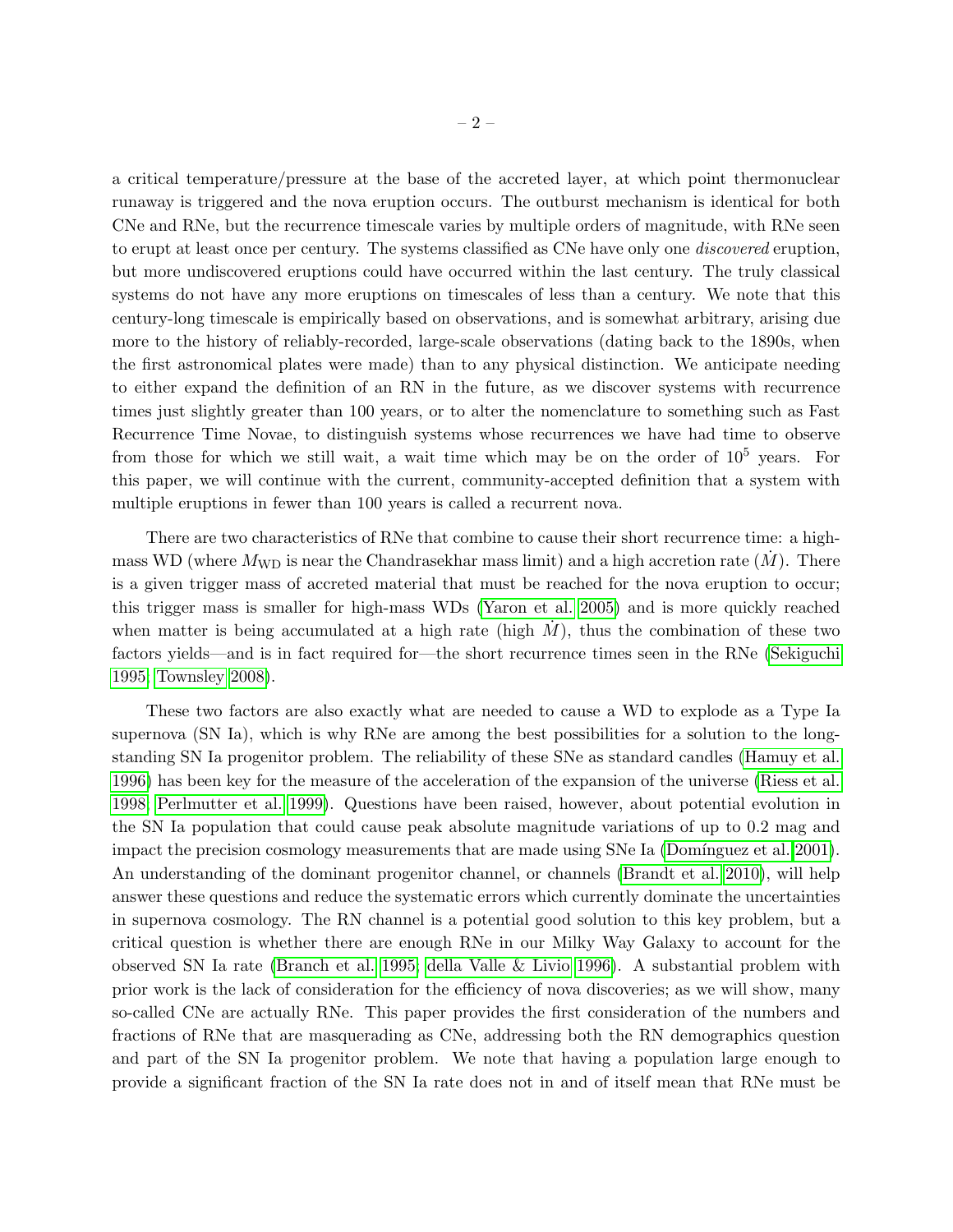dominant SN Ia progenitors. There are other factors that must be considered, and we discuss these further in Section [7,](#page-27-0) but it is a crucial part of deciding whether RNe are *viable* progenitors.

The discovery efficiencies of nova eruptions and RNe are well understood [\(Shafter 2002;](#page-50-0) [Pag](#page-48-1)[notta et al. 2009;](#page-48-1) [Schaefer 2010\)](#page-49-2). Eruptions over the last century can easily be missed if they happen when the star is too close to the Sun, during the full moon, during any of many intervals when no one was watching, or if the search did not go deep enough even if someone was searching in the right area at the right time. For CNe, the discovery efficiency is 22% for novae peaking at  $V = 6$  mag and 9% for novae peaking at  $V = 10$  mag, even in ideal conditions; this rate remains fairly constant from 1890 to 2012. For the ten known RNe, the undirected discovery efficiency for a single eruption varies from 0.6% to 19%, with a median of 4%. Allowing for multiple eruptions since 1890, an approximately correct situation is a discovery rate of  $\sim 10\%$ , so two eruptions are discovered 1% of the time (and the system is recognized as an RN), and just one eruption is discovered 18% of the time (so the system is classified as a CN), leaving zero eruptions discovered 81% of the time. Thus, for every known RN, there must be an order of magnitude more RNe currently masquerading as CNe. The best place to find new RNe is therefore in the catalog of known CNe.

This paper presents a comprehensive analysis of the RNe hiding in the Galactic nova catalogs. Section [2](#page-3-0) systematizes seven criteria for identifying RNe in the nova catalogs on a probabilistic basis. Two of these criteria (concerning the spectra of the systems in outburst; see Sections [2.4](#page-7-0) and [2.5\)](#page-8-0) are newly developed in this paper. Section [3](#page-11-0) analyzes the many prior claims of RN candidates, with most such claims now no longer supportable. Section [4](#page-16-0) presents an exhaustive compilation of the measured properties (those relevant for our seven RN criteria) of 237 CNe with useful amounts of information (out of 394 currently known novae) as well as the 10 known galactic RNe. From this information, we identify ten strong RN candidates and 29 systems that are likely RNe. Section [5](#page-17-0) presents three independent analyses that measure the fraction of currently cataloged CNe that are actually RNe which have had multiple eruptions within the last century. Section [6](#page-26-0) presents results from our extensive searches for prior eruptions within archival material from the Harvard and Sonneberg astronomical plate collections. Part of the original motivation for this paper was to develop a list of confident RN candidates for future exhaustive searches for previous eruptions. Section [7](#page-27-0) discusses the broad implications of this work, which are dominated by the realization that the total number of RNe in our Milky Way galaxy is  $\sim 160 \times$  higher than in prior estimates.

#### 2. RN Candidate Criteria

<span id="page-3-0"></span>RNe and CNe have substantial overlap in the observed distributions of their properties. Indeed, this is expected, since many CNe are really RNe. Nevertheless, a variety of properties are greatly different between the CNe and the RNe. For example, most RNe have orbital periods longer than 0.6 days, while most CNe have orbital periods shorter than 0.3 days. Such properties can be used as indicators for recognizing RNe among the CNe. Due to the overlapping distribution of properties, no one property (other than multiple observed nova eruptions) can be used to definitively identify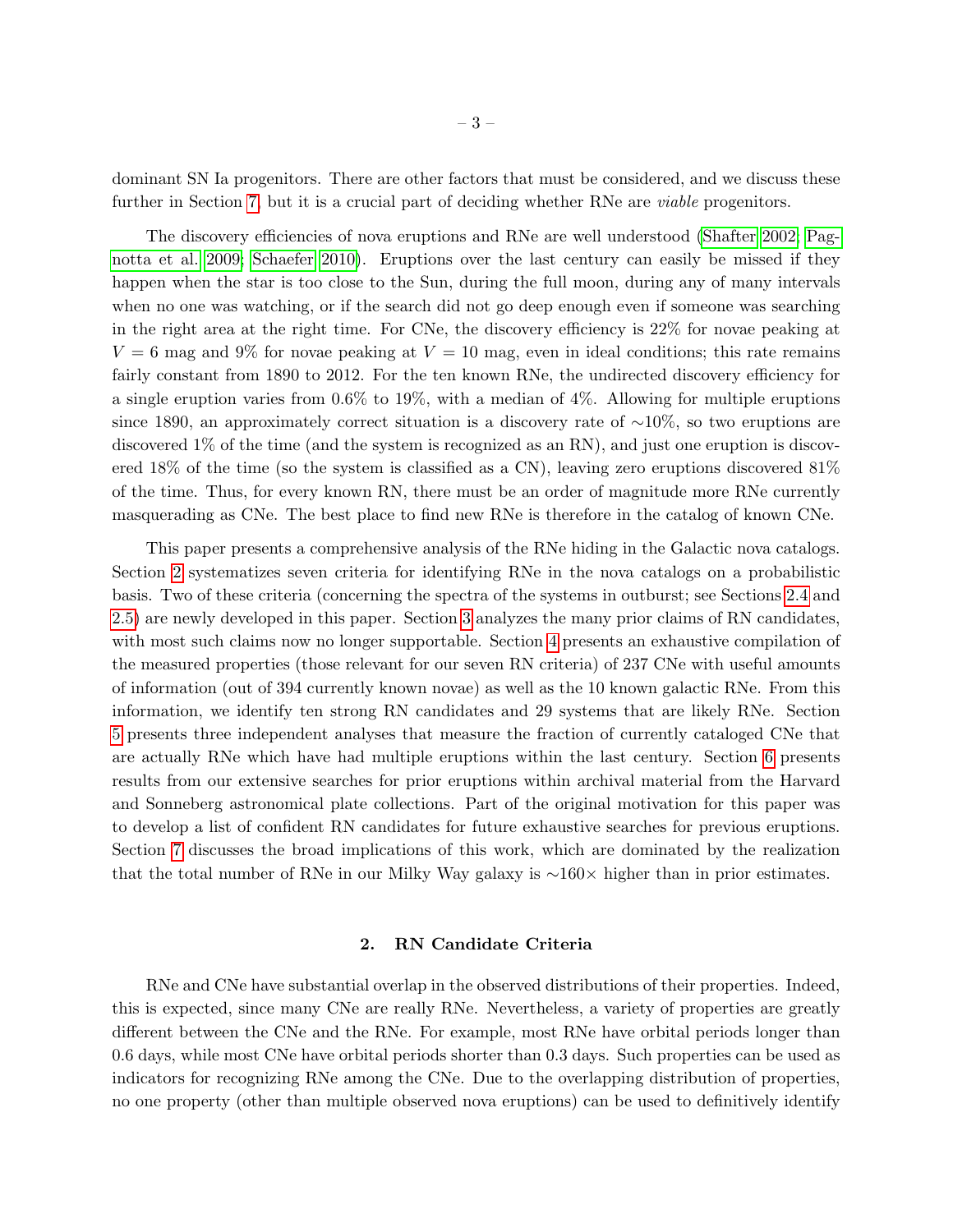the CN or RN nature of any system. We never prove that a system is an RN by any means other than finding multiple eruptions. The presence of multiple positive indicators, however, especially if none are contrary, can make a strong case for the RN nature of a system.

We collect here five known RN indicators plus two strong new ones, for a total of seven indicators, described in the first seven subsections, Sections [2.1-](#page-4-0)[2.7.](#page-10-0) The final subsection, Section [2.8,](#page-10-1) describes a third new indicator that is not yet well-enough known or understood to be used in our selection criteria, but is interesting enough that it should be included, in hopes of inspiring further study. Importantly, we sketch out the physical bases for the indicators, so that they are much stronger than simple empirical correlations. Table [1](#page-30-0) lists each indicator and its efficiency, and each indicator is developed in detail in the following subsections.

We note that we have used some of these characteristics in a previous paper [\(Pagnotta et al. 2009\)](#page-48-1) to identify V2487 Oph as a good RN candidate. To avoid introducing any bias into the statistics of this paper, for the purpose of the percentages given in Table [1,](#page-30-0) we do not include V2487 Oph with either sample, and we give it a unique color in the two figures on which it is plotted.

## 2.1. Amplitude/ $t_3$

<span id="page-4-0"></span>All RNe have a high  $\dot{M}$  and about half of them have a red giant companion. Both of these conditions contribute to RNe being more luminous than CNe during quiescence. Empiricially, RNe peak at approximately the same absolute magnitude as CNe [\(Schaefer 2010\)](#page-49-2). Taken together, these two facts mean that RNe have smaller-amplitude outbursts. Additionally, RNe tend to have shorter-duration outbursts, as measured by  $t_3$ , which is the amount of time (in days) it takes for the system brightness to decline three magnitudes from peak. The faster declines are due to the RNe, with their high-mass WDs, having a smaller trigger mass [\(Yaron et al. 2005\)](#page-52-0) and therefore a smaller eruption envelope mass, within which the photosphere will recede faster, causing a faster decline. Various researchers have previously noted that RNe empirically have small amplitudes and fast declines, but many CNe were either fast or had small amplitude, so the individual criteria were not good indicators for recurrence. [Duerbeck](#page-44-2) [\(1987\)](#page-44-2) combined these two indicators to create a single criterion that selected out almost all RNe and only a few CNe. This criterion can be expressed in a plot of the nova outburst amplitude  $(A)$  versus decline speed  $(t_3)$ , where the RNe are both fast and small-amplitude. With this 'Duerbeck plot', the few CNe within the RN region become prime RN candidates.

We refine the Duerbeck plot in Figure [1](#page-41-0) by adding the RNe which have been identified since 1987, and by using improved measures of the amplitude and  $t_3$  [\(Schaefer 2010;](#page-49-2) [Strope et al. 2010\)](#page-50-1). This allows us to better define the region Duerbeck described as "void of classical novae". We define the amplitude of the edge of this region with the relation  $A_0 = 14.5 - 4.5 \times \log(t_3)$ . We can quantify the position of any nova on the Duerbeck plot by its distance from this threshold line,  $A-A_0$ . Seven out of nine (77.8%) of the considered RNe have negative  $A-A_0$ , whereas only 2.3%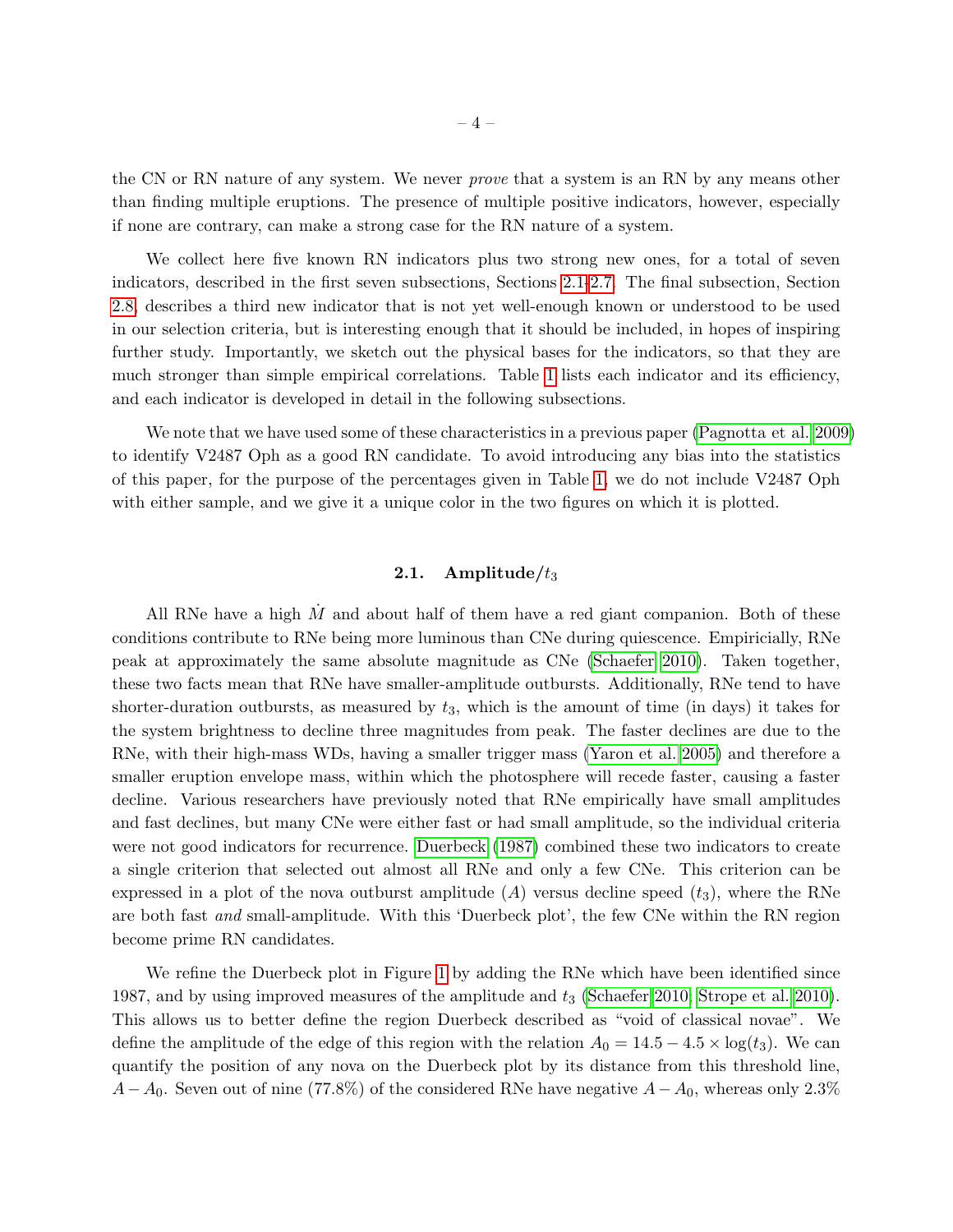(3 of 131) of the CNe are inside the  $A - A_0 < 0$  region of the Duerbeck plot. We note that T Pyx and IM Nor are outliers among RNe (with  $A-A_0$  values of 2.7 and 3.9 mag, respectively), which is not unexpected due to the unusual nature of the systems [\(Schaefer 2010\)](#page-49-2). With this, we recognize that novae with  $A - A_0 < 0$  are very likely RNe, while novae with something like  $A - A_0 > 5$  mag are very likely CNe.

The difference between 77.8% and 2.3% is sufficiently large that this appears significant. Nevertheless, we should calulate a formal significance for whether this difference is real, and we do this with two methods. The first method is to calculate the  $1-\sigma$  uncertainties in the fractions from the usual binomial equation. The fractions meeting our criterion are  $77.8\% \pm 13.9\%$  for the RNe and  $2.3\% \pm 1.3\%$  for the CNe. With this, the two fractions differ at the 5.4 $\sigma$  level. The second method is to use a two-sample Kolmogorov-Smirnov (K-S) test [\(Press et al. 2002\)](#page-49-3), which is a parameterless test to see whether the RNe are different from the CNe for their distribution of  $A_0 = 14.5 - 4.5 \times \log(t_3)$ . The quantity D is the maximum difference between the distribution fraction, for which our criterion is close to this maximum, so D will be close to 0.778−0.023 = 0.755 or slightly larger. The total sample sizes are 9 for the RNe and 131 for the CNe. If the RN and CN distributions are drawn from the same parent population, then the probability of D being greater than 0.755 is 0.000136. Thus, the RN and CN distributions are different at the 7400:1 confidence level, and this is adequate to make a confident conclusion.

We note that this dividing line is entirely empirical, based on the location of the "normal" RNe on the Duerbeck plot, not on any specific model. It was constructed to quantify a region that was previously defined only with a vague description, but its precise location (equation) is inherently uncertain. We are confident in the candidacy of the systems with  $A - A_0 < 0$ , but those on or near the threshold are also potentially good candidates. To quantify these possible (as opposed to probable) candidates, we also note all of the systems with  $A - A_0 < 1$ , which is close enough to the threshold to still be interesting, but not so far that it encompasses a large number of almost-certainly CNe.

A substantial problem is that other classes of 'novae' can occupy the RN region of the Duerbeck plot. Most commonly, large-amplitude dwarf novae can be confused with RNe. Fortunately, most dwarf novae have amplitudes smaller than RNe, and dwarf novae can be recognized uniquely from their spectral lines during outburst as well as their recurrence timescales of less than a few years. X-ray novae (e.g., V404 Cyg and V616 Mon [Nova Mon 1917 and 1975]) are another class with potential for confusion. X-ray novae are caused by accretion disk instabilities in binaries with black holes. The amplitude is typically 5-8 mag while the decline time is typically 40-120 days [\(Chen et al.](#page-37-2) [1997\)](#page-37-2), so many of these systems will appear to satisfy our  $A-A_0 < 0$  criterion. These systems can be distinguished by their bright hard X-ray luminosity during outburst as well as by their distinct light curve morphologies [\(Chen et al. 1997\)](#page-37-2). Symbiotic novae also have small amplitude outbursts, typically with amplitudes from 2-6 magnitudes [\(Kenyon 1986\)](#page-47-0). Symbiotic novae (e.g., RR Tel and PU Vul) are greatly different from novae on symbiotic stars (e.g., RS Oph and T CrB), despite the unfortunate similarity in names. Symbiotic novae can be distinguished by the presence of a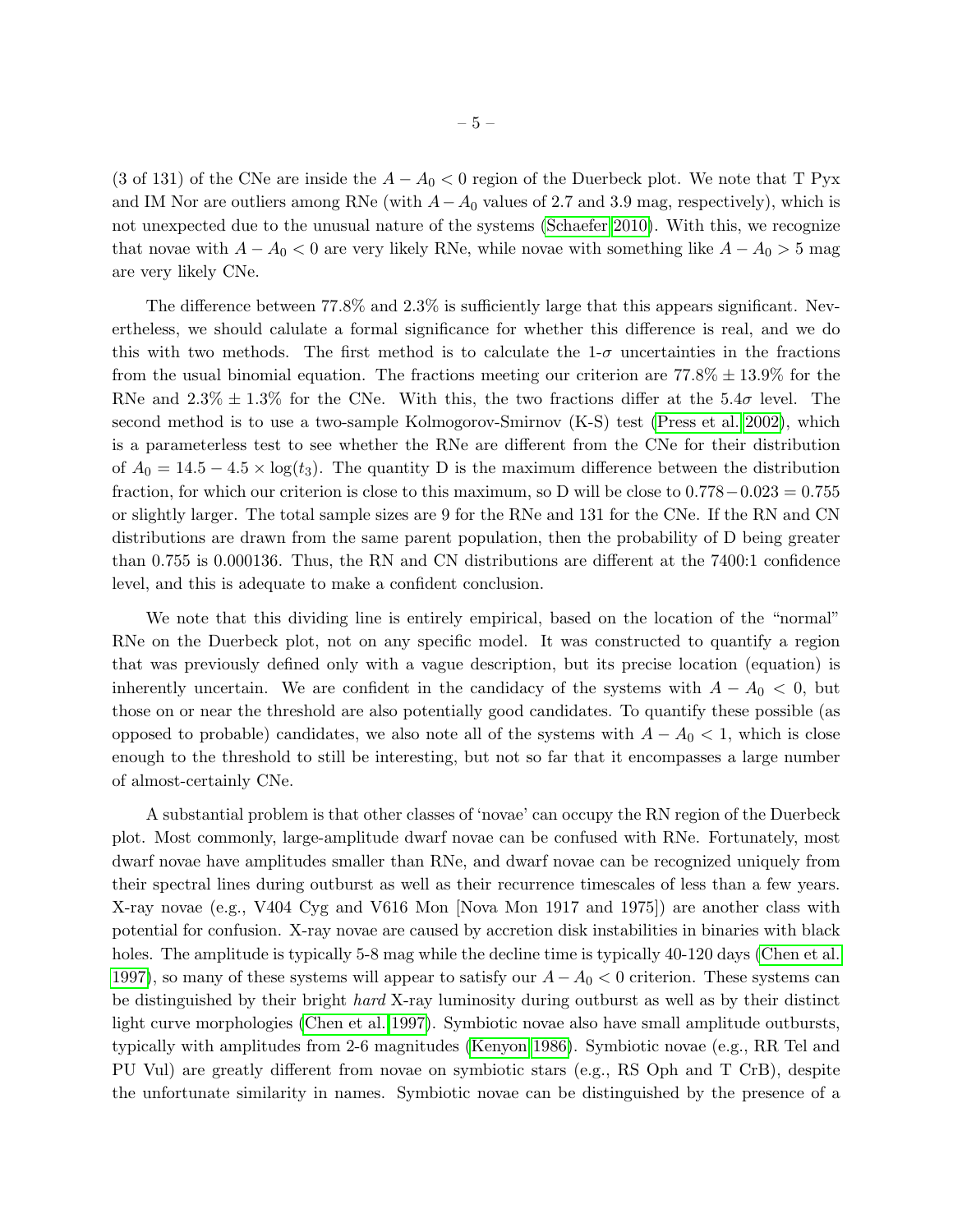red giant star with heavy stellar winds, resultant long orbital periods (from years to decades), and incredibly long decline times (from years to over a century). Any well-observed nova event can be easily distinguished from dwarf novae, X-ray novae, and symbiotic novae, but a sparsely observed event can easily be confused between the classes.

Figure [1](#page-41-0) also shows 131 CNe, with the input data coming from Table [3,](#page-38-0) as described in Section [4.](#page-16-0) Three CNe—LS And, DE Cir, and V1187 Sco—are definitely located in the RN region, as is V2487 Oph, which is colored differently for clarity. Therefore the criterion that  $A - A_0 < 0$  is satisfied by only 2.3% of the CNe. Six more systems are within 1 mag of the threshold  $(0 \lt$  $A - A_0 < 1$ ) and therefore also noted as interesting: V868 Cen, CP Cru, V4361 Sgr, V697 Sco, V723 Sco, and V477 Sct.

## 2.2. Evolved Companion Stars I: Long Orbital Periods

Empirically, we know that most (seven out of nine, or 77.8%) of the considered RNe have evolved companion stars, either sub-giants (e.g. U Sco) or red giants (e.g. RS Oph). Physically, this makes sense because the evolutionary expansion of these companions easily provides (via Roche lobe overflow) the high  $M$  needed to drive the fast accumulation of accreted material on the surface of the WD [\(Schaefer 2010\)](#page-49-2). There are two ways we can identify an evolved companion star in nova systems: long orbital period,  $P_{\text{orb}}$ , and infrared color excess.

Roche Lobe geometry tells us that  $P_{\text{orb}} \propto R_{\text{donor}}^{1.5}$ , where  $R_{\text{donor}}$  is the radius of the mass donating star, so a large evolved companion requires a long  $P_{\rm orb}$ . 77.8% (seven of nine) of the considered galactic RNe have orbital periods longer than 0.6 days. This is starkly different from CNe, for which only  $21.0\%$  (13 of 62) are longer than 0.3 days, and only  $12.9\%$  (8 of 62) are longer than 0.6 days. The difference between 77.8% and 12.9% implies that, all else being equal, a  $P_{\rm orb} > 0.6$  day system is likely an RN. The threshold of 0.6 days is somewhat loose, as a shorterperiod system could contain an evolved star driving a high  $\dot{M}$ . But the age of our galaxy and the main sequence lifetime of stars combine to put a lower limit of roughly 0.3 days, below which there can be no evolved donor star. So we can set a formal criterion of  $P_{\rm orb} > 0.6$  days, while acknowledging that systems with orbital periods from 0.3-0.6 days also have a chance of having an evolved companion star.

The difference between 7 out of 9 (for the RNe with known orbital periods) and 8 out of 62 (for the CNe) satisfying  $P_{\rm orb} > 0.6$  days is large. For binomial statistics, the fractions with  $P_{\rm orb} > 0.6$ days are  $77.8\% \pm 13.9\%$  for the RNe and  $12.9\% \pm 4.3\%$  for the CNe, with these fractions being different at the 4.5 $\sigma$  level. The K-S test produces a probability of 0.00268 (373:1) which is just past the usual  $3\sigma$  confidence threshold. So the difference in the orbital period distribution between RNe and CNe is significant.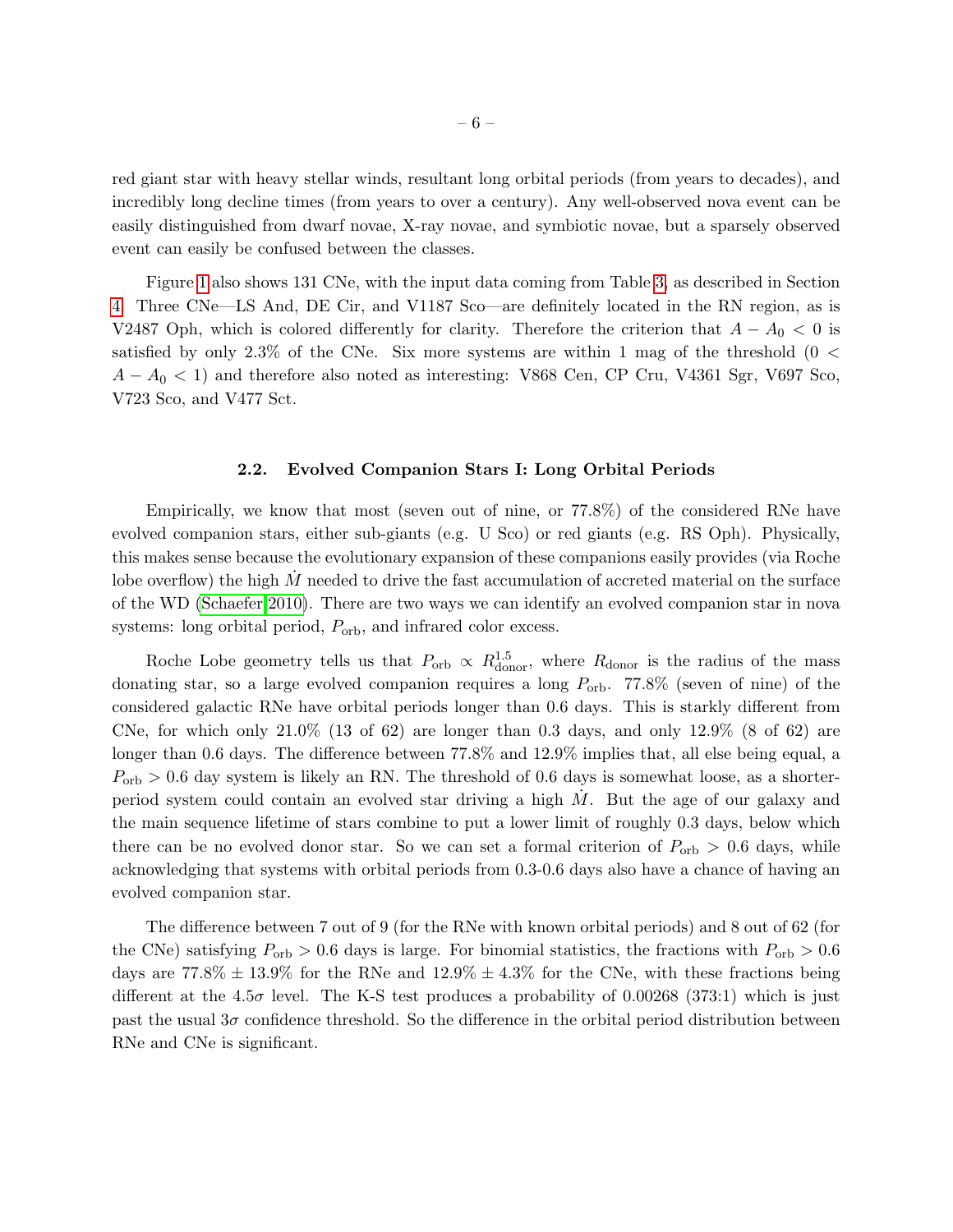#### 2.3. Evolved Companion Stars II: Red Giant Companions

The presence of an evolved companion can also be inferred by looking at the infrared colors of the system in quiescence. An evolved companion, particularly a red giant, locates the system in a distinct area on a  $J - H$  vs.  $H - K$  color-color diagram, as seen in Figure [2.](#page-42-0) The region with evolved companion stars has imperfectly defined edges, but we take it to be  $J - H > 0.7$  mag and  $H - K > 0.1$  mag; this threshold is marked in Figure [2.](#page-42-0) The cut-offs are loosely based on Figure 1 of [Harrison](#page-45-1) [\(1992\)](#page-45-1) and are designed to encompass all possible red giants, but are admittedly not perfect due to model dependence. Four of the known RNe have red giant companions and occupy this region of the infrared color-color plot. Only 15.3% (11 of 72) of the CNe have colors which indicate the presence of a red giant. The contrast between 44.4% (4 of 9) and 15.3% is not high, so we consider the infrared colors to be only a weak indicator. The fractions with red giants are  $44.4\% \pm 16.6\%$  for the RNe and  $15.3\% \pm 4.2\%$  for the CNe, with these fractions being different at the 1.7 $\sigma$  level. The formal K-S test gives a 50% probability that such a difference in fraction could occur by chance sampling of the same parent distributions. While the detection of a red giant companion is an indicator of low significance, many research groups (see references in Section 3) have adopted this criterion, so it is important to discuss and include it in this section.

We note that fewer than half (only four of nine considered) of the known RNe have red giant companions, so this is certainly not a requirement that must be met in order to consider a system recurrent. It is the presence of any type of *evolved* companion that drives the high  $\dot{M}$ , but at the same time, CNe can have evolved companions as well. RNe must also have a WD mass near the Chandrasekhar limit, while a system with a lower mass WD will necessarily have a long recurrence timescale [\(Yaron et al. 2005\)](#page-52-0). The presence of an evolved companion will substantially increase the expectation that the system might be an RN, but this property alone cannot provide any high confidence.

#### 2.4. High Expansion Velocity

<span id="page-7-0"></span>The expansion velocity of the ejected material in nova eruptions is measured using widths of emission lines. The spectra and line widths in the literature cover a wide variety of spectral ranges and elements, which vary in complex manners, but the one nearly universally covered wavelength is that of the H $\alpha$  line at 6563Å. The width of the H $\alpha$  line is measured and reported as the FWHM or the FWZI, but the latter quantity is difficult to measure consistently with accuracy. Therefore, we chose to use the full-width at half-maximum (FWHM) of the  $H\alpha$  line as a standard measure because this line is ubiquitous in nova spectra and the FWHM of the line is commonly reported.

RNe should systematically have high FWHM. RNe are distinguished from CNe by having a WD near the Chandrasekhar mass, and such WDs must have high mass and a small radius (when compared to the WDs in CNe). This necessary condition will lead to the WD having a high escape velocity,  $v_{esc} = \sqrt{2GM_{WD}r_{WD}^{-1}}$ , much higher than for any CN. For detailed numbers, the WD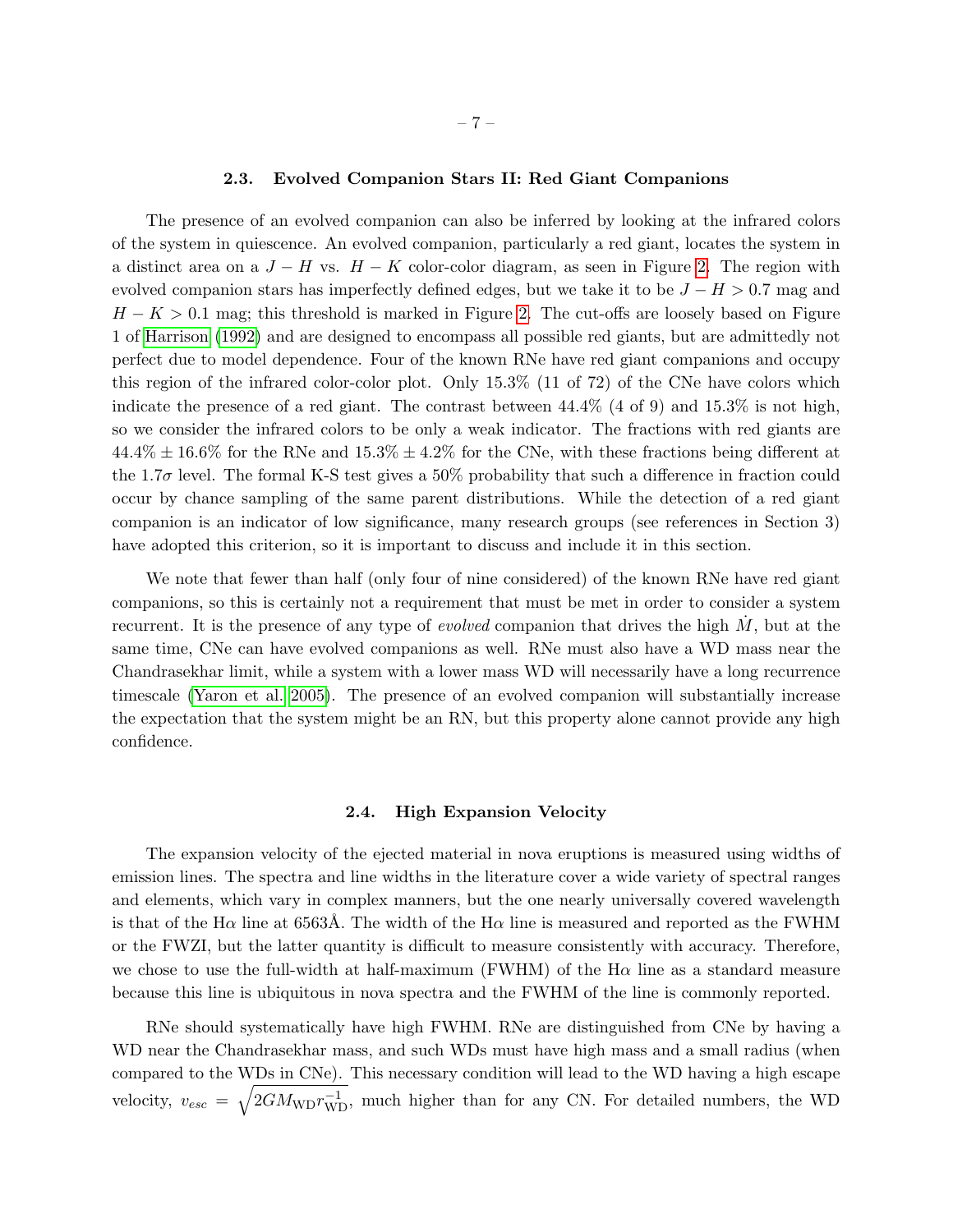escape velocity is 4300, 6800, 9000, and 12700 km s<sup>-1</sup> for WDs with masses 0.6, 1.0, 1.2, and  $1.35M_{\odot}$ , respectively. Roughly, the RNe should have WD escape velocities that are double or triple those of CNe. In general, for explosive events, the typical ejection velocity is comparable to the escape velocity. Hence, RNe should have double or triple the ejection velocities of CNe, and the RN H $\alpha$  FWHMs should be double or triple those of CNe. [Kato & Hachisu](#page-46-0) [\(2003a\)](#page-46-0) have made detailed models of the velocity outflows in RNe, which can achieve the high observed velocities. They point out that the ejection velocity depends sensitively on the WD mass, but this is the first time expansion velocity has been used explicitly to identify new RN candidates.

A histogram showing the distribution of FWHMs of  $H\alpha$  for our sample can be seen in Figure [3.](#page-43-0) Every known RN has a FWHM of H $\alpha$  greater than 2000 km s<sup>-1</sup>, and the median velocity is 3930 km s<sup>-1</sup>. The highest velocity is 10,000 km s<sup>-1</sup>, for V2487 Oph; excluding V2487 Oph (since we previously used this characteristic to identify it as a strong RN candidate), the next highest RN escape velocity is 5700 km s<sup>-1</sup> for U Sco. This is in contrast to the CNe, where only 52.6% 30 of 57 meet or exceed 2000 km s<sup>-1</sup>. With this, we take a nova that has FWHM of  $H\alpha < 2000$  km s<sup>-1</sup> to be a likely CN. We take 3500 km s<sup>-1</sup> (with 66.7% [6 of 9] of the RNe and 14.4% [8 of 57] of the CNe) to be a threshold above which the systems have a high probability of being recurrent. The binomial uncertainties on these fractions show them to be different at the 7.1 $\sigma$  and 3.1 $\sigma$  level for criteria of >2000 and >3500 km s<sup>-1</sup> respectively. The K-S test gives probabilities of 0.061 and 0.036 for the RN and CN distributions of FWHM both arising from the same parent population, for velocities of >2000 and >3500 km s<sup>-1</sup> respectively. The difference between CNe and RNe looks to be substantial in Figure [3,](#page-43-0) and our statistical tests show that the difference is likely real.

On this basis, from our time-limited sample of 237 novae, DE Cir, V693 CrA, V838 Her, V4160 Sgr, V4643 Sgr, V4739 Sgr, and V1142 Sco are good RN candidates. From later novae that are not part of this sample, V1721 Aql, V2491 Cyg, KT Eri, and V2672 Oph are also strong RN candidates.

#### 2.5. High Excitation Lines

<span id="page-8-0"></span>RNe also display unusually high excitation lines in their early outburst spectra. Again this is due to the high-mass WD [\(Starrfield et al. 2012\)](#page-50-2), which sits inside a deep potential energy well. Large amounts of energy are needed to propel the ejected material out of this well, and this is reflected in the spectra, but has never been used as a criterion for RN candidates systems until now.

We use two primary indications of high-excitation: the He II and Fe X emission lines. Sometimes the highest excitation conditions produce Fe XI and Fe XIV lines, as well as Ne V lines. These emission lines are sought in the spectra from near-peak and soon thereafter. Spectra taken too long after the peak will often pick up the He II emission line that is normal for the nebular phase; we must avoid including these since the source of this excitation is not related to the effect we are seeking here to identify possible RNe.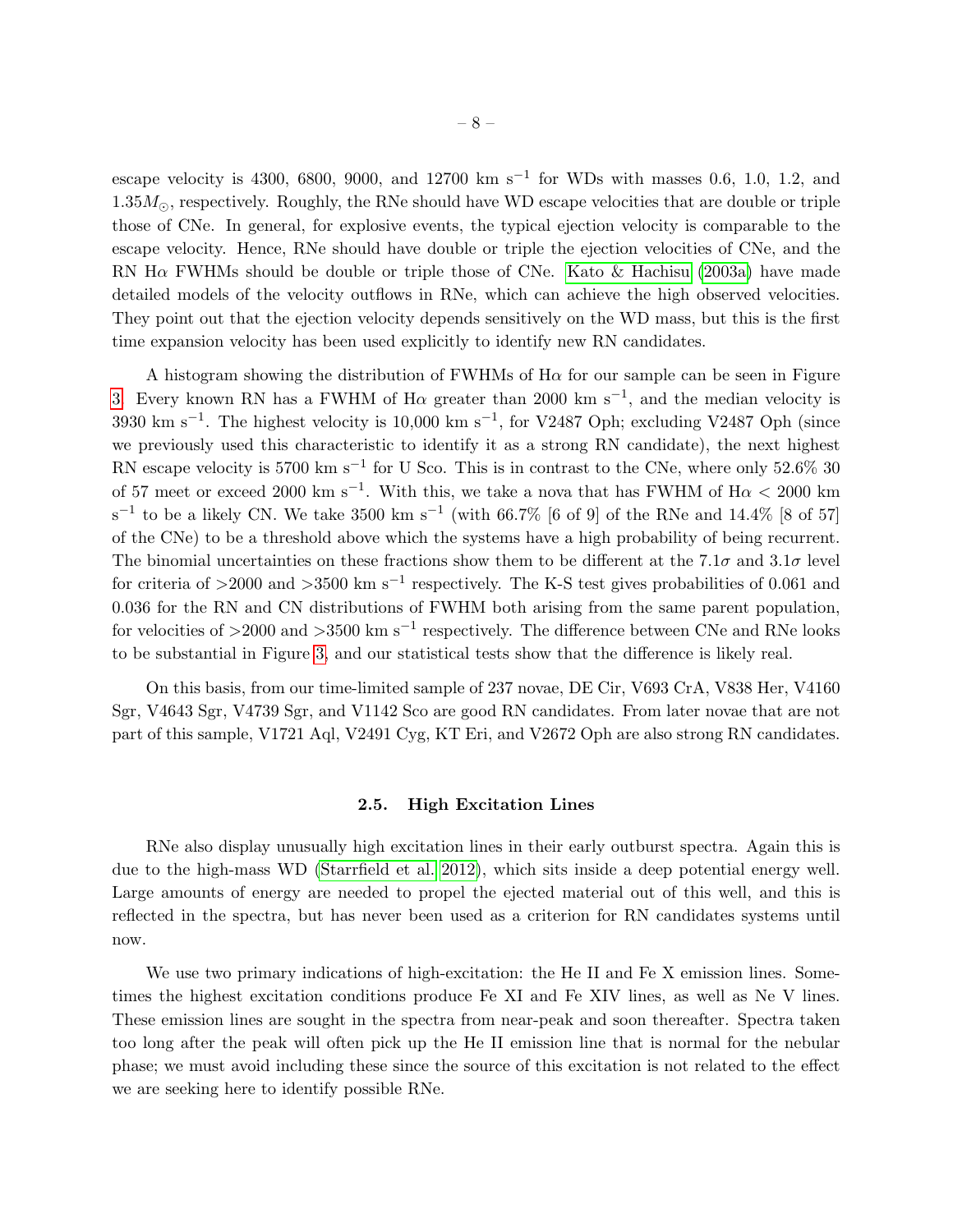For the nine RNe considered for these statistics, five of eight show high-excitation iron lines (ranging from Fe X to Fe XIV), and all nine show He II lines. The presence of Fe X (or above) or He II lines is thus a strong criterion for candidate RNe. We can say with reasonable confidence that any nova that does not show either He II or Fe X, when both were sought, is likely a CN. For CNe, [Williams](#page-51-1) [\(1993\)](#page-51-1) classifies the majority as Fe II systems, the quintessential case for low excitation. In our sample, we have 50 systems for which He II was sought; of those, 13 (26.0%) show He II lines near optical peak. There are 64 systems for which iron lines were reported; of those, only four (6.3%) show Fe X or higher. There is one system, CP Pup, which shows both. Although all of the known RNe show He II in their early spectra, we do not consider a lack of He II to preclude a system from being an RN. If that same system does have high iron lines, it is still reasonable to mark it as a good RN candidate because the iron is an indicator of a powerful eruption, and it is possible to imagine situations in which the He II went unobserved. In total, there are 77 systems for which at least one spectral indicator was sought, and 16 of those showed early He II and/or Fe X, for a total of 20.8%. Following the same procedure, all nine of the considered RNe show early He II and/or Fe X, so in Table 1 the 20.8% CN figure is compared to 100% for RNe. The binomial probability gives the formal uncertainties in the fractions to be  $100\% \pm 0\%$  (although a realistic uncertainty would be larger than  $\pm 0\%$  as formally given by the usual binomial result) for the RNe and  $20.8\% \pm 4.6\%$  for the CNe. The K-S test shows this criterion to distinguish RNe and CNe at the 12300:1 level.

## 2.6. Light Curve Plateaus

[Hachisu et al.](#page-45-2) [\(2008b\)](#page-45-2) have pointed to eruption light curve plateaus as RN markers. The fast emergence of the supersoft X-ray source irradiates the re-formed accretion disk and companion star, providing reprocessed optical light that—for a time—dominates over the fast fading shell light. The supersoft X-ray luminosity does not vary greatly, until beginning a fairly fast turn off, resulting in a plateau in the optical light curve.

The [Strope et al.](#page-50-1) [\(2010\)](#page-50-1) analysis defines seven light curve classes based on the light curve shapes. The most common light curve classes are S (smoothly declining), D (dust dips), and J (large random jitters from before the peak until the transition phase); other classes include O (periodic oscillations around the transition phase), F (flat-topped), and C (a slow-rising fast-fall cusp around the transition phase). Of importance here, the P class light curves are characterized by a plateau around the transition phase, with this plateau being an interruption of the otherwisesmooth decline from peak, at which point the light curve goes nearly flat for a measurable amount of time, then abruptly returns to its steep decline, often at a faster rate than before the plateau phase. [Strope et al.](#page-50-1) [\(2010\)](#page-50-1) calculate that only 16.9% (13 of 77) of CNe have plateaus.

The massive collection and analysis of virtually all extant photometry of RNe [\(Schaefer 2010\)](#page-49-2) provides a quantitative and definitive measure of the fraction of RNe that have plateaus in their light curve. [Schaefer](#page-49-2) [\(2010\)](#page-49-2) and [Strope et al.](#page-50-1) [\(2010\)](#page-50-1) found that all RN light curves were certainly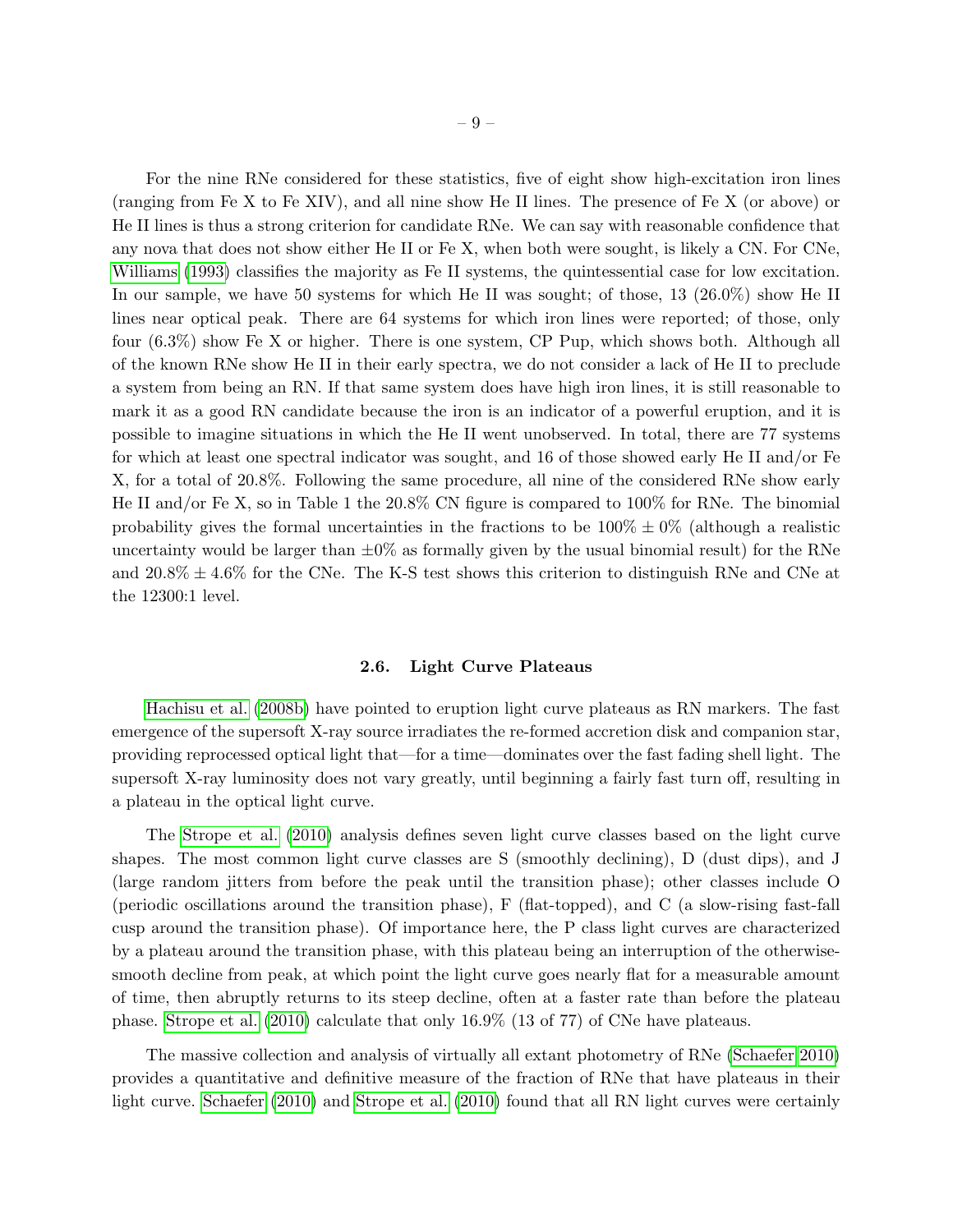either S or P class, with 55.6% to 88.9% of them being P class, for our nine considered RNe. The uncertainty in the plateau fraction for RNe is due to poor late-time light curves for three of the systems. Only one RN (T CrB) was certainly an S class event.

Thus 55.6-88.9% of RNe are P class, while 16.9% of CNe are P class. These differences are significant at the  $8.8\sigma$  level from the binomial uncertainties and at the 2100:1 level from the K-S analysis. This provides good empirical support for the model predictions of [Hachisu et al.](#page-45-2) [\(2008b\)](#page-45-2). Hence, a plateau provides a reasonable indicator of a RN, while the lack of a plateau is a reasonable indicator of a CN. The fractions indicate, however, that this is not a strong case by itself. A substantially stronger case can be made that all D and J class novae are low energy events [\(Strope et al. 2010\)](#page-50-1) and therefore not RNe.

#### 2.7. White Dwarf Mass

<span id="page-10-0"></span>One requirement for RNe is that their WD must be near the Chandrasekhar mass. There is no firm threshold, but grids of nova models [\(Yaron et al. 2005\)](#page-52-0) suggest a lower limit of roughly  $1.20-1.25M_{\odot}$ . WD masses have been measured in some nova systems, but mass measurements are notoriously difficult and have large uncertainties. Nevertheless, a high-mass WD is necessary to produce an RN and a low-mass WD appears to preclude an RN, so we can say that a system is a likely RN if  $M_{\text{WD}} \geq 1.2 M_{\odot}$ , while a system is likely to be a CN if  $M_{\text{WD}} < 1.2 M_{\odot}$ . Presumably, all RNe pass this criterion. This presumption is based largely on theoretical models, and backed up by only a limited number of observations of some RN WD masses, but we are confident that the presumption is robust. I. Hachisu and M. Kato have a series of papers [\(Hachisu & Kato 2004,](#page-45-3) [2005,](#page-45-4) [2006,](#page-45-5) [2007;](#page-45-6) [Hachisu et al. 2008a,](#page-45-7)[b;](#page-45-2) [Hachisu & Kato 2009,](#page-45-8) [2010;](#page-45-9) [Kato & Hachisu 2003b,](#page-46-1) [2007;](#page-46-2) [Kato](#page-46-3) [et al. 2009;](#page-46-3) [Kato & Hachisu 2011\)](#page-46-4) wherein they model 34 CN light curves and derive  $M_{\text{WD}}$ . Of the systems listed in Table [3,](#page-38-0) 7 of 27 have  $M_{WD} \geq 1.2 M_{\odot}$ , for a fraction of 25.9%, and two newer systems have  $M_{\text{WD}} \geq 1.2 M_{\odot}$  as well. These nine systems are: V693 CrA, V2491 Cyg, V838 Her, V445 Pup, V598 Pup, V5115 Sgr, V1188 Sco, V477 Sct, and V382 Vel. These systems may not necessarily be RNe, as their accretion rate might not be high enough to allow for a short recurrence time scale, but they are certainly still interesting.

#### 2.8. Triple-Peaked Emission Lines

<span id="page-10-1"></span>A newly-recognized, uncommon characteristic that possibly indicates an RN is a triple-peaked structure in the outburst emission lines, most often observed in the Balmer series. This unusual line profile has been identified in three known RNe (U Sco, Nova LMC 2009, and YY Dor, another LMC RN) and a number of suspected RNe, including DE Cir, KT Eri, V2672 Oph, Nova LMC 2012, V5591 Sgr, and HV Cet (F. Walter 2010-2014, private communication), V1721 Aql [\(Helton](#page-46-5) [et al. 2008a\)](#page-46-5), and V838 Her [\(Iijima & Cassatella 2010\)](#page-46-6). When such triple-peaked features are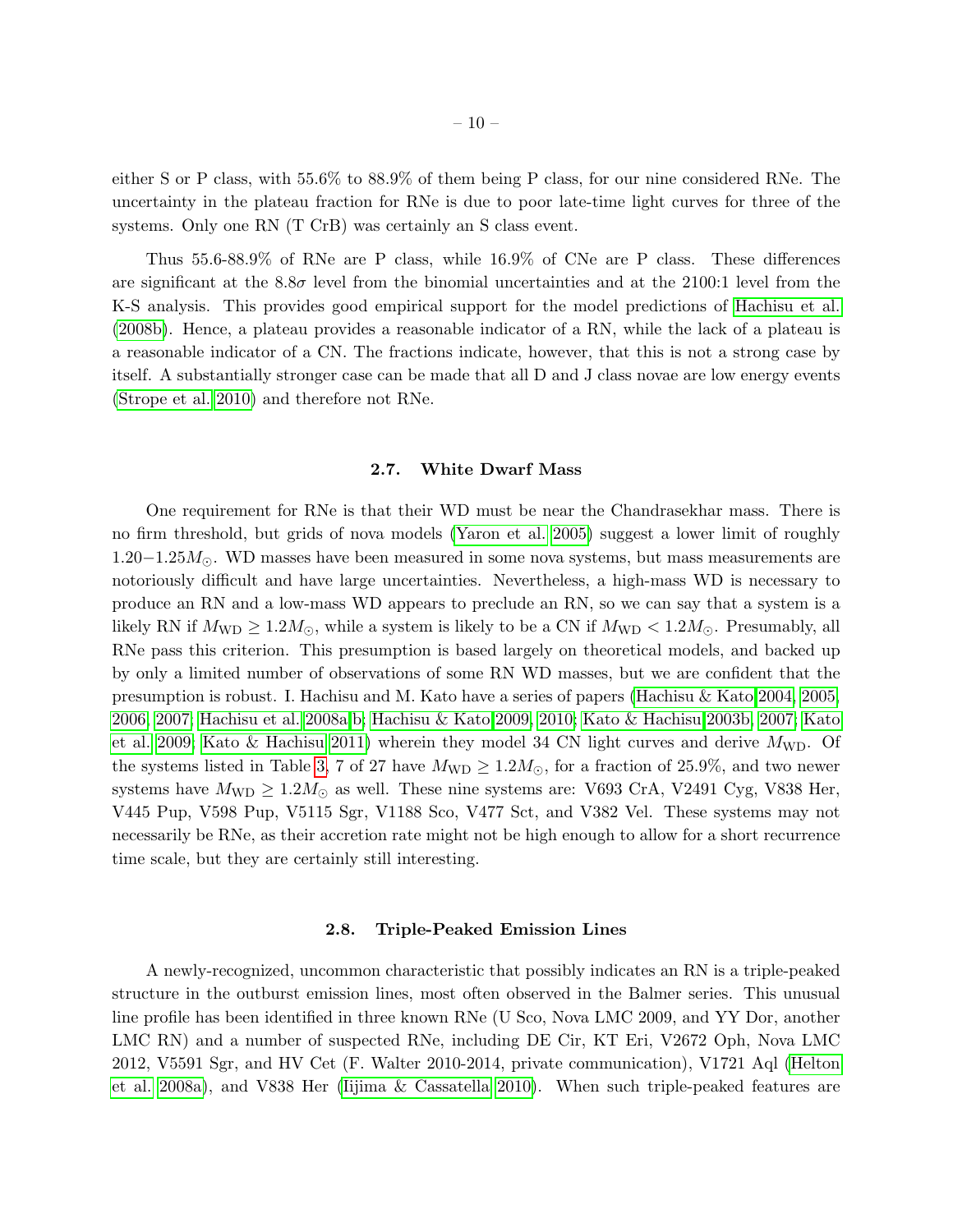seen in supernovae, they are attributed to expanding toruses of gas. However, [Walter & Battisti](#page-51-2) [\(2011\)](#page-51-2) make a case that the triple peaks in RNe come not from an expanding torus, but rather from an accretion disk, which has somehow re-formed very soon after the peak of the eruption. Currently, there is no complete theoretical explanation for these triple-peaked emission lines. On the empirical side, only one of the ten known galactic RNe (U Sco) has the triple peaked features, for a rate of 10.0%, even though most have adequate spectral coverage, so perhaps the low fraction is due to inclination effects. For CNe, these unusual features have not been reported for many systems, although old spectra of V603 Aql in outburst are described as being triple-peaked [\(Payne-](#page-48-2)[Gaposchkin 1964\)](#page-48-2). With these numbers and limited coverage, we cannot make this into a standalone RN indicator, and therefore do not include it as one of our seven, or list it as a separate column in Table [1,](#page-30-0) but such triple peaks apparently increase the likelihood of a system being an RN if they are observed, so we note their presence when they have been observed.

#### 3. Previously-Proposed RN Candidates

<span id="page-11-0"></span>Many CNe have been identified as likely RNe in the past, for a variety of reasons. Most are identified because of one particular characteristic, such as infrared colors in quiescence [\(Harrison](#page-45-1) [1992;](#page-45-1) [Weight et al. 1994;](#page-51-3) [Hoard et al. 2002\)](#page-46-7), eruption light curves indicating high-mass WDs [\(Hachisu et al. 2002\)](#page-45-10), the existence of pre-existing dust possibly left over from previous nova eruptions [\(Kawabata et al. 2000\)](#page-47-1), or the speed of decline of the outburst light curve [\(Shears &](#page-50-3) [Poyner 2007\)](#page-50-3). This is a reasonable method of constructing an initial list of possible RNe, but fails to create a rigorous set of candidates because there are many CNe which display one indicator of a short recurrence time. Considering only one characteristic produces many false positives. [Duerbeck](#page-44-2) [\(1987\)](#page-44-2) attempted to address this issue by combining two characteristics, outburst amplitude and duration (Section [2.1\)](#page-4-0), to identify good RN candidates. We expand this by considering a total of seven characteristics, each of which indicate a short recurrence time. This allows us to focus on systems with multiple strong indicators and therefore maximize our chances of discovering new RNe.

We are also able to take a broader look at the previously-published candidates to better determine their current status. Various of these suggestions are weak and should now be forgotten, while others are strong, and we should recognize the original proposers. We discuss each of these systems, listed roughly in GCVS order, in the following subsections.

## 3.1. LS And, V794 Oph, V909 Sgr, MU Ser

[Duerbeck](#page-44-3) [\(1988\)](#page-44-3) points to four CNe as likely RNe because of their positions in the amplitude/ $t_3$ diagram. Unfortunately, nothing is known about LS And other than its position on the Duerbeck plot. While this points strongly to LS And being an RN, the lack of any other information means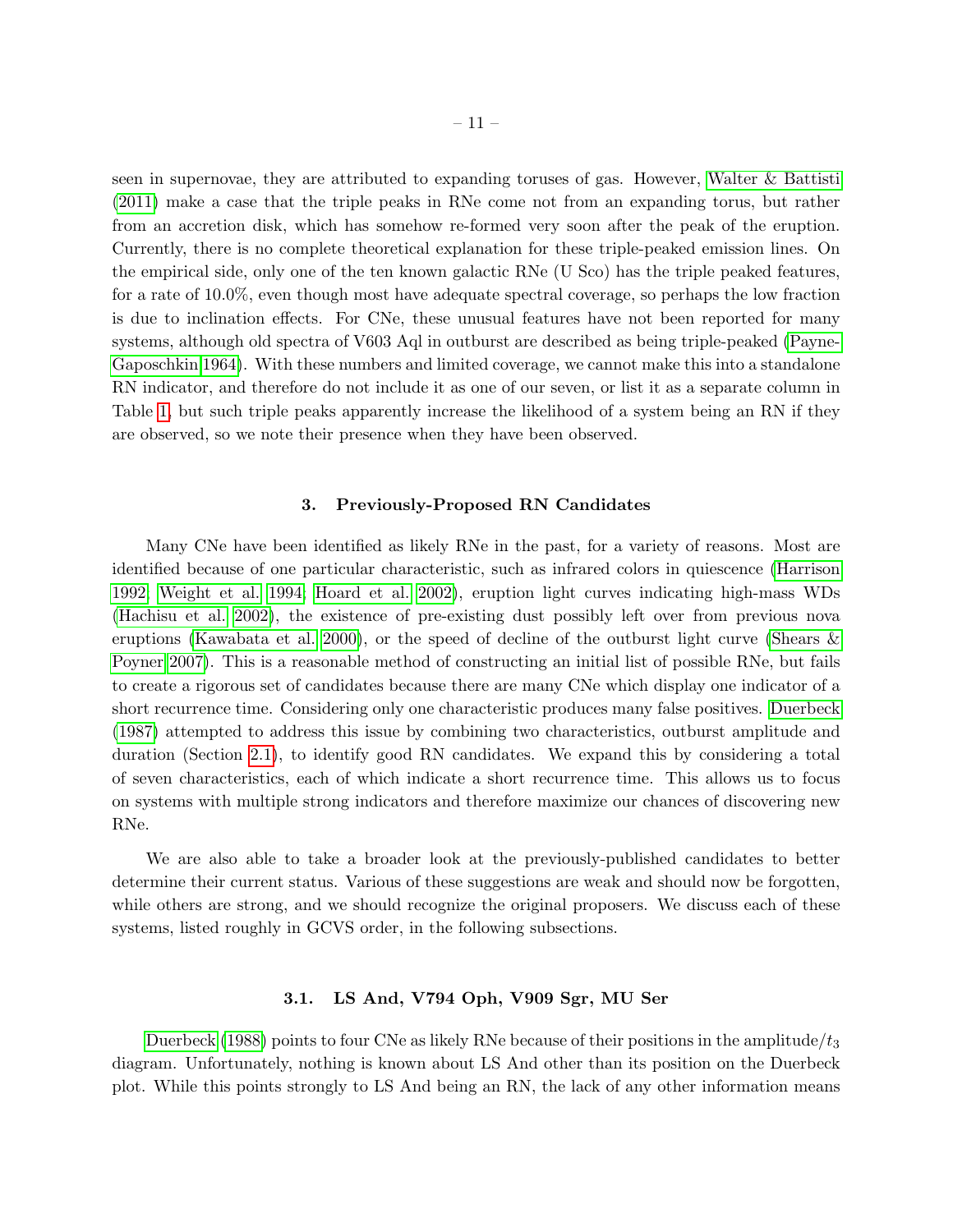that the confidence in this conclusion is not high. For example, with no additional information, [Rosenbush](#page-49-4) [\(1999\)](#page-49-4) identified LS And as an X-ray nova. V794 Oph lies outside our RN regions in both Figures [1](#page-41-0) and [2,](#page-42-0) and with its 220 day  $t_3$ , it is almost certainly not recurrent. V909 Sgr has little known about it other than its position on the Duerbeck plot, but with  $A - A_0 = 2.5$  mag, the case for it being an RN is weak. For MU Ser, the [Duerbeck](#page-44-3) [\(1988\)](#page-44-3) amplitude is very uncertain, as the system counterpart is not definitively identified, so it is likely even farther from the threshold than the  $A - A_0 = 0.7$  mag calculated using Duerbeck's values. In all, LS And is weakly likely to be an RN, while the other three are most likely CNe.

## 3.2. V368 Aql, V604 Aql, V841 Aql, AR Cir, BT Mon, GK Per, V794 Oph, V1172 Sgr, V3645 Sgr, V723 Sco, EU Sct, FS Sct

Various groups have used infrared colors as a proxy for a post-main-sequence companion, and hence a likely RN. On this basis, the following candidate RNe have been identified: V604 Aql, V841 Aql, AR Cir, GK Per, and EU Sct by [Szkody](#page-50-4) [\(1994\)](#page-50-4); V3645 Sgr and EU Sct by [Weight et al.](#page-51-3) [\(1994\)](#page-51-3); V723 Sco by [Harrison](#page-45-11) [\(1996\)](#page-45-11); V1172 Sgr by [Hoard et al.](#page-46-7) [\(2002\)](#page-46-7); V368 Aql, BT Mon, V794 Oph, V3645 Sgr, and FS Sct by [Surina et al.](#page-50-5) [\(2011\)](#page-50-5). For many of these stars, the presence of an evolved companion might well indicate the recurrent nature of the systems. Nevertheless, there are a variety of problems with some of these candidates. BT Mon and GK Per will be been discussed individually in detail below (Sections [3.8](#page-14-0) and [3.11,](#page-15-0) respectively) and are certainly not RNe. AR Cir is in fact a symbiotic nova, distinct from a standard classical nova in a symbiotic system [\(Harrison 1996\)](#page-45-11). V3645 Sgr may also be a symbiotic nova, based on its small eruption amplitude ( $\Delta m = 5.4$  mag; [Downes et al. 2001\)](#page-44-4). EU Sct, V604 Aql, V794 Oph, and V368 Aql fail the amplitude/ $t_3$  criterion (Section [2.1\)](#page-4-0). Additionally, EU Sct and FS Sct have no high excitation lines (Section [2.5\)](#page-8-0), so we judge these to be weak cases. Two proposed candidates with post-main-sequence secondary stars, however, present hopeful cases: V1172 Sgr has an H $\alpha$  FWHM of 2000-3000 km s<sup>-1</sup> (Strömgren & [Shapley 1951\)](#page-50-6) as well as IR colors that indicate a giant companion, and V723 Sco has a fast decline  $(t_3 = 17 \text{ days};$  [Shafter 1997\)](#page-50-7) combined with IR colors that indicate an evolved companion, possibly a giant.

#### 3.3. V1721 Aql

V1721 Aql (Nova Aql 2008) is a poorly observed nova that was never seen brighter than  $V = 14$ mag, due to high extinction  $(11.6 \pm 0.2 \text{ mag})$  in the V band. [Hounsell et al.](#page-46-8) [\(2011\)](#page-46-8) describe the various features that indicate an RN. The light curve fades very quickly  $(t_3 = 10 \text{ days})$ . The FWHM of H $\alpha$  is 6450 km s<sup>-1</sup>, and the outburst spectrum shows broad, triple-peaked emission lines. The infrared colors show that the companion star is not a red giant, but may be a late main-sequence star or a subgiant. With the information available, V1721 Aql appears to be a good RN candidate.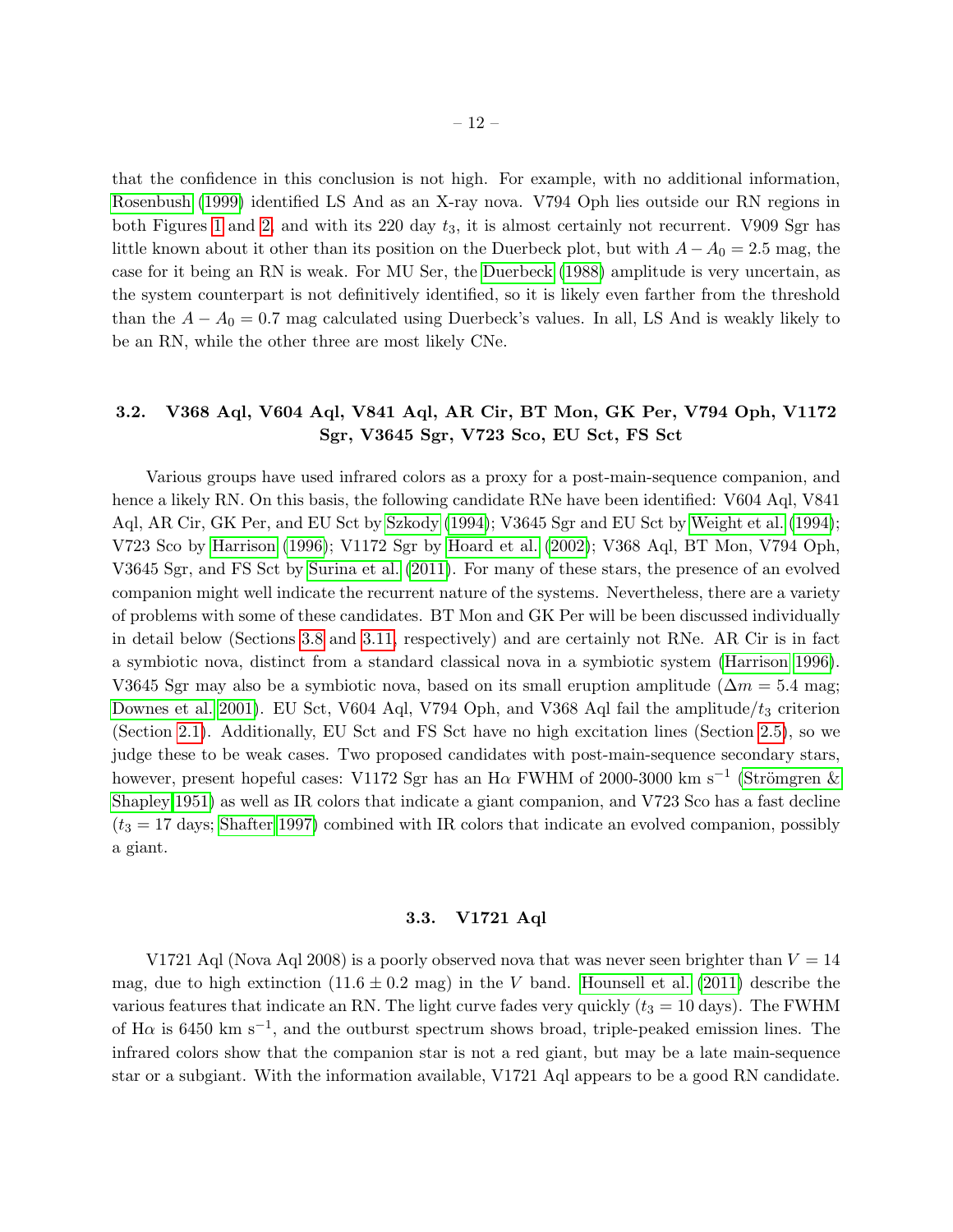## 3.4. V1330 Cyg

V1330 Cyg has been proposed as a candidate RN based on it light curve and amplitude [\(Rosenbush 1999\)](#page-49-4). However, it has an S class light curve [\(Strope et al. 2010\)](#page-50-1), the IR colors show no post-main-sequence star companion, and  $A - A_0 = 3.6$ , which, when combined, point to a likely CN.

#### 3.5. V2491 Cyg

V2491 Cyg (Nova Cyg 2008b) displays a remarkable cusp in its eruption light curve; it is the first known example of a C class nova, a class for which even now only three members are known [\(Strope et al. 2010\)](#page-50-1). [Tomov et al.](#page-50-8) [\(2008\)](#page-50-8) proposed V2491 Cyg as an RN based on vague similarities in its spectrum to those of two known RNe. Such arguments without any theoretical support are weak, especially since they could have alternatively pointed to CN examples. Indeed, [Naik et al.](#page-48-3) [\(2009\)](#page-48-3) point out various substantial differences between the spectra of V2491 Cyg and RNe. Among the indicators discussed in this paper, we have an inconclusive situation. The FWHM of the  $H\alpha$ line is very large (4800 km s<sup>-1</sup>; [Naik et al. 2009\)](#page-48-3) and the decline is fast ( $t_3 = 16$  days; [Strope et al.](#page-50-1) [2010\)](#page-50-1), both of which suggest an RN. The other characteristics of V2491 Cyg, however, indicate that it is not an RN, as it has an orbital period of ∼0.1 days [\(Darnley et al. 2011\)](#page-37-3), an amplitude of 10 mag [\(Ribeiro et al. 2011\)](#page-49-5), and a confusing situation among the emission lines, with a high iron line of Fe II [\(Lynch et al. 2008\)](#page-47-2) but possible (blended) He II [\(Helton et al. 2008b\)](#page-46-9). A model for this nova has produced an estimated WD mass of  $1.3 \pm 0.02 M_{\odot}$  [\(Hachisu & Kato 2009\)](#page-45-8). The cusp light curve is unlike all known RN light curves and the implication is that substantially different physics is occurring [\(Hachisu & Kato 2009\)](#page-45-8), so it is unclear whether an RN is even possible. V2491 Cyg presents a conflicted case.

## 3.6. KT Eri

KT Eri (Nova Eri 2009) has an outburst amplitude close to 7 mags and a fast decline  $(t_3 = 10$ days; [Hounsell et al. 2010\)](#page-46-10). The FWHM of H $\alpha$  is 3400 km s<sup>-1</sup> [\(Yamaoka et al. 2009\)](#page-51-4) and H $\alpha$  shows a triple-peaked line structure (F. Walter 2010, private communication). The system may have a red giant companion star, based on its claimed 737 day photometric orbital period (Jurdana-Sepić [et al. 2012\)](#page-46-11). KT Eri is a good RN candidate.

#### 3.7. HR Lyr

[Shears & Poyner](#page-50-3) [\(2007\)](#page-50-3) point to HR Lyr as being a possible RN based on its modest amplitude  $(9.5 \text{ mag})$ , 'fast'  $t_3$  of 93 days, a hypothetical orbital period of 0.1 days, and an absolute magnitude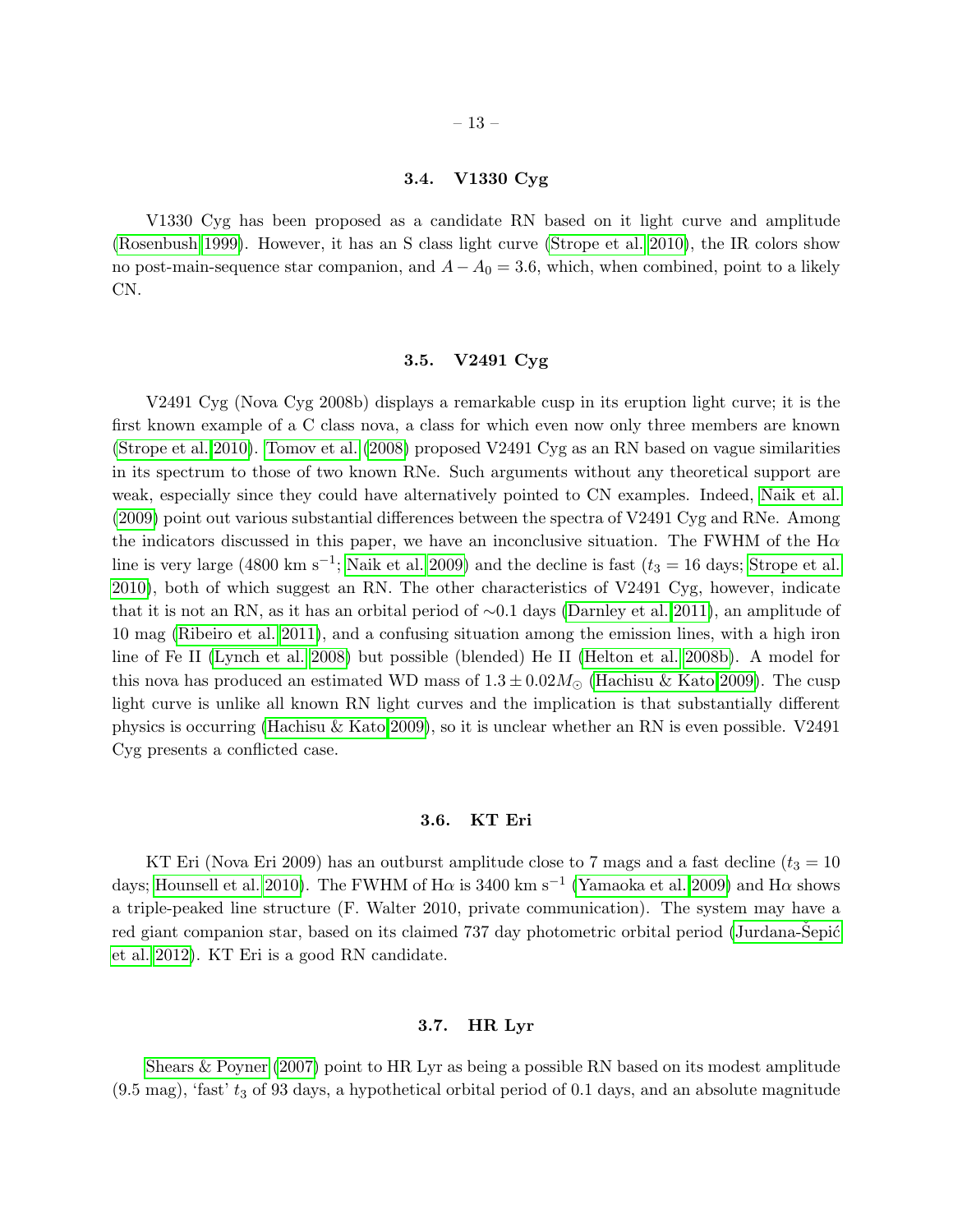in quiescence of  $+2.6$  mag. Unfortunately, the decline is slow by RN standards, and the star lies 3.7 mag above the dividing line on the amplitude/ $t_3$  plot. Additionally, even if there were a reasonable case for a 0.1 day orbital period, it would indicate a CN. Finally, the absolute magnitude in quiescence is inside the range for CNe, and it is based on a dubious distance derived from the decline rate relations that are known to often be very wrong for RNe [\(Schaefer 2010\)](#page-49-2). So we do not agree with the arguments of [Shears & Poyner](#page-50-3) [\(2007\)](#page-50-3). Nevertheless, J. Thorstensen (2009, private communication) reports a tentative photometric periodicity of 0.91 days, although he tells us that there is a substantial amount of uncertainty. With this, there is a weak case for HR Lyr being an RN.

## 3.8. BT Mon

<span id="page-14-0"></span>[Surina et al.](#page-50-5)  $(2011)$  selected a number of old novae based on their amplitude and  $t<sub>3</sub>$  and then obtained optical and IR colors for each system. They point to the old nova BT Mon as a possible RN of the U Sco type. BT Mon's relatively long (for a CN) orbital period (0.334 days, [Downes](#page-44-4) [et al. 2001\)](#page-44-4) is also interesting. With our two new RN criteria (broad  $H\alpha$  and high excitation lines), the 2010 km s<sup>-1</sup> FWHM of H $\alpha$  and presence of He II [\(Sanford 1940\)](#page-49-6) are also indicative of a short recurrence time. Despite these suspicions, however, BT Mon has two properties that strongly indicate it is not recurrent: its  $182 \text{ day } t_3$  and its F class (flat top at maximum) light curve [\(Strope et al. 2010\)](#page-50-1). There are two additional measured physical quantities that strongly show that BT Mon is not recurrent: the mass of the WD is  $1.04 \pm 0.06 M_{\odot}$  [\(Smith et al. 1998\)](#page-50-9), which is too low for a short recurrence time, and the mass ejected by the 1939 eruption was  $0.00003M_{\odot}$ [\(Schaefer & Patterson 1983\)](#page-49-7), which is too high to occur in a system with a short recurrence time. Additionally, a combination of archival data as well as magnitudes from the literature [\(Collazzi](#page-37-4) [et al. 2009;](#page-37-4) [Strope et al. 2010\)](#page-50-1) demonstrate that BT Mon had no undiscovered eruptions in the 122 years from 1890 to 2012. In all, we have strong reasons to reject BT Mon as an RN. This demonstrates that suspicions based on even three positive indicators can be incorrect.

## 3.9. V2487 Oph

V2487 Oph (Nova Oph 1998) was proposed as an RN candidate by [Hachisu et al.](#page-45-10) [\(2002\)](#page-45-10) due to its very rapid decline and light curve plateau. In a detailed eruption model they derived an ejecta mass of  $\sim 6 \times 10^{-6} M_{\odot}$  and a WD mass of  $1.35 \pm 0.01 M_{\odot}$ , both of which are strong indicators of an RN. In addition, we noted in 2009 that V2487 Oph was in the RN region of the amplitude/ $t_3$ diagram (Section [2.1\)](#page-4-0), that it had a record high FWHM of 10,000 km s−<sup>1</sup> , and prominent He II emission lines [\(Filippenko et al. 1998;](#page-44-5) [Lynch et al. 2000\)](#page-47-3). As such, V2487 Oph was an excellent RN candidate. On this basis, we made V2487 Oph the first target in our exhaustive search for previous eruptions in the Harvard and Sonneberg archival plate collections. We found a 1900 eruption in the Harvard collection, making V2487 Oph the tenth confirmed galactic RN [\(Pagnotta et al. 2009\)](#page-48-1).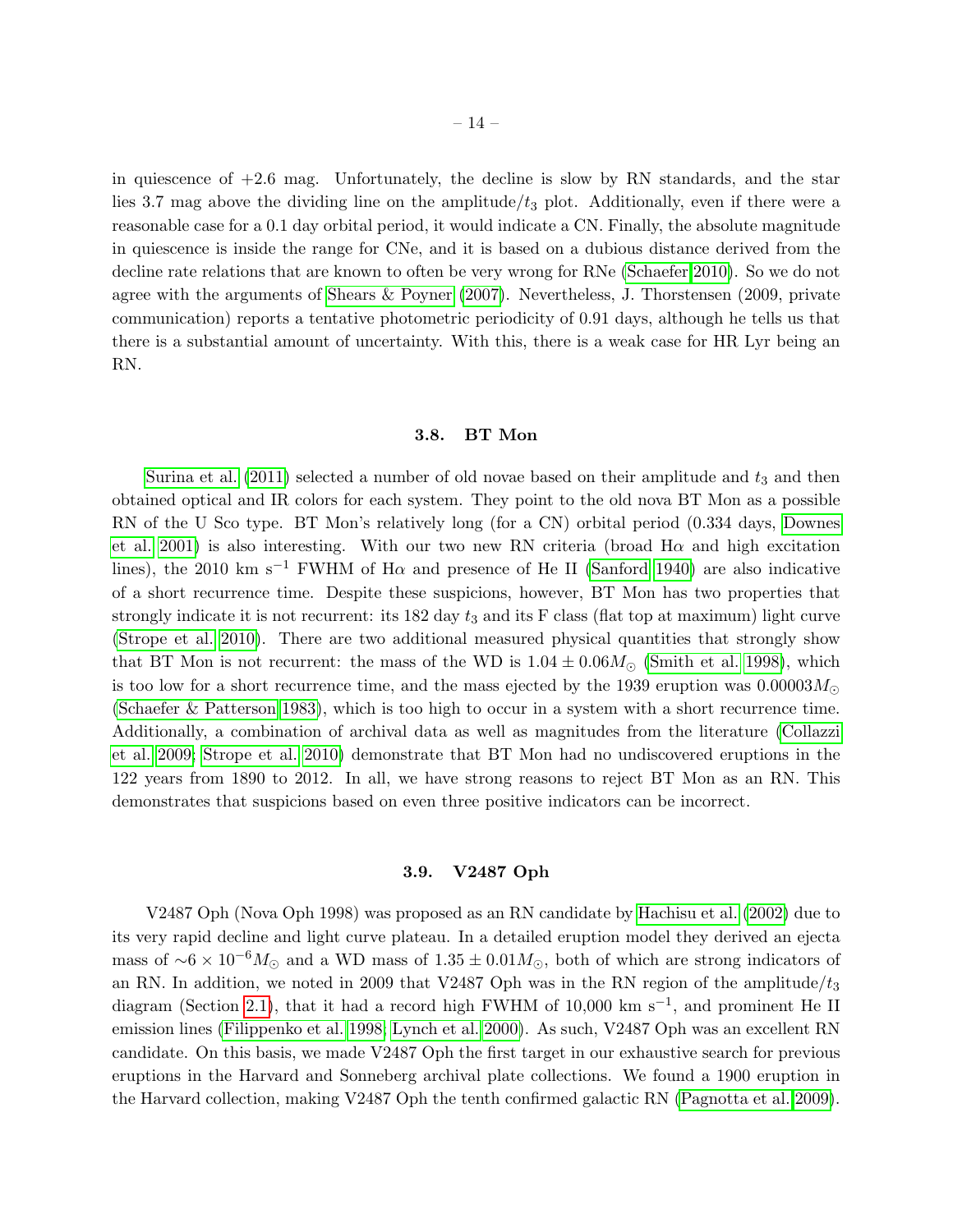This ideal case represents one of the main goals of the work in this paper, wherein we identify good candidates and then prove their RN nature by finding additional eruptions.

## 3.10. V2672 Oph

V2672 Oph (Nova Oph 2009) is another nova with heavy extinction and relatively little observational data. [Munari et al.](#page-48-4) [\(2011\)](#page-48-4) note many RN properties and claim that V2672 Oph is a clone of U Sco. The nova is nearly the fastest known, with  $t_3 = 4.2$  days, and has a near-record FHWM of 8000 km s<sup>-1</sup> for H $\alpha$  [\(Ayani et al. 2009\)](#page-37-5); the H $\alpha$  line also shows the triple-peaked line structure, and He II lines are present [\(Schwarz et al. 2009\)](#page-49-8). The light curve apparently plateaus at roughly 6 mags below peak. The lack of any 2MASS counterpart indicates that the secondary star is not a red giant. In all, four positive indicators (two of which are extreme) point to V2672 Oph being a strong RN candidate.

## 3.11. GK Per

<span id="page-15-0"></span>GK Per (Nova Per 1901) is notable as the first known and best example of a number of classic CN phenomena: periodic oscillations in the outburst light curve (O class), an expanding nova shell, a light echo, and subsequent dwarf nova eruptions. Nevertheless, there has long been a persistent suspicion (e.g. [Szkody 1994\)](#page-50-4) that GK Per might be an RN because it has an evolved companion star (based on IR colors and  $P_{\rm orb}=1.9968$  days; [Szkody 1994,](#page-50-4) [Downes et al. 2001\)](#page-44-4). This suspicion is increased by the Hubble Space Telescope observation of its clumpy nova shell [\(Shara et al. 2012\)](#page-50-10), a property that is unique among novae except for the RN T Pyx [\(Schaefer et al. 2010\)](#page-49-9). Nevertheless, GK Per is certainly not recurrent. In the 124 years from 1890 to the present it has been very well observed, and there has been only one nova eruption. Additionally, the mass of the WD has been measured to be  $0.9M_{\odot}$  [\(Crampton et al. 1986\)](#page-37-6),  $\geq 0.87 \pm 0.24M_{\odot}$  [\(Morales-Rueda et al. 2002\)](#page-48-5), and  $1.15 \pm 0.1 M_{\odot}$  [\(Hachisu & Kato 2007\)](#page-45-6); such low masses indicate that the recurrence timescale must be very long. This demonstrates that the presence of a post-main-sequence companion does not guarantee an RN.

#### 3.12. V445 Pup

The unique Helium nova V445 Pup was observed to have strong IR dust emission roughly one month after its maximum, which suggested that the dust was pre-existing, from a previous eruption not too far in the past, indicating that V445 Pup is an RN [\(Lynch et al. 2001b\)](#page-47-4). However, the subsequent development of the light curve (with a deep and long-lasting minimum) demonstrated that the dust was formed in the current eruption, so the only evidence of the recurrent nature of V445 Pup is no longer valid.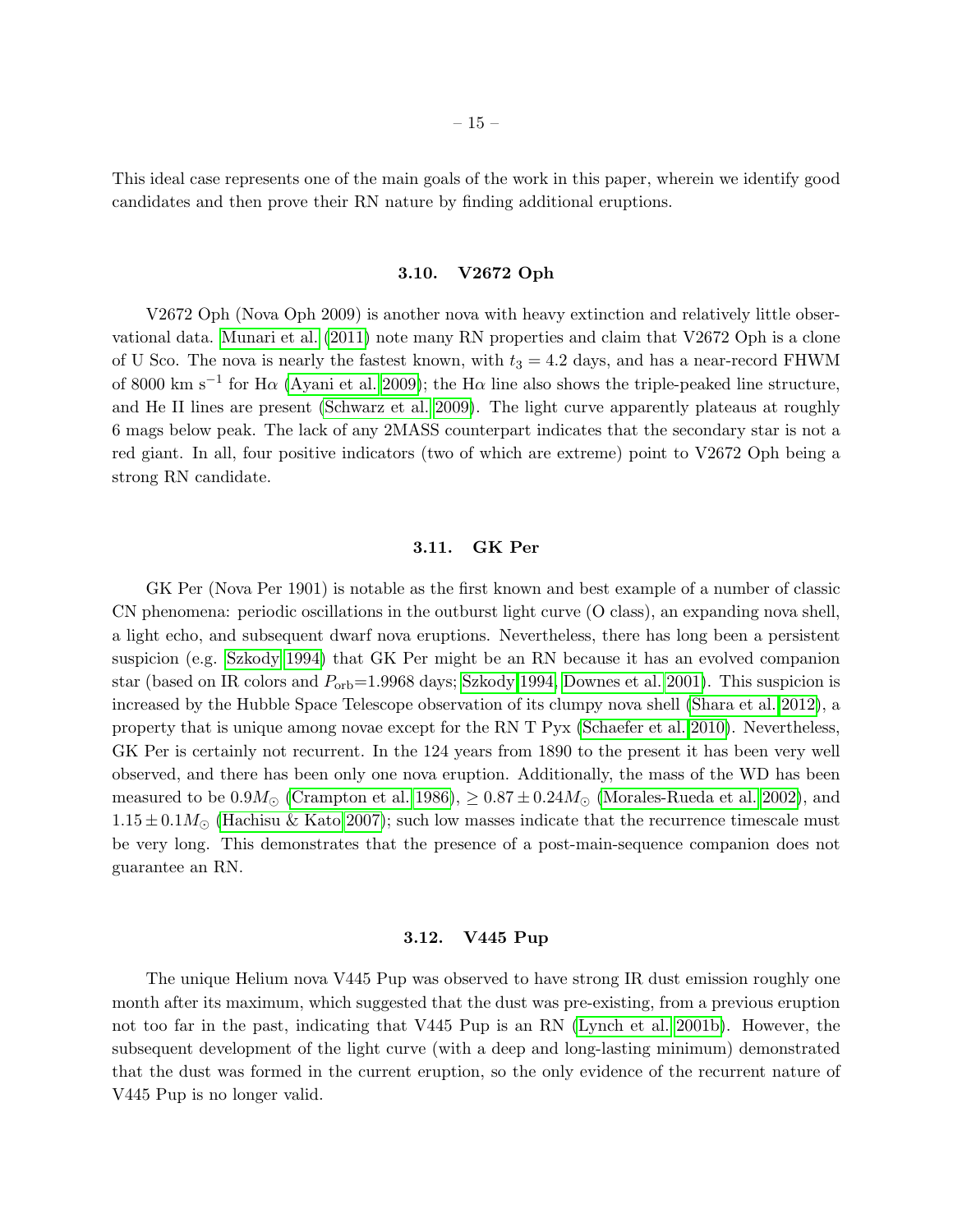#### 3.13. V1017 Sgr

V1017 Sgr has had four eruptions observed, in 1901, 1919, 1973, and 1991. The 1919 eruption was longer and brighter than the other three events, with a light curve typical of a standard CN eruption. The other three small eruptions are typical dwarf nova eruptions, and the two most recent have been spectroscopically confirmed as such [\(Vidal & Rodgers 1974;](#page-51-5) [Webbink et al. 1987\)](#page-51-6). This system is similar to GK Per, wherein a single CN event is surrounded by dwarf nova eruptions, however it is the only currently-known system to have a dwarf nova eruption observed prior to a regular nova outburst.

#### 3.14. V4444 Sgr

V4444 Sgr has also been suggested to have a pre-existing circumstellar dust cloud, based on spectropolarimetry [\(Kawabata et al. 2000\)](#page-47-1). The lack of a detectable dip in the light curve argues against the dust being created in the current eruption [\(Venturini et al. 2002\)](#page-51-7) and points to it being an RN [\(Kato et al. 2004\)](#page-47-5). This is a plausible argument, although the lack of a model for the preexisting dust cloud gives less confidence in its RN status. In addition, a plateau in the light curve was reported, based on two isolated magnitudes [\(Kato et al. 2004\)](#page-47-5), with this pointing to its RN status. However, [Strope et al.](#page-50-1) [\(2010\)](#page-50-1) have greatly extended the light curve and all evidence for a plateau disappeared. The light curve is very fast  $(t_3 = 9$  days; [Strope et al. 2010\)](#page-50-1), a characteristic of most RNe. Nevertheless, V4444 Sgr displays no high excitation lines in the outburst spectrum and the FWHM of the H $\alpha$  line is only 800 km s<sup>-1</sup> [\(Garnavich et al. 1999\)](#page-45-12); such low energy properties are exhibited by none of the known RNe. In all, we have a situation with conflicting indicators.

#### 3.15. NSV 1436

NSV 1436 (Ross 4) is generally fainter than  $B = 15$ , but occasionally brightens to  $B = 13$ and brighter, leading [Brown et al.](#page-37-7) [\(2010\)](#page-37-7) to suggest that it is possibly an RN. Recent AAVSO monitoring, however, has revealed two eruptions from  $V = 16.5$  to  $V = 13$  within the past year, so NSV 1436 is certainly an ordinary dwarf nova.

#### 4. Recurrent Nova Candidate Search

<span id="page-16-0"></span>We compiled the criteria described in Section [2](#page-3-0) for both the RNe and the CNe; the compilations can be seen in Tables [2](#page-31-0) and [3,](#page-38-0) respectively. Tables [2](#page-31-0) and [3](#page-38-0) are nearly identical in structure. After the name of the system, the outburst characteristics are given: amplitude (in mags),  $t_3$  (in days),  $A-A_0$  (in mags), the FWHM of H $\alpha$  (in km s<sup>-1</sup>), whether there is early He II, the highest reported Fe line, and the light curve class. Following these, the quiescence characteristics are listed: the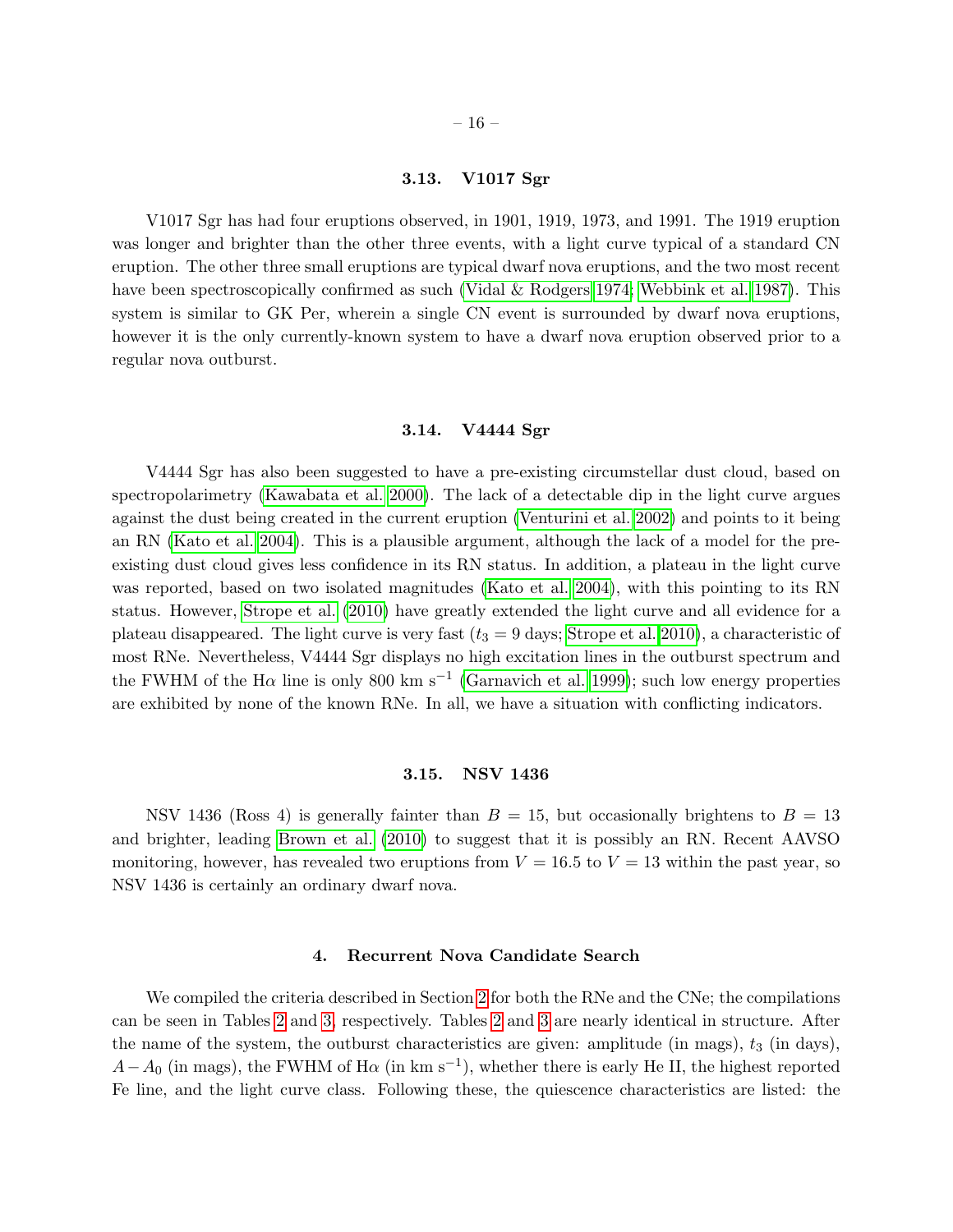orbital period (in days), the  $J-H$  and  $H-K$  colors, and whether it is in the red giant region on the  $J-H$  vs.  $H-K$  color-color diagram (Figure [2\)](#page-42-0). The next column lists other indicators such as WD mass (Section [2.7\)](#page-10-0), including those published by other groups. The only structural difference between Tables [2](#page-31-0) and [3](#page-38-0) is the addition of an extra column in Table [3,](#page-38-0) denoted "Category", which lists the "likelihood of being an RN" category to which we have assigned that system, which is described in detail in Section [5.1.](#page-17-1)

Using Table [3,](#page-38-0) we can easily identify the Galactic CNe which have multiple characteristics indicative of a short recurrence time; these are our RN candidates. The more RN-like characteristics a CN system shows, the more likely it is actually an unrecognized RN. We do not have complete information for every system, and even for those that we know a lot about, there are occasionally still uncertainties and/or contradictions. Additionally, the RNe and CNe do not fall into a neat bimodal distribution, but fall along a somewhat messy continuum. Because of these factors, there is no cut-and-dry rubric that can be used to classify the novae; instead, we have considered each system and the available characteristics individually.

Our good candidates are presented in Table [4.](#page-39-0) This list includes seven systems from Table [3](#page-38-0) as well as three novae which erupted after the 2006 cut-off for Table [3.](#page-38-0) Our best candidate systems are V1721 Aql, DE Cir, CP Cru, KT Eri, V838 Her, V2672 Oph, V4160 Sgr, V4643 Sgr, V4739 Sgr, and V477 Sct.

#### 5. Recurrent Nova Fraction in Classical Nova Lists

<span id="page-17-0"></span>Knowledge of the number of currently-listed CNe which are actually RNe, called the RN fraction  $F_{\rm RN}$ , is crucial for ascertaining the number of RNe in the Milky Way, for answering the question of whether the RN death rate equals the SN Ia rate, and thus for deciding whether RNe are acceptable SN Ia progenitor candidates. The following subsections describe the three independent methods we used to estimate the Galactic RN fraction. We stress that  $F_{\rm RN}$  is the fraction of currently-known CNe which are actually RNe that have had multiple eruptions within the past century, not the fraction of the total CN population, the majority of which have never been identified as CNe.

## 5.1. RN Fraction From CN Properties

<span id="page-17-1"></span>The first way to estimate the RN fraction is to closely examine the known CNe and identify the percentage that are likely RNe. For this analysis, it is vital to have an unbiased set of novae that were selected without any regard to their possible recurrent nature. We use the time-limited sample presented in Table [3,](#page-38-0) which consists solely of the CNe identified in [Downes et al.](#page-44-4) [\(2001\)](#page-44-4), which was frozen on 2006 February 1. Some novae which erupted after that date are included in Table [4](#page-39-0) and therefore should not be used for statistical analysis as they have been selected because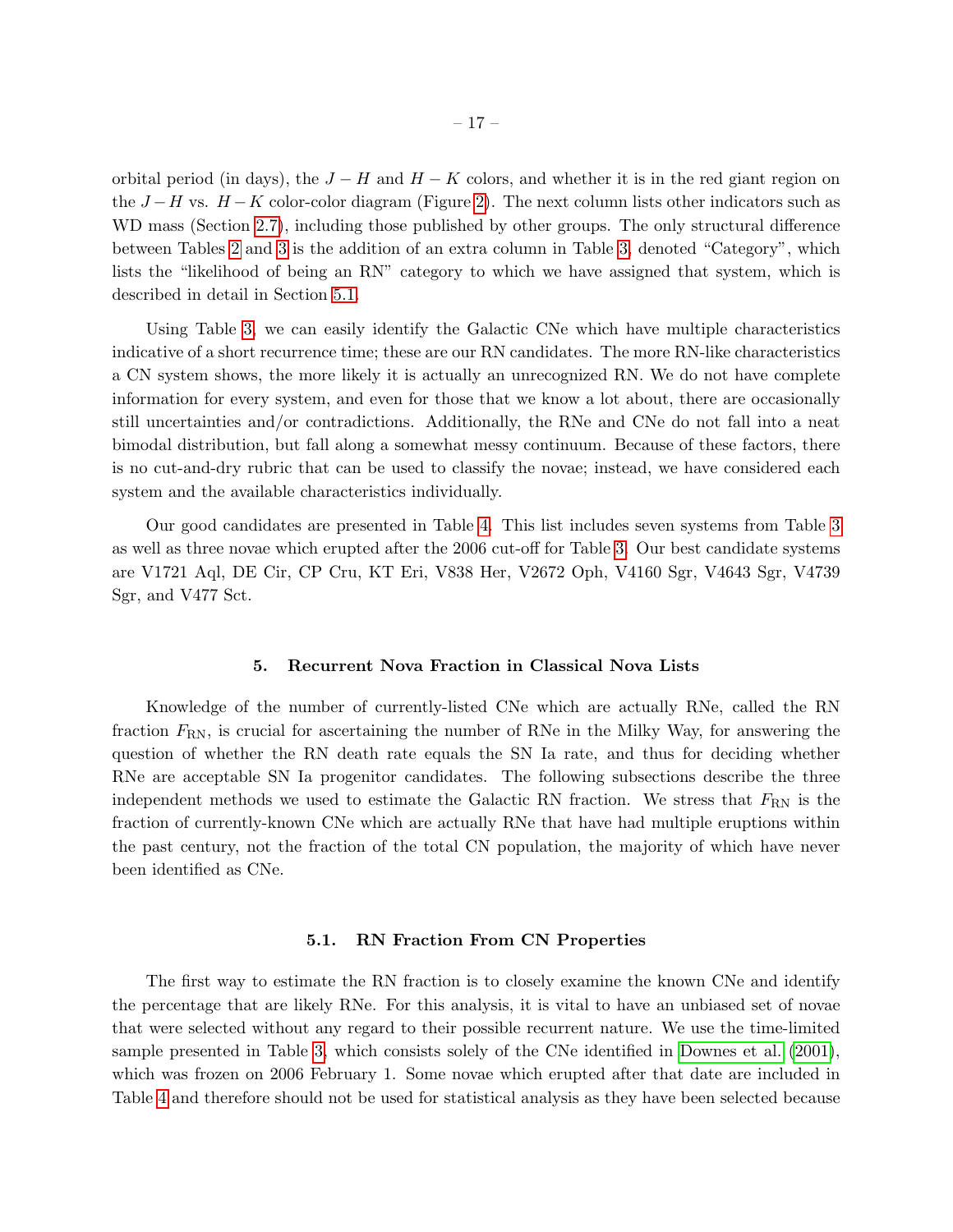they are good candidates.

With the collected data from Tables [2](#page-31-0) and [3](#page-38-0) and our criteria from Section [2,](#page-3-0) we can place each of our 247 novae into one of six categories, labeled A-F. Category A contains the known RNe, for which multiple eruptions have been confidently observed, listed in Table [2.](#page-31-0) Category B contains strong RN candidates, for which many of our indicators strongly point to the system being recurrent, with only one eruption observed thus far, listed in Table [4.](#page-39-0) Category C contains likely RN candidates, for which our evaluation of the characteristics in Table [3](#page-38-0) indicates that the probability is  $\geq 50\%$  that the system is recurrent. Category D contains likely CNe, despite the system perhaps showing some small number of positive RN indicators. Category E contains systems which are certainly CNe based on the indicators in Table [3.](#page-38-0) In particular, systems showing any the following properties were placed into D or E:  $\Delta A > 5.0$  mag; FWHM of H $\alpha < 1500$  km s<sup>-1</sup>; neither He II nor high-excitation iron lines when both would have been visible; D, J, or F light curve classes; and measured  $M_{\text{WD}} < 1.1 M_{\odot}$ . Category F contains systems for which there is not enough information to determine the status of the system. Table [5](#page-39-1) presents the number of systems in each of the six categories, and the category for each nova is listed as the final column in Table [3.](#page-38-0) The fraction of RNe in published CN lists is then  $F_{\rm RN} = (B+C)/(B+C+D+E)$ . The uncertainty is  $[F_{RN} \times (1 - F_{RN})/(B + C + D + E)]^{0.5}$ .

Classification was done independently by both authors of this manuscript for each nova system, taking into account all of the properties described in Section [2](#page-3-0) as well as our knowledge of individual systems such as that described in Section [3.](#page-11-0) After we classified the full set of systems, we compared our results and found that they were almost completely in agreement. For the novae on which we initially disagreed, we examined them in more detail and agreed upon a classification after discussing the individual system characteristics. (As it is potentially sociologically interesting, we note that Pagnotta was more likely to classify a system as a possible RN, while Schaefer was generally more inclined to classify a system as a CN.) We were unable to come up with a strict, fully unambiguous decision tree to use for this classification, and as such there are likely unquantifiable uncertainties and possibly a small amount of bias included in our classifications, but we posit that they are reasonable, and attempt to describe our process here in as transparent a way as possible.

To start with, all known RNe were immediately placed into category A. All systems with zero usefully-observed properties were placed into category F, as were most systems with only one known characteristic. For some systems with only one characteristic, the value was strong enough that we could place them into category D, e.g. V720 Sco, which has no other data except spectra near peak, and those spectra show no He II and only Fe II, so it is very likely not recurrent. For one one-characteristic system, LZ Mus, the only known quantity is that it has a Plateau in its light curve, which is a decent RN indicator, so we classified it as C. For systems with two or more known characteristics, a balancing act starts to happen, which is not entirely objective, due to the nature of the systems and the characteristics. For example, HS Sge shows a plateau in its light curve, which for LZ Mus was enough by itself to kick the system up to C, but HS Sge also has  $A - A_0 = 4.95$ , greater even than the RN oddballs T Pyx and IM Nor, and therefore we bumped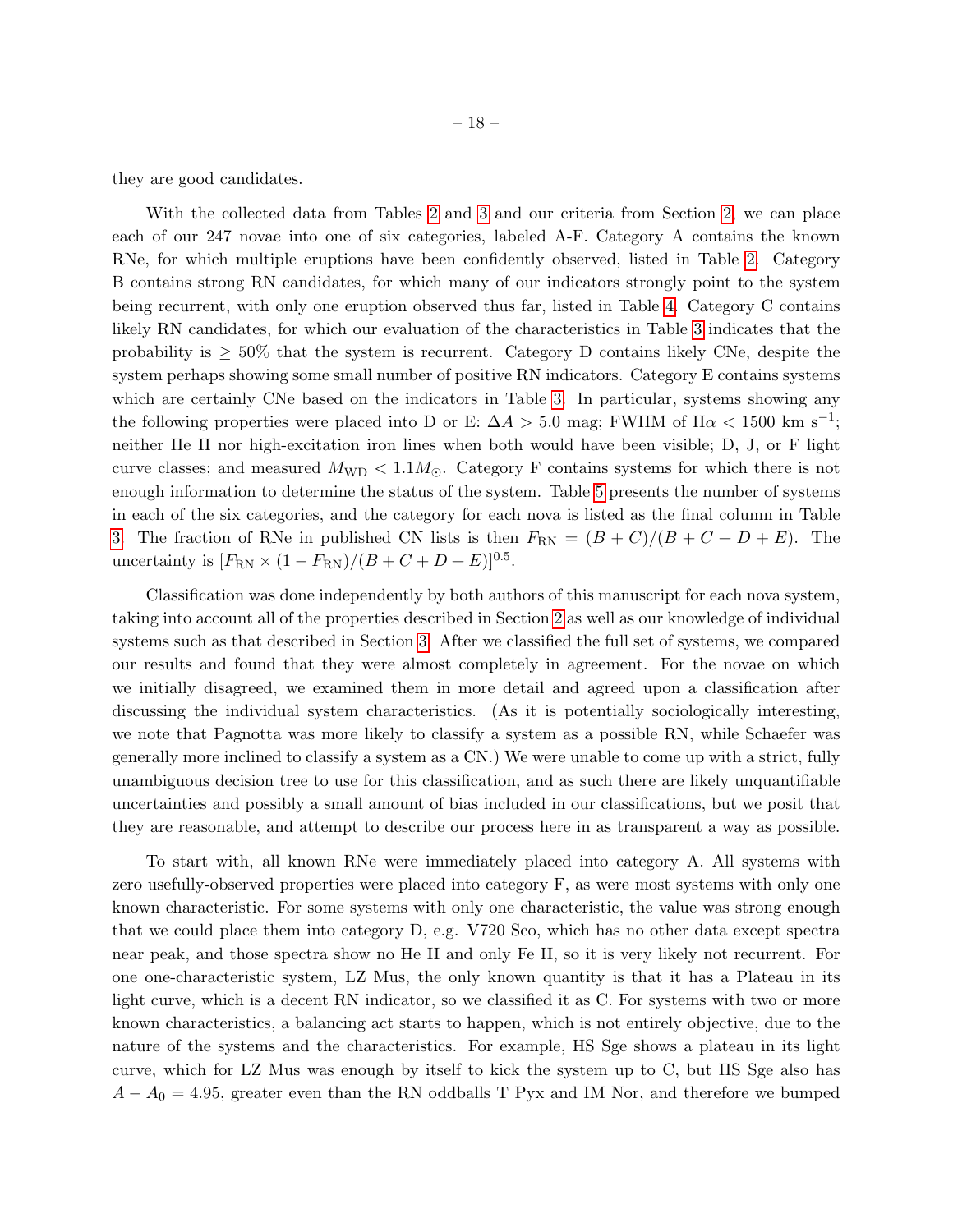HS Sge back down to D, a likely CN, feeling that  $A - A_0$  is somewhat stronger than light curve class because it is more physically understood and, in a sense, combines two characteristics. A counter-argument can of course be made, as it possibly can with many of the C and D category novae, especially for systems with many known characteristics which are conflicting. For example, V382 Vel has a marginally high expansion velocity (FWHM  $H\alpha = 2390 \text{ km s}^{-1}$ ) and a high mass WD ( $M_{WD} = 1.23 \pm 0.05 M_{\odot}$ ), but it has a high  $A - A_0$  (4.31), no high excitation lines, an S-class light curve, and a very short orbital period (0.158 days). High expansion velocity and high mass WDs are very reliable indicators, but since the expansion velocity is only barely above the 2000 km s−<sup>1</sup> threshold and mass measurements are inherently uncertain, in this case we weight the other characteristics more and classify V382 Vel as a category D; in general, if fewer than half of the known indicators point to an RN, we probably classify that system as D or E. However, for V4633 Sgr, which also has only two of six characteristics that fall in the RN regime, since those two characteristics are both very strong (early He II high excitation lines and a P-class light curve), and some of the others are relatively close to the RN thresholds (e.g. FWHM  $H\alpha = 1600 \text{ km s}^{-1}$ ), we categorize V4633 Sgr as a C class, or likely RN. Of course, for systems where all or almost all of multiple characteristics indicate a short recurrence time, it is easy to categorize that system into B, a probable RN, such as DE Cir, which has four of its five characteristics point to it being a hidden RN. This holds true except for systems about which we have outside prior knowledge that supersedes the characteristics in [3.](#page-38-0) For example, GK Per looks promising due to its long orbital period and likely high mass WD, but it has been very well observed since its 1901 nova eruption and has not been seen to erupt again, instead showing a number of dwarf nova outbursts, which are caused by a different physical mechanism (instabilities in the accretion disk) and indicate a large change in the mass accretion rate, therefore GK Per is in category E. This process is highly system-dependent and likely has unquantified uncertainties, but again we are confident that it is robust and useful for the following analysis.

Category A systems are listed in Table [2,](#page-31-0) and Category B systems are listed in Table [4.](#page-39-0) The Category C systems are V368 Aql, V606 Aql, V1229 Aql, V1493 Aql, DD Cir, V693 CrA, V2275 Cyg, Q Cyg, DN Gem, HR Lyr, LZ Mus, CP Pup, V574 Pup, V1172 Sgr, V1275 Sgr, V4327 Sgr, V4361 Sgr, V4633 Sgr, V4742 Sgr, V4743 Sgr, V696 Sco, V697 Sco, V723 Sco, V1141 Sco, V1187 Sco, V1188 Sco, X Ser, CT Ser, and QU Vul.

A concern is that our sample of 247 systems may have a bias because many of the novae have relatively little data—even beyond our exclusion into Category F—and a poorly-observed nova is less likely to be recognized as an RN. To address this, we examine the subset of well-observed novae in [Strope et al.](#page-50-1) [\(2010\)](#page-50-1). This sample has thorough light curve coverage, and generally good spectroscopic and quiescence observations as well. The statistics for the Strope sample are also presented in Table [5.](#page-39-1)

The two samples give RN fractions of  $24.3\% \pm 3.5\%$  and  $24.1\% \pm 4.8\%$ , so we take  $24\% \pm 4\%$  as the final result for this first method. Since there are approximately 400 known CNe to date, ∼96 of them should be RNe. The ratio of unidentified RNe to the known RNe is therefore ∼10 : 1.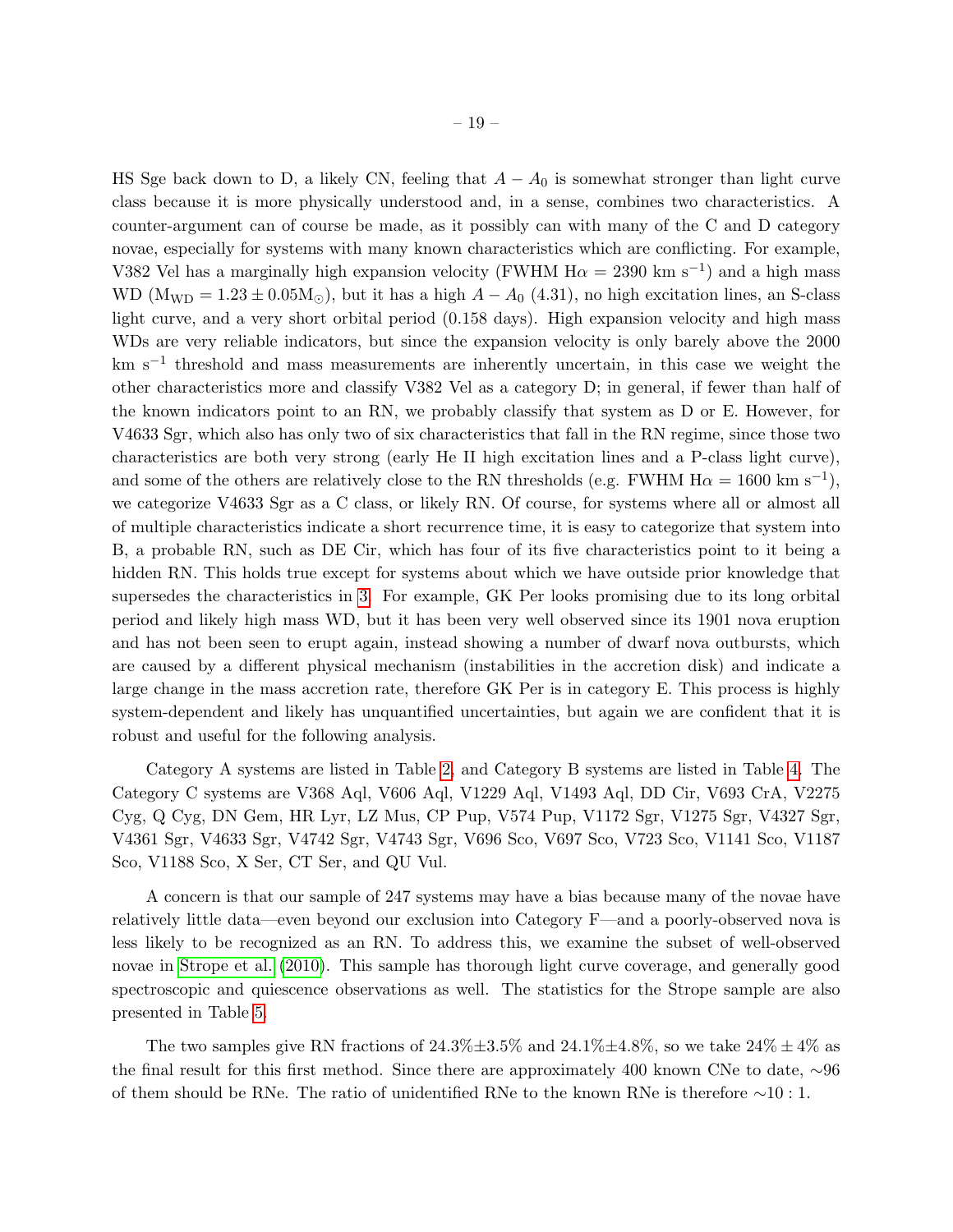#### 5.2. RN Fraction from Number of Known RNe

There must be some proportionality between the number of known RNe and the number of RNe masquerading as CNe. The fact that there are ten known RNe can thus be used to estimate the number of hidden RNe and therefore the RN fraction. To do this, we must have a good understanding of the discovery efficiencies for individual nova events. If the probability of discovering an individual nova eruption is low, there must be a high RN fraction to produce the ten known RNe. If the discovery efficiency is high, the RN fraction should be relatively low. To recover the RN fraction, we need a detailed model that examines the discovery efficiencies for novae as a function of the individual system properties.

We have previously studied the discovery efficiencies of nova events extensively [\(Pagnotta et al.](#page-48-1) [2009;](#page-48-1) [Schaefer 2010\)](#page-49-2). This was done in part using our detailed listings of plate times and depths for many novae, for many years, for both the Harvard and Sonneberg plate archives. We also used our comprehensive listings of search epochs, cadences, and magnitude limits for both amateur and professional nova searches conducted by many people and groups throughout the world. The results are detailed and include exact knowledge of the sizes of the solar, lunar, and observational gaps, i.e. the fraction of time over which someone could and would have discovered a nova eruption. We have pieced this together to derive a relatively simple formula that quantifies the discovery efficiency for an undirected nova search picking up an eruption [\(Schaefer 2010\)](#page-49-2). This discovery efficiency is

$$
F_{\rm disc} = f_{\rm disc}(V_{\rm peak}) \times 0.67 \times (t_3/44). \tag{1}
$$

The factor  $f_{\text{disc}}(V_{\text{peak}})$  is the discovery efficiency for a  $t_3 = 44$  day nova that is well placed in the sky, and its values are 1.0 for  $V_{\text{peak}}=2 \text{ mag}$  or brighter, 0.35 for  $V_{\text{peak}}=4 \text{ mag}$ , 0.22 for  $V_{\text{peak}}=6 \text{ mag}$ , 0.14 for  $V_{\text{peak}}=8$  mag, and 0.09 for  $V_{\text{peak}}=10$  mag. We take a linear interpolation between these values and assume the efficiency falls linearly to zero at  $V_{\text{peak}}=16$  mag. We note that we do treat the  $V_{\text{peak}}$ and  $t_3$  as independent variables despite their possible relationship via the Maximum Magnitude Rate of Decline (MMRD) relationship [della Valle & Livio](#page-44-6) [\(1995\)](#page-44-6); recent work by [Kasliwal et al.](#page-46-12) [\(2011\)](#page-46-12) has raised questions about whether or not the MMRD is as tight a correlation as previously thought, so we choose to take the conservative route and keep them independent for the purposes of this calculation.

The discovery of the first eruption of a system is always from an undirected search. The discovery of the second eruption is generally also from an undirected search. Once a system is known to be an RN, then *directed* searches are made, both ongoing into the future as well as with archival data into the past. The directed discovery efficiency is higher than the undirected discovery efficiency, and can in fact be quite high. For example, U Sco had a high directed discovery efficiency in the several years leading up to its 2010 eruption because the prediction of its eruption led to intense surveillance by many professional and amateur astronomers, with the amateurs able to push the monitoring deep into the solar gap. Here, it only matters that we have a fairly accurate measure of the undirected discovery efficiency for a known  $V_{\text{peak}}$  and  $t_3$ .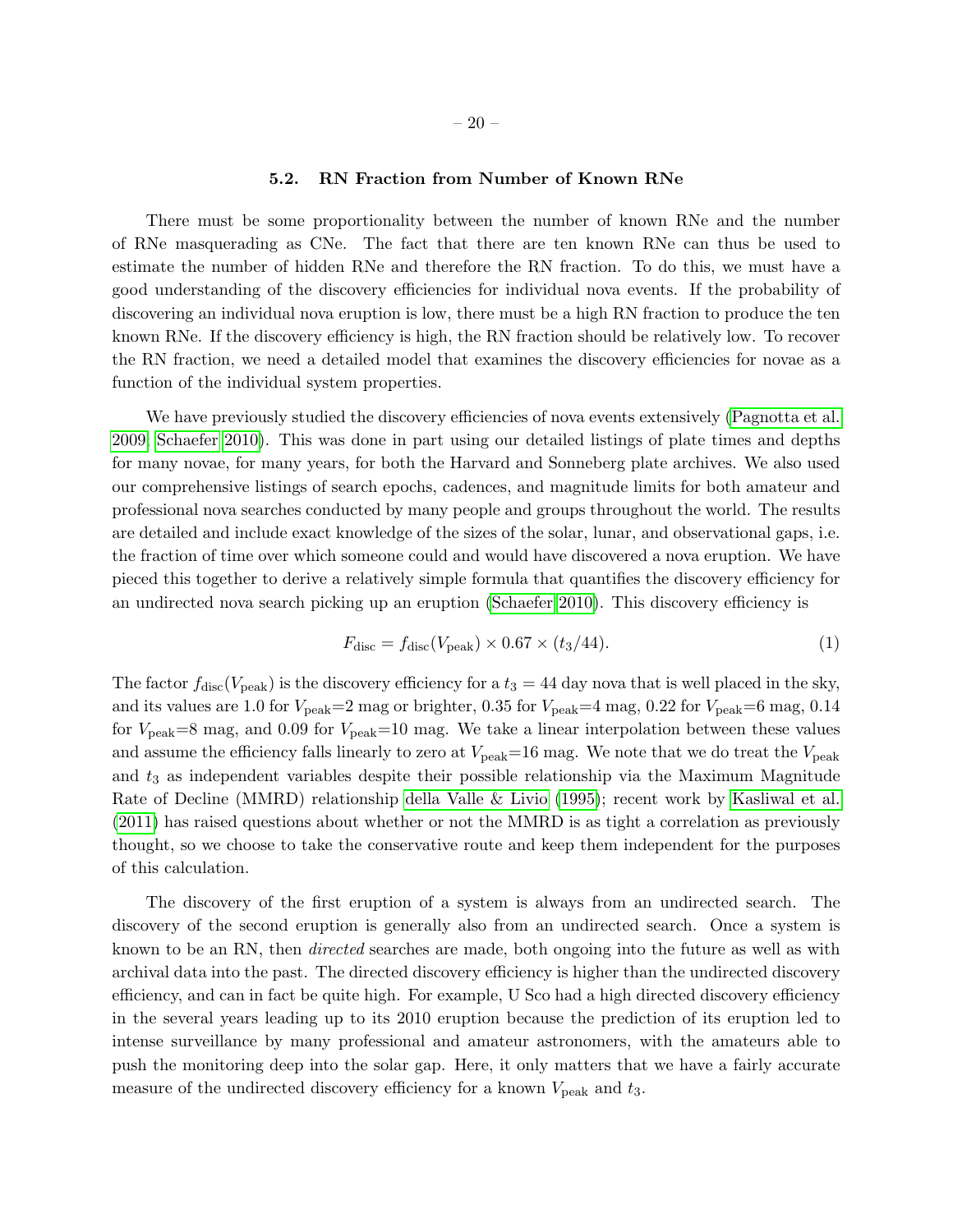For each of the novae in Table [3,](#page-38-0) we have a known peak magnitude, and 72% have a known  $t_3$ . Those that do not have a  $t_3$  are assigned the value of 44 days, which is the median value for CNe. In addition, we must handle the 147 novae that are not listed in Table [3,](#page-38-0) including 91 poorly observed eruptions that are in [Downes et al.](#page-44-4) [\(2001\)](#page-44-4) but not Table [3](#page-38-0) as well as 56 systems which erupted after the stop date of the [Downes et al.](#page-44-4) [\(2001\)](#page-44-4) catalog. For these, we have cloned the parameters for the first 147 novae in Table [3.](#page-38-0) For the 10 known RNe, we use their parameters from Table [2.](#page-31-0) With this, we can calculate the probability that any one nova event will be discovered for each of the 394 novae currently known.

We can now simulate with a Monte Carlo analysis the discoveries of all the novae and determine which systems have one eruption discovered and which systems have more than one discovered. This simulation has only one free parameter: the fraction of the discovered systems that are actually RNe with multiple eruptions. There are large populations of recurrent and non-recurrent systems which have had at least one eruption since 1890. Out of the many thousands of eruptions, only a small fraction are discovered, and this leads to the 394 systems currently known. Of these 394 systems, some fraction are recurrent and have had multiple eruptions since 1890. Of these RNe, most have had only one eruption discovered, and a few have had two or more eruptions detected. Our simulation models all these numbers based on the RN fraction input. If the RN fraction is near zero, then we would recognize near zero RNe, while if the RN fraction is large then we would recognize many more than ten RNe. For a given RN fraction, we run the simulation many times and calculate the number of discovered RNe, then average these numbers and calculate their RMS scatter. We then vary the RN fraction until the number of discovered RNe is 10, exactly as is observed out of the 394 systems known to date. The  $1\sigma$  uncertainty on this derived RN fraction is the range over which the observed number (10) is within one RMS of the average number for that assumed RN fraction.

In each Monte Carlo simulation, each star is assigned a random number that determines whether it is recurrent based on the RN fraction. The RNe are then assigned a randomly selected recurrence time scale ( $\tau_{\text{rec}}$ ) from a distribution. The adopted distribution is flat in  $\log[\tau_{\text{rec}}]$  from 10 to 100 years, which is a reasonable match for the ten known RNe, after correction for selection effects. For the simulated  $\tau_{\text{rec}}$  and a random phase in this recurrence cycle in the year 1890, the number of eruptions from 1890 to 2012 is calculated. For each of these eruptions, a random number is compared to the undirected search efficiency to decide whether that particular eruption is 'discovered'. The total number of discovered eruptions is then tallied up. If this is zero, the simulation is repeated until a non-zero number of eruptions for that nova is found. We then get the total number of detected eruptions from all of the CNe (one each) and all of the simulated RNe (one or more each). From this list, we then count the number of discovered RNe (i.e., those recurrent systems that have two or more simulated eruptions discovered). Such simulations are repeated many times for the same set of inputs to beat down the usual statistical variations. These variations are important because they also show the typical variations that we should expect for the nova population that is actually realized in the sky.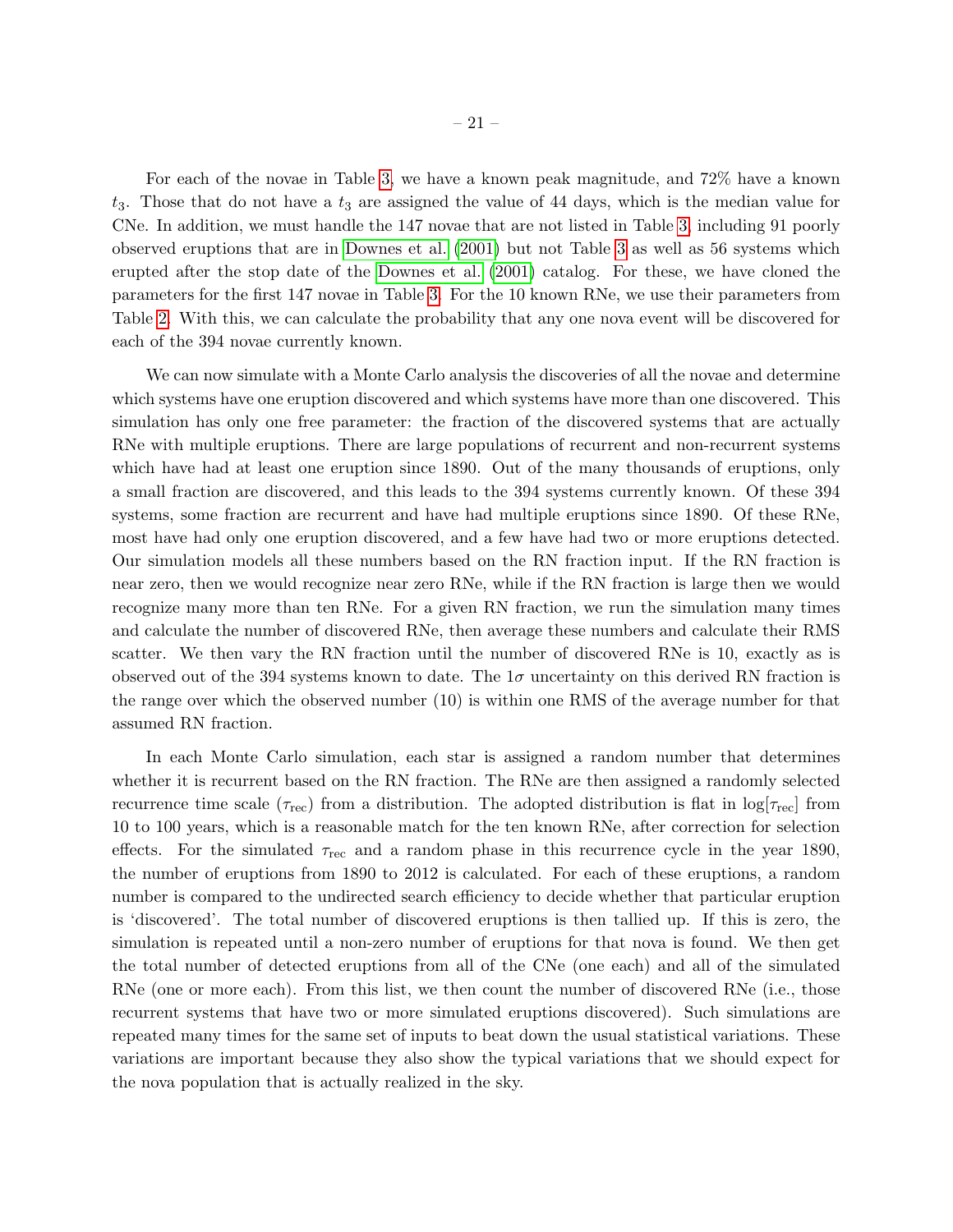The result of this Monte Carlo analysis is the average number (and its RMS scatter) of detected RNe as a function of the RN fraction. With this, we find that the population of 394 known nova systems will produce 10 known RNe for an RN fraction of  $12\% \pm 3\%$ .

#### 5.3. RN Fraction From RN Discovery Efficiency

<span id="page-22-0"></span>The RN fraction can also be determined by the discovery efficiency of each of the ten known RNe. If it is highly probable that an individual RN will be recognized as recurrent, then most of them will have already been discovered and few will be lurking among the CN lists. If the identification of two or more eruptions occurs with low probability, then there must be many RNe for which only one eruption has been detected. Our third method takes the discovery efficiency for each of the known RNe and deduces how many similar systems must exist to allow for the one system recognized as an RN. We can also calculate how many of these similar systems will have only one discovered eruption, and hence how many RNe are masquerading as CNe.

Full discovery details, undirected discovery efficiencies  $(F_{\text{disc}})$ , and recurrence time scales  $(\tau_{\text{rec}})$ are known for all ten RNe [\(Schaefer 2010\)](#page-49-2). Values for  $F_{\text{disc}}$  and  $\tau_{\text{rec}}$  are taken from Tables 18 and 21 of [Schaefer](#page-49-2) [\(2010\)](#page-49-2) and summarized in our Table [6.](#page-40-0) Given that the first discovered eruption is always from an undirected search and that few CNe are monitored with any useful directed nova search even for short times, the relevant efficiency of the discovery of RNe is that of undirected searches in general.

The discovery statistics for systems like the known RNe can be calculated using another Monte Carlo simulation. For each simulation, for each RN, the number of eruptions from 1890 to 2012 is determined by the given  $\tau_{\text{rec}}$  and a randomly chosen phase within this recurrence cycle. For each eruption that occurs, a random number is selected for comparison with the undirected discovery efficiency to ascertain whether the eruption is identified. The number of discovered eruptions is tallied for each RN and simulation. We tabulate the fraction of the time that zero eruptions are discovered  $(f_0)$ , one eruption is discovered  $(f_1)$ , and two or more eruptions are discovered  $(f_{\geq 2})$  for 10,000 simulations and report these in Table [6.](#page-40-0)

Since most RNe are never identified, there must be many in existence for any one of the known RNe to be recognized. We can consider the example of RS Oph as an illustration. For 100 RS Oph-like systems, 58 would never be seen to erupt, 33 would have one discovered eruption and be classified as CNe, and 9 would be recognized as RNe since multiple eruptions would be discovered. To turn it the other direction, since we observe one RS Oph system, there should be 11 such RNe currently active, with ∼6 of those never seen, ∼4 identified as CNe, and the 1 recognized RN. In general, for every known RN, there should be  $N_{CN} = f_1/f_{\geq 2}$  apparent CNe recorded. The required number of false-CNe is tabulated for each RN in Table [6,](#page-40-0) rounded to the nearest integer. Additionally, for every known RN, there must be roughly  $N_{\rm RN} = 1/f_{\geq 2}$  other RNe in existence.

We must be careful to which known RNe we apply this logic. The original calculation assumes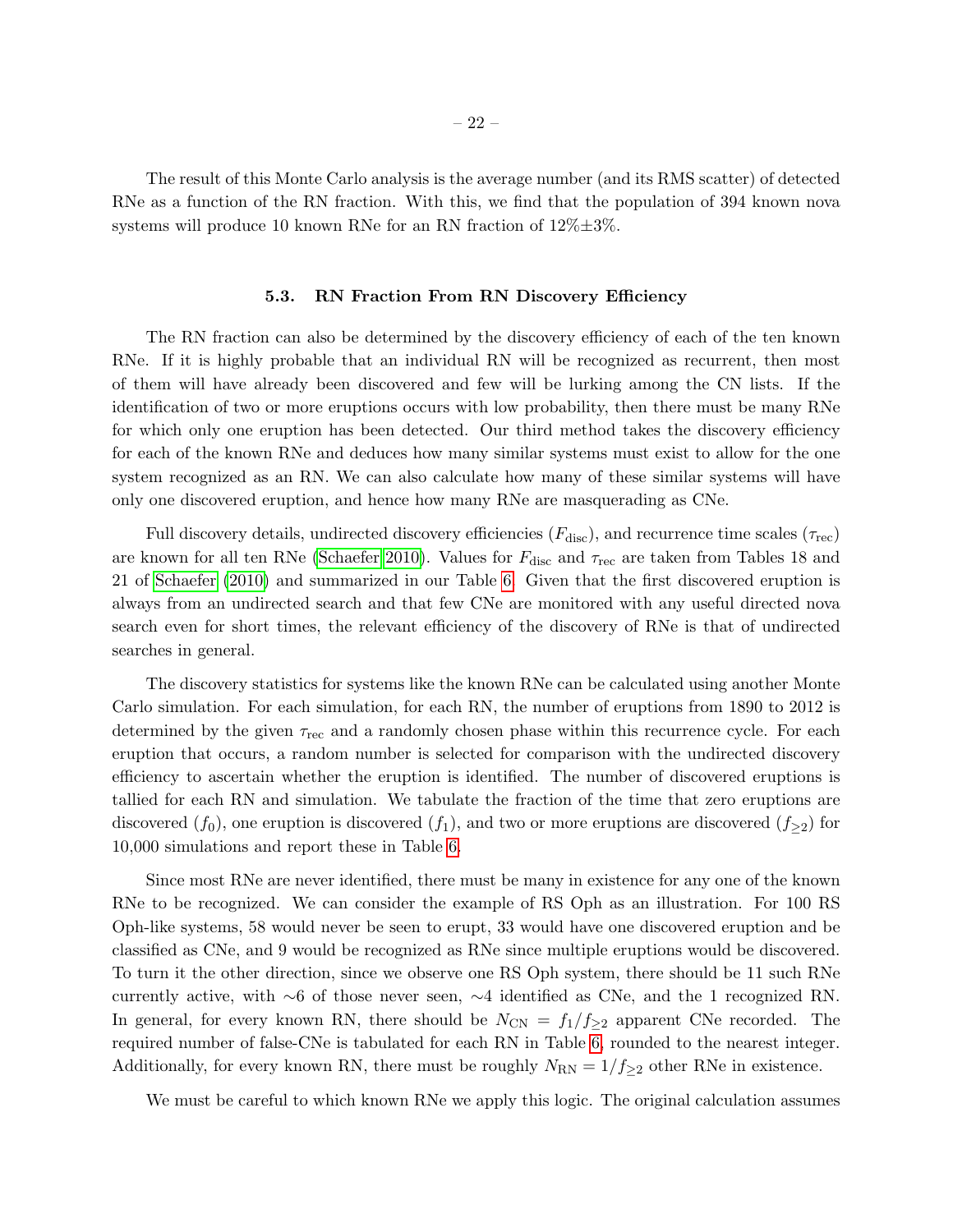that both of the first two eruptions were discovered with undirected nova searches during the years 1890-2012. This assumption is incorrect for several of the known RNe. V2487 Oph's first eruption (in 1998) was discovered by an amateur during an undirected search [\(Nakano et al. 1998\)](#page-48-6), but its RN-like properties led us to perform a directed search to find the second-discovered 1900 eruption. Similarly, the second-discovered eruptions of T Pyx and U Sco were found during directed searches [\(Leavitt & Pickering 1913;](#page-47-6) [Thomas 1940\)](#page-50-11). For T CrB, L. Peltier followed up the 1866 eruption with a long-running directed search, but this does not affect the statistics because the 1946 eruption was discovered by many independent amateurs during undirected searches. For T CrB, the two discovered eruptions are not from 1890-2012, since the first one appeared in 1866. In all four of these cases, there need be substantially fewer similar hidden RNe to produce the ones that we know.

For the three known RNe for which the second discovery came during a directed search, the probability of detecting the second eruption increases significantly since directed searches are much more efficient. [Schaefer](#page-49-2) [\(2010\)](#page-49-2)'s Table 20 quantifies the directed search efficiencies for each known RN for each year after 1890. For T Pyx, the probability of the second discovery increases from 0.19 to near unity. For V2487 Oph, the probability goes from 0.012 to 0.33. For U Sco, the probability increases from 0.006 to 0.43. For each of these cases, the fractions can be calculated analytically. For T CrB, we take the probability of discovering an eruption to be 10% from 1850 to 1890, based on broad experience with historical variable star work, because detailed lists of observing epochs and depths are unavailable.

With this, the sum over  $N_{CN}$  for all ten RNe is 139; these 139 so-called CNe are actually RNe for which only one eruption has been discovered. The sum over  $N_{RN}$  is 1604; there are currently roughly 1600 active RNe in our galaxy that are bright enough to be detected. Due to the low discovery efficiencies, this large number is required to produce the ten known RNe, and there are likely many more spread throughout the Milky Way far outside the local neighborhood of visibility.

The Monte Carlo calculation can also be used to estimate the uncertainties. The 10,000 Monte Carlo runs allow for a pretty good estimate of  $N_{RN}$  and the probabilities of discovering eruptions (as given in Table [6\)](#page-40-0), with small errors introduced by the Monte Carlo random statistics. But in any one run from 1890-2012 (including the one realization that is the real historical case), the numbers of single and multiple discoveries will vary randomly around these averages. For the calculated number of systems like each known RNe and the discovery probabilities, we can calculate the RMS scatter in the number of single and multiple detected eruptions (for binomial statistics) and propagate these uncertainties through to the number of RNe masquerading as CNe. For the example of CI Aql, the Monte Carlo gives  $f_{>2} = 4\%$ , so the number of similar RNe in the sky (with  $F_{disc} \sim 0.05$  and  $\tau_{rec} \sim 24$  years) must have  $N_{RN} \sim 28$  with 23% having single detected eruptions for an average of  $N_{CN} = 7$  (see Table [6\)](#page-40-0), but this last number should randomly vary with an RMS of  $[28 \times 0.23 \times (1-0.23)]^{0.5}$  or  $\pm 2.2$ . Each RN will have an uncertainty in  $N_{CN}$  associated with the randomness of discovery, and these can be propagated to the total number of RNe masquerading as CNe. In all, the uncertainty on our derived 139 masquerading RNe is  $\pm 11$ .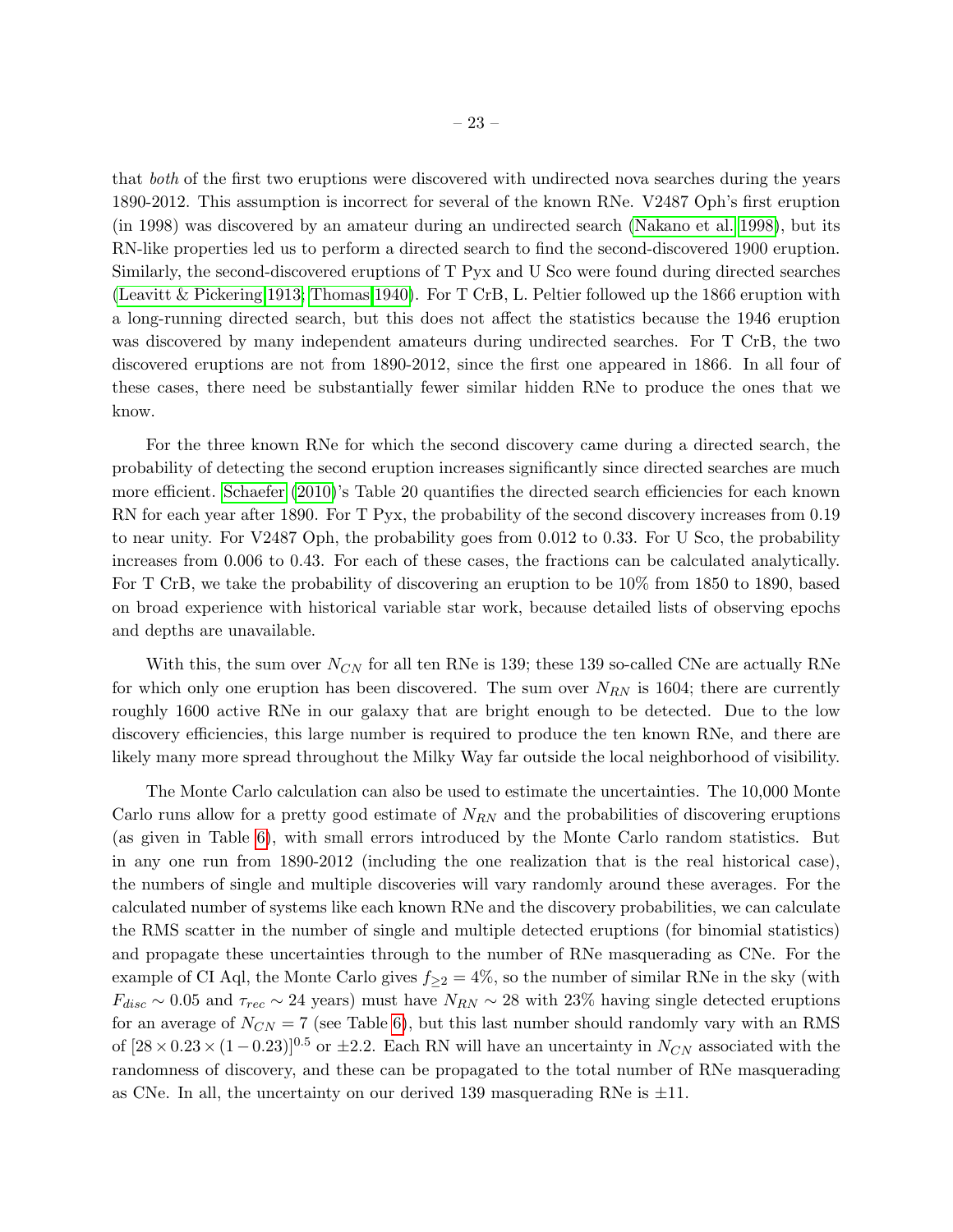This calculation of  $N_{RN}$  is essentially asking how many systems just like each known RN (i.e., with the same peak magnitude,  $t_3$ , and  $\tau_{rec}$  are out there such that just one of them will be discovered. With this, we are taking the ten known galactic RNe to span the parameter space for RNe, and with appropriate correction for discovery probabilities, to plausibly represent the distributions of peak magnitude,  $t_3$ , and  $\tau_{rec}$ . With only ten galactic RNe, we can have only poor resolution of the underlying distributions. Some RNe (like T Pyx) have a high probability of being detected as a recurrent system, so there can be few similar systems up in the sky other than the one discovered (T Pyx itself). Other RNe (like V394 CrA) have such a low discovery probability that there must be many similar systems up in the sky for one to be discovered. If two of some type are discovered (like V745 Sco and V3890 Sgr), then the calculation will have the correct numbers because both known systems will be used. A large possible problem comes in if there are some types of RNe with low  $F_{disc}$  that have zero discovered systems, because then entire classes will not be represented in our calculation. To take two examples, there is likely a large population of RNe at the far side of our Milky Way that are so faint that they will not be discovered, and there might be a population with  $t_3 \sim 3$  days and  $\tau_{rec} \sim 80$  years for which none have been discovered. The first example makes us realize that our Monte Carlo calculation is not giving us the total RN number in our galaxy, but rather it is merely correcting for discovery inefficiencies such that some valid extrapolation to the whole Milky Way is still needed. The second example makes us realize that we could well be missing large numbers of RNe that are hard to detect, and so our Monte Carlo calculation really just provides a lower limit. However, for the question of the number of RNe masquerading as CNe, these hard-to-discover classes will likely contribute only a negligible number of systems with only one eruption, for the very reason that they are hard to discover. In all, our Monte Carlo calculation of the  $N_{CN}$ , makes a plausible coverage of the distributions of RN properties, even if the number might be larger by some unknown amount.

We do not have any high confidence in the formal uncertainty in  $N_{CN}$  of  $\pm 11$ . Part of the reason is that the various inputs to our calculation have substantial and unknown uncertainties. For example, the recurrence time scale of CI Aql could be twice as large with an unknown likelihood, and the  $F_{disc}$  values change over the decades in ways difficult to quantify. Part of the reason is that the ten known RNe provide a poor-resolution sample of the real underlying distribution of  $F_{disc}$ and  $\tau_{rec}$ , with any correction to the unknown real distributions being unknown. Part of the reason is that there might be large systematic errors, for example caused by possibly large populations of RNe for which the types happened to have zero discovered to date. With all of these problems, we guess that a better representation might be like  $\pm 100$ . But we cannot put forth any such guess with any justification or confidence, so we can only quote the formal  $\pm 11$  and note that this is likely a substantial underestimate.

Roughly  $139\pm11$  of the currently cataloged CNe are actually RNe. But this is not out of the 247 novae listed in Tables 2 and 3, because these lists include neither the many faint novae with sketchy data, nor the novae discovered since the beginning of 2006. Indeed, the second eruptions of half of the known RNe (IM Nor, CI Aql, V394 CrA, V745 Sco, and V3890 Sgr) came as a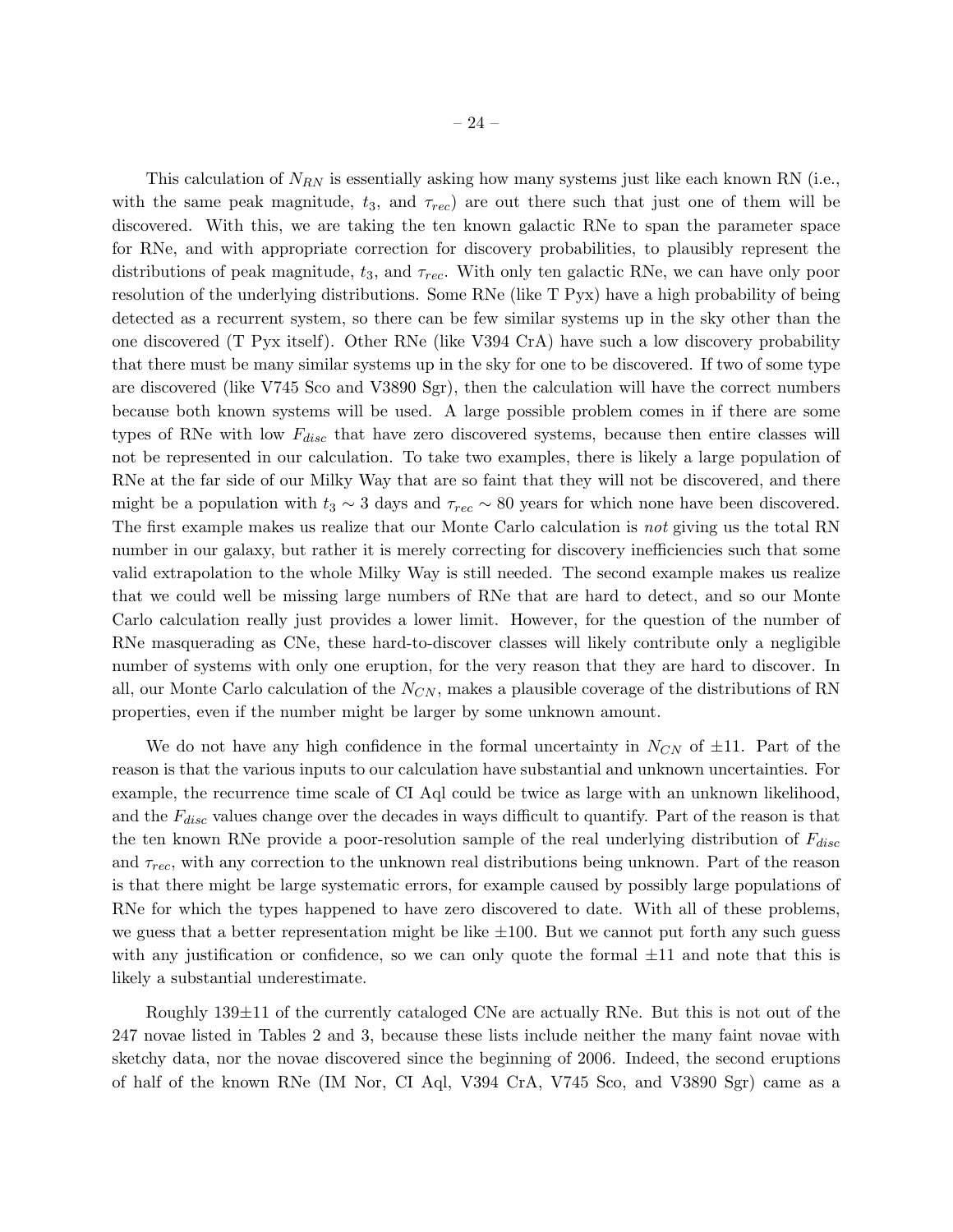complete surprise from 1987 to 2002, since the first eruption of each system had fewer than a dozen magnitudes and no spectroscopy. The poorly observed CNe provide a large pool of systems which could be RNe. If we count all poorly-observed systems, as well as those featured in our Table 3, there are 338 novae in the [Downes et al.](#page-44-4) [\(2001\)](#page-44-4) catalog, as well as 56 novae which have been discovered since the beginning of 2006. Thus, the real pool of so-called CNe contains 394 systems, and the RN fraction is  $139\pm11$  out of 394 systems or  $35\% \pm 3\%$ , with this formal error bar likely being much too small.

#### 5.4. Final RN Fraction

We have calculated the Galactic RN fraction using three greatly different techniques. It is a challenge to come up with reliable estimates of the total uncertainty for these three measures of the RN fraction. We report the statistical error bars, but they do not include any of a variety of systematic errors and biases that we can think of. In the first method, we cannot translate the mixed sets of available data and the various fuzzy criteria into a probability that a given CN is really a RN, and as such cannot derive the RN fraction with good accuracy. We have already pointed to the possible bias caused by the poorly-observed events might have a higher, or lower, RN fraction, although our use of two samples (the 247 system time-limited sample and the Strope sample) suggests that this bias is negligible. In the second method, the discovery efficiency is undoubtedly more complex than our formula allows, and some of our assumptions in the Monte Carlo calculation (for example, that second eruptions will only be discovered by undirected searches) might be imperfect. And there might be biases, for example, with our setting  $t_3=44$  days when the duration is unknown, which might be incorrect because RNe are faster than CNe. In our third method, the underlying distributions of  $F_{disc}$  and  $\tau_{rec}$  might be substantially different than those derived from the known RNe, leading to errors in the RN fraction that cannot be calculated. We also have the potentially substantial bias caused by possibly-common types of RNe (say, those with a very fast  $t_3$  and a relatively long inter-eruption interval) having no observed examples, so these will not be included in the derived number of currently active RNe. The readers can easily come up with other potential problems, some of which might be significant. All this is to say that our three measured RN fractions have poorly known systematic uncertainties and might be subject to substantial unrecognized biases.

We have three estimates of the RN fraction as  $24\% \pm 4\%$ ,  $12\% \pm 3\%$ , and  $35\% \pm 3\%$ . The estimates appears to be significantly different from each other, but this is not the full story, because the quoted error bars are for the statistical errors alone—for the third value especially the quoted error is likely too small—and the real total error bars (including systematics) could easily make all three values consistent. All three estimates are independent measures of the same quantity (the RN fraction) by greatly different methods with unknown and possibly substantial uncertainties. In this situation, we can only use the three estimates to pick out a range that is reasonable, with the size of the range providing some sort of estimate of a final overall error bar. This is not perfect, but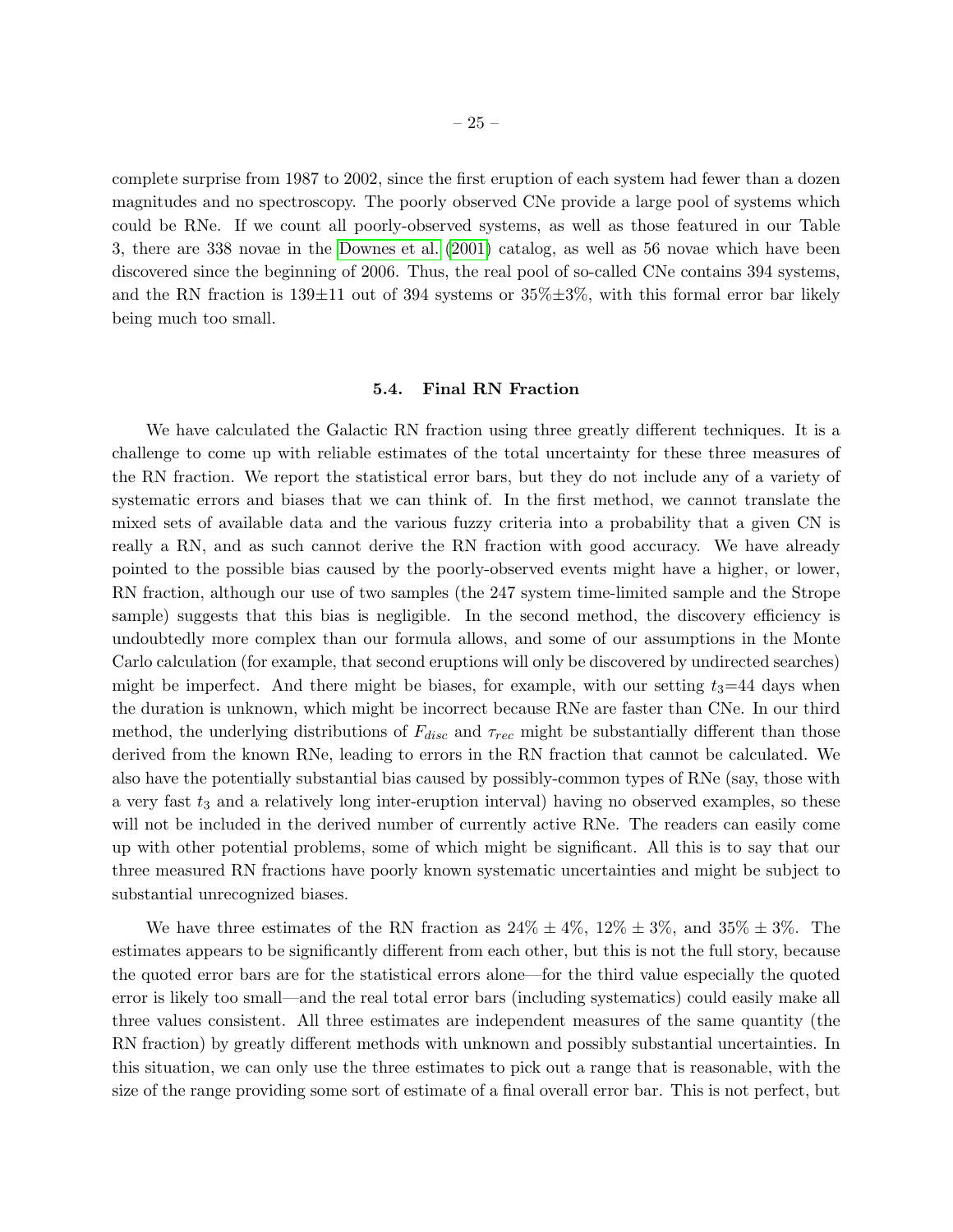it is the best that can be done, and it does have the advantage of giving an approximate answer provided that we do not insist on claiming high accuracy. A straight average gives an RN fraction of 24%. It is reasonable to state that the RN fraction is roughly 25%, and is likely somewhere between 15% and 35%.

We are not claiming any high accuracy to our result that  $F_{RN} = 25\% \pm 10\%$ , because we know there are almost certainly large unknown systematic errors in our three estimates. But our analysis from Section [5.1](#page-17-1) does show that  $F_{RN} \ll 50\%$ , because the majority of catalogued CNe are not RNe as shown by their white dwarf masses, their ejection velocities, and so on. And critically, our analysis in Section [5.3](#page-22-0) confidently shows that  $F_{RN} \gg 3\%$  (i.e., there are many more than the 10 known RNe hiding in the nova catalogues), because the number of hiding RNe is roughly  $10/\langle f_{\geq 2} \rangle$ , and we know confidently that  $\langle f_{\geq 2} \rangle \ll 1$ . Both of these extreme limits are robust, simple, and cannot be gotten around by unknown biases or systematic errors. Given these two confident limits  $(3\% \ll F_{RN} \ll 50\%)$ , our value of  $F_{RN} = 25\% \pm 10\%$  seems quite reasonable.

Again we stress that this RN fraction of approximately one-quarter is the percentage of cataloged CNe that are actually RNe. We can use the previously-discussed discovery statistics of novae to estimate the total number of CNe in our galaxy. There are ∼400 novae in our current catalogs. The average discovery efficiency for novae is  $10\%$ , so we multiply  $400 \times 10$  to get  $4000$  systems which have erupted in the past century. Most of the CNe will not have erupted during this time period, though. To account for this, we consider the average recurrence timescale of true CNe, which is estimated to be 104−10<sup>6</sup> years [\(Truran & Livio 1986;](#page-51-8) [Ritter et al. 1991;](#page-49-10) [Yaron et al. 2005\)](#page-52-0). Then, during the past 100 years, only 0.01-1% of CNe have had eruptions at all, so we multiply 4000 by  $10^4/100$  to  $10^6/100$  to get a total galactic CN population of somewhere between  $4 \times 10^5$  and  $4 \times 10^7$ systems. Our ∼1600 RNe are thus only a fraction of a percent of the total number of CNe.

#### 6. Searches for Prior Eruptions

<span id="page-26-0"></span>Presented in this paper is a list of good recurrent nova *candidates*; we stress that a system cannot be definitively classified as recurrent until two or more eruptions are observed, traditionally within 100 years or so. There are two ways to find these eruptions: looking forward and looking backward. Looking forward requires frequent monitoring of candidates. It is currently not feasible to do this comprehensively for a large number of systems, but in the future, all-sky surveys with real time results (such as ASAS, PanSTARRS, and LSST) may turn this into a reasonable option.

Looking backward takes advantage of the extensive astronomical plate archives at the Harvard College Observatory (HCO) in Cambridge, MA, and the Sonneberg Observatory in Sonneberg, Germany, which provide regular all-sky coverage dating back to 1890. HCO and Sonneberg have approximately 500,000 and 300,000 plates, respectively, and the collections complement each other nicely: HCO has better coverage of the early years (1890 - 1953) while Sonneberg has better coverage of the later years (1945 - present). At Sonneberg, they are still taking large-scale, all-sky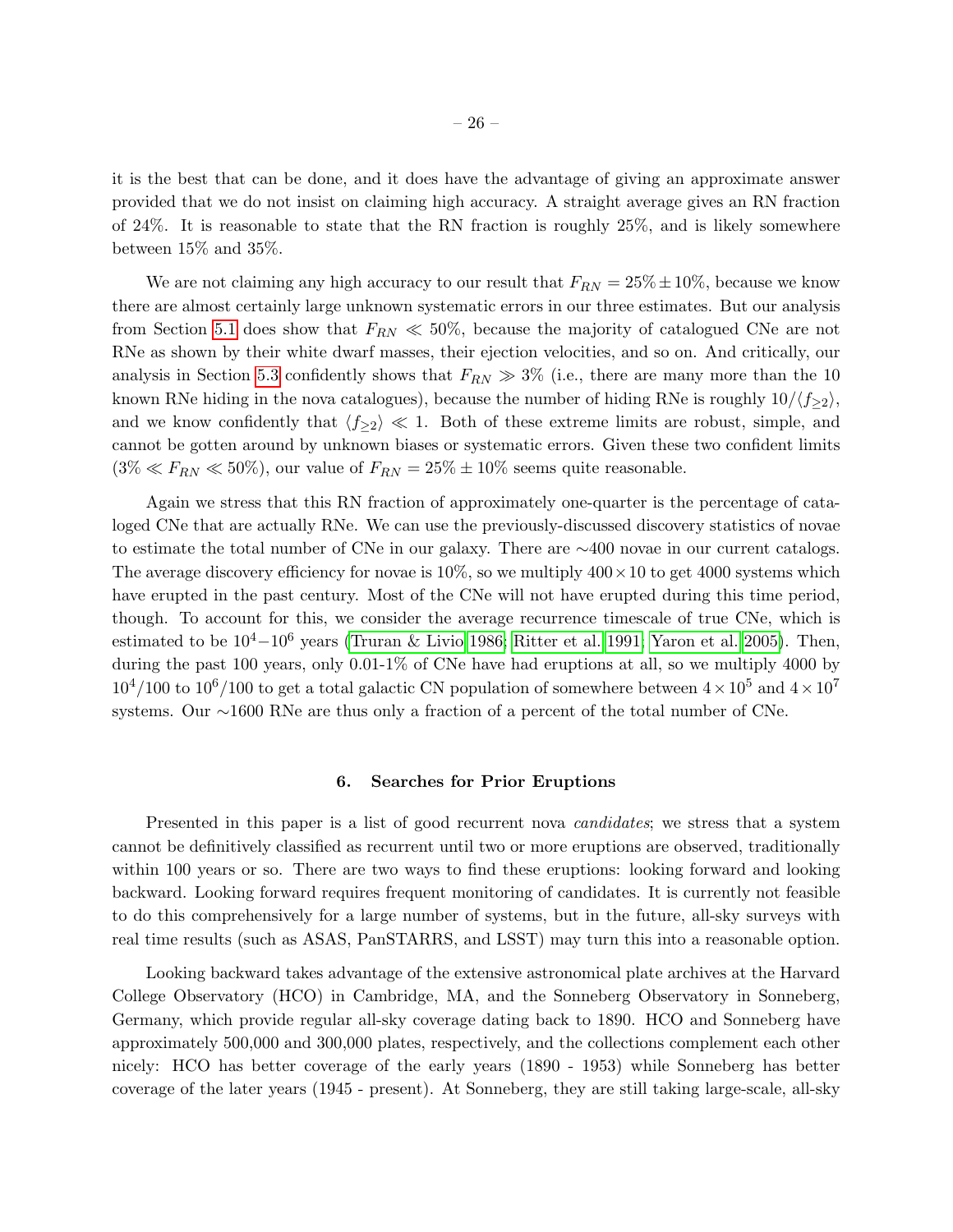survey data today, on films instead of glass plates. Instead of waiting many decades for the hopeful results of forward-looking surveys, we can look backwards in the archival plates for a 124 year history of eruptions.

Twenty RN eruptions have been observed on the plates at HCO and Sonneberg, including the discovery of the 1900 eruption of V2487 Oph, which was found during the course of this project and provided proof that V2487 Oph was in fact recurrent [\(Pagnotta et al. 2009\)](#page-48-1). One strong candidate (V838 Her) has been essentially fully checked at both archives, and another (V2672 Oph) has been nearly fully checked at HCO, but no prior eruptions have been found. This is not unexpected, for the same reasons that contribute to the low overall discovery efficiencies for RNe in general, namely short eruption durations that can easily be missed during solar and lunar gaps, and times of less frequent sky monitoring. Four other good candidates are at various stages of being checked; although the procedure is simple, the process is time-consuming. A summary of our searches to date can be seen in Table [7,](#page-1-0) which gives a breakdown of which plate series have been checked, approximately how many plates were present for each series, the center location of the plate series (for the patrol plates), and a rough idea (in the footnotes) of what time period each series covers, for seven systems. The digitization projects that are currently in progress at HCO and Sonneberg will make it much easier to check all candidates for previous eruptions. We note that many Baade's Window plates had been pulled for scanning at HCO during recent trips there. We made every attempt to examine all of the pulled plates for the series listed as checked, however it is possible that some number were missed.

## 7. Implications

<span id="page-27-0"></span>We conclude that the Galactic RN fraction, the percentage of currently-labeled CNe that are actually RNe, is  $F_{RN} = 25\% \pm 10\%$ . With this, we expect that roughly 100 (or between 60 and 140) of the 394 systems labeled as CNe are in fact currently active RNe for which only one eruption has been thus far discovered. We can expect many more second eruptions to be discovered in the upcoming decades, with most of these coming from old, largely-ignored novae with scanty data.

One implication is the imperative to seek second eruptions in archival data for the Category B systems listed in Table [4.](#page-39-0) When seeking new RNe, the fastest, most time-effective method is to search through old astronomical photographs now residing in the archives, most of which are at Harvard and Sonneberg.

Another implication is for nova researchers to realize that roughly a quarter of the systems they are studying are in fact RNe. Hopefully, with our criteria, the likely recurrent systems can be picked out and recognized. With this realization, models will be constructed differently, and anomalies might get explanations. Additionally, some key questions might receive deserved attention, for example whether the RN candidates have WDs that are carbon-oxygen or oxygen-neon-magnesium types.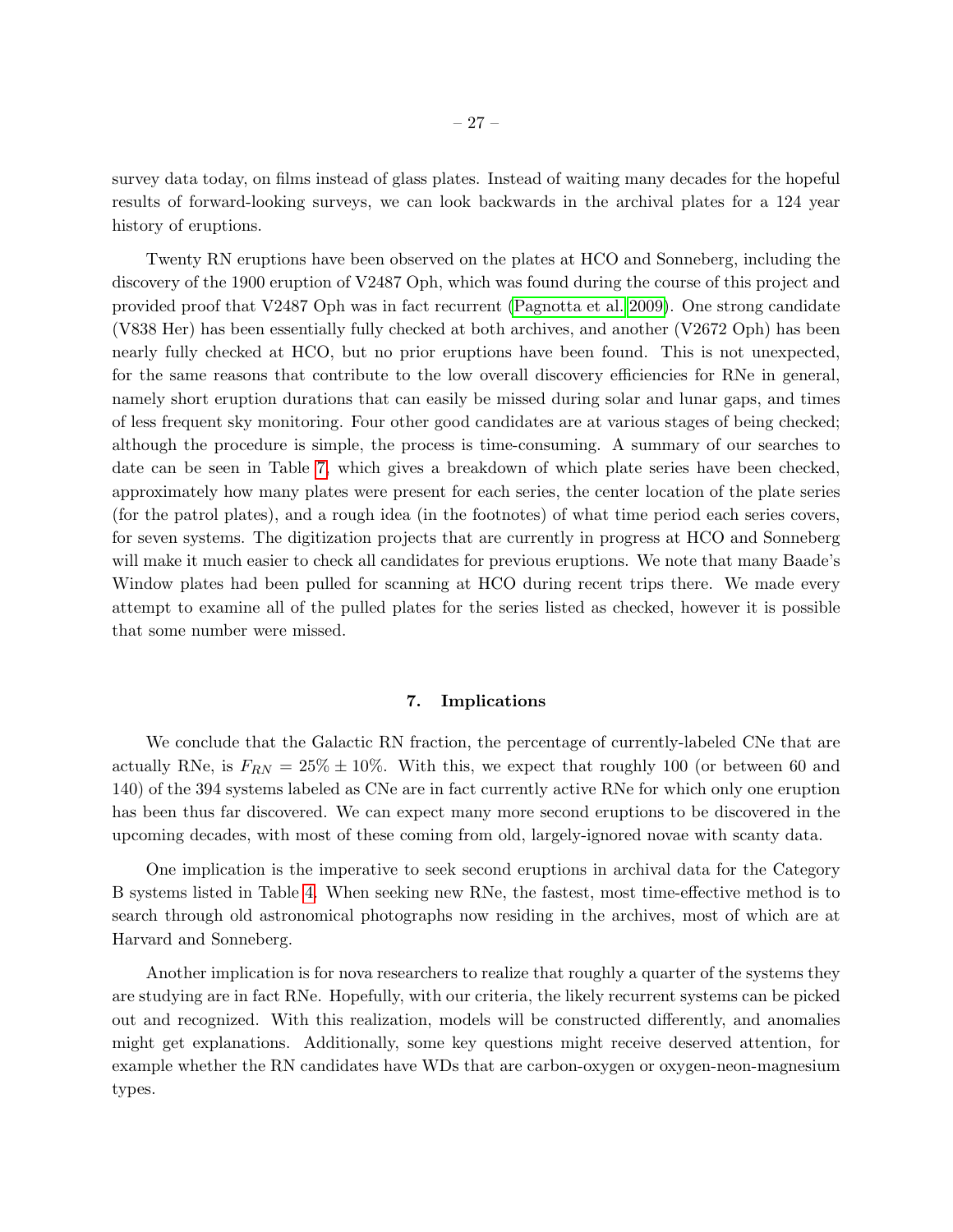The most important implication is that there must be ∼1600 completely undiscovered RNe in the galaxy, which has vital implications for RN demographics. The previous study [\(della Valle](#page-44-1) [& Livio 1996\)](#page-44-1) did not account for discovery efficiencies, and therefore their RN death rate must be revised upward. Following the calculations and notation of [della Valle & Livio](#page-44-1) [\(1996\)](#page-44-1), our new  $N \approx 1600$ , so the birth rate of SNe Ia from RNe (assuming they require ~(1−2) × 10<sup>6</sup> years to become SNe Ia) is then  $(0.8-1.6) \times 10^{-3}$ , which is one-quarter to one-half of the galactic SN Ia rate. Based on these rates, RNe are therefore viable candidates to contribute a significant fraction of the SNe Ia.

We note that demographics alone are not enough to prove that RNe are progenitors. There are at least two other physical conditions that must be met: the WDs in the systems must undergo a net mass gain across eruptions (i.e. they must accrete more during the inter-eruption interval than is blown off during the eruption itself) and they must be composed primarily of carbon and oxygen. There is preliminary evidence that at least some of the RNe do undergo a net mass gain (CI Aql; [Schaefer 2011\)](#page-49-11), but others may have oxygen-neon WDs (U Sco; [Mason 2011\)](#page-48-7), so the situation is unclear. Additionally, results of progenitor searches in nearby Type Ia supernova remnants exclude the possibility of RN progenitors most cases [\(Edwards et al. 2012;](#page-44-7) González Hernández et al. [2009;](#page-45-13) [Li et al. 2011;](#page-47-7) [Nugent et al. 2011;](#page-48-8) [Ruiz-Lapuente et al. 2004;](#page-49-12) [Schaefer & Pagnotta 2012\)](#page-49-13). Nevertheless, recent work indicates the likely presence of two distinct progenitor channels [\(Brandt](#page-37-0) [et al. 2010;](#page-37-0) [Greggio 2010\)](#page-45-14), so it is worthwhile to investigate all systems which may contribute significantly to the SN Ia rate. Our results here show that, when discovery efficiencies are properly considered, the RN population is large enough to provide up to one half of the SN Ia rate, and therefore it is important to continue studying these systems.

This research was supported by the National Science Foundation, the LSU Board of Regents, the LSU Graduate School, and the Kathryn W. Davis Postdoctoral Scholar program. We thank Alison Doane, Jaime Pepper, and the entire DASCH team at HCO (led by PI Josh Grindlay), and Peter Kroll, Klaus Löchel, and the rest of the  $4\pi$  Systeme staff at Sonneberg for allowing access to the plate stacks and for many helpful discussions. We also thank Limin Xiao for her assistance checking some of the plates for V838 Her listed in Table [7.](#page-1-0) This research has made use of the SIMBAD database, operated at CDS, Strasbourg, France. We acknowledge with many thanks the variable star observations from the AAVSO International Database contributed by observers worldwide and used in this research.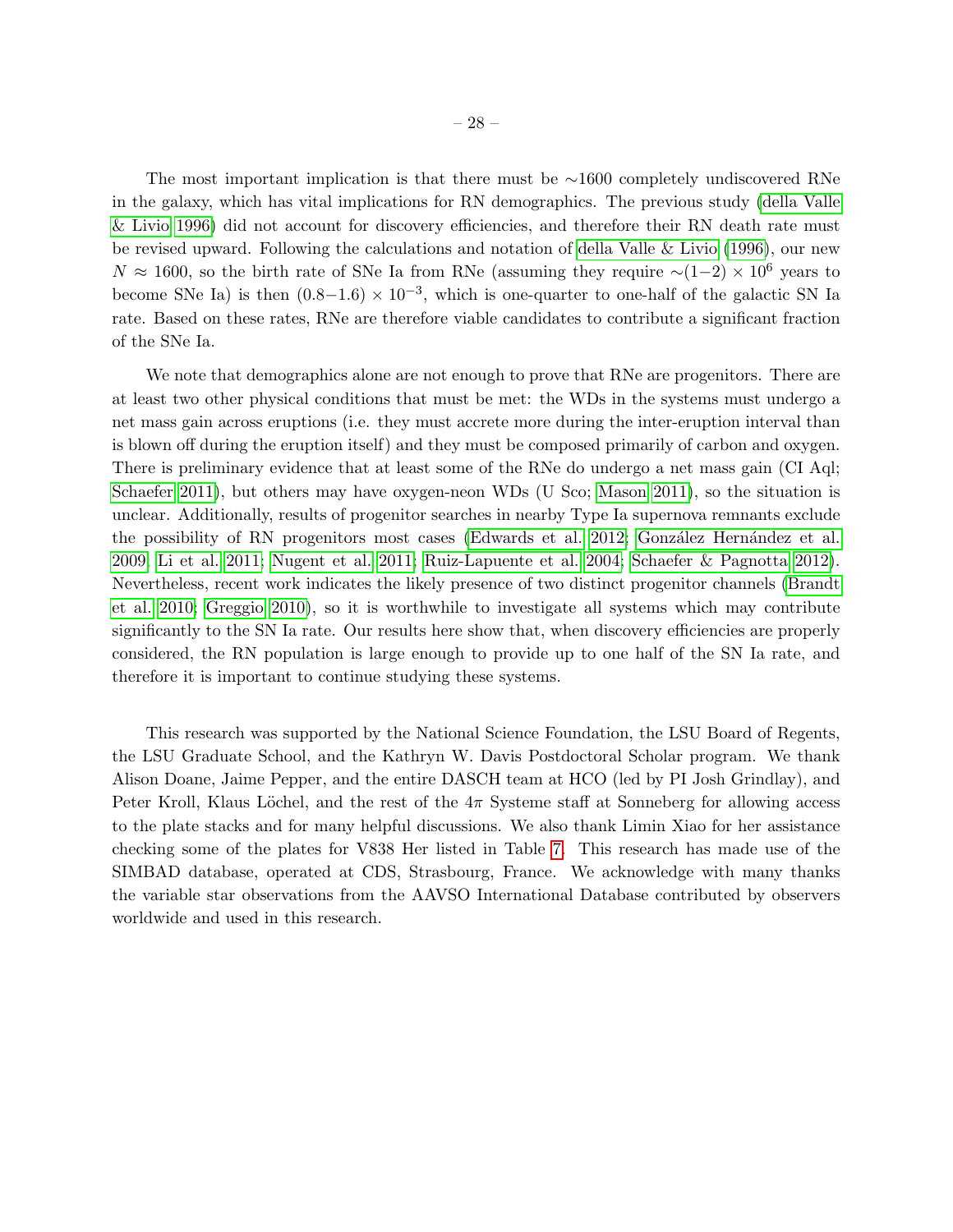| Indicator                                   | $\%$ of RNe <sup>b</sup> $\%$ of CNe |    |
|---------------------------------------------|--------------------------------------|----|
| $A - [14.5 - 4.5 \log(t_3)] < 0$            | 78                                   | 2  |
| $P_{\rm orb} > 0.6$ days                    | 78                                   | 13 |
| $J-H > 0.7$ mag & $H - K > 0.1$ mag         | 44                                   | 15 |
| FWHM of $H\alpha > 2000$ km s <sup>-1</sup> | 100                                  | 53 |
| High-Excitation Lines (He II and Fe $X$ )   | 100                                  | 21 |
| P class (plateau in light curve)            | 56-89                                | 17 |
| $M_{\rm WD} > 1.2 M_{\odot}$                | 100 <sup>c</sup>                     | 26 |

Table 1. Efficiency of RN Identification Characteristics<sup>a</sup>

<sup>a</sup>Note that to avoid any biases, we excluded the recurrent nova V2487 Oph from all of the calculations that went into this table, as its recurrent nature was discovered by using a subset of the characteristics to identify it as a good candidate, after which we searched for and found a previous eruption in the historical record [\(Pagnotta et al. 2009\)](#page-48-1).

<sup>b</sup>For clarity, we show the values here rounded to the nearest percent. Please see the corresponding text in Section [2](#page-3-0) for higher precision numbers and errors on the percentages.

<sup>c</sup>This 100% value for RNe is not a fully observed quantity, however theoretical models strongly require that all RNe have  $M_{\rm WD} > 1.2 M_{\odot}$ (e.g. [Yaron et al. 2005\)](#page-52-0), so we are confident that it is robust, despite being model-dependent.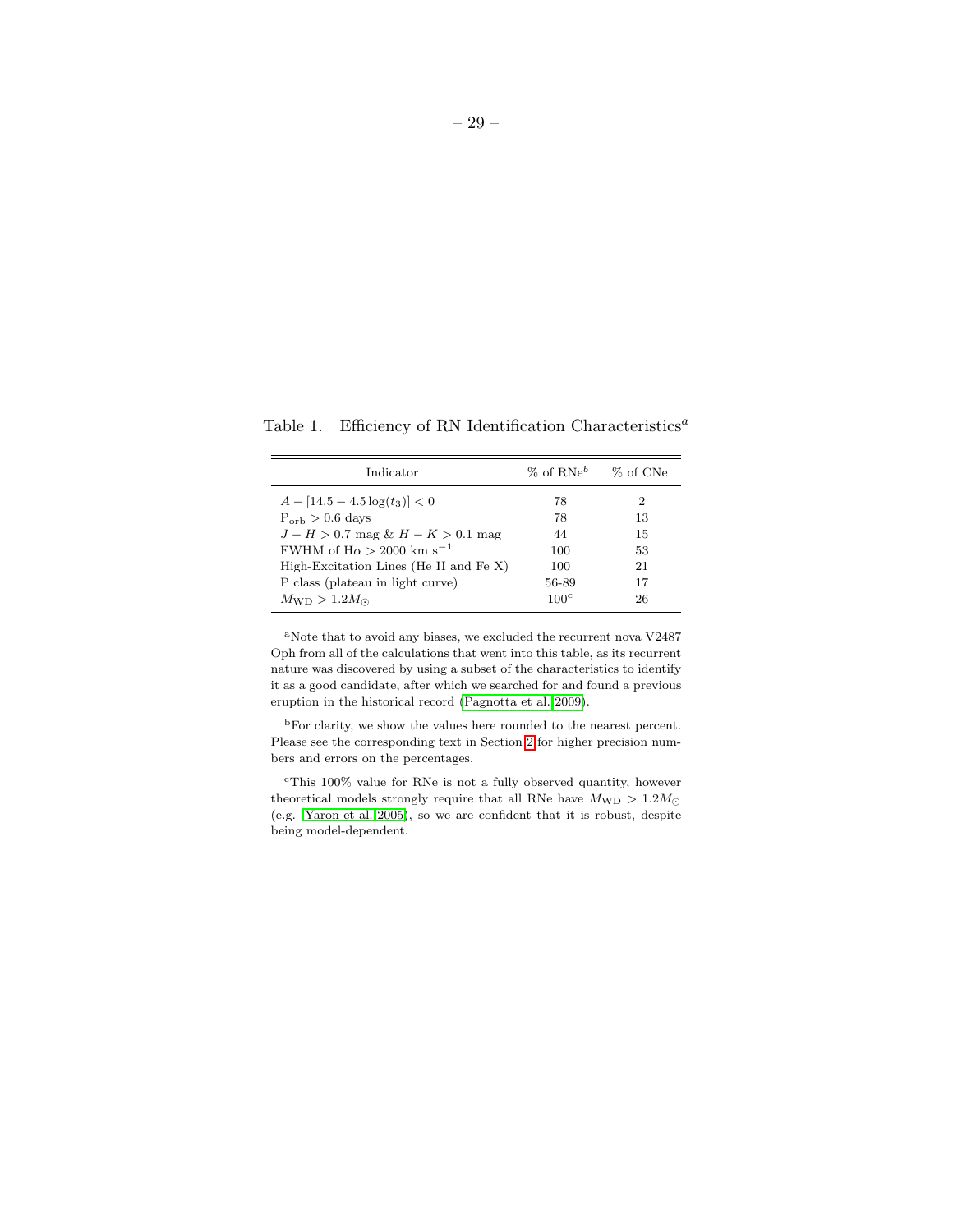<span id="page-30-0"></span>

| Nova                                                                                                                                                                                                                                                                                                                                                                                                              | Amplitude (mag) $t_3$ (days) $A - A_0$                                                                                                                                                                                                                                                                                           |                                     | $FWHM$ H $\alpha$ He II                                                                                                                                                                                                                                                                                                                                                              |                                                                                  | Highest Iron                                                                                          |                     | Light Curve $P_{orb}$ (days) $J - H$ $H - K$ Red Giant?                                                      |                                                                                         |                                                           |                                           | Other                                                |
|-------------------------------------------------------------------------------------------------------------------------------------------------------------------------------------------------------------------------------------------------------------------------------------------------------------------------------------------------------------------------------------------------------------------|----------------------------------------------------------------------------------------------------------------------------------------------------------------------------------------------------------------------------------------------------------------------------------------------------------------------------------|-------------------------------------|--------------------------------------------------------------------------------------------------------------------------------------------------------------------------------------------------------------------------------------------------------------------------------------------------------------------------------------------------------------------------------------|----------------------------------------------------------------------------------|-------------------------------------------------------------------------------------------------------|---------------------|--------------------------------------------------------------------------------------------------------------|-----------------------------------------------------------------------------------------|-----------------------------------------------------------|-------------------------------------------|------------------------------------------------------|
|                                                                                                                                                                                                                                                                                                                                                                                                                   |                                                                                                                                                                                                                                                                                                                                  |                                     |                                                                                                                                                                                                                                                                                                                                                                                      |                                                                                  | Fe VII $[4]$                                                                                          | $\frac{5}{2}$       |                                                                                                              | $0.51$ [7]                                                                              | $0.22\ [7]$                                               |                                           |                                                      |
|                                                                                                                                                                                                                                                                                                                                                                                                                   | 7.7 [1] <sup>a</sup><br>11.2 [1]                                                                                                                                                                                                                                                                                                 |                                     |                                                                                                                                                                                                                                                                                                                                                                                      |                                                                                  | $\vdots$                                                                                              | ŧ,                  |                                                                                                              | $\frac{1}{2}$                                                                           | $\vdots$                                                  |                                           |                                                      |
| $\begin{array}{l} \text{C1 Aql} \\ \text{V394 CrA} \\ \text{T CrB} \\ \text{IM Nor} \\ \text{D4 Nor} \\ \text{V394 CrA} \\ \text{V396} \\ \text{V390 Sgr} \\ \text{V390 Sgr} \\ \text{V390 Sgr} \\ \text{U} \\ \text{Sco} \\ \text{U} \\ \text{Sco} \\ \text{U} \\ \text{Sco} \\ \text{V300} \\ \text{Sgr} \\ \text{V300} \\ \text{V300} \\ \text{V300} \\ \text{V300} \\ \text{V300} \\ \text{V300} \\ \text{V3$ | $\begin{array}{ll} 1 & 0 & 0 & 0 \\ 0 & 0 & 0 & 0 \\ 0 & 0 & 0 & 0 \\ 0 & 0 & 0 & 0 \\ 0 & 0 & 0 & 0 \\ 0 & 0 & 0 & 0 \\ 0 & 0 & 0 & 0 \\ 0 & 0 & 0 & 0 \\ 0 & 0 & 0 & 0 \\ 0 & 0 & 0 & 0 \\ 0 & 0 & 0 & 0 \\ 0 & 0 & 0 & 0 \\ 0 & 0 & 0 & 0 \\ 0 & 0 & 0 & 0 \\ 0 & 0 & 0 & 0 & 0 \\ 0 & 0 & 0 & 0 & 0 \\ 0 & 0 & 0 & 0 & 0 \\$ | 크그<br>프로그크그크그<br>2012 - 2012 - 2013 |                                                                                                                                                                                                                                                                                                                                                                                      | Yes [3]<br>Yes [8,9]<br>Yes [13]<br>Yes [13]<br>Yes [21]<br>Yes [22]<br>Yes [15] | Fe X, XIV [11]                                                                                        |                     | $\begin{array}{c} 0.618 \; [6]\\ 1.516 \; [10]\\ 227.569 \; [6]\\ 0.103 \; [6]\\ 455.720 \; [6] \end{array}$ | $0.94~[12] \quad \cup$                                                                  | $0.26\ [12]$                                              | ឨ <u>ឨឨឨ</u><br>ឨឨឨឨឨ៓ឨឨឨឨឨ<br>ឨឨឨឨ៓ឨឨឨឨឨ | おおおい                                                 |
|                                                                                                                                                                                                                                                                                                                                                                                                                   |                                                                                                                                                                                                                                                                                                                                  |                                     |                                                                                                                                                                                                                                                                                                                                                                                      |                                                                                  |                                                                                                       | $\mathbf{a}$        |                                                                                                              | $\frac{1}{2}$                                                                           | $\vdots$                                                  |                                           | İ.                                                   |
|                                                                                                                                                                                                                                                                                                                                                                                                                   |                                                                                                                                                                                                                                                                                                                                  |                                     |                                                                                                                                                                                                                                                                                                                                                                                      |                                                                                  | Fe X, XI, XIV [16] $\,$ Fe X, XI, XIV [16] $\,$                                                       | д                   |                                                                                                              | $0.75\ [12]$                                                                            | 0.33 [12]                                                 |                                           | $\vdots$                                             |
|                                                                                                                                                                                                                                                                                                                                                                                                                   |                                                                                                                                                                                                                                                                                                                                  |                                     |                                                                                                                                                                                                                                                                                                                                                                                      |                                                                                  | $\vdots$                                                                                              | $\mathbf{r}$        |                                                                                                              | $\vdots$                                                                                | $\vdots$                                                  |                                           | $[20]$<br>$M_{\rm WD}$ = 1.35 $\pm$ 0.01 $M_{\odot}$ |
|                                                                                                                                                                                                                                                                                                                                                                                                                   |                                                                                                                                                                                                                                                                                                                                  |                                     |                                                                                                                                                                                                                                                                                                                                                                                      |                                                                                  |                                                                                                       | $\mathbf{a}$        |                                                                                                              |                                                                                         |                                                           |                                           | ŧ,                                                   |
|                                                                                                                                                                                                                                                                                                                                                                                                                   |                                                                                                                                                                                                                                                                                                                                  |                                     |                                                                                                                                                                                                                                                                                                                                                                                      |                                                                                  |                                                                                                       |                     |                                                                                                              |                                                                                         | $\begin{array}{c} 0.45 \ [12] \\ 0.41 \ [12] \end{array}$ |                                           |                                                      |
|                                                                                                                                                                                                                                                                                                                                                                                                                   |                                                                                                                                                                                                                                                                                                                                  |                                     |                                                                                                                                                                                                                                                                                                                                                                                      |                                                                                  |                                                                                                       | <u>eereeee</u><br>д |                                                                                                              |                                                                                         |                                                           |                                           | Triple-Peaked Ha [28]                                |
| 745 Sco                                                                                                                                                                                                                                                                                                                                                                                                           |                                                                                                                                                                                                                                                                                                                                  |                                     | $\begin{array}{l} \text{225.6}\ \text{[3]}\\ \text{230.6}\ \text{[8]}\ \text{[1]}\ \text{[1]}\ \text{[3]}\ \text{[4]}\ \text{[5]}\ \text{[6]}\ \text{[7]}\ \text{[7]}\ \text{[8]}\ \text{[9]}\ \text{[9]}\ \text{[10]}\ \text{[11]}\ \text{[12]}\ \text{[13]}\ \text{[14]}\ \text{[15]}\ \text{[16]}\ \text{[16]}\ \text{[17]}\ \text{[18]}\ \text{[18]}\ \text{[19]}\ \text{[19]}\$ |                                                                                  | $\begin{array}{c} \rm{Fe}~II~[21]\\ \rm{Fe}~X~[9]\\ \rm{Fe}~II~[23]\\ \rm{Fe}~X,~XI~[24] \end{array}$ | ፡                   | $\begin{array}{l} 0.076\ [6]\\ 519.7\ [10]\\ 1.231\ [6]\\ 510\ [10] \end{array}$                             | $\begin{array}{c} -0.02\ [12] \\ 1.06\ [12] \\ 0.401\ [24] \\ 1.14\ [12] \end{array} .$ | 0.58 [12]                                                 |                                           | $\vdots$                                             |

Properties of the Known Galactic Recurrent Novae Table 2. Properties of the Known Galactic Recurrent Novae Table 2.

<sup>8</sup>Reference Key: 1 = Schaefer (2010); 2 = This Paper; 3 = Kiss et al. (2001); 4 = Schmeja et al. (2000); 5 = Strope et al. (2010); 6 = Downes et al. (2001); 7 = Harrison (1992); 8 = Sekiguchi<br>et al. (1989b); 9 = Williams  ${}^{\rm a}$ Reference Key: 1 = [Schaefer](#page-49-2) [\(2010\)](#page-50-1); 2 = This Paper; 3 = [Kiss](#page-47-8) et al. [\(2001\)](#page-44-4); 4 = [Schmeja](#page-49-14) et al. [\(2000\)](#page-49-14); 5 = Sexiguchi (2001); 6 = [Downes](#page-44-4) et al. (2001); 7 = [Harrison](#page-45-1) [\(1992\)](#page-45-1); 8 = [Sekiguchi](#page-50-12)  $\text{Dulay of } 20, 17 = \text{Szkody (1994); } 18 = \text{Lynch et al.} (2000); 20000; 20000; 20000; 20000; 20000; 20000; 20000; 20000; 20000; 20000; 20000; 20000; 20000; 20000; 20000; 20000; 20000; 20000; 20000; 20000; 20000; 20000; 20000; 20000;$  $\text{Dulay of } 20, 17 = \text{Szkody (1994); } 18 = \text{Lynch et al.} (2000); 20000; 20000; 20000; 20000; 20000; 20000; 20000; 20000; 20000; 20000; 20000; 20000; 20000; 20000; 20000; 20000; 20000; 20000; 20000; 20000; 20000; 20000; 20000; 20000;$  $\text{Dulay of } 20, 17 = \text{Szkody (1994); } 18 = \text{Lynch et al.} (2000); 20000; 20000; 20000; 20000; 20000; 20000; 20000; 20000; 20000; 20000; 20000; 20000; 20000; 20000; 20000; 20000; 20000; 20000; 20000; 20000; 20000; 20000; 20000; 20000;$  $\text{Dulay of } 20, 17 = \text{Szkody (1994); } 18 = \text{Lynch et al.} (2000); 20000; 20000; 20000; 20000; 20000; 20000; 20000; 20000; 20000; 20000; 20000; 20000; 20000; 20000; 20000; 20000; 20000; 20000; 20000; 20000; 20000; 20000; 20000; 20000;$  $\text{Dulay of } 20, 17 = \text{Szkody (1994); } 18 = \text{Lynch et al.} (2000); 20000; 20000; 20000; 20000; 20000; 20000; 20000; 20000; 20000; 20000; 20000; 20000; 20000; 20000; 20000; 20000; 20000; 20000; 20000; 20000; 20000; 20000; 20000; 20000;$  $\text{Dulay of } 20, 17 = \text{Szkody (1994); } 18 = \text{Lynch et al.} (2000); 20000; 20000; 20000; 20000; 20000; 20000; 20000; 20000; 20000; 20000; 20000; 20000; 20000; 20000; 20000; 20000; 20000; 20000; 20000; 20000; 20000; 20000; 20000; 20000;$  $\text{Dulay of } 20, 17 = \text{Szkody (1994); } 18 = \text{Lynch et al.} (2000); 20000; 20000; 20000; 20000; 20000; 20000; 20000; 20000; 20000; 20000; 20000; 20000; 20000; 20000; 20000; 20000; 20000; 20000; 20000; 20000; 20000; 20000; 20000; 20000;$  $\text{Dulay of } 20, 17 = \text{Szkody (1994); } 18 = \text{Lynch et al.} (2000); 20000; 20000; 20000; 20000; 20000; 20000; 20000; 20000; 20000; 20000; 20000; 20000; 20000; 20000; 20000; 20000; 20000; 20000; 20000; 20000; 20000; 20000; 20000; 20000;$  $\text{Dulay of } 20, 17 = \text{Szkody (1994); } 18 = \text{Lynch et al.} (2000); 20000; 20000; 20000; 20000; 20000; 20000; 20000; 20000; 20000; 20000; 20000; 20000; 20000; 20000; 20000; 20000; 20000; 20000; 20000; 20000; 20000; 20000; 20000; 20000;$ et [al.](#page-50-12) [\(1989b\)](#page-50-12); 9 = [Williams](#page-51-9) et al. [\(1991\)](#page-51-9); 10 = [Schaefer](#page-49-15) [\(2009\)](#page-49-15); 11 = [Bloch](#page-37-8) et al. [\(1946\)](#page-37-8); 12 = [Harrison](#page-45-15) et al. [\(1993\)](#page-45-15); 13 = [Orio](#page-48-9) et al. [\(2005\)](#page-48-9); 14 = [Bode](#page-37-9) et al. [\(2007\)](#page-37-9); 15 = [Joy](#page-46-13) ([1961\)](#page-46-13); 16 = Joy (1961); 16 = Joy (1961); & [Dewangan](#page-37-11) [\(2000\)](#page-37-11); 24 = [Hoard](#page-46-7) et al. [\(2002\)](#page-46-7); 25 = [Sekiguchi](#page-50-14) et al. [\(1990\)](#page-51-10); 26 = Duerbeck & [Augusteijn](#page-44-9) ([1989\)](#page-44-9); 27 = [Wagner](#page-51-10) et al. (1990); 28 = F. Walter, private communication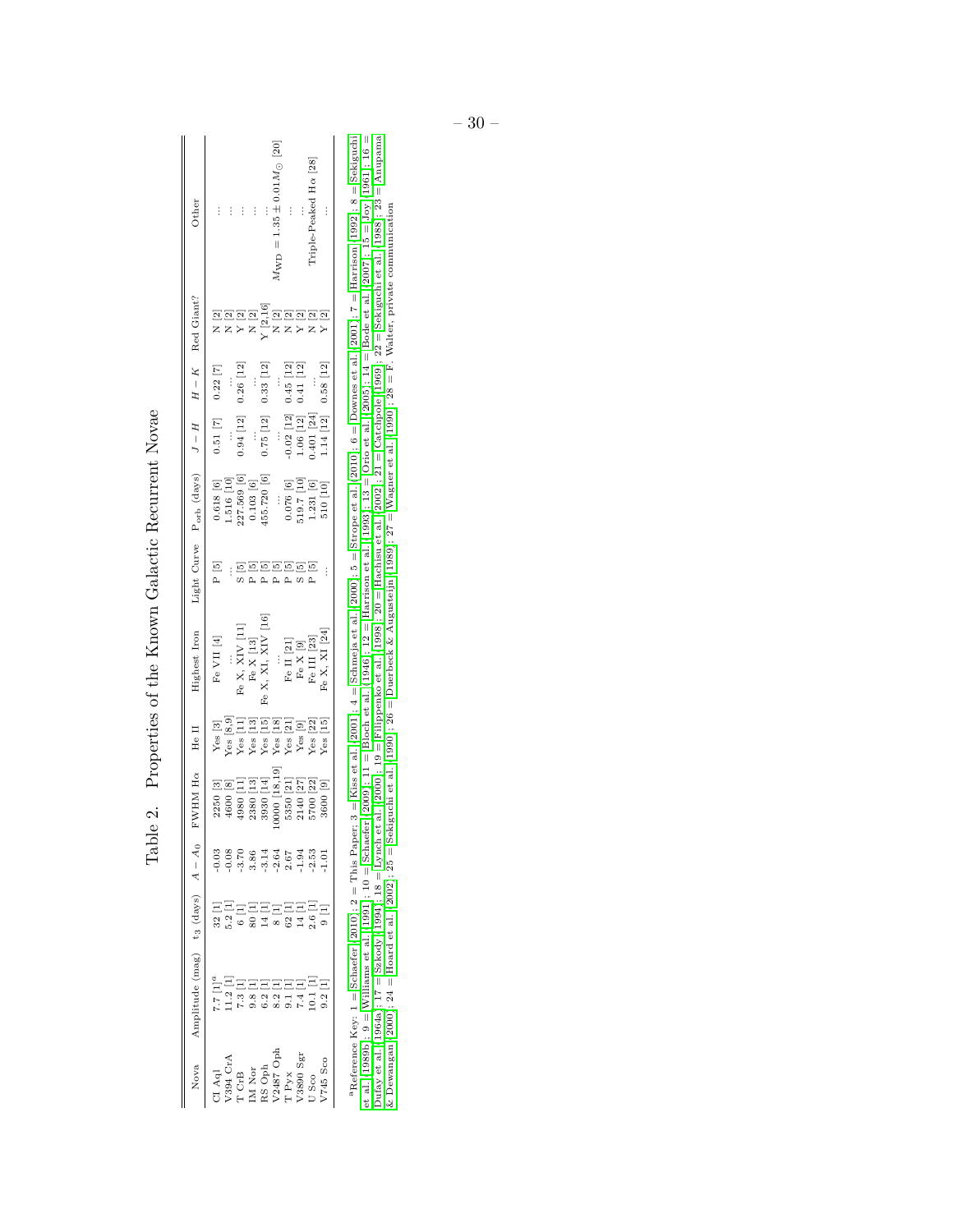| Ĭ<br>ı<br>i                           |  |
|---------------------------------------|--|
| ı<br>ć                                |  |
| <b>Search 200</b><br>l<br>I<br>ì<br>ı |  |
| $\frac{1}{2}$<br>į<br>l               |  |
| ı<br>֠<br>ſ<br>l                      |  |
| ¢                                     |  |

<span id="page-31-0"></span>

| Nova                                                                                                 | Amplitude (mag) t3 (days)                                                                                                                                                                                                                                                                                                                                                                                                                   |                                                                                                                                                                                                                                                                                                                                                                                                                                 | A <sub>0</sub><br>$\mathbb T$<br>$\blacktriangleleft$           | $\rm FWHM$ H $\alpha$                                   | He II                              |                                                              | Highest Iron Light Curve Porb (days)                                                                         |                                                           | Н<br>Н<br>$\mathbb T$<br>L | $\kappa$<br>$\mathbb T$ | Red Giant?             | Other                                          | Category |
|------------------------------------------------------------------------------------------------------|---------------------------------------------------------------------------------------------------------------------------------------------------------------------------------------------------------------------------------------------------------------------------------------------------------------------------------------------------------------------------------------------------------------------------------------------|---------------------------------------------------------------------------------------------------------------------------------------------------------------------------------------------------------------------------------------------------------------------------------------------------------------------------------------------------------------------------------------------------------------------------------|-----------------------------------------------------------------|---------------------------------------------------------|------------------------------------|--------------------------------------------------------------|--------------------------------------------------------------------------------------------------------------|-----------------------------------------------------------|----------------------------|-------------------------|------------------------|------------------------------------------------|----------|
| LS And                                                                                               |                                                                                                                                                                                                                                                                                                                                                                                                                                             |                                                                                                                                                                                                                                                                                                                                                                                                                                 |                                                                 |                                                         |                                    |                                                              |                                                                                                              |                                                           |                            |                         |                        | $Amp/t_3$ [3]                                  |          |
| OS And                                                                                               | $\begin{array}{c} 8.8 \ [1]^a \\ 11 \ [4] \end{array}$                                                                                                                                                                                                                                                                                                                                                                                      |                                                                                                                                                                                                                                                                                                                                                                                                                                 | $-1.64$<br>2.63                                                 | $1740\ [5]$                                             |                                    | ÷                                                            | D[4]                                                                                                         |                                                           |                            |                         |                        | $\boxed{6}$<br>$M_{\rm WD}$ = $1.0 M_{\odot}$  |          |
| DO Aql                                                                                               |                                                                                                                                                                                                                                                                                                                                                                                                                                             |                                                                                                                                                                                                                                                                                                                                                                                                                                 | $8.29$<br>$5.39$                                                |                                                         |                                    | Fe III [8]                                                   | $\mathbf{F}\left[4\right]$                                                                                   | $0.168$ [1]                                               | 0.554 [9]                  | $0.277$ [9]             | No [10]                |                                                |          |
| EL Aql                                                                                               | $\begin{array}{ll} \mathbf{5} & \mathbf{1} & \mathbf{1} \\ \mathbf{5} & \mathbf{1} & \mathbf{1} \\ \mathbf{6} & \mathbf{1} & \mathbf{1} \\ \mathbf{7} & \mathbf{8} & \mathbf{1} \\ \mathbf{8} & \mathbf{1} & \mathbf{1} \\ \mathbf{9} & \mathbf{1} & \mathbf{1} \\ \mathbf{1} & \mathbf{1} & \mathbf{1} \\ \mathbf{1} & \mathbf{1} & \mathbf{1} \\ \mathbf{1} & \mathbf{1} & \mathbf{1} \\ \mathbf{1} & \mathbf{1} & \mathbf{1} \\ \mathbf$ | $\begin{array}{l} 2 \\ 8 \\ 23 \\ 6 \\ 9 \\ 9 \\ 1 \\ \end{array} \begin{array}{l} \begin{array}{l} \Xi \\ \Xi \\ \Xi \\ \Xi \\ \Xi \\ \end{array} \\ \begin{array}{l} \Xi \\ \Xi \\ \Xi \\ \end{array} \end{array}$                                                                                                                                                                                                            |                                                                 |                                                         |                                    |                                                              | $\vdots$                                                                                                     | $\vdots$                                                  | $0.95$ [11]                | $0.17$ [11]             | Yes [10]               |                                                |          |
| ${\rm EY}$ Aql                                                                                       |                                                                                                                                                                                                                                                                                                                                                                                                                                             |                                                                                                                                                                                                                                                                                                                                                                                                                                 |                                                                 |                                                         |                                    | ÷                                                            |                                                                                                              | $\vdots$                                                  |                            |                         |                        |                                                |          |
| V356 Aql<br>V368 Aql                                                                                 |                                                                                                                                                                                                                                                                                                                                                                                                                                             |                                                                                                                                                                                                                                                                                                                                                                                                                                 | $\frac{1}{6}$ $\frac{46}{3}$ $\frac{3}{2}$                      |                                                         | $\rm No~[8]$                       | Fe II $\left[8\right]$ Fe II $\left[8\right]$<br>$\rm Fe~II$ | J [4]                                                                                                        |                                                           | $0.85$ [11]                | $-0.77$ [11]            | No [10]<br>No [10]     |                                                |          |
|                                                                                                      |                                                                                                                                                                                                                                                                                                                                                                                                                                             |                                                                                                                                                                                                                                                                                                                                                                                                                                 |                                                                 |                                                         | $\operatorname{Yes}\left[8\right]$ |                                                              | $\vdots$                                                                                                     | $0.691$ [12]                                              | 0.383 [9]                  | 0.114 [9]               |                        |                                                |          |
| V500 Aql<br>V528 Aql                                                                                 |                                                                                                                                                                                                                                                                                                                                                                                                                                             |                                                                                                                                                                                                                                                                                                                                                                                                                                 |                                                                 |                                                         | Ì                                  |                                                              | đ                                                                                                            | 0.145 [1]                                                 |                            |                         |                        |                                                |          |
|                                                                                                      |                                                                                                                                                                                                                                                                                                                                                                                                                                             |                                                                                                                                                                                                                                                                                                                                                                                                                                 |                                                                 |                                                         | $\rm No~[8]$                       | $\boxed{8}$<br>$_{\rm Fe}$ II                                | $\frac{1}{2}$ o o                                                                                            |                                                           |                            |                         |                        |                                                |          |
| V603 Aql<br>V604 Aql<br>V606 Aql                                                                     |                                                                                                                                                                                                                                                                                                                                                                                                                                             |                                                                                                                                                                                                                                                                                                                                                                                                                                 | $0.7898$<br>$0.7999$<br>$0.7999$<br>$0.77$<br>$0.799$<br>$0.77$ |                                                         | Yes [14]                           | $\overline{\infty}$<br>$\rm Fe~II$                           |                                                                                                              | 0.138 [15]                                                | 0.25 [11]                  | $0.16$ [11]             | No [10]                | Triple-Peaked Ha [8]                           |          |
|                                                                                                      |                                                                                                                                                                                                                                                                                                                                                                                                                                             |                                                                                                                                                                                                                                                                                                                                                                                                                                 |                                                                 |                                                         |                                    |                                                              |                                                                                                              |                                                           |                            |                         |                        |                                                |          |
|                                                                                                      |                                                                                                                                                                                                                                                                                                                                                                                                                                             |                                                                                                                                                                                                                                                                                                                                                                                                                                 |                                                                 |                                                         | $\operatorname{Yes}\left[8\right]$ |                                                              | $\vdots$                                                                                                     |                                                           | $\vdots$                   | $\vdots$                | $\vdots$               |                                                |          |
| V841 Aql                                                                                             |                                                                                                                                                                                                                                                                                                                                                                                                                                             |                                                                                                                                                                                                                                                                                                                                                                                                                                 |                                                                 |                                                         | No [8]                             |                                                              | $\vdots$                                                                                                     |                                                           |                            |                         |                        |                                                |          |
| V1229 Aq                                                                                             |                                                                                                                                                                                                                                                                                                                                                                                                                                             | 32 $[4]$                                                                                                                                                                                                                                                                                                                                                                                                                        |                                                                 |                                                         |                                    |                                                              | $\mathbf{P}$ [4]                                                                                             |                                                           | $0.59$ [9]                 | 0.5 [9, 16]             | No [10]                |                                                |          |
| V1301 Aq                                                                                             |                                                                                                                                                                                                                                                                                                                                                                                                                                             |                                                                                                                                                                                                                                                                                                                                                                                                                                 |                                                                 |                                                         |                                    |                                                              | $\vdots$                                                                                                     |                                                           |                            |                         |                        |                                                |          |
| V1370 Aq                                                                                             |                                                                                                                                                                                                                                                                                                                                                                                                                                             |                                                                                                                                                                                                                                                                                                                                                                                                                                 |                                                                 |                                                         |                                    |                                                              | $\Box$ O                                                                                                     |                                                           | 0.45 [11]                  | 0.6 [11]                | No [19]                |                                                |          |
| V1378 Aqi<br>V1419 Aqi<br>V1425 Aqi<br>V1493 Aqi<br>V1494 Aqi                                        |                                                                                                                                                                                                                                                                                                                                                                                                                                             | $: \frac{452242}{2522222} :$                                                                                                                                                                                                                                                                                                                                                                                                    |                                                                 |                                                         |                                    |                                                              |                                                                                                              |                                                           | ÷                          |                         |                        |                                                |          |
|                                                                                                      |                                                                                                                                                                                                                                                                                                                                                                                                                                             |                                                                                                                                                                                                                                                                                                                                                                                                                                 |                                                                 |                                                         |                                    |                                                              |                                                                                                              |                                                           | ÷                          | İ                       |                        |                                                |          |
|                                                                                                      |                                                                                                                                                                                                                                                                                                                                                                                                                                             |                                                                                                                                                                                                                                                                                                                                                                                                                                 |                                                                 | 1340 [17]                                               |                                    | Fe II $[17]$                                                 | $\frac{1}{2}$ or $\frac{1}{2}$                                                                               | $0.256$ [1]                                               | ÷                          | $\vdots$                | $\vdots$               |                                                |          |
|                                                                                                      |                                                                                                                                                                                                                                                                                                                                                                                                                                             |                                                                                                                                                                                                                                                                                                                                                                                                                                 |                                                                 | 280, 3400 [18]                                          |                                    |                                                              | ロ<br>ロ                                                                                                       |                                                           |                            |                         |                        |                                                |          |
|                                                                                                      |                                                                                                                                                                                                                                                                                                                                                                                                                                             |                                                                                                                                                                                                                                                                                                                                                                                                                                 |                                                                 | 2470 [19]                                               |                                    | Fe II [19]                                                   | $\overline{0}$ [4]                                                                                           | $\begin{array}{c} 0.156 \ [1] \\ 0.135 \ [1] \end{array}$ | $[6]$ 6.479 $[9]$          | $0.279$ [9]             | No [10]                | $M_{\rm WD} \sim 1.06 \pm 0.07 M_{\odot}$ [20] |          |
| V1548 Aq                                                                                             |                                                                                                                                                                                                                                                                                                                                                                                                                                             |                                                                                                                                                                                                                                                                                                                                                                                                                                 |                                                                 | 1100 [21]                                               | No [21]                            | Fe II [21]                                                   |                                                                                                              |                                                           |                            | ţ                       |                        |                                                |          |
| $OY$ Ara                                                                                             |                                                                                                                                                                                                                                                                                                                                                                                                                                             |                                                                                                                                                                                                                                                                                                                                                                                                                                 |                                                                 |                                                         |                                    |                                                              |                                                                                                              | 0.155 [1]                                                 |                            |                         |                        |                                                |          |
| $\mathbb T$ Aur                                                                                      |                                                                                                                                                                                                                                                                                                                                                                                                                                             |                                                                                                                                                                                                                                                                                                                                                                                                                                 |                                                                 |                                                         | $\rm No$ $\lbrack 8\rbrack$        | $\rm Fe~II~[8]$                                              | $D$ [4]                                                                                                      |                                                           | $0.3$ [22]                 | 0.141 [23]              |                        |                                                |          |
| $QZ$ Aur                                                                                             |                                                                                                                                                                                                                                                                                                                                                                                                                                             |                                                                                                                                                                                                                                                                                                                                                                                                                                 |                                                                 |                                                         |                                    |                                                              |                                                                                                              | $0.204$ [1]<br>$0.357$ [1]                                | $0.556$ [23]               | $0.249$ [23]            | No [10]<br>No [10]     |                                                |          |
| RS Car                                                                                               |                                                                                                                                                                                                                                                                                                                                                                                                                                             |                                                                                                                                                                                                                                                                                                                                                                                                                                 |                                                                 |                                                         |                                    | ÷                                                            | ŧ                                                                                                            | ŧ                                                         |                            |                         |                        |                                                |          |
| V365 Car                                                                                             |                                                                                                                                                                                                                                                                                                                                                                                                                                             |                                                                                                                                                                                                                                                                                                                                                                                                                                 | $\therefore$ $\therefore$ $\frac{3}{24}$                        |                                                         | $\vdots$                           |                                                              | $\vdots$                                                                                                     | $\vdots$                                                  |                            |                         |                        |                                                |          |
| BC Cas                                                                                               |                                                                                                                                                                                                                                                                                                                                                                                                                                             |                                                                                                                                                                                                                                                                                                                                                                                                                                 |                                                                 |                                                         |                                    |                                                              |                                                                                                              | Ì                                                         | $\overline{a}$<br>0.488    | $0.379$ [9]<br>0.259    | $\,$ No $\,$ [10] $\,$ |                                                |          |
| V705 Cas<br>V723 Cas                                                                                 |                                                                                                                                                                                                                                                                                                                                                                                                                                             |                                                                                                                                                                                                                                                                                                                                                                                                                                 |                                                                 |                                                         |                                    |                                                              | $D$ [4]                                                                                                      | $0.228$ [24]                                              | 0.349                      |                         | No [10]<br>No [10]     |                                                |          |
|                                                                                                      |                                                                                                                                                                                                                                                                                                                                                                                                                                             | $\vdots \;\; \vdots \;\; \vdots \;\; \vdots \; \begin{array}{c} \square \\ \square \\ \square \\ \square \end{array} \begin{bmatrix} \square \\ \square \\ \square \\ \square \end{bmatrix}$                                                                                                                                                                                                                                    |                                                                 | $\vdots$                                                | No [25]                            | Fe III [25]                                                  | ${\tt J}$ [4]                                                                                                | 0.693 [1]                                                 | ⊡<br>0.196                 | 0.744[9]                |                        | $M_{\rm WD} = 0.59 M_{\odot}$ [26]             |          |
| <b>V812 Cen</b>                                                                                      |                                                                                                                                                                                                                                                                                                                                                                                                                                             | $\frac{1}{2}$                                                                                                                                                                                                                                                                                                                                                                                                                   |                                                                 | $\vdots$                                                |                                    |                                                              | $\vdots$                                                                                                     |                                                           |                            |                         |                        |                                                |          |
| V842 Cen                                                                                             |                                                                                                                                                                                                                                                                                                                                                                                                                                             |                                                                                                                                                                                                                                                                                                                                                                                                                                 |                                                                 | $\begin{array}{c} 760 \ [28] \\ 700 \ [29] \end{array}$ |                                    |                                                              | D[4]                                                                                                         | $\vdots$                                                  | 0.294 [9]                  | $0.076$ [9]             | No [10]                |                                                |          |
| $_{\rm V868~Cen}$ $_{\rm V888~Cen}$                                                                  |                                                                                                                                                                                                                                                                                                                                                                                                                                             |                                                                                                                                                                                                                                                                                                                                                                                                                                 |                                                                 |                                                         |                                    |                                                              | ${\tt J}$ [4]                                                                                                | İ                                                         |                            |                         |                        |                                                |          |
|                                                                                                      |                                                                                                                                                                                                                                                                                                                                                                                                                                             | $\begin{array}{c} 48 \\ 9 \\ 9 \\ 174 \\ 4 \end{array} \begin{bmatrix} 27 \\ 4 \\ 4 \end{bmatrix}$                                                                                                                                                                                                                                                                                                                              |                                                                 |                                                         |                                    |                                                              | (핀)<br>이미                                                                                                    |                                                           |                            |                         |                        |                                                |          |
| $_{\mathrm{V}1039}$ Cen V1047 Cen                                                                    |                                                                                                                                                                                                                                                                                                                                                                                                                                             |                                                                                                                                                                                                                                                                                                                                                                                                                                 |                                                                 | $\vdots$                                                | ŧ                                  |                                                              |                                                                                                              | $0.247$ [1]                                               |                            | ÷                       | ŧ                      |                                                |          |
|                                                                                                      |                                                                                                                                                                                                                                                                                                                                                                                                                                             |                                                                                                                                                                                                                                                                                                                                                                                                                                 |                                                                 | 840 [30]                                                |                                    |                                                              |                                                                                                              | $\vdots$                                                  |                            |                         |                        | $0.7M_{\odot}$ [31]<br>$M_{\rm WD}$ $=$        |          |
| IV Cep                                                                                               | $\begin{array}{c} 0.7 \ [1] \\ 12.2 \ [1] \end{array}$                                                                                                                                                                                                                                                                                                                                                                                      |                                                                                                                                                                                                                                                                                                                                                                                                                                 |                                                                 | $\frac{1}{4}$                                           | $\rm No~[32]$                      | Fe II [32]                                                   | ŧ                                                                                                            |                                                           | 0.326 [9]                  | 0.333 [9]               | $\rm No~[10]$          |                                                |          |
| RR Cha                                                                                               |                                                                                                                                                                                                                                                                                                                                                                                                                                             |                                                                                                                                                                                                                                                                                                                                                                                                                                 |                                                                 | $\vdots$                                                |                                    |                                                              | $\vdots$                                                                                                     | 0.140 [1]                                                 |                            | $\vdots$                |                        |                                                |          |
| $\mathbf X$ Cir                                                                                      |                                                                                                                                                                                                                                                                                                                                                                                                                                             |                                                                                                                                                                                                                                                                                                                                                                                                                                 |                                                                 | $\vdots$                                                |                                    | ÷                                                            | $\vdots$                                                                                                     | $\vdots$                                                  |                            |                         |                        |                                                |          |
| AR Cir $_{\rm BY~Cir}$                                                                               |                                                                                                                                                                                                                                                                                                                                                                                                                                             | $\begin{array}{c} \text{1:} \\ \text{3:} \\ \text{4:} \\ \text{5:} \\ \text{5:} \\ \text{6:} \\ \text{7:} \\ \text{8:} \\ \text{9:} \\ \text{1:} \\ \text{1:} \\ \text{1:} \\ \text{1:} \\ \text{1:} \\ \text{1:} \\ \text{1:} \\ \text{1:} \\ \text{1:} \\ \text{1:} \\ \text{1:} \\ \text{1:} \\ \text{1:} \\ \text{1:} \\ \text{1:} \\ \text{1:} \\ \text{1:} \\ \text{1:} \\ \text{1:} \\ \text{1:} \\ \text{1:} \\ \text{$ | $\frac{3330}{5000}$                                             |                                                         | ÷                                  |                                                              |                                                                                                              | ÷                                                         | 0.82 [11]                  | 0.17 [11]               | Yes [10, 11]           |                                                |          |
|                                                                                                      |                                                                                                                                                                                                                                                                                                                                                                                                                                             |                                                                                                                                                                                                                                                                                                                                                                                                                                 |                                                                 | 1500 [34]                                               |                                    | Fe II [34]                                                   | $\begin{array}{l} \underline{\mathcal{H}} \\ \underline{\mathcal{H}} \\ \underline{\mathcal{H}} \end{array}$ | $\begin{array}{c} 0.282 \ [1] \\ 0.097 \ [1] \end{array}$ |                            |                         |                        |                                                |          |
| DD Cir                                                                                               |                                                                                                                                                                                                                                                                                                                                                                                                                                             |                                                                                                                                                                                                                                                                                                                                                                                                                                 |                                                                 |                                                         |                                    |                                                              |                                                                                                              |                                                           | $\boxed{9}$<br>0.291       | $[6]$ 875.0             | No [10]<br>No [10]     |                                                |          |
| DE Cir                                                                                               |                                                                                                                                                                                                                                                                                                                                                                                                                                             |                                                                                                                                                                                                                                                                                                                                                                                                                                 |                                                                 | $_{5100\ [36]}$                                         | Yes [37]                           |                                                              | $\vdots$                                                                                                     |                                                           | 0.529                      | 0.245[9]                |                        | Triple-Peaked Ha [37]                          |          |
| V655 CrA<br>V693 CrA                                                                                 |                                                                                                                                                                                                                                                                                                                                                                                                                                             | $\begin{array}{c} \dots \\ \mathbf{18} \end{array}$                                                                                                                                                                                                                                                                                                                                                                             | ŧ                                                               | $4500\;\big[38\big]$                                    | ŧ                                  |                                                              | ŧ                                                                                                            | $\vdots$                                                  |                            |                         |                        |                                                |          |
|                                                                                                      |                                                                                                                                                                                                                                                                                                                                                                                                                                             |                                                                                                                                                                                                                                                                                                                                                                                                                                 |                                                                 |                                                         | $\vdots$                           |                                                              | $\mathbf{S}$ [4]                                                                                             |                                                           |                            |                         |                        | $M_{\rm WD}$ = 1.3 $M_{\odot}$ [6]             |          |
| $AP$ $Cru$<br>CP Cru                                                                                 |                                                                                                                                                                                                                                                                                                                                                                                                                                             |                                                                                                                                                                                                                                                                                                                                                                                                                                 |                                                                 | 2000 [40]                                               |                                    | ÷                                                            |                                                                                                              | $0.213\ [1]$<br>$0.944$ [1]                               | 0.696 [9]                  | $0.276$ [9]             | No [10]                |                                                |          |
|                                                                                                      |                                                                                                                                                                                                                                                                                                                                                                                                                                             |                                                                                                                                                                                                                                                                                                                                                                                                                                 |                                                                 |                                                         | Yes [40]                           | ÷                                                            | $\vdots$                                                                                                     |                                                           |                            |                         |                        |                                                |          |
|                                                                                                      |                                                                                                                                                                                                                                                                                                                                                                                                                                             |                                                                                                                                                                                                                                                                                                                                                                                                                                 |                                                                 |                                                         | $\operatorname{Yes}\left[8\right]$ | Fe II [8]<br>$\rm Fe~II$                                     |                                                                                                              | 0.420 [15]                                                | $0.319$ [23] $0.149$ [23]  |                         | $\rm No~[10]$          |                                                |          |
|                                                                                                      |                                                                                                                                                                                                                                                                                                                                                                                                                                             |                                                                                                                                                                                                                                                                                                                                                                                                                                 |                                                                 | ÷                                                       |                                    | $\boxed{8}$                                                  |                                                                                                              |                                                           |                            |                         |                        |                                                |          |
| $\begin{array}{l} \text{Q Cyg} \\ \text{V450 Cyg} \\ \text{V465 Cyg} \\ \text{V465 Cyg} \end{array}$ | $\begin{array}{c} 33 \\ 39 \\ 20 \\ 59 \\ 61 \\ 71 \\ 83 \\ 96 \\ 11 \\ 11 \\ 12 \\ 13 \\ 14 \\ 15 \\ 16 \\ 17 \\ 18 \\ 19 \\ 13 \\ 14 \\ 13 \\ 14 \\ 13 \\ 14 \\ 15 \\ 16 \\ 17 \\ 18 \\ 19 \\ 13 \\ 14 \\ 15 \\ 16 \\ 17 \\ 18 \\ 19 \\ 13 \\ 14 \\ 15 \\ 16 \\ 17 \\ 18 \\ 19 \\ 19 \\ 13 \\ 14 \\ 15 \\ 16 \\ 17 \\ 18 \\ 19 \\ 19 \\ 19 \\ $                                                                                           | $\begin{array}{c} 10\\ 10\\ 11\\ 17\\ 140\\ 140\\ 140\\ 140\\ 140\\ 16\\ 14\\ 16\\ 1 \end{array}$                                                                                                                                                                                                                                                                                                                               |                                                                 |                                                         | .<br>මූලා<br>22 2                  | Fe II [8]<br>Fe II [8]                                       | D[4]                                                                                                         |                                                           | $0.42$ [9]                 | $0.029$ [9]             | No [10]                |                                                |          |
|                                                                                                      |                                                                                                                                                                                                                                                                                                                                                                                                                                             |                                                                                                                                                                                                                                                                                                                                                                                                                                 |                                                                 |                                                         |                                    |                                                              |                                                                                                              |                                                           |                            |                         |                        |                                                |          |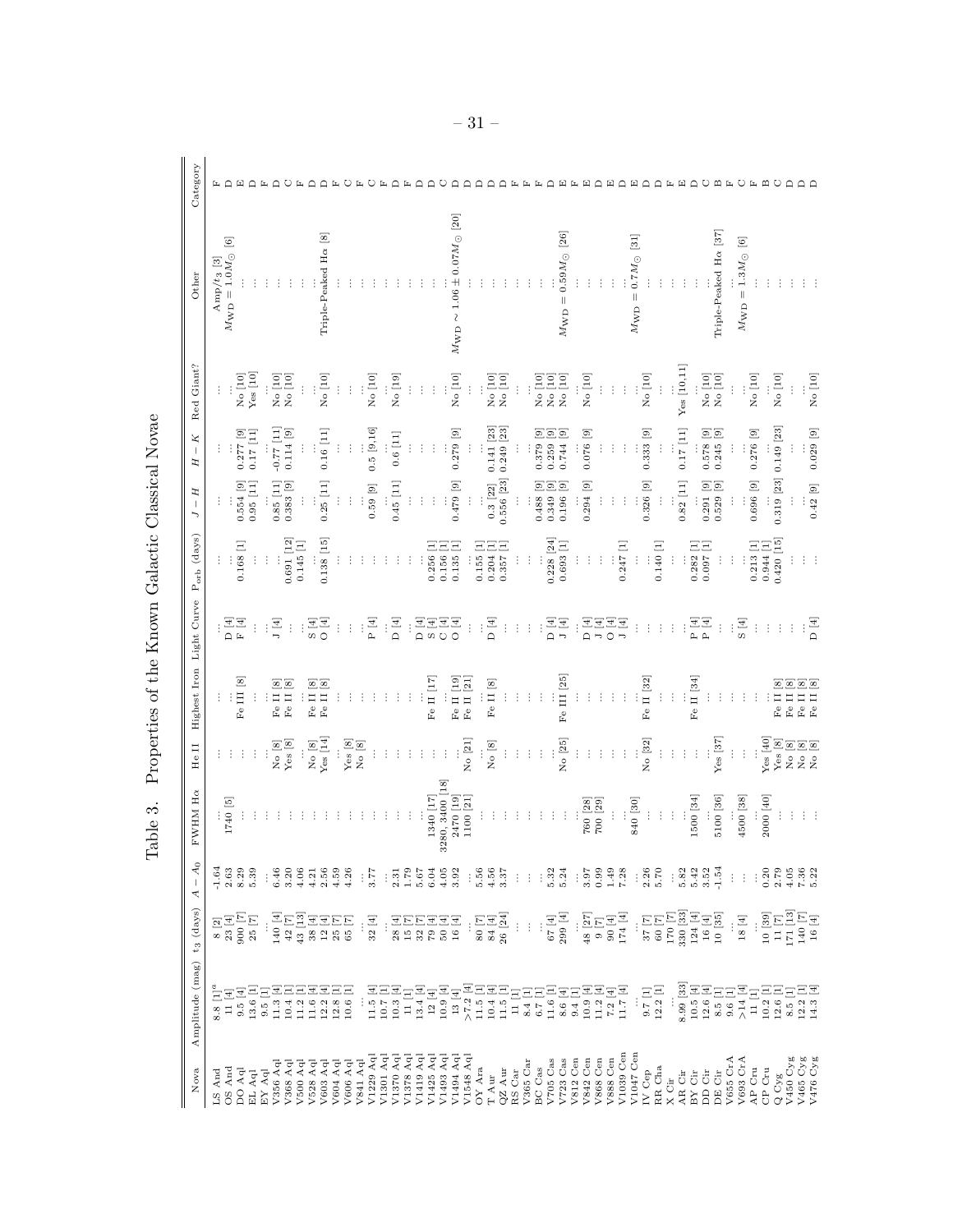| Nova | Amplitude (mag)                                                                                                                                                                                                                                                                                                                        | $t_3$ (days)                                                                        | $- A0$<br>$\prec$                                          | $\rm FWHM$ H $\alpha$                                     | le II<br>F                                                                                                       | Highest Iron Light Curve Porb (days)                                  |                                                                                                                                                                                                                                   |                                                           | $J - H$                                                     | $-$ K<br>H       | Red Giant?             | Other                                                                                                         | Category                                  |
|------|----------------------------------------------------------------------------------------------------------------------------------------------------------------------------------------------------------------------------------------------------------------------------------------------------------------------------------------|-------------------------------------------------------------------------------------|------------------------------------------------------------|-----------------------------------------------------------|------------------------------------------------------------------------------------------------------------------|-----------------------------------------------------------------------|-----------------------------------------------------------------------------------------------------------------------------------------------------------------------------------------------------------------------------------|-----------------------------------------------------------|-------------------------------------------------------------|------------------|------------------------|---------------------------------------------------------------------------------------------------------------|-------------------------------------------|
|      | $\begin{array}{c} 7.6 \ [4] \\ 19.6 \ [4] \end{array}$                                                                                                                                                                                                                                                                                 | $217[4]$<br>4[4]                                                                    |                                                            |                                                           |                                                                                                                  |                                                                       | ω ω                                                                                                                                                                                                                               |                                                           | $0.574$ [9]                                                 | $0.097$ [9]      | No [10]                | Light Curve [41]                                                                                              |                                           |
|      |                                                                                                                                                                                                                                                                                                                                        |                                                                                     | $3.51$<br>$7.57$<br>$5.56$<br>$3.56$                       |                                                           |                                                                                                                  |                                                                       | ₹                                                                                                                                                                                                                                 | $0.140$ [1]                                               |                                                             |                  |                        | $\begin{array}{c} M_{\rm WD} = 1.15 M_{\odot} ~~[42,43] \\ M_{\rm WD} \sim 0.95 M_{\odot} ~~[43] \end{array}$ | $\Box$                                    |
|      | 13.5 [4]<br>7.7 [4]                                                                                                                                                                                                                                                                                                                    |                                                                                     |                                                            | 2400 [44]                                                 |                                                                                                                  | Fe II [44]                                                            | $\overline{4}$<br>$\Omega$<br>$\overline{ }$                                                                                                                                                                                      | 0.138 [1]                                                 | $\vdots$                                                    | İ                | $\vdots$               |                                                                                                               | $\Box$<br>≏                               |
|      |                                                                                                                                                                                                                                                                                                                                        |                                                                                     | 5.45                                                       | 2742 [45]                                                 |                                                                                                                  | $\vdots$                                                              | $\overline{4}$<br>$\overline{4}$<br>$\overline{\mathbf{r}}$                                                                                                                                                                       | $0.081$ [1]                                               | 0.389 [9]<br>$\vdots$                                       | $[6]$ 870.0<br>÷ | $\rm No~[10]$          | $M_{\rm WD} \sim 1.0 M_{\odot}$ [43]                                                                          | $\Box$                                    |
|      | $\begin{array}{c} 12.6 \ [4] \\ >8.5 \ [4] \\ 11.5 \ [4] \end{array}$                                                                                                                                                                                                                                                                  |                                                                                     |                                                            | 950 [46]                                                  |                                                                                                                  | Fe II $[46]$                                                          | $\Box$                                                                                                                                                                                                                            |                                                           | $\vdots$                                                    |                  |                        |                                                                                                               | $\Box$                                    |
|      |                                                                                                                                                                                                                                                                                                                                        | $\bf 8$ [4]                                                                         | : 6                                                        |                                                           |                                                                                                                  | $\vdots$                                                              | $\mathbf{S}\left[4\right]$                                                                                                                                                                                                        | 0.315 [1]                                                 | $\vdots$                                                    | $\vdots$         | $\vdots$               |                                                                                                               |                                           |
|      |                                                                                                                                                                                                                                                                                                                                        |                                                                                     | $\pm$                                                      | $\begin{array}{c} 2100 \ [47] \\ 3200 \ [48] \end{array}$ |                                                                                                                  | $\vdots$                                                              |                                                                                                                                                                                                                                   |                                                           |                                                             |                  |                        |                                                                                                               |                                           |
|      | $\begin{array}{c} 8.5 \ [4] \\ 11.9 \ [1] \\ 12 \ [4] \end{array}$                                                                                                                                                                                                                                                                     |                                                                                     | 4.64                                                       |                                                           |                                                                                                                  | $\vdots$                                                              | J [4]                                                                                                                                                                                                                             | 0.214 [1]                                                 | 0.07 [11]                                                   | $0.07$ [11]      | $\rm No~[10]$          | $M_{\rm WD} = 1.05 M_{\odot} \ [43]$ $M_{\rm WD} = 0.595 M_{\odot}, 0.9 M_{\odot} \ [49, 50]$                 |                                           |
|      |                                                                                                                                                                                                                                                                                                                                        |                                                                                     | 3.44                                                       |                                                           | $\begin{bmatrix} 8 \\ 0 \end{bmatrix}$                                                                           |                                                                       |                                                                                                                                                                                                                                   |                                                           |                                                             |                  |                        |                                                                                                               |                                           |
|      |                                                                                                                                                                                                                                                                                                                                        |                                                                                     |                                                            |                                                           | $\begin{bmatrix} 8 \\ 9 \end{bmatrix}$<br>zzz                                                                    | $\begin{array}{l} \rm{Fe} \ X \ [8]\\ \rm{Fe} \ II \ [8] \end{array}$ | P[4]                                                                                                                                                                                                                              | $0.128$ [15]                                              | $\begin{array}{c} 0.231 \ [23] \\ 0.274 \ [23] \end{array}$ | $-0.077$ [23]    | Yes $\left[ 23\right]$ |                                                                                                               |                                           |
|      | $\begin{array}{c} 12.7\ [4]\\ 11.3\ [4]\\ 12\ [4] \end{array}$                                                                                                                                                                                                                                                                         |                                                                                     |                                                            |                                                           | $\begin{bmatrix} 8 \end{bmatrix}$                                                                                |                                                                       | D[4]                                                                                                                                                                                                                              | $0.194$ [1]                                               |                                                             | $0.194$ [23]     | $\rm No~[10]$          |                                                                                                               |                                           |
|      |                                                                                                                                                                                                                                                                                                                                        |                                                                                     |                                                            |                                                           |                                                                                                                  | Fe X, XI [51]                                                         | ₹<br>$\sigma$                                                                                                                                                                                                                     | $0.207$ [52]<br>$0.210$ [24]                              | 0.38 [11]                                                   | 0.42 [11]        | No [10]<br>No [10]     |                                                                                                               |                                           |
|      |                                                                                                                                                                                                                                                                                                                                        |                                                                                     |                                                            |                                                           |                                                                                                                  |                                                                       | $\exists$<br>$\omega$                                                                                                                                                                                                             |                                                           | $0.032$ [23]                                                | $0.035$ [23]     |                        |                                                                                                               |                                           |
|      | $\begin{array}{c} 10.6 \ [1]\\ 13.8 \ [4]\\ 13 \ [4] \end{array}$                                                                                                                                                                                                                                                                      |                                                                                     |                                                            |                                                           |                                                                                                                  |                                                                       | $\overline{4}$<br>$\omega$ $\Delta$                                                                                                                                                                                               |                                                           |                                                             |                  |                        |                                                                                                               |                                           |
|      |                                                                                                                                                                                                                                                                                                                                        |                                                                                     |                                                            | 5000 [53]                                                 | Yes [34]<br>No [8]<br>No [8]<br>No No                                                                            | $_{\rm Fe}$ II $_{[55]}$                                              | $\overline{4}$                                                                                                                                                                                                                    | $0.298$ [1]                                               | $0.666$ [9]                                                 | $[6] 80.0 -$     | $\rm No~[10]$          | $M_{\rm WD}$ = 1.35<br>$M_{\odot},$ Triple-Peaked H $\alpha$ [56,57]                                          |                                           |
|      |                                                                                                                                                                                                                                                                                                                                        |                                                                                     |                                                            |                                                           |                                                                                                                  | $\rm Fe~II~[8]$                                                       | $\mathbf{S}\left[4\right]$                                                                                                                                                                                                        | 0.145 [15]                                                | $0.291$ [9]                                                 |                  | $\rm No~[10]$          |                                                                                                               |                                           |
|      |                                                                                                                                                                                                                                                                                                                                        |                                                                                     |                                                            | $\vdots$                                                  |                                                                                                                  | Fe II [8]                                                             |                                                                                                                                                                                                                                   | 0.544 [1]                                                 | $0.18$ [23]                                                 | 0.175 [23]       | $\rm No~[10]$          |                                                                                                               |                                           |
|      |                                                                                                                                                                                                                                                                                                                                        |                                                                                     |                                                            |                                                           |                                                                                                                  | Fe II [58]                                                            | ${\bf J}$ [4]                                                                                                                                                                                                                     | $\vdots$                                                  | $0.443$ [23]                                                | $-1.6$ [16,23]   | $\rm No~[10]$          |                                                                                                               |                                           |
|      |                                                                                                                                                                                                                                                                                                                                        |                                                                                     |                                                            | 2700 [59]                                                 |                                                                                                                  |                                                                       | $\vdots$                                                                                                                                                                                                                          | ÷                                                         |                                                             |                  |                        |                                                                                                               |                                           |
|      |                                                                                                                                                                                                                                                                                                                                        |                                                                                     |                                                            |                                                           | ŧ,                                                                                                               | $\rm Fe~II~[8]$                                                       |                                                                                                                                                                                                                                   | 0.91: [61]                                                | $0.249$ [9]                                                 | $-0.014$ [9]     | $\rm No~[10]$          | $\mathrm{Amp}/t_3$ [60]                                                                                       |                                           |
|      |                                                                                                                                                                                                                                                                                                                                        |                                                                                     | $\begin{array}{c} .74 \\ .750 \\ .350 \\ .850 \end{array}$ | 2100 [62]                                                 |                                                                                                                  |                                                                       | : $\frac{1}{\mathbb{F}}$                                                                                                                                                                                                          | $0.334$ [1]                                               | $0.43$ [11]                                                 | $0.16$ [11]      | $\rm No$ $\rm [10]$    | $M_{\rm WD} = 1.04 M_{\odot}$ [63]                                                                            |                                           |
|      | $\begin{array}{ll} 1 & 1 & 1 \\ 1 & 1 & 1 \\ 1 & 1 & 1 \\ 1 & 1 & 1 \\ 1 & 1 & 1 \\ 1 & 1 & 1 \\ 1 & 1 & 1 \\ 1 & 1 & 1 \\ 1 & 1 & 1 \\ 1 & 1 & 1 \\ 1 & 1 & 1 \\ 1 & 1 & 1 \\ 1 & 1 & 1 \\ 1 & 1 & 1 \\ 1 & 1 & 1 \\ 1 & 1 & 1 \\ 1 & 1 & 1 \\ 1 & 1 & 1 \\ 1 & 1 & 1 \\ 1 & 1 & 1 \\ 1 & 1 & 1 \\ 1 & 1 & 1 \\ 1 & 1 & 1 \\ 1 & 1 &$ |                                                                                     |                                                            |                                                           |                                                                                                                  |                                                                       | $\vdots$                                                                                                                                                                                                                          | $0.180$ [1]                                               | 0.311 [23]                                                  | 0.22 [23]        | $\rm No~[10]$          | $\vdots$                                                                                                      | $\overline{3}\overline{2}^{\overline{1}}$ |
|      | $\vdots$                                                                                                                                                                                                                                                                                                                               |                                                                                     | : 34.04                                                    |                                                           | $\begin{array}{c} \mathrm{Yes} \ [\mathbf{62}] \\ \mathrm{No} \ [8] \\ \mathrm{Yes} \ [\mathbf{64}] \end{array}$ |                                                                       |                                                                                                                                                                                                                                   |                                                           |                                                             | $\vdots$         |                        |                                                                                                               |                                           |
|      | $\begin{array}{c} 11.1 \ [1]\\ >\!9.5 \ [4]\\ 11 \ [1] \end{array}$                                                                                                                                                                                                                                                                    |                                                                                     |                                                            |                                                           |                                                                                                                  |                                                                       | $\frac{1}{2}$ . $\frac{1}{2}$                                                                                                                                                                                                     | $0.059$ [1]                                               | $\vdots$                                                    | $\vdots$         | $\frac{1}{2}$          | $M_{\rm WD} = 0.70 \pm 0.05 M_{\odot}$ [65]                                                                   |                                           |
|      |                                                                                                                                                                                                                                                                                                                                        |                                                                                     | $\frac{3.65}{5.65}$                                        |                                                           |                                                                                                                  |                                                                       | $\mathbf{P}\left[4\right]$                                                                                                                                                                                                        |                                                           |                                                             |                  |                        |                                                                                                               |                                           |
|      |                                                                                                                                                                                                                                                                                                                                        |                                                                                     |                                                            |                                                           |                                                                                                                  |                                                                       | $\vdots$                                                                                                                                                                                                                          | ÷                                                         | 0.485[9]                                                    | $0.199$ [9]      | $\rm No~[10]$          |                                                                                                               |                                           |
|      | $\begin{array}{c} 0.5 \\ 0.5 \\ 6.3 \\ 12.8 \\ 1 \end{array} \begin{bmatrix} 1 \\ 1 \\ 1 \end{bmatrix} \\ 1 \end{array}$                                                                                                                                                                                                               | $\vdots$                                                                            | $\vdots$                                                   |                                                           |                                                                                                                  |                                                                       | $\vdots$                                                                                                                                                                                                                          |                                                           | $\vdots$                                                    | $\vdots$         | $\vdots$               | $M_{\rm WD} = 1.15 \pm 0.10 M_{\odot}$ [31]                                                                   |                                           |
|      |                                                                                                                                                                                                                                                                                                                                        |                                                                                     | $\cdot$ :                                                  |                                                           |                                                                                                                  |                                                                       | $\vdots$                                                                                                                                                                                                                          |                                                           |                                                             |                  |                        |                                                                                                               |                                           |
|      |                                                                                                                                                                                                                                                                                                                                        | $\begin{array}{c} 220 \\ 36 \\ 130 \\ 130 \\ 270 \\ 21 \\ 25 \\ \hline \end{array}$ | $2.34$<br>$5.30$                                           |                                                           |                                                                                                                  |                                                                       | $\pm$                                                                                                                                                                                                                             | $\vdots$                                                  | $0.797$ [23]                                                | 0.182 [23]       | Yes [10]               |                                                                                                               |                                           |
|      |                                                                                                                                                                                                                                                                                                                                        |                                                                                     |                                                            |                                                           |                                                                                                                  | ÷                                                                     | ÷                                                                                                                                                                                                                                 | ÷                                                         |                                                             |                  |                        |                                                                                                               |                                           |
|      |                                                                                                                                                                                                                                                                                                                                        |                                                                                     | $4.31$<br>7.64                                             |                                                           |                                                                                                                  |                                                                       | $\vdots$                                                                                                                                                                                                                          | $0.601$ [15]                                              | $0.39$ [11]                                                 | 0.14 [11]        | No [10]                |                                                                                                               |                                           |
|      |                                                                                                                                                                                                                                                                                                                                        |                                                                                     |                                                            |                                                           | $\frac{8}{18}$<br>z                                                                                              | Fe II [8]                                                             | $\mathbb{F}\left[4\right]$                                                                                                                                                                                                        | $0.173$ [1]                                               | $\vdots$                                                    | $\vdots$         | $\vdots$               |                                                                                                               |                                           |
|      |                                                                                                                                                                                                                                                                                                                                        |                                                                                     | $\div$                                                     |                                                           |                                                                                                                  |                                                                       | $\vdots$                                                                                                                                                                                                                          | ÷                                                         | $\vdots$                                                    | $\vdots$         | $\vdots$               |                                                                                                               |                                           |
|      |                                                                                                                                                                                                                                                                                                                                        | $\vdots$                                                                            | $\cdot$ :                                                  |                                                           |                                                                                                                  |                                                                       | ÷                                                                                                                                                                                                                                 |                                                           |                                                             |                  |                        |                                                                                                               |                                           |
|      | $\begin{array}{c} 0.5 \; [1]\\ 0.2 \; [1] \\ 8.2 \; [1] \end{array}$                                                                                                                                                                                                                                                                   | $176\ [7]$                                                                          | 5.10                                                       |                                                           |                                                                                                                  |                                                                       | ÷                                                                                                                                                                                                                                 |                                                           | 0.672 [23]                                                  | $0.315$ [23]     | No [10]                |                                                                                                               |                                           |
|      |                                                                                                                                                                                                                                                                                                                                        |                                                                                     | $\pm$                                                      |                                                           |                                                                                                                  |                                                                       | ŧ                                                                                                                                                                                                                                 |                                                           |                                                             |                  |                        |                                                                                                               |                                           |
|      |                                                                                                                                                                                                                                                                                                                                        | $\vdots$                                                                            | $\cdot$ :                                                  |                                                           |                                                                                                                  |                                                                       | ÷                                                                                                                                                                                                                                 |                                                           |                                                             |                  |                        |                                                                                                               |                                           |
|      |                                                                                                                                                                                                                                                                                                                                        | $\vdots$                                                                            | $\cdot$ :                                                  |                                                           |                                                                                                                  |                                                                       | ÷                                                                                                                                                                                                                                 |                                                           |                                                             |                  |                        |                                                                                                               |                                           |
|      | $\begin{array}{c} 11.7 \ [1] \\ 7.2 \ [1] \\ 12 \end{array}$                                                                                                                                                                                                                                                                           | $\frac{1}{2}$                                                                       | 6.27                                                       |                                                           |                                                                                                                  |                                                                       | $\frac{1}{2}$ in the set of the set of the set of the set of the set of the set of the set of the set of the set of the set of the set of the set of the set of the set of the set of the set of the set of the set of the set of | ÷                                                         |                                                             |                  |                        |                                                                                                               |                                           |
|      |                                                                                                                                                                                                                                                                                                                                        |                                                                                     |                                                            | $\frac{1025}{2300} \frac{[66]}{[67]}$                     | No $\begin{bmatrix} 66 \\ 67 \end{bmatrix}$                                                                      | Fe II [66]                                                            |                                                                                                                                                                                                                                   | $0.118$ $[1]$                                             |                                                             |                  |                        |                                                                                                               |                                           |
|      | ${>}11\,\,[4]$                                                                                                                                                                                                                                                                                                                         |                                                                                     | $\pm$                                                      |                                                           |                                                                                                                  | Fe II [67]                                                            |                                                                                                                                                                                                                                   | ÷                                                         |                                                             |                  |                        |                                                                                                               | ≏                                         |
|      |                                                                                                                                                                                                                                                                                                                                        | 02<br>898271598<br>898271                                                           | $\cdot$ :                                                  |                                                           |                                                                                                                  |                                                                       | $\vdots$                                                                                                                                                                                                                          | $\vdots$                                                  |                                                             |                  |                        |                                                                                                               | Ŀ                                         |
|      |                                                                                                                                                                                                                                                                                                                                        |                                                                                     | $\pm$ $\pm$                                                | $\vdots$                                                  | $\vdots$                                                                                                         | $_{\rm Fe}$ $_{\rm II}$ $_{[68]}$                                     | $\mathbb{F}\left[4\right]$                                                                                                                                                                                                        | $\vdots$                                                  |                                                             |                  |                        |                                                                                                               | ₽                                         |
|      | $\begin{array}{c} >\!11.7\ [4]\\ >\!12.5\ [4]\\ >\!12.9\ [4] \end{array}$                                                                                                                                                                                                                                                              |                                                                                     |                                                            | 2500 [68]                                                 | $_{\rm No}$ [68] $_{\rm No}$                                                                                     |                                                                       | ल च<br>पु<br>ज                                                                                                                                                                                                                    |                                                           |                                                             |                  |                        |                                                                                                               | ≏                                         |
|      |                                                                                                                                                                                                                                                                                                                                        |                                                                                     | d.                                                         |                                                           |                                                                                                                  | $\vdots$                                                              |                                                                                                                                                                                                                                   | 0.285 [1]                                                 |                                                             |                  |                        |                                                                                                               | $\Box$                                    |
|      |                                                                                                                                                                                                                                                                                                                                        |                                                                                     | - t                                                        |                                                           |                                                                                                                  |                                                                       | $\pm$                                                                                                                                                                                                                             | $\vdots$                                                  |                                                             |                  |                        |                                                                                                               | 匤                                         |
|      | $\begin{array}{c} \ldots \\ 9.3 \; [1] \end{array}$                                                                                                                                                                                                                                                                                    | $\vdots$                                                                            | $\cdot$ :                                                  | 1500 [71]                                                 | $\rm No$ $[71]$                                                                                                  | Fe II [71]                                                            | $\pm$                                                                                                                                                                                                                             | $\vdots$                                                  |                                                             |                  |                        |                                                                                                               | ₽                                         |
|      |                                                                                                                                                                                                                                                                                                                                        |                                                                                     | ÷                                                          |                                                           | $\lbrack 8 \rbrack$<br>ŧ<br>z                                                                                    | Fe II $[8]$                                                           | $\frac{4}{2}$<br>ŧ                                                                                                                                                                                                                | $\begin{array}{c} 0.107 \ [1] \\ 1.997 \ [1] \end{array}$ |                                                             |                  |                        | $M_{\rm WD} \sim 0.9 M_{\odot}$ [31,72,73]                                                                    |                                           |
|      | $\begin{array}{c} 12.8 \ [4]\\ 11.7 \ [1] \end{array}$                                                                                                                                                                                                                                                                                 | $\begin{array}{c} 13 \ [4]\\ 43 \ [7] \end{array}$                                  | $3.31$<br>$4.55$                                           |                                                           |                                                                                                                  |                                                                       |                                                                                                                                                                                                                                   |                                                           |                                                             |                  |                        |                                                                                                               |                                           |
|      |                                                                                                                                                                                                                                                                                                                                        |                                                                                     |                                                            |                                                           |                                                                                                                  | đ                                                                     |                                                                                                                                                                                                                                   | ÷                                                         |                                                             |                  |                        | ÷                                                                                                             |                                           |

Table  $3-$  Continued Table 3—Continued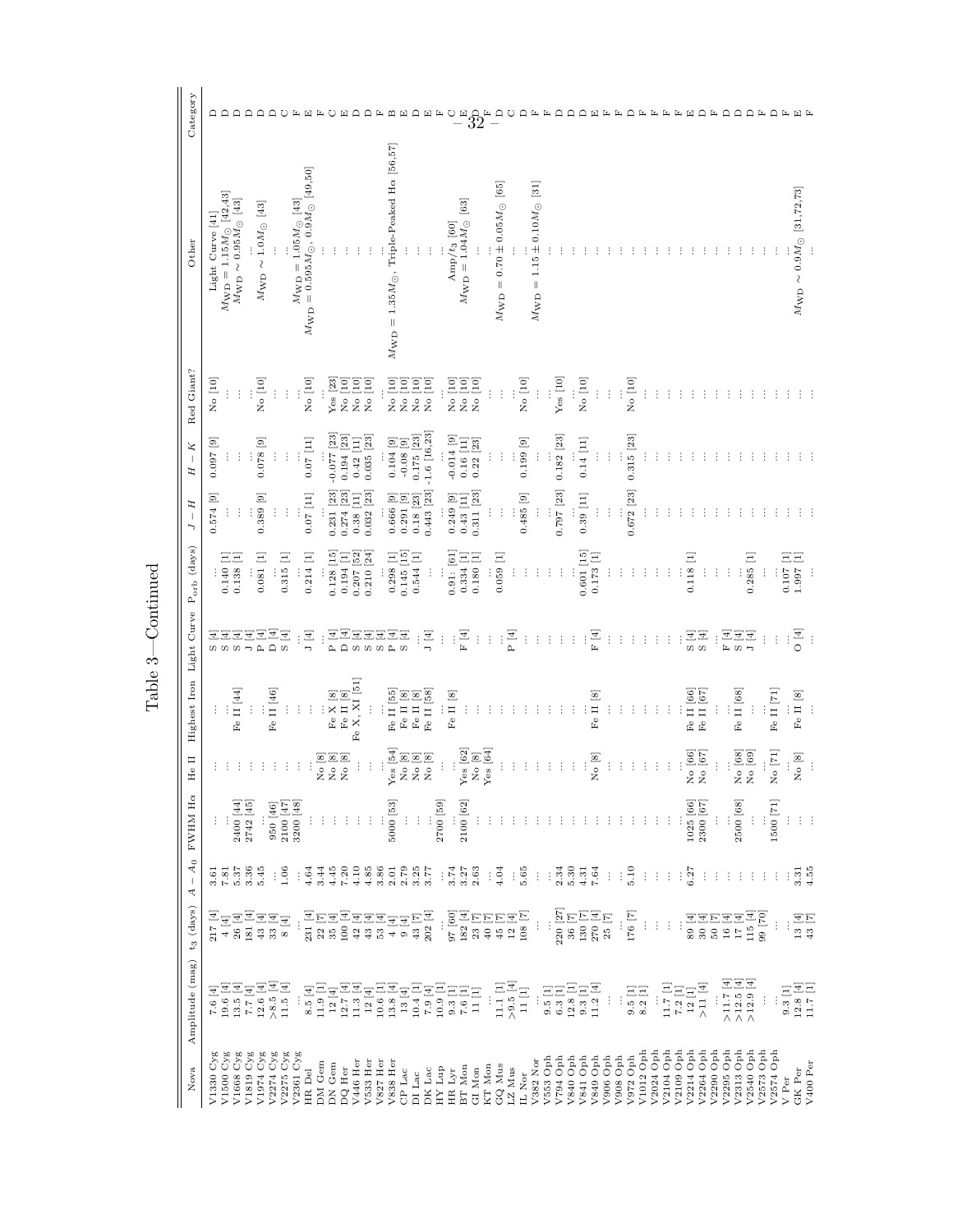| Nova                               | Amplitude (mag) t <sub>3</sub> (days)                                                                                                           |                                                                                                                                                                         | A <sub>0</sub><br>$\mathsf I$<br>4                | $\rm FWHM$ H $\alpha$ |                                               | He II Highest Iron Light Curve Porb (days)   |                            |              | Н<br>$\vert$<br>Ь                                            | K<br>$\bar{1}$<br>H                                        | Red Giant?             | Other                                                                                                                                                      | Category |
|------------------------------------|-------------------------------------------------------------------------------------------------------------------------------------------------|-------------------------------------------------------------------------------------------------------------------------------------------------------------------------|---------------------------------------------------|-----------------------|-----------------------------------------------|----------------------------------------------|----------------------------|--------------|--------------------------------------------------------------|------------------------------------------------------------|------------------------|------------------------------------------------------------------------------------------------------------------------------------------------------------|----------|
| RR Pic                             | $\begin{array}{c} 11.2 \ [4]\\ >\!17.3 \ [4] \end{array}$                                                                                       |                                                                                                                                                                         | 6.09                                              |                       |                                               |                                              |                            | $0.145$ [1]  | $\Xi$<br>0.22                                                | $0.06$ [11]                                                |                        |                                                                                                                                                            |          |
| CP Pup                             |                                                                                                                                                 | $\begin{array}{c} 122 \ [4]\\ 8 \ [4] \end{array}$                                                                                                                      | ÷                                                 |                       | $\frac{\text{No}}{\text{Yes}}\frac{[8]}{[8]}$ | Fe II $\left[8\right]$ Fe X $\left[8\right]$ | 도<br>모<br>모                | $0.061$ [1]  | $0.39$ [11]                                                  | $0.01$ [11]                                                | No [10]<br>No [10]     |                                                                                                                                                            | ○        |
| DY Pup                             | $12.6\ [1]$                                                                                                                                     |                                                                                                                                                                         | 8.02                                              |                       |                                               |                                              | ł                          | $0.139$ [1]  |                                                              |                                                            |                        |                                                                                                                                                            |          |
| HS Pup                             | 10.8 [1]                                                                                                                                        |                                                                                                                                                                         | 4.46                                              |                       | $\vdots$                                      |                                              | ŧ                          |              | $\begin{bmatrix} 0.462 & [23] \\ 0.243 & [23] \end{bmatrix}$ | $\begin{array}{c} 0.52 \ [23] \\ 0.087 \ [23] \end{array}$ | No [10]<br>No [10]     |                                                                                                                                                            |          |
| HZ Pup                             | 9.3 [1]                                                                                                                                         |                                                                                                                                                                         | 3.10                                              |                       |                                               |                                              |                            | $0.213$ [1]  |                                                              |                                                            |                        |                                                                                                                                                            | ≏        |
| V351 Pup                           | 13.2 [1]                                                                                                                                        |                                                                                                                                                                         | $5.07$<br>2.21                                    |                       |                                               |                                              | P[4]                       | $0.118$ [1]  |                                                              |                                                            |                        |                                                                                                                                                            | ≏        |
| V445 Pup                           | 6[4]                                                                                                                                            |                                                                                                                                                                         |                                                   |                       |                                               | Fe II [74]                                   | $\Box$                     | $\vdots$     | 0.337 [23] 0.418 [23]                                        |                                                            | $\rm No~[10]$          |                                                                                                                                                            |          |
| V574 Pup                           |                                                                                                                                                 | EEEEEE<br>Seeraa<br>Seeraa                                                                                                                                              | 2.14                                              | 2830 [76]             |                                               | Fe II [77]                                   | $\mathbf{S}\left[4\right]$ | $\vdots$     |                                                              |                                                            |                        | $\begin{array}{c} M_{\rm WD} = 1.0 M_{\odot} \ [6]\\ M_{\rm WD} \sim 1.35 M_{\odot} \ [75]\\ M_{\rm WD} \sim 1.05 \pm 0.05 M_{\odot} \ [20]\\ \end{array}$ |          |
| WY Sge                             |                                                                                                                                                 |                                                                                                                                                                         | ÷                                                 |                       |                                               |                                              | $\vdots$                   | $0.154$ [24] | $\vdots$                                                     |                                                            |                        |                                                                                                                                                            |          |
| HS Sge                             |                                                                                                                                                 | $21\ [4]$                                                                                                                                                               | 4.95                                              |                       |                                               |                                              | ${\bf P}$ [4]              |              | ÷                                                            |                                                            | $\vdots$               |                                                                                                                                                            |          |
| AT $\rm Sgr$                       | $\begin{array}{c} 10.2 \\ 15.3 \\ 13.5 \\ 13.6 \\ 8 \\ \end{array} \begin{array}{c} \begin{bmatrix} 4 \\ 1 \end{bmatrix} \\ 1 \\ 3 \end{array}$ |                                                                                                                                                                         | ÷                                                 |                       |                                               |                                              | $\vdots$                   |              | $\vdots$                                                     |                                                            |                        |                                                                                                                                                            |          |
| <b>BS Sgr</b>                      | $7.8\,[1]$                                                                                                                                      |                                                                                                                                                                         | 6.10                                              |                       |                                               |                                              | $\vdots$                   |              | $0.61$ [11]                                                  | 0.1 [11]                                                   | No [10]                |                                                                                                                                                            |          |
| FL Sgr                             |                                                                                                                                                 |                                                                                                                                                                         | 3.97                                              |                       |                                               |                                              |                            |              |                                                              |                                                            |                        |                                                                                                                                                            |          |
| ${\rm FM}$ ${\rm Sgr}$             | $\begin{array}{c} 11.7 \ [1] \\ 11.9 \ [1] \end{array}$                                                                                         | $\frac{56}{25}$<br>$\frac{17}{25}$<br>$\frac{17}{25}$                                                                                                                   | 4.05                                              |                       |                                               |                                              |                            |              | $\vdots$                                                     | $\vdots$                                                   |                        |                                                                                                                                                            |          |
| ${\rm GR}$ ${\rm Sgr}$             | $5.2\ [1]$                                                                                                                                      |                                                                                                                                                                         |                                                   |                       |                                               |                                              |                            |              | 0.35 [23]<br>$\vdots$                                        | $\vdots$                                                   | İ                      |                                                                                                                                                            |          |
|                                    |                                                                                                                                                 | $\vdots$                                                                                                                                                                | $\vdots$                                          |                       |                                               |                                              |                            |              |                                                              | $-0.14$ [23]                                               | Yes [23]               |                                                                                                                                                            |          |
| $_{\rm HS}$ $_{\rm Sgr}$           | $\begin{bmatrix} 1 \end{bmatrix}$                                                                                                               |                                                                                                                                                                         | ÷                                                 |                       |                                               |                                              |                            |              |                                                              |                                                            |                        |                                                                                                                                                            |          |
| $\mathrm{KY}\ \mathrm{Sgr}$        | 9.4 [1]                                                                                                                                         |                                                                                                                                                                         | 2.90                                              |                       |                                               |                                              |                            |              | 1.244 [9]                                                    | 0.525 [9]                                                  | Yes [10]               |                                                                                                                                                            |          |
| V363 Sgr                           | $11.2\ [1]$                                                                                                                                     |                                                                                                                                                                         | 4.83                                              |                       |                                               |                                              |                            |              |                                                              |                                                            |                        |                                                                                                                                                            |          |
| V441 Sgr                           |                                                                                                                                                 |                                                                                                                                                                         | $\vdots$                                          |                       | $\vdots$                                      |                                              |                            |              | $\vdots$                                                     | ÷                                                          | $\vdots$               |                                                                                                                                                            |          |
| $V630$ Sgr                         |                                                                                                                                                 |                                                                                                                                                                         | 3.19                                              |                       | $\rm No~[8]$                                  |                                              | $\vdots$                   | 0.118 [1]    | $\vdots$                                                     | $\vdots$                                                   | $\vdots$               |                                                                                                                                                            |          |
| $\rm V726~Sgr$                     |                                                                                                                                                 |                                                                                                                                                                         | 2.49                                              |                       |                                               |                                              | $\vdots$                   |              | ÷                                                            | ÷                                                          |                        |                                                                                                                                                            |          |
| $\rm V732~Sgr$                     |                                                                                                                                                 |                                                                                                                                                                         | 3.54                                              |                       | $\vdots$                                      |                                              | $\Box$                     | $\vdots$     |                                                              | 1.542 [23] 0.676 [23]                                      | Yes [10,23]            |                                                                                                                                                            |          |
| $_{\rm V787~Sgr}$                  |                                                                                                                                                 |                                                                                                                                                                         | 5.11                                              |                       | $\vdots$                                      |                                              | $\vdots$                   | $\vdots$     |                                                              |                                                            |                        |                                                                                                                                                            |          |
| $_{\rm V909~Sgr}$                  |                                                                                                                                                 |                                                                                                                                                                         |                                                   |                       | $\vdots$                                      |                                              | $\vdots$                   | 0.14: [24]   |                                                              |                                                            |                        |                                                                                                                                                            |          |
| $V927$ Sgr                         |                                                                                                                                                 |                                                                                                                                                                         |                                                   |                       | ŧ                                             |                                              |                            |              |                                                              |                                                            |                        |                                                                                                                                                            |          |
| $V928$ Sgr                         |                                                                                                                                                 |                                                                                                                                                                         | $\begin{array}{c} 50 \\ 2.59 \\ 0.89 \end{array}$ |                       | $\rm No~[8]$                                  | Fe II [8]                                    |                            |              |                                                              |                                                            |                        |                                                                                                                                                            |          |
| $_{\rm V990~Sgr}$                  |                                                                                                                                                 |                                                                                                                                                                         |                                                   |                       | ŧ                                             |                                              |                            |              |                                                              |                                                            |                        |                                                                                                                                                            |          |
| V999 $\rm Sgr$                     | 9.4 [1]                                                                                                                                         |                                                                                                                                                                         | 4.82                                              |                       | ÷                                             |                                              |                            |              |                                                              |                                                            |                        |                                                                                                                                                            |          |
| V1012 Sgr                          | $12\ [1]$                                                                                                                                       |                                                                                                                                                                         | 4.27                                              |                       |                                               |                                              |                            |              |                                                              |                                                            |                        |                                                                                                                                                            |          |
| V1014 Sgr                          |                                                                                                                                                 |                                                                                                                                                                         | $\vdots$                                          |                       |                                               |                                              |                            |              |                                                              |                                                            |                        |                                                                                                                                                            |          |
| $V1015$ Sgr                        | $\begin{array}{c} 9.1 \ [1] \\ 13.9 \ [1] \\ 8.5 \ [1] \end{array}$                                                                             |                                                                                                                                                                         |                                                   |                       |                                               |                                              |                            |              |                                                              |                                                            |                        |                                                                                                                                                            |          |
| V1016 Sgr                          |                                                                                                                                                 |                                                                                                                                                                         |                                                   |                       |                                               |                                              |                            |              | 0.647[9]                                                     | $0.198$ [9]                                                | No [10]                |                                                                                                                                                            |          |
| V1017 Sgr                          | $\begin{bmatrix} 6.5 & [1] \\ 13.2 & [1] \end{bmatrix}$                                                                                         | $\begin{array}{c} 34 \\ 140 \\ 130 \\ \hline \end{array} \begin{bmatrix} \overline{1} \\ \overline{1} \\ \overline{1} \\ \overline{1} \\ \overline{1} \\ \end{bmatrix}$ | $0.36$<br>$0.51$<br>$1.51$                        |                       |                                               |                                              |                            | 5.780 [1]    | $0.58$ [79]                                                  | $0.17$ [79]                                                | No [10]                |                                                                                                                                                            |          |
| $V1059$ Sgr                        |                                                                                                                                                 | ł                                                                                                                                                                       | $\vdots$                                          |                       |                                               |                                              |                            | 0.286 [80]   | Ξ<br>0.27                                                    | $0.07$ [11]                                                | No [10]                |                                                                                                                                                            |          |
| V1148 Sgr                          |                                                                                                                                                 |                                                                                                                                                                         |                                                   |                       |                                               |                                              |                            |              | 0.22 [9]                                                     | $0.09$ [9]                                                 | No [10]                |                                                                                                                                                            |          |
| V1149 Sgr                          | 13.6 [1]                                                                                                                                        | $\begin{array}{c} 210 \\ 210 \end{array}$                                                                                                                               | 9.55                                              |                       |                                               |                                              |                            |              |                                                              |                                                            |                        |                                                                                                                                                            |          |
| V1150 Sgr                          |                                                                                                                                                 | $\vdots$                                                                                                                                                                | $\vdots$                                          |                       |                                               |                                              |                            |              | $\vdots$                                                     | $\vdots$                                                   |                        |                                                                                                                                                            |          |
| V1151 Sgr                          | 8.9 [1]                                                                                                                                         | $\langle \rangle$                                                                                                                                                       | ŧ                                                 |                       |                                               |                                              |                            |              |                                                              |                                                            |                        |                                                                                                                                                            |          |
| V1172 Sgr                          | $\Xi$                                                                                                                                           | $\cdot$ :                                                                                                                                                               | ÷                                                 | 2000-3000 [81]        |                                               |                                              |                            |              | 1.14 [23]                                                    | $0.396$ [23]                                               | Yes [10,23]            |                                                                                                                                                            |          |
| V1174 Sgr                          | $\vdots$                                                                                                                                        | $\vdots$                                                                                                                                                                | ÷                                                 |                       |                                               |                                              |                            |              | ţ                                                            | ÷                                                          |                        |                                                                                                                                                            |          |
| V1175 Sgr                          | $\vdots$                                                                                                                                        | $\vdots$                                                                                                                                                                | ÷                                                 |                       |                                               |                                              |                            |              | $\vdots$                                                     | $\vdots$                                                   | ÷                      |                                                                                                                                                            |          |
| V1275 Sgr                          | $\frac{11}{11}$                                                                                                                                 | 10 [7]                                                                                                                                                                  | 1.00                                              |                       |                                               |                                              |                            |              | $0.582$ [23]                                                 | $0.154$ [23]                                               | $\,$ No $\,$ [10] $\,$ |                                                                                                                                                            |          |
| $V1310$ Sgr                        | $\vdots$                                                                                                                                        | $\vdots$                                                                                                                                                                | $\cdot$ :                                         |                       |                                               |                                              |                            |              | 0.722 [9]                                                    | 0.212 [9]                                                  | Yes [10]               |                                                                                                                                                            |          |
| V1572 Sgr                          | $\vdots$                                                                                                                                        | $\frac{1}{25}$                                                                                                                                                          | $\div$                                            |                       |                                               |                                              |                            |              |                                                              |                                                            |                        |                                                                                                                                                            |          |
| V1583 Sgr                          | 12.1 [1]                                                                                                                                        |                                                                                                                                                                         | 4.66                                              |                       |                                               |                                              |                            |              |                                                              |                                                            |                        |                                                                                                                                                            |          |
| V1944 Sgr                          | $\vdots$                                                                                                                                        | $\frac{1}{2}$ . $\frac{1}{2}$                                                                                                                                           | ÷                                                 |                       |                                               |                                              |                            |              | ÷                                                            |                                                            | ÷                      |                                                                                                                                                            |          |
| V2415 Sgr                          |                                                                                                                                                 |                                                                                                                                                                         | ÷.                                                |                       |                                               |                                              |                            |              | ŧ                                                            |                                                            | $\vdots$               |                                                                                                                                                            |          |
| V2572 Sgr                          | 11.5 [1]                                                                                                                                        | 44 [7]                                                                                                                                                                  | 4.40                                              |                       |                                               |                                              |                            |              | ÷                                                            |                                                            | ÷                      |                                                                                                                                                            |          |
| V3645 Sgr                          | $5.4\ [1]$                                                                                                                                      | $\vdots$                                                                                                                                                                |                                                   |                       |                                               |                                              |                            |              | [6] 855.0                                                    |                                                            | Yes [82]               |                                                                                                                                                            |          |
| $_{\rm V3889~Sgr}^{\rm X3889~Sgr}$ | $\begin{array}{c} 12 \; [1] \\ 12.6 \; [1] \end{array}$                                                                                         | $\frac{1}{2}$                                                                                                                                                           | $3.\overline{26}$                                 |                       |                                               |                                              |                            |              | $\vdots$                                                     |                                                            | ÷                      |                                                                                                                                                            |          |
|                                    |                                                                                                                                                 |                                                                                                                                                                         |                                                   |                       |                                               |                                              |                            |              | t                                                            |                                                            | t                      |                                                                                                                                                            |          |

Table 3—Continued Table 3—Continued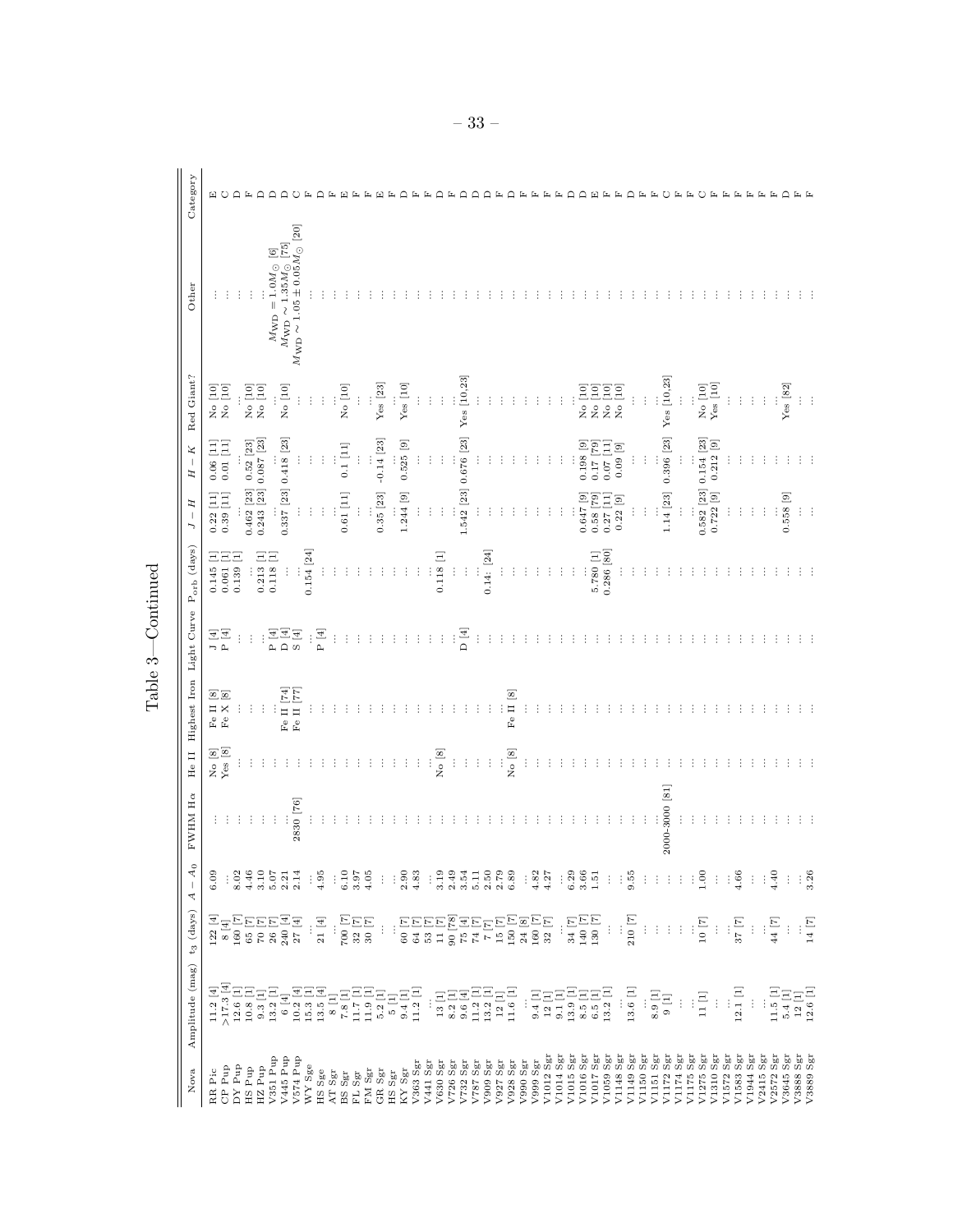| ١ |  |
|---|--|
|   |  |
| Ć |  |
|   |  |

| Nova                                      | Amplitude (mag) t <sub>3</sub> (days)                                                                                                                                                                                                                                                                                                                                                                                                |                                                                                                                                                                                                                                                                                                                                                      | $A_{0}$<br>$\bar{\rm I}$<br>4 | $\rm FWHM$ H $\alpha$                                          | He II    | Highest Iron Light Curve Porb (days) |                                               |             | $J - H$                  | $-$ K<br>Н   | Red Giant?         | Other                                                 | Category |
|-------------------------------------------|--------------------------------------------------------------------------------------------------------------------------------------------------------------------------------------------------------------------------------------------------------------------------------------------------------------------------------------------------------------------------------------------------------------------------------------|------------------------------------------------------------------------------------------------------------------------------------------------------------------------------------------------------------------------------------------------------------------------------------------------------------------------------------------------------|-------------------------------|----------------------------------------------------------------|----------|--------------------------------------|-----------------------------------------------|-------------|--------------------------|--------------|--------------------|-------------------------------------------------------|----------|
|                                           |                                                                                                                                                                                                                                                                                                                                                                                                                                      |                                                                                                                                                                                                                                                                                                                                                      |                               |                                                                |          |                                      |                                               |             |                          |              |                    |                                                       |          |
| $_{\rm sgr}$<br>V3964                     |                                                                                                                                                                                                                                                                                                                                                                                                                                      | $\frac{32}{215}\begin{bmatrix} 7 \\ 4 \end{bmatrix}$                                                                                                                                                                                                                                                                                                 |                               |                                                                |          |                                      |                                               |             | 0.343 [23]               |              |                    |                                                       |          |
| $\mathbf{S}\mathbf{g}\mathbf{r}$<br>V4021 | $9.1$ [4]                                                                                                                                                                                                                                                                                                                                                                                                                            |                                                                                                                                                                                                                                                                                                                                                      | $\frac{1}{5}$ .10             |                                                                |          |                                      | : $\frac{1}{2}$                               |             |                          |              |                    |                                                       |          |
| $\mathrm{Sgr}$<br>V4027                   |                                                                                                                                                                                                                                                                                                                                                                                                                                      |                                                                                                                                                                                                                                                                                                                                                      | ţ.                            |                                                                |          |                                      |                                               |             | $\vdots$                 |              |                    |                                                       |          |
| $\mathbf{Sgr}$<br>V4049                   | $9$ [1]                                                                                                                                                                                                                                                                                                                                                                                                                              | $\vdots$                                                                                                                                                                                                                                                                                                                                             | ŧ                             |                                                                |          |                                      |                                               | $\vdots$    |                          |              |                    |                                                       |          |
| Sgr<br>V4074                              | $\vdots$                                                                                                                                                                                                                                                                                                                                                                                                                             |                                                                                                                                                                                                                                                                                                                                                      |                               |                                                                |          |                                      |                                               |             | $0.79$ [79]              | $0.28$ [79]  | Yes [10]           |                                                       |          |
| $\mathbf{S}_{\mathrm{gr}}$<br>V4077       | $14$ $[1]$                                                                                                                                                                                                                                                                                                                                                                                                                           |                                                                                                                                                                                                                                                                                                                                                      |                               | $\vdots$                                                       |          |                                      |                                               | 0.16: [24]  |                          |              |                    |                                                       |          |
| $\mathbf{Sgr}$<br>V4121                   |                                                                                                                                                                                                                                                                                                                                                                                                                                      |                                                                                                                                                                                                                                                                                                                                                      |                               |                                                                |          |                                      | ŧ                                             |             |                          |              |                    |                                                       |          |
| $\rm Sgr$<br>V4135                        | $\begin{array}{c} 11.5 \ [1] \\ 11.5 \ [1] \end{array}$                                                                                                                                                                                                                                                                                                                                                                              | $\begin{bmatrix} 7 \\ 100 \\ 60 \\ 00 \\ 00 \\ 1 \end{bmatrix}$                                                                                                                                                                                                                                                                                      |                               | $\begin{array}{c} \ldots \\ \ldots \\ \text{[83]} \end{array}$ | ÷        |                                      | $\vdots$                                      |             |                          |              |                    |                                                       |          |
| Sgr<br>V4157                              |                                                                                                                                                                                                                                                                                                                                                                                                                                      |                                                                                                                                                                                                                                                                                                                                                      | $\vdots$                      |                                                                |          |                                      |                                               |             |                          |              |                    |                                                       |          |
| V4160 Sgr                                 |                                                                                                                                                                                                                                                                                                                                                                                                                                      |                                                                                                                                                                                                                                                                                                                                                      | $\cdot$                       | 4500 [84]                                                      | Yes [84] |                                      |                                               |             |                          |              |                    |                                                       |          |
| V4169 Sgr                                 | $>12$ [4]<br>$\geq 1.4$                                                                                                                                                                                                                                                                                                                                                                                                              |                                                                                                                                                                                                                                                                                                                                                      | $\cdot$                       |                                                                |          |                                      | $\begin{array}{c} \Xi \to \\ \Xi \end{array}$ |             |                          |              |                    |                                                       |          |
| V4171 Sgr                                 | $12.5\ [1]$                                                                                                                                                                                                                                                                                                                                                                                                                          |                                                                                                                                                                                                                                                                                                                                                      | 3.85                          | $1200\;\;[85]$                                                 | ÷        | Fe II [85                            | $\vdots$                                      |             |                          |              |                    |                                                       |          |
| V4327 Sgr                                 |                                                                                                                                                                                                                                                                                                                                                                                                                                      |                                                                                                                                                                                                                                                                                                                                                      |                               | 2400 [86]                                                      |          | Fe II                                | $\vdots$                                      |             |                          |              |                    |                                                       |          |
| V4361 Sgr                                 | $6.3\ [1]$                                                                                                                                                                                                                                                                                                                                                                                                                           | $\frac{1}{2}$<br>$\frac{1}{2}$<br>$\frac{1}{2}$<br>$\frac{1}{2}$<br>$\frac{1}{2}$<br>$\frac{1}{2}$<br>$\frac{1}{2}$<br>$\frac{1}{2}$<br>$\frac{1}{2}$<br>$\frac{1}{2}$<br>$\frac{1}{2}$<br>$\frac{1}{2}$<br>$\frac{1}{2}$<br>$\frac{1}{2}$<br>$\frac{1}{2}$<br>$\frac{1}{2}$<br>$\frac{1}{2}$<br>$\frac{1}{2}$<br>$\frac{1}{2}$<br>$\frac{1}{2}$<br> | 0.51                          |                                                                |          | $\frac{87}{5}$<br>Fe II              | $\vdots$                                      |             |                          |              |                    |                                                       |          |
| V4362 Sgr                                 |                                                                                                                                                                                                                                                                                                                                                                                                                                      |                                                                                                                                                                                                                                                                                                                                                      | $\vdots$                      |                                                                | ÷        | Fe II [88]                           | $\vdots$                                      |             | $0.426$ [23]             | $1.005$ [23] |                    |                                                       |          |
| V4444 Sgr                                 | $>13.4$ [4]                                                                                                                                                                                                                                                                                                                                                                                                                          | $9~[4]$                                                                                                                                                                                                                                                                                                                                              | ÷                             | $\begin{bmatrix} 68 \\ 80 \\ 800 \\ \end{bmatrix}$             | ÷        | Fe II [89]                           | $\mathbf{S}\left[4\right]$                    |             | $-0.143$ [9]             | $0.807$ [9]  | No [10]<br>No [10] | Dust [90]                                             |          |
|                                           |                                                                                                                                                                                                                                                                                                                                                                                                                                      |                                                                                                                                                                                                                                                                                                                                                      |                               |                                                                |          |                                      | $\vdots$                                      |             |                          |              |                    |                                                       |          |
| V4579 Sgr<br>V4633 Sgr<br>V4642 Sgr       | $\begin{array}{c} 5.5 \ [1] \\ 11.3 \ [4] \end{array}$                                                                                                                                                                                                                                                                                                                                                                               | $\begin{array}{c} 44 \\ 44 \\ 125 \\ 6 \\ 6 \\ 9 \\ 14 \\ 125 \\ 6 \\ 14 \\ 14 \\ 14 \\ 16 \\ 7 \\ 0 \\ 28 \\ \end{array}$                                                                                                                                                                                                                           | $\frac{1}{4.20}$              | 1600 [91]                                                      | Yes [92] | Fe II [91]                           | $\mathbb{P}\left[4\right]$                    | $0.126$ [1] | $-0.017$ [23] 0.706 [23] |              | $No$ [10]          |                                                       |          |
|                                           |                                                                                                                                                                                                                                                                                                                                                                                                                                      |                                                                                                                                                                                                                                                                                                                                                      | $\vdots$                      |                                                                |          | Fe II [93]                           | $\vdots$                                      |             |                          |              |                    |                                                       |          |
| V4643 Sgr                                 |                                                                                                                                                                                                                                                                                                                                                                                                                                      |                                                                                                                                                                                                                                                                                                                                                      | ÷                             | $\begin{array}{c} 4700 \ [94] \\ 5510 \ [95] \end{array}$      | ÷.       |                                      | S[4]                                          |             |                          |              |                    |                                                       |          |
| V4739 Sgr                                 |                                                                                                                                                                                                                                                                                                                                                                                                                                      |                                                                                                                                                                                                                                                                                                                                                      | ÷                             |                                                                | ÷        | $\vdots$                             |                                               |             |                          |              |                    |                                                       |          |
| V4740 Sgr                                 | $\begin{array}{r} \dots \\ \times 8.3 \\ \times 10.8 \\ \times 11.3 \\ \hline \end{array} \begin{array}{r} \begin{array}{r} \begin{array}{r} \begin{array}{r} \begin{array}{r} \begin{array}{r} \end{array} \\ \begin{array}{r} \end{array} \\ \begin{array}{r} \end{array} \\ \begin{array}{r} \end{array} \\ \begin{array}{r} \end{array} \\ \begin{array}{r} \end{array} \\ \begin{array}{r} \end{array} \end{array} \end{array}$ |                                                                                                                                                                                                                                                                                                                                                      | ŧ                             |                                                                |          | Fe II [96]                           | .(ল.<br>তি                                    |             |                          |              |                    |                                                       |          |
| V4741 Sgr                                 |                                                                                                                                                                                                                                                                                                                                                                                                                                      |                                                                                                                                                                                                                                                                                                                                                      | ÷                             |                                                                | No [97]  | Fe II [97,98]                        |                                               |             |                          |              |                    |                                                       |          |
| V4742 Sgr                                 | ÷                                                                                                                                                                                                                                                                                                                                                                                                                                    |                                                                                                                                                                                                                                                                                                                                                      | $\pm$                         | $\begin{array}{c} 2800 \ [97,98] \\ 2500 \ [99] \end{array}$   |          | Fe II [99]                           | $\frac{1}{2}$                                 |             |                          |              |                    |                                                       |          |
| V4743 Sgr                                 | $>10.1$ [4]                                                                                                                                                                                                                                                                                                                                                                                                                          | $\frac{1}{23}$ $\frac{14}{12}$                                                                                                                                                                                                                                                                                                                       | $\frac{1}{2}$                 | 2400 [100]                                                     | ÷        | Fe II [100]                          | $\frac{1}{2}$                                 | $0.281$ [1] |                          |              |                    | $M_{\rm WD} \sim 1.15 \pm 0.06 M_{\odot}$ [20]        |          |
| V4744 Sgr                                 |                                                                                                                                                                                                                                                                                                                                                                                                                                      |                                                                                                                                                                                                                                                                                                                                                      | ÷                             |                                                                | ÷        |                                      | $\vdots$                                      |             |                          |              |                    | Ξ                                                     |          |
| V4745 Sgr<br>V5113 Sgr                    | $\frac{1}{2}$ : 6<                                                                                                                                                                                                                                                                                                                                                                                                                   | 190 [4]                                                                                                                                                                                                                                                                                                                                              | $\cdot$ :                     |                                                                | İ        |                                      | J [4]                                         |             |                          |              |                    |                                                       |          |
|                                           |                                                                                                                                                                                                                                                                                                                                                                                                                                      |                                                                                                                                                                                                                                                                                                                                                      |                               | 550 [101]                                                      |          | Fe II [102]                          | $\vdots$                                      |             |                          |              |                    |                                                       |          |
| V5114 Sgr                                 | $>12.9$ [4]                                                                                                                                                                                                                                                                                                                                                                                                                          |                                                                                                                                                                                                                                                                                                                                                      | ÷                             | 2000 [103]                                                     | No [103] | Fe II [103]                          |                                               |             |                          |              |                    |                                                       |          |
| V5115 Sgr                                 | $>10.1$ [4]                                                                                                                                                                                                                                                                                                                                                                                                                          |                                                                                                                                                                                                                                                                                                                                                      | $\vdots$                      | 1300 [104]                                                     |          | Fe II [105]                          | चिचि<br>ശശശ                                   |             |                          |              |                    | $M_{\rm WD}$ $\sim$ 1.2 $\pm$ 0.1<br>$M_{\odot}$ [31] |          |
| V5116 Sgr                                 | > 8.4 [4]                                                                                                                                                                                                                                                                                                                                                                                                                            |                                                                                                                                                                                                                                                                                                                                                      | $\vdots$                      | 970 [30]                                                       | No [106] |                                      |                                               |             |                          |              |                    | $M_{\rm WD} \sim 1.07 \pm 0.07 M_{\odot}$ [20]        |          |
| KP Sco                                    | $11.6\ [1]$                                                                                                                                                                                                                                                                                                                                                                                                                          |                                                                                                                                                                                                                                                                                                                                                      |                               |                                                                |          |                                      |                                               |             |                          |              |                    |                                                       |          |
| V696 Sco                                  | $12\ [1]$                                                                                                                                                                                                                                                                                                                                                                                                                            |                                                                                                                                                                                                                                                                                                                                                      |                               | $\vdots$                                                       | $\vdots$ |                                      |                                               |             | 0.191 [23]               | $0.082$ [23] | No [10]            |                                                       |          |
| V697 Sco                                  | $9.8\ [1]$                                                                                                                                                                                                                                                                                                                                                                                                                           | 国国国内<br>19889592                                                                                                                                                                                                                                                                                                                                     | $178974$<br>$410974$          | $\vdots$                                                       | $\vdots$ |                                      |                                               | $0.187$ [1] |                          |              |                    |                                                       |          |
| V707 Sco                                  | $10.1$ [1]                                                                                                                                                                                                                                                                                                                                                                                                                           |                                                                                                                                                                                                                                                                                                                                                      |                               |                                                                |          |                                      |                                               |             | $\vdots$                 |              | $\vdots$           |                                                       |          |
| V719 Sco                                  | $10.7$ [1]<br>$13.5$ [1]                                                                                                                                                                                                                                                                                                                                                                                                             |                                                                                                                                                                                                                                                                                                                                                      |                               | 1800 [107]                                                     | No [108] | Fe II [108]                          |                                               |             | ÷                        |              |                    |                                                       |          |
| V720 Sco                                  |                                                                                                                                                                                                                                                                                                                                                                                                                                      | $\vdots$                                                                                                                                                                                                                                                                                                                                             | $\pm$                         |                                                                | No [8]   | Fe II [8]                            |                                               |             |                          |              |                    |                                                       |          |
| V721 Sco                                  |                                                                                                                                                                                                                                                                                                                                                                                                                                      | ł                                                                                                                                                                                                                                                                                                                                                    | $\vdots$                      |                                                                |          |                                      |                                               |             | $0.374$ [9]              | 0.111 [9]    | $\rm No~[10]$      |                                                       |          |
| V722 Sco                                  |                                                                                                                                                                                                                                                                                                                                                                                                                                      | $\frac{18}{17} \frac{[7]}{[81]}$                                                                                                                                                                                                                                                                                                                     | $\cdot$ :                     |                                                                |          |                                      |                                               |             |                          |              |                    |                                                       |          |
| V723 Sco                                  | $\begin{array}{c} 9.2 \\ 8 \, [1] \end{array}$                                                                                                                                                                                                                                                                                                                                                                                       |                                                                                                                                                                                                                                                                                                                                                      | 0.24                          |                                                                |          |                                      |                                               |             | $1.09$ [11]              | 0.37 [11]    | Yes [10, 11]       |                                                       |          |
| V729 Sco                                  |                                                                                                                                                                                                                                                                                                                                                                                                                                      | $\vdots$                                                                                                                                                                                                                                                                                                                                             |                               |                                                                |          |                                      |                                               |             |                          |              |                    |                                                       |          |
| V733 Sco                                  | $\begin{array}{c} 7.5 \ [1]\\ 5.3 \ [1] \end{array}$                                                                                                                                                                                                                                                                                                                                                                                 | $\frac{1}{4}$                                                                                                                                                                                                                                                                                                                                        | $\ddot{\mathrm{t}}$           |                                                                |          |                                      |                                               |             |                          |              |                    |                                                       |          |
| $V734$ Sco                                |                                                                                                                                                                                                                                                                                                                                                                                                                                      |                                                                                                                                                                                                                                                                                                                                                      | ÷                             |                                                                |          |                                      |                                               |             |                          |              |                    |                                                       |          |
| V825 Sco                                  | $7\,[1]$                                                                                                                                                                                                                                                                                                                                                                                                                             | $\vdots$                                                                                                                                                                                                                                                                                                                                             | ÷                             |                                                                |          |                                      |                                               |             |                          |              |                    |                                                       |          |
| $V902$ Sco                                | $9$ [1]                                                                                                                                                                                                                                                                                                                                                                                                                              | $\vdots$                                                                                                                                                                                                                                                                                                                                             | $\vdots$                      |                                                                | ÷        |                                      |                                               |             |                          |              |                    |                                                       |          |
| V977 Sco<br>V960 Sco                      | 9.5 [1]                                                                                                                                                                                                                                                                                                                                                                                                                              | ŧ                                                                                                                                                                                                                                                                                                                                                    |                               | $\vdots$                                                       | No [109] | Fe II [109]                          |                                               |             | $0.617$ [23]             | $0.14$ [23]  |                    |                                                       |          |
| V992 Sco                                  |                                                                                                                                                                                                                                                                                                                                                                                                                                      |                                                                                                                                                                                                                                                                                                                                                      | $1.16$<br>4.36                | $\frac{1}{800}$ [82]                                           | $\vdots$ | Fe II [82]                           | D[4]                                          | 0.154 [1]   | $0.277$ [9]              | 0.477 [9]    | No [10]<br>No [10] |                                                       |          |
| V1141 Sco                                 | $\begin{array}{c} 11.6\ [1]\\ 9.5\ [4]\\ 9.1\ [1] \end{array}$                                                                                                                                                                                                                                                                                                                                                                       | $\begin{array}{c} 8 & 7 \\ 120 & 7 \\ 46 & 70 \end{array}$                                                                                                                                                                                                                                                                                           | 2.08                          | 3200 [110]                                                     |          | Fe II [111]                          |                                               |             |                          |              |                    |                                                       |          |
| V1142 Sco                                 |                                                                                                                                                                                                                                                                                                                                                                                                                                      |                                                                                                                                                                                                                                                                                                                                                      | $\vdots$                      | 3800 [112]                                                     |          |                                      |                                               |             |                          |              |                    |                                                       |          |
| V1178 Sco                                 | Ð                                                                                                                                                                                                                                                                                                                                                                                                                                    | $\frac{1}{2}$                                                                                                                                                                                                                                                                                                                                        | $\frac{1}{2}$                 | 1300 113                                                       |          |                                      |                                               |             |                          |              |                    |                                                       |          |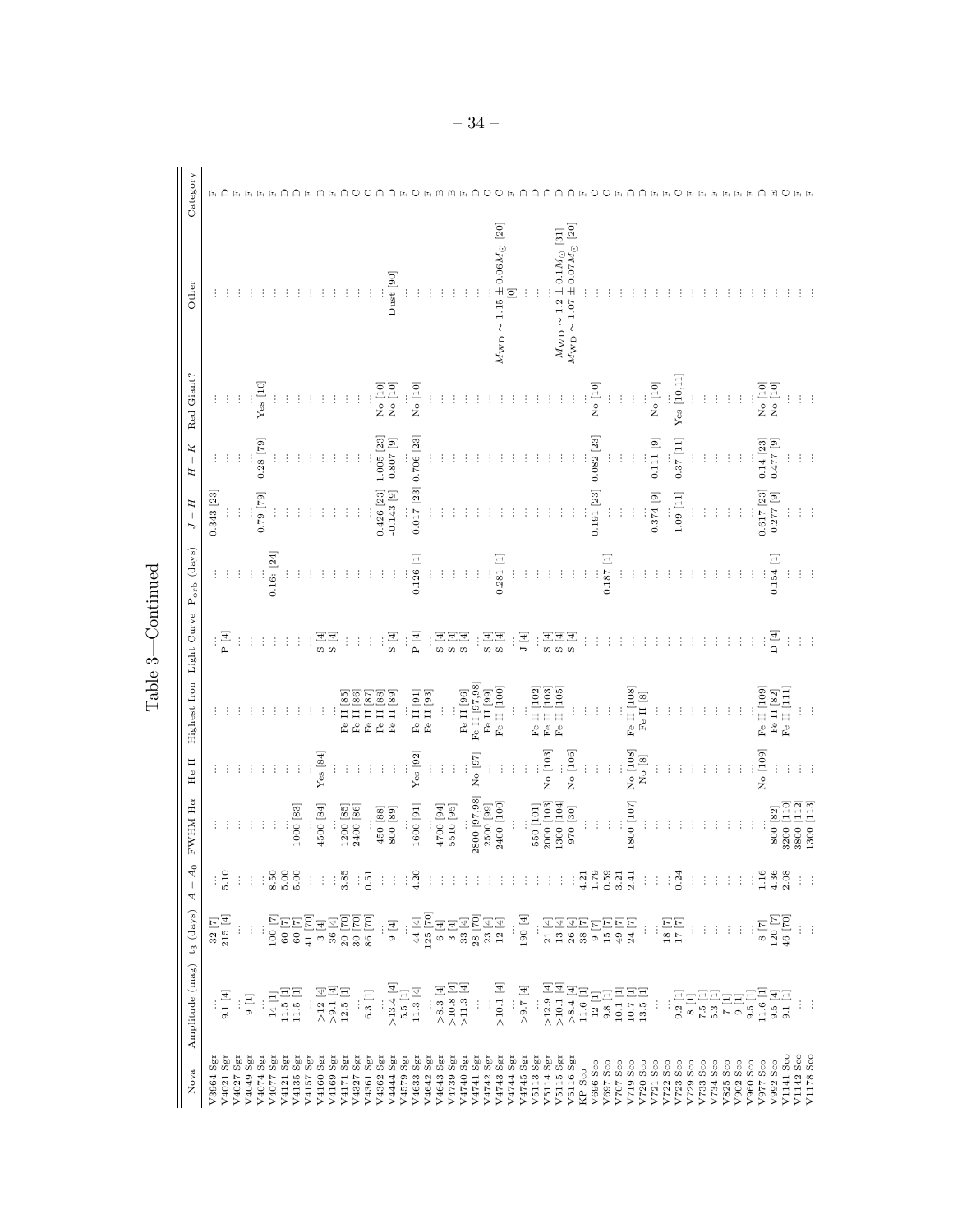| Category                                         |                                                                                                                                                                                                                                                                                                                                                                                                                                                                                                                                                        |
|--------------------------------------------------|--------------------------------------------------------------------------------------------------------------------------------------------------------------------------------------------------------------------------------------------------------------------------------------------------------------------------------------------------------------------------------------------------------------------------------------------------------------------------------------------------------------------------------------------------------|
| Other                                            | $M_{\rm WD} = 1.23 \pm 0.05 M_{\odot}$ [20]<br>$M_{\rm WD} \sim 0.7 \pm 0.1 M_{\odot}$ [31]<br>$M_{\rm WD} \sim 1.25 M_{\odot}$ [31]<br>$M_{\rm WD} \sim 0.95 M_{\odot}$<br>$M_{\rm WD} \sim 1.3 M_{\odot}$<br>$1.1 M_{\odot}$ $\,$<br>$M_{\rm WD} = 1$                                                                                                                                                                                                                                                                                                |
| Red Giant?                                       | Yes [10,11,118]<br>Yes [16, 127]<br>$Y$ es $[10]$<br>Yes [16]<br>No [10]<br>No [10]<br>No [10]<br>No [10]<br>$\vdots$                                                                                                                                                                                                                                                                                                                                                                                                                                  |
| K<br>$\overline{\phantom{a}}$<br>Н               | $0.28$ [127] 1.04 [127]<br>$0.375$ [9]<br>$0.221$ [9]<br>$0.79\ [11]$<br>2.03 [11]<br>$0.45$ [11]<br>$0.91$ [11]<br>$0.27$ [11]                                                                                                                                                                                                                                                                                                                                                                                                                        |
| $- H$                                            | $\begin{bmatrix} 0.63 & [11] \\ -0.06 & [11] \end{bmatrix}$<br>$0.724$ [9]<br>1.078 [9]<br>$\begin{array}{c} 0.44 \ [11] \\ 0.1 \ [11] \end{array}$<br>$0\ [11]$<br>$\vdots$<br>$\vdots$<br>$\vdots$                                                                                                                                                                                                                                                                                                                                                   |
|                                                  | $\begin{array}{c} 0.214 \ [128] \\ 0.112 \ [1] \end{array}$<br>$0.081$ [24]<br>$0.158\ [1]$<br>$\begin{bmatrix} 1.480 & [1] \\ 0.195 & [1] \end{bmatrix}$<br>$\vdots$<br>$\vdots$<br>$\frac{1}{2}$<br>$\vdots$<br>$\vdots$                                                                                                                                                                                                                                                                                                                             |
|                                                  | $\begin{array}{c} \boxed{4} \\ \square \\ \square \end{array}$<br>न <u>न</u><br>न न<br>$\frac{1}{2}$<br>$\vdots$<br>$\vdots$<br>$\vdots$<br>$\vdots$                                                                                                                                                                                                                                                                                                                                                                                                   |
| Highest Iron Light Curve P <sub>orb</sub> (days) | Fe II [125]<br>Fe II [126]<br>Fe II [119]<br>Fe II [120]<br>Fe II [121]<br>Fe $\mathbf{X}$ [8]<br>Fe II [8]<br>Fe II [8]                                                                                                                                                                                                                                                                                                                                                                                                                               |
| He II                                            | No [119]<br>$Yes$ [124<br>$\rm No$ $[8]$<br>$\begin{bmatrix} 8 \\ \textrm{No} \\ \textrm{No} \end{bmatrix}$<br>$\vdots$<br>$\vdots$<br>$\vdots$                                                                                                                                                                                                                                                                                                                                                                                                        |
| FWHM H $\alpha$                                  | $\begin{array}{c} 500\,\, [114] \\ 3000\,\, [115, 116] \\ 1730\,\, [117] \end{array}$<br>2900 [123]<br>1400 [119]<br>1100 [125]<br>2390 [126]<br>$990\begin{bmatrix} 120\\ \end{bmatrix}$<br>20 [129]<br>ŧ                                                                                                                                                                                                                                                                                                                                             |
|                                                  | $\vdots \; : \; : \; \mathop{3.5}_{5.3}^{5.2} \; : \; : \; \mathop{3.5}_{5.7}^{5.2} \; : \; \mathop{3.5}_{5.7}^{5.6} \; : \; \mathop{3.5}_{5.4}^{5.6} \; : \; \mathop{3.5}_{6.6}^{5.6}$                                                                                                                                                                                                                                                                                                                                                                |
|                                                  |                                                                                                                                                                                                                                                                                                                                                                                                                                                                                                                                                        |
| Amplitude (mag) t <sub>3</sub> (days) $A - A_0$  | $\begin{array}{lllllllllllll} \mathbb{E}[\Xi^{\pm}=\Xi^{\pm}]=\Xi^{\pm}[\Xi^{\pm}=\Xi^{\pm}=\Xi^{\pm}=\Xi^{\pm}=\Xi^{\pm}=\Xi^{\pm}=\Xi^{\pm}=\Xi^{\pm}=\Xi^{\pm}=\Xi^{\pm}=\Xi^{\pm}=\Xi^{\pm}=\Xi^{\pm}=\Xi^{\pm}=\Xi^{\pm}=\Xi^{\pm}=\Xi^{\pm}=\Xi^{\pm}=\Xi^{\pm}=\Xi^{\pm}=\Xi^{\pm}=\Xi^{\pm}=\Xi^{\pm}=\Xi^{\pm}=\Xi^{\pm}=\Xi^{\pm}=\Xi^{\pm}=\Xi^{\pm}=\Xi^{\pm}=\Xi^{\pm}=\Xi$                                                                                                                                                               |
| Nova                                             | V1186 Sco<br>V1187 Sco<br>V1188 Sco<br>$\begin{array}{l} \texttt{HS} \texttt{Set} \\ \texttt{IN} \texttt{Set} \\ \texttt{IN} \texttt{Set} \\ \texttt{IN} \texttt{Set} \\ \texttt{IN} \texttt{Set} \\ \texttt{IN} \texttt{Set} \\ \texttt{IN} \texttt{Set} \\ \texttt{IN} \texttt{Set} \\ \texttt{IN} \texttt{Set} \\ \texttt{IN} \texttt{Set} \\ \texttt{IN} \texttt{Set} \\ \texttt{IN} \texttt{Set} \\ \texttt{IN} \texttt{Set} \\ \texttt{IN} \texttt{Set} \\ \texttt{IN} \texttt{Set} \\ \texttt{IN} \texttt{Set} \\ \texttt{IN$<br>${\tt EU}$ Sct |

Vale (1993); 60 = Shears & Poyner (2007); 61 = J. Thorsteinsen 2009, private communication; 62 = Sanford (194); 63 = Smith et al. (1998); 64 = Kato & Yamaoka (2002); 65 = Hachisu et al. (2004); 72 = Crampton tel. (1986); 20 = Hachisu & Kato (2010); 21 = Shemmer (2001); 22 = Szkody & Peinswog (1988); 23 = Hoard et al. (2002); 24 = Diaz & Bruch (1997); 25 = Iijima (2006); 26 = Hachisu & Kato (2004);<br>27 = Woudt & Warner (2003); 28 = Sekiguch <sup>a</sup>Reference Key: 1 = Downes et al. (2001); 2 = Duerbeck (1988); 3 = Duerbeck (1987); 4 = Strope et al. (2010); 5 = Sheffer & Krisciunas (1987); 6 = Kato & Hachisu (2007); 7 = Shafter<br>(1997); 8 = Payne-Gaposchkin (1964);  $r$ elation  $t_3 = 0.91 \times t_2 + 0.46$ ;  $14 = \text{Wyse} (1940)$ ;  $15 = \text{Petes}$  & Thorstensen (2006);  $16 = \text{Szkody} (1994)$ ;  $17 = \text{Ohshima et al.} (1995)$ ;  $18 = \text{Tomov et al.} (1999)$ ;  $19 = \text{Kiss}$  & Thomson (2000); (1981); 39 = Lyke et al. (2003); 40 = della Valle & Benetti (1997); 41 = Rosenbush (1999); 42 = Horne & Schneider (1989); 43 = Hachisu & Kato (2006); 44 = Klare et al. (1980); 45 = Whitney  $\&$  Clayton (1989); 46 = Iijima (2001); 47 = Kiss et al. (2002); 48 = Naito et al. (2005a); 49 = Kuerster  $\&$  Barwig (1988); 50 = Bruch (1982); 51 = Dufay et al. (1964b); 52 = Thorstensen  $\&$ Taylor (2000); 53 = Feast et al. (1991); 54 = Iijima et al. (1991); 55 = della Valle et al. (1991); 56 = Kato et al. (2009); 57 = Iijima & Cassatella (2010); 58 = Wellmann (1951); 59 = della  ${}^{\rm a}$ Reference Key: 1 = [Downes](#page-44-4) et al. [\(2001\)](#page-44-4);  $\Im$  = [Duerbeck](#page-44-2) [\(1988\)](#page-44-3); 3 = Duerbeck [\(1987\)](#page-50-15); 4 = Sheffer & [Krisciunas](#page-50-15) (1987); 6 = Kato & [Hachisu](#page-46-2) ([2007\)](#page-46-2); 7 = [Shafter](#page-50-7)  $(1997)$ ; 8 = [Payne-Gaposchkin](#page-48-2) [\(1964\)](#page-48-2); 9 = Simbad database; 10 = This Paper; 11 = [Harrison](#page-45-1) [\(1992\)](#page-45-1); 12 = Marin & [Shafter](#page-50-7) [\(2009\)](#page-47-9); 13 = Extrapolated from Shafter ([1997\)](#page-50-7)'s t2 using the empirical relation t3 = 0.91 × t2 + 0.46; 14 = [Wyse](#page-51-11) [\(1940\)](#page-51-11); 15 = Peters & [Thorstensen](#page-48-10) [\(2006\)](#page-48-10); 16 = [Szkody](#page-50-4) [\(1994\)](#page-50-4); 17 = [Ohshima](#page-48-11) et al. ([1995\)](#page-48-11); 18 = [Tomov](#page-51-12) et al. (1996); 19 = Kiss & [Thomson](#page-47-10) [\(2000\)](#page-47-10); 19 = Companiely et al. (1994); 19 = 20 = [Hachisu](#page-45-9) & Kato [\(2010\)](#page-45-9); 21 = [Shemmer](#page-50-16) [\(2001\)](#page-50-16); 22 = Szkody & [Feinswog](#page-50-17) [\(1988\)](#page-50-17); 23 = [Hoard](#page-46-7) et al. [\(2002\)](#page-46-7); 24 = Diaz & [Bruch](#page-44-10) [\(1997\)](#page-44-10); 25 = [Iijima](#page-46-14) [\(2006\)](#page-46-14); 26 = [Hachisu](#page-45-3) & Kato [\(2004\)](#page-45-3); 27 = Woudt & [Warner](#page-51-13) [\(2003\)](#page-51-13); 28 = [Sekiguchi](#page-49-16) et al. [\(1989a\)](#page-49-16); 29 = Jabonski et al. [\(1991\)](#page-46-15); 30 = [Liller](#page-47-11) et al. [\(2005\)](#page-47-11); 31 = [Hachisu](#page-45-6) & Kato ([2007\)](#page-45-6); 32 = [Aikman](#page-37-12) et al. [\(1973\)](#page-37-12); 33 = [Duerbeck](#page-44-11) & Kato (2007); 23 = Aikman et al. (19 [Grebel](#page-44-11) (1995); 34 = [Liller](#page-47-13) et al. [\(1995\)](#page-47-12); 35 = AAVSO database; 36 = Liller et al. [\(2003\)](#page-47-13); 37 = The STONY BROOK / SMARTS Spectral Atlas of Southern Novae; 38 = Brosch & [Leibowitz](#page-37-13) [\(1981\)](#page-37-13); 39 = [Lyke](#page-47-14) et al. [\(2003\)](#page-47-14); 40 = della Valle & [Benetti](#page-44-12) [\(1997\)](#page-44-12); 41 = [Rosenbush](#page-49-4) [\(1999\)](#page-49-4); 42 = Horne & [Schneider](#page-46-16) ([1989\)](#page-46-16); 43 = [Hachisu](#page-45-5) & Kato [\(2006\)](#page-45-5); 44 = [Klare](#page-47-15) et al. [\(1980\)](#page-47-15); 45 = [Whitney](#page-51-14) & [Clayton](#page-51-14) [\(1989\)](#page-51-14); 46 = [Iijima](#page-46-17) [\(2001\)](#page-46-17); 47 = [Kiss](#page-47-16) et al. ([2002\)](#page-47-16); 48 = [Naito](#page-48-12) et al. [\(2005a\)](#page-48-12); 49 = Kuerster & [Barwig](#page-47-17) [\(1988\)](#page-47-17); 50 = [Bruch](#page-37-14) [\(1982\)](#page-37-14); 51 = [Dufay](#page-44-13) et al. ([1964b\)](#page-44-13); 52 = [Thorstensen](#page-50-18) & [Taylor](#page-50-18) [\(2000\)](#page-50-18); 53 = [Feast](#page-44-14) et al. [\(1991\)](#page-44-14); 54 = [Iijima](#page-46-18) et al. ([1991\)](#page-46-18); 55 = della [Valle](#page-44-15) et al. [\(1991\)](#page-44-15); 56 = [Kato](#page-46-3) et al. [\(2009\)](#page-46-3); 57 = Iijima & [Cassatella](#page-46-6) [\(2010\)](#page-46-6); 58 = [Wellmann](#page-51-15) ([1951\)](#page-51-15); 59 = [della](#page-44-16) [Valle](#page-44-16) [\(1993\)](#page-44-16); 60 = Shears & [Poyner](#page-50-3) [\(2007\)](#page-50-3); 61 = J. Thorstensen 2009, private communication; 62 = [Sanford](#page-49-6) ([1940\)](#page-49-6); 63 = [Smith](#page-50-9) et al. [\(1998\)](#page-50-9); 64 = Kato & [Yamaoka](#page-47-18) [\(2002\)](#page-47-18); 65 = [Hachisu](#page-45-7) et al. [\(2008a\)](#page-45-7); 66 = Weller & [Heathcote](#page-51-16) [\(1988\)](#page-51-16); 67 = Wagner & [Starrfield](#page-51-17) (1994); 68 = [Wagner](#page-51-18) & Starrfield (1902); 70 = Burlak & Henden (2008); 71 = [Puetter](#page-49-18) et al. [\(2004\)](#page-49-18); 72 = Puetter et al. (2004); 72 = Puetter et al. (2004); 72 = [Crampton](#page-37-6) et al. [\(1986\)](#page-37-6); 73 = [Morales-Rueda](#page-48-5) et al. [\(2002\)](#page-48-5); 74 = Iijima & [Nakanishi](#page-46-19) [\(2008\)](#page-46-19); 75 = Kato & [Hachisu](#page-46-0) ([2003a\)](#page-46-0); 76 = [Siviero](#page-50-19) et al. [\(2005\)](#page-50-19); 77 = [Ayani](#page-37-16) [\(2004\)](#page-37-16); 78 = [Mayall](#page-48-13) [\(1938\)](#page-48-13);  $79 = \text{Harrison et al. } (1993); 80 = \text{Thostensen et al. } (2010); 81 = \text{Strömgren & Shapley (1951); 82 = \text{dela Valle} & Smette (1992); 83 = \text{McNaught et al. } (1987); 84 = \text{Kingshurgih & English. } (1981); 86 = \text{Aragl, } (1981); 87 = \text{Aragl, } (1981); 88 = \text{Aragl, } (1981); 89 = \text{Aragl, } (1981); 89 = \text{Aragl, } (1981); 8$  $79 = \text{Harrison et al. } (1993); 80 = \text{Thostensen et al. } (2010); 81 = \text{Strömgren & Shapley (1951); 82 = \text{dela Valle} & Smette (1992); 83 = \text{McNaught et al. } (1987); 84 = \text{Kingshurgih & English. } (1981); 86 = \text{Aragl, } (1981); 87 = \text{Aragl, } (1981); 88 = \text{Aragl, } (1981); 89 = \text{Aragl, } (1981); 89 = \text{Aragl, } (1981); 8$  $79 = \text{Harrison et al. } (1993); 80 = \text{Thostensen et al. } (2010); 81 = \text{Strömgren & Shapley (1951); 82 = \text{dela Valle} & Smette (1992); 83 = \text{McNaught et al. } (1987); 84 = \text{Kingshurgih & English. } (1981); 86 = \text{Aragl, } (1981); 87 = \text{Aragl, } (1981); 88 = \text{Aragl, } (1981); 89 = \text{Aragl, } (1981); 89 = \text{Aragl, } (1981); 8$  $79 = \text{Harrison et al. } (1993); 80 = \text{Thostensen et al. } (2010); 81 = \text{Strömgren & Shapley (1951); 82 = \text{dela Valle} & Smette (1992); 83 = \text{McNaught et al. } (1987); 84 = \text{Kingshurgih & English. } (1981); 86 = \text{Aragl, } (1981); 87 = \text{Aragl, } (1981); 88 = \text{Aragl, } (1981); 89 = \text{Aragl, } (1981); 89 = \text{Aragl, } (1981); 8$  $79 = \text{Harrison et al. } (1993); 80 = \text{Thostensen et al. } (2010); 81 = \text{Strömgren & Shapley (1951); 82 = \text{dela Valle} & Smette (1992); 83 = \text{McNaught et al. } (1987); 84 = \text{Kingshurgih & English. } (1981); 86 = \text{Aragl, } (1981); 87 = \text{Aragl, } (1981); 88 = \text{Aragl, } (1981); 89 = \text{Aragl, } (1981); 89 = \text{Aragl, } (1981); 8$  $79 = \text{Harrison et al. } (1993); 80 = \text{Thostensen et al. } (2010); 81 = \text{Strömgren & Shapley (1951); 82 = \text{dela Valle} & Smette (1992); 83 = \text{McNaught et al. } (1987); 84 = \text{Kingshurgih & English. } (1981); 86 = \text{Aragl, } (1981); 87 = \text{Aragl, } (1981); 88 = \text{Aragl, } (1981); 89 = \text{Aragl, } (1981); 89 = \text{Aragl, } (1981); 8$  $79 = \text{Harrison et al. } (1993); 80 = \text{Thostensen et al. } (2010); 81 = \text{Strömgren & Shapley (1951); 82 = \text{dela Valle} & Smette (1992); 83 = \text{McNaught et al. } (1987); 84 = \text{Kingshurgih & English. } (1981); 86 = \text{Aragl, } (1981); 87 = \text{Aragl, } (1981); 88 = \text{Aragl, } (1981); 89 = \text{Aragl, } (1981); 89 = \text{Aragl, } (1981); 8$  $79 = \text{Harrison et al. } (1993); 80 = \text{Thostensen et al. } (2010); 81 = \text{Strömgren & Shapley (1951); 82 = \text{dela Valle} & Smette (1992); 83 = \text{McNaught et al. } (1987); 84 = \text{Kingshurgih & English. } (1981); 86 = \text{Aragl, } (1981); 87 = \text{Aragl, } (1981); 88 = \text{Aragl, } (1981); 89 = \text{Aragl, } (1981); 89 = \text{Aragl, } (1981); 8$  $79 = \text{Harrison et al. } (1993); 80 = \text{Thostensen et al. } (2010); 81 = \text{Strömgren & Shapley (1951); 82 = \text{dela Valle} & Smette (1992); 83 = \text{McNaught et al. } (1987); 84 = \text{Kingshurgih & English. } (1981); 86 = \text{Aragl, } (1981); 87 = \text{Aragl, } (1981); 88 = \text{Aragl, } (1981); 89 = \text{Aragl, } (1981); 89 = \text{Aragl, } (1981); 8$  $79 = \text{Harrison et al. } (1993); 80 = \text{Thostensen et al. } (2010); 81 = \text{Strömgren & Shapley (1951); 82 = \text{dela Valle} & Smette (1992); 83 = \text{McNaught et al. } (1987); 84 = \text{Kingshurgih & English. } (1981); 86 = \text{Aragl, } (1981); 87 = \text{Aragl, } (1981); 88 = \text{Aragl, } (1981); 89 = \text{Aragl, } (1981); 89 = \text{Aragl, } (1981); 8$  $79 = \text{Harrison et al. } (1993); 80 = \text{Thostensen et al. } (2010); 81 = \text{Strömgren & Shapley (1951); 82 = \text{dela Valle} & Smette (1992); 83 = \text{McNaught et al. } (1987); 84 = \text{Kingshurgih & English. } (1981); 86 = \text{Aragl, } (1981); 87 = \text{Aragl, } (1981); 88 = \text{Aragl, } (1981); 89 = \text{Aragl, } (1981); 89 = \text{Aragl, } (1981); 8$  $79 = \text{Harrison et al. } (1993); 80 = \text{Thostensen et al. } (2010); 81 = \text{Strömgren & Shapley (1951); 82 = \text{dela Valle} & Smette (1992); 83 = \text{McNaught et al. } (1987); 84 = \text{Kingshurgih & English. } (1981); 86 = \text{Aragl, } (1981); 87 = \text{Aragl, } (1981); 88 = \text{Aragl, } (1981); 89 = \text{Aragl, } (1981); 89 = \text{Aragl, } (1981); 8$  $79 = \text{Harrison et al. } (1993); 80 = \text{Thostensen et al. } (2010); 81 = \text{Strömgren & Shapley (1951); 82 = \text{dela Valle} & Smette (1992); 83 = \text{McNaught et al. } (1987); 84 = \text{Kingshurgih & English. } (1981); 86 = \text{Aragl, } (1981); 87 = \text{Aragl, } (1981); 88 = \text{Aragl, } (1981); 89 = \text{Aragl, } (1981); 89 = \text{Aragl, } (1981); 8$  $79 = \text{Harrison et al. } (1993); 80 = \text{Thostensen et al. } (2010); 81 = \text{Strömgren & Shapley (1951); 82 = \text{dela Valle} & Smette (1992); 83 = \text{McNaught et al. } (1987); 84 = \text{Kingshurgih & English. } (1981); 86 = \text{Aragl, } (1981); 87 = \text{Aragl, } (1981); 88 = \text{Aragl, } (1981); 89 = \text{Aragl, } (1981); 89 = \text{Aragl, } (1981); 8$  $79 = \text{Harrison et al. } (1993); 80 = \text{Thostensen et al. } (2010); 81 = \text{Strömgren & Shapley (1951); 82 = \text{dela Valle} & Smette (1992); 83 = \text{McNaught et al. } (1987); 84 = \text{Kingshurgih & English. } (1981); 86 = \text{Aragl, } (1981); 87 = \text{Aragl, } (1981); 88 = \text{Aragl, } (1981); 89 = \text{Aragl, } (1981); 89 = \text{Aragl, } (1981); 8$  $79 = \text{Harrison et al. } (1993); 80 = \text{Thostensen et al. } (2010); 81 = \text{Strömgren & Shapley (1951); 82 = \text{dela Valle} & Smette (1992); 83 = \text{McNaught et al. } (1987); 84 = \text{Kingshurgih & English. } (1981); 86 = \text{Aragl, } (1981); 87 = \text{Aragl, } (1981); 88 = \text{Aragl, } (1981); 89 = \text{Aragl, } (1981); 89 = \text{Aragl, } (1981); 8$  $79 = \text{Harrison et al. } (1993); 80 = \text{Thostensen et al. } (2010); 81 = \text{Strömgren & Shapley (1951); 82 = \text{dela Valle} & Smette (1992); 83 = \text{McNaught et al. } (1987); 84 = \text{Kingshurgih & English. } (1981); 86 = \text{Aragl, } (1981); 87 = \text{Aragl, } (1981); 88 = \text{Aragl, } (1981); 89 = \text{Aragl, } (1981); 89 = \text{Aragl, } (1981); 8$ [\(1991\)](#page-47-19); 85 = [Stringfellow](#page-50-21) & Gregg [\(1992\)](#page-50-21); 86 = della [Valle](#page-44-18) et al. (1995); 87 = Martini et al. [\(1993\)](#page-44-18); 87 = [Martini](#page-47-20) et al. (1993); 87 = Alella val. (1993); 87 = della et al. (2009); 90 = [Kato](#page-47-5) et al. ([2004\)](#page-47-5); 91 = [della](#page-44-19) [Valle](#page-44-19) et al. [\(1998\)](#page-44-19); 92 = [Lynch](#page-47-21) et al. [\(2001a\)](#page-47-21); 93 = [Wagner](#page-51-19) et al. [\(2000\)](#page-51-19); 94 = Ayani & [Kawabata](#page-37-18) [\(2001\)](#page-37-18); 95 = [Vanlandingham](#page-51-20) et al. [\(2001\)](#page-51-20); 96 = [Patat](#page-48-15) et al. ([2001\)](#page-48-15); 97 = [Fujii](#page-45-16) et al. [\(2002\)](#page-45-16); 98 = [Gosset](#page-45-17) [\(2002\)](#page-45-17); 99 = [Duerbeck](#page-44-20) et al. [\(2002\)](#page-44-20); 100 = [Kato](#page-46-20) et al. [\(2002a\)](#page-46-20); 101 = [Brown](#page-37-19) et al. [\(2003\)](#page-37-19); 102 = [Ruch](#page-49-19) et al. ([2003\)](#page-49-19); 103 = [Ederoclite](#page-44-21) et al. [\(2006\)](#page-44-21); 104 = Ayani & [Kawabata](#page-37-20) [\(2005\)](#page-37-20);

Table 3-Continued Table 3—Continued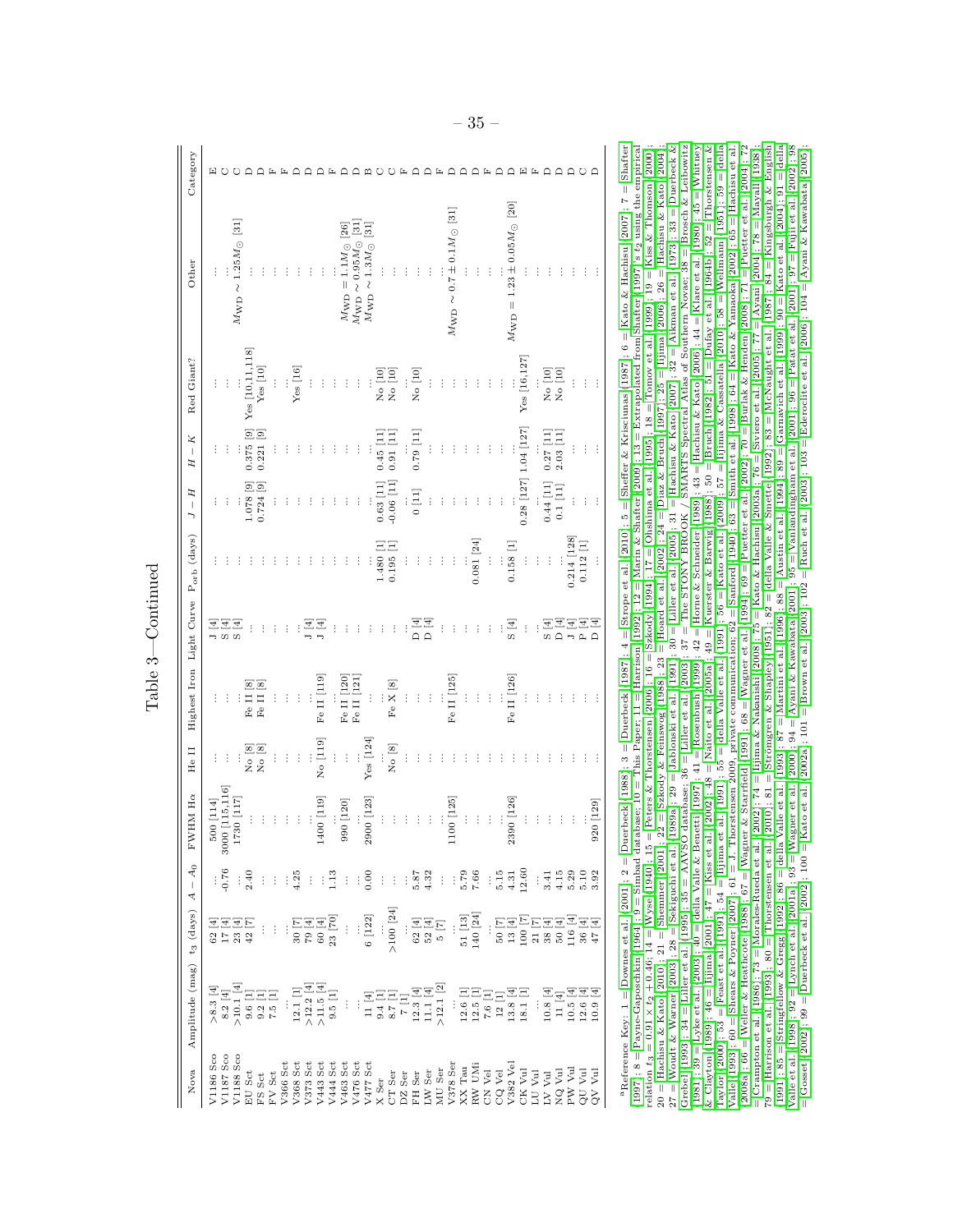105 = Rudy et al. (2005); 106 = Russell et al. (2005); 107 = Henize & McLaughlin (1951); 108 = McLaughlin (1951); 109 = Duerbeck & Augusteijn (1989); 110 = Fujii & Kawakita (1997); 111<br>= Mason et al. (1997); 112 = Fujii (1 105 = [Rudy](#page-49-20) et al. [\(2005\)](#page-49-20); 106 = [Russell](#page-49-21) et al. [\(2005\)](#page-49-21); 107 = Henize & [McLaughlin](#page-46-21) ([1951\)](#page-46-21); 108 = [McLaughlin](#page-48-16) [\(1951\)](#page-48-16); 109 = Duerbeck & [Augusteijn](#page-44-9) [\(1989\)](#page-44-9); 110 = Fujii & [Kawakita](#page-45-18) [\(1997\)](#page-45-18); 111 = [Mason](#page-48-17) et al. [\(1997\)](#page-48-17); 112 = [Fujii](#page-44-22) [\(1998\)](#page-44-22); 113 = [Fujii](#page-44-23) [\(2001\)](#page-44-23); 114 = [Pojmanski](#page-48-18) et al. [\(2004\)](#page-48-18); 115 = [Yamaoka](#page-51-21) et al. [\(2004\)](#page-51-21); 116 = [Lynch](#page-47-22) et al. [\(2004\)](#page-47-22); 117 = [Naito](#page-48-19) et al. [\(2005b\)](#page-48-19); 118 = [Weight](#page-51-3) et [al.](#page-51-3) [\(1994\)](#page-51-3); 119 = [Barbon](#page-37-21) & Rosino [\(1989\)](#page-37-21); 120 = [Kato](#page-46-22) et al. [\(2002b\)](#page-46-22); 121 = [Perry](#page-48-20) et al. [\(2005\)](#page-48-20); 122 = [Munari](#page-48-21) et al. [\(2006\)](#page-48-21); 123 = Fujii & [Yamaoka](#page-45-19) [\(2005\)](#page-45-19); 124 = [Mazuk](#page-48-22) et al. [\(2005\)](#page-48-22); 125 = [Yamaoka](#page-51-22) & Fujii [\(2005\)](#page-51-22); 126 = [Steiner](#page-50-22) et al. [\(1999\)](#page-50-22); 127 = [Harrison](#page-45-11) [\(1996\)](#page-45-11); 128 = [Hacke](#page-45-20) [\(1987\)](#page-45-20); 129 = [Gallagher](#page-45-21) et al. [\(1987\)](#page-45-21)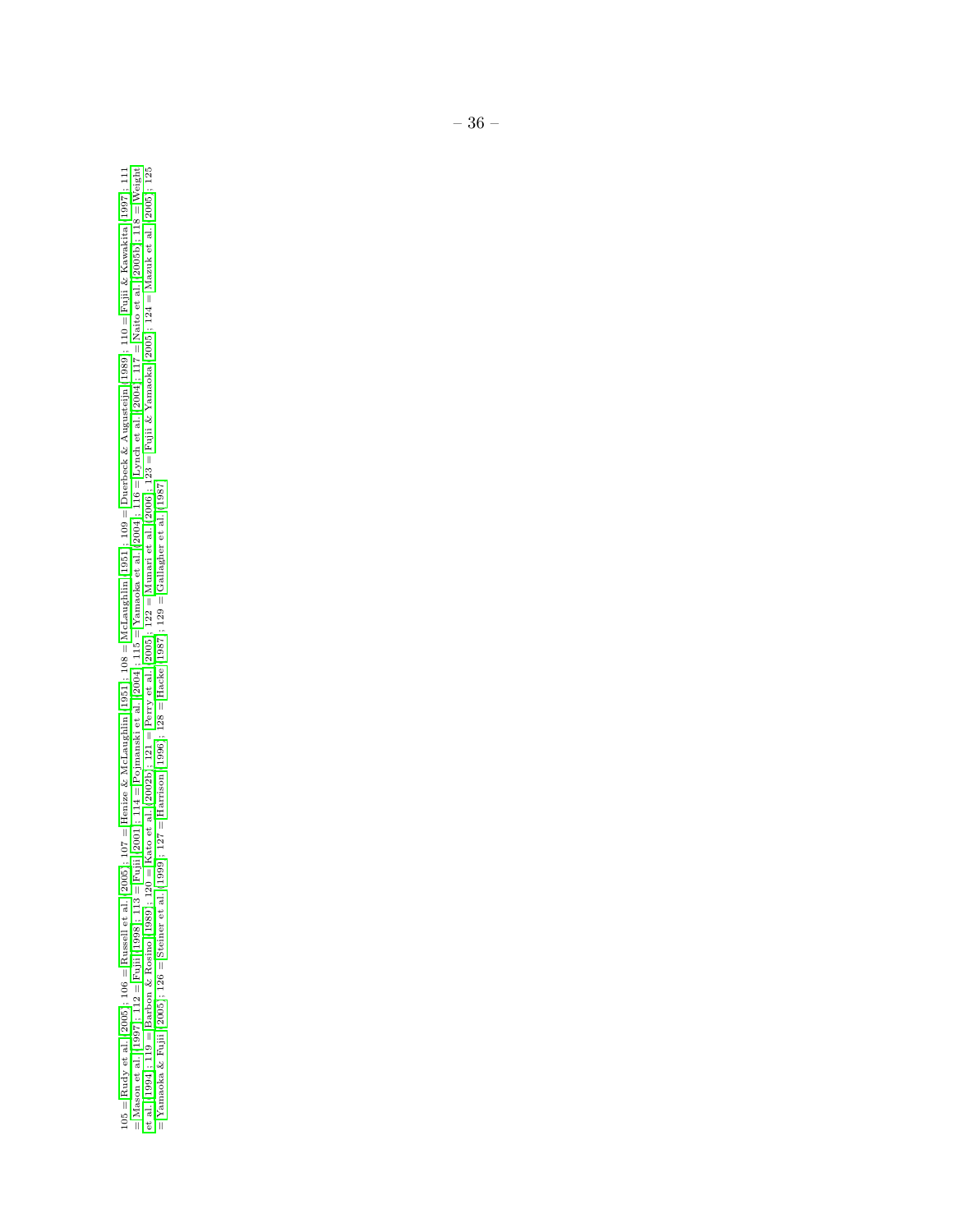#### REFERENCES

- <span id="page-37-12"></span>Aikman, G. C. L., Hilditch, R. W., & Younger, F. 1973, PASP, 85, 756
- <span id="page-37-11"></span>Anupama, G. C., & Dewangan, G. C. 2000, AJ, 119, 1359
- <span id="page-37-17"></span>Austin, S. J., Schwarz, G., Starrfield, S., & Wagner, R. M. 1994, IAU Circ., 5993, 1
- <span id="page-37-16"></span>Ayani, K. 2004, IAU Circ., 8443, 2
- <span id="page-37-18"></span>Ayani, K., & Kawabata, T. 2001, IAU Circ., 7589, 2
- <span id="page-37-20"></span>Ayani, K., & Kawabata, Y. 2005, IAU Circ., 8501, 3
- <span id="page-37-5"></span>Ayani, K., Murakami, N., Hata, K., Tanaka, A., Tachibana, M., & Kanda, A. 2009, Central Bureau Electronic Telegrams, 1911, 1
- <span id="page-37-21"></span>Barbon, R., & Rosino, L. 1989, IAU Circ., 4862, 1
- <span id="page-37-8"></span>Bloch, M., Dufay, J., Fehrenbach, C., & Mao Lin, T. 1946, Annales d'Astrophysique, 9, 157
- <span id="page-37-9"></span>Bode, M. F., Harman, D. J., O'Brien, T. J., Bond, H. E., Starrfield, S., Darnley, M. J., Evans, A., & Eyres, S. P. S. 2007, ApJ, 665, L63
- <span id="page-37-1"></span>Branch, D., Livio, M., Yungelson, L. R., Boffi, F. R., & Baron, E. 1995, PASP, 107, 1019
- <span id="page-37-0"></span>Brandt, T. D., Tojeiro, R., Aubourg, É., Heavens, A., Jimenez, R., & Strauss, M. A. 2010, AJ, 140, 804
- <span id="page-37-13"></span>Brosch, N., & Leibowitz, E. M. 1981, IAU Circ., 3596, 2
- <span id="page-37-19"></span>Brown, N. J., Yamaoka, H., West, J. D., & Liller, W. 2003, IAU Circ., 8204, 1
- <span id="page-37-7"></span>Brown, S. J., Mills, O. F., Osborn, W., & Hoette, V. 2010, Journal of the American Association of Variable Star Observers (JAAVSO), 38, 176
- <span id="page-37-14"></span>Bruch, A. 1982, PASP, 94, 916
- <span id="page-37-15"></span>Burlak, M. A., & Henden, A. A. 2008, Astronomy Letters, 34, 241
- <span id="page-37-10"></span>Catchpole, R. M. 1969, MNRAS, 142, 119
- <span id="page-37-2"></span>Chen, W., Shrader, C. R., & Livio, M. 1997, ApJ, 491, 312
- <span id="page-37-4"></span>Collazzi, A. C., Schaefer, B. E., Xiao, L., Pagnotta, A., Kroll, P., L¨ochel, K., & Henden, A. A. 2009, AJ, 138, 1846
- <span id="page-37-6"></span>Crampton, D., Fisher, W. A., & Cowley, A. P. 1986, ApJ, 300, 788
- <span id="page-37-3"></span>Darnley, M. J., Ribeiro, V. A. R. M., Bode, M. F., & Munari, U. 2011, A&A, 530, A70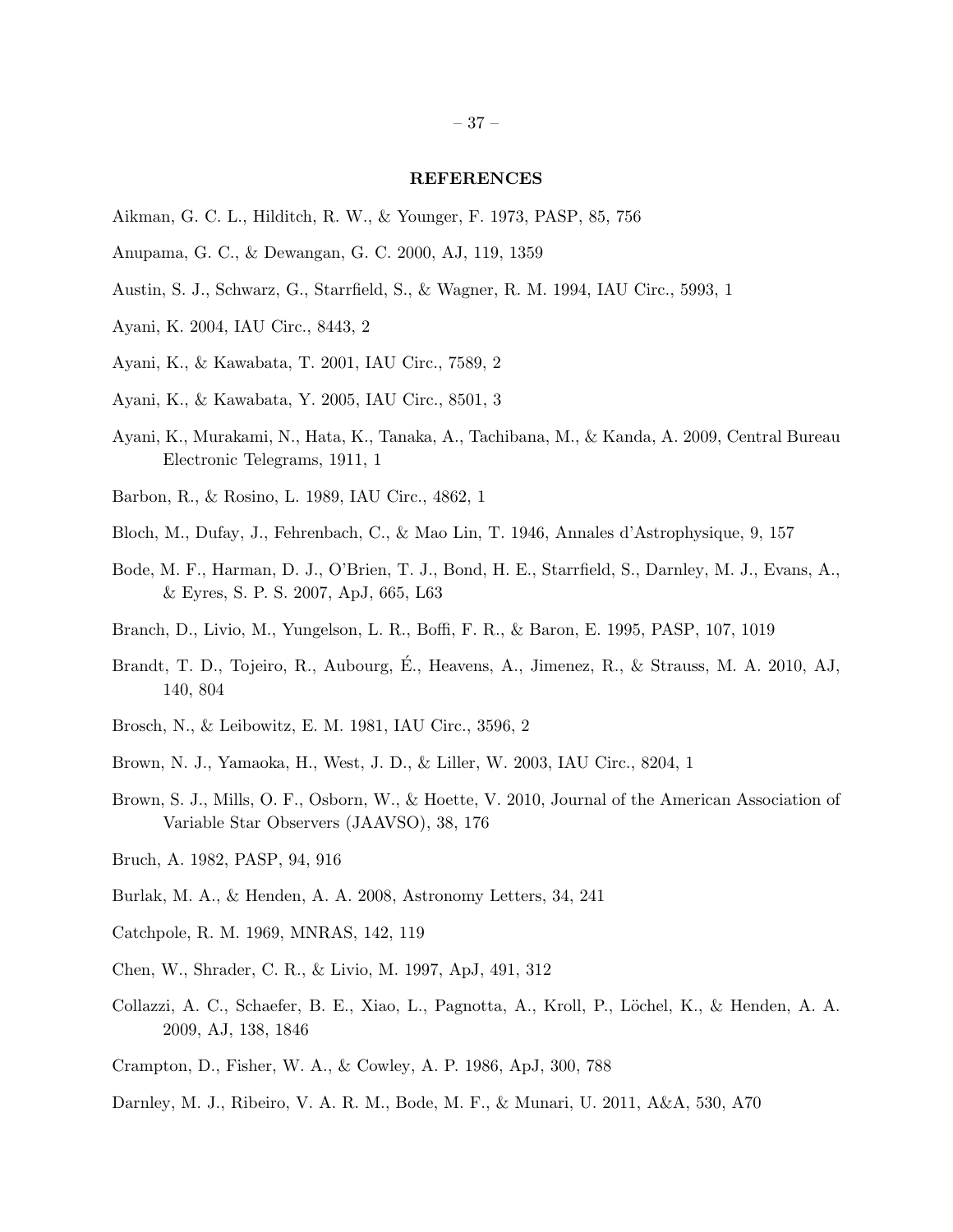<span id="page-38-0"></span>

|                                                                                            | Nova Amplitude (mag) t <sub>3</sub> (days) Amp/t <sub>3</sub>                                                                                      |                                                                                      |                                                                                    |                                                                                                                                                                                                       |                      | FWHM H $\alpha$ He II Highest Iron Light Curve P <sub>orb</sub> (days) $J - H$ $H - K$ Red Giant? |                                                                                                              |                                                                                                                                                                 |          |                     |                                                                           | Other                                                            |
|--------------------------------------------------------------------------------------------|----------------------------------------------------------------------------------------------------------------------------------------------------|--------------------------------------------------------------------------------------|------------------------------------------------------------------------------------|-------------------------------------------------------------------------------------------------------------------------------------------------------------------------------------------------------|----------------------|---------------------------------------------------------------------------------------------------|--------------------------------------------------------------------------------------------------------------|-----------------------------------------------------------------------------------------------------------------------------------------------------------------|----------|---------------------|---------------------------------------------------------------------------|------------------------------------------------------------------|
| $1721$ Aql                                                                                 |                                                                                                                                                    |                                                                                      |                                                                                    |                                                                                                                                                                                                       |                      | $\vdots$                                                                                          |                                                                                                              | $\vdots$                                                                                                                                                        |          | $\vdots$            |                                                                           | Triple-Peaked Ha [3]                                             |
|                                                                                            |                                                                                                                                                    |                                                                                      |                                                                                    |                                                                                                                                                                                                       | Yes [6]              | $\vdots$                                                                                          | $\vdots$                                                                                                     | $\vdots$                                                                                                                                                        |          | 0.529 [7] 0.245 [7] | $N$ o $[8]$                                                               | Triple-Peaked Ha [6]                                             |
|                                                                                            |                                                                                                                                                    |                                                                                      |                                                                                    | 6450 [2]<br>5100 [5]<br>2000 [10]                                                                                                                                                                     | $\mathrm{Yes}\ [10]$ | $\vdots$                                                                                          | $\vdots$                                                                                                     |                                                                                                                                                                 |          |                     |                                                                           | $\frac{1}{2}$                                                    |
|                                                                                            |                                                                                                                                                    |                                                                                      |                                                                                    |                                                                                                                                                                                                       |                      |                                                                                                   |                                                                                                              |                                                                                                                                                                 |          |                     |                                                                           | Triple-Peaked H $\alpha$ [13]                                    |
| DE Cir<br>CP Cru<br>KT Eri<br>W388 Her<br>V3672 Oph<br>V4643 Sgr<br>V4643 Sgr<br>V4739 Sgr | 26 (11)<br>8.5 (41) 11:52 (11) 2013<br>8.2 (11) 2013 (11) 2013<br>8.2 (11) 2013 (11) 2014<br>8.2 (11) 2014 (11) 2014 (11) 2014 (11) 2014 (11) 2014 | ල<br>මූ පුලු පු පු පු පු පු පු<br>දු දී පු පු පු පු පු පු පු<br>දු දී පු ද ම ග ග ග ල | $\frac{1}{1}$ .<br>$\frac{54}{9}$ , $\frac{3}{9}$ , $\frac{3}{10}$ , $\frac{1}{2}$ | $\begin{tabular}{ c   c} 3200-3400 [12] Yes [6] \\ 5000 [16] Yes [17] \\ 8000 [21] Yes [22] \\ 4500 [23] Yes [23] \\ 4500 [23] Yes [23] \\ 5510 [25] \\ \dots \\ 2900 [27] Yes [28] \\ \end{tabular}$ |                      | $_{\rm Fe~II~[18]}^{\rm No~[13]}$<br>Fe $\rm II~[18]$                                             | $\begin{array}{c} \mathbf{P} \text{ } \left[ 1 \right] \\ \mathbf{P} \text{ } \left[ 15 \right] \end{array}$ | $\begin{array}{ll} 0.944\ [4] \qquad \quad \  \, \ldots \\ 737^b\ [14] \quad \  0.46\ [14] \ 0.07\ [14] \\ 0.297635\ [4] \ 0.666\ [7] \ 0.104\ [7] \end{array}$ |          |                     | $\begin{bmatrix} Y_{\text{es}}^b & [14] \\ \text{No} & [8] \end{bmatrix}$ | $M_{\rm WD}$ = $1.35M_{\odot},$ Triple-Peaked H $\alpha$ [19,20] |
|                                                                                            |                                                                                                                                                    |                                                                                      | $\vdots$                                                                           |                                                                                                                                                                                                       |                      | ł                                                                                                 |                                                                                                              | $\vdots$                                                                                                                                                        | $\vdots$ | $\vdots$            | $\vdots$                                                                  | Triple-Peaked H $\alpha$ [22]                                    |
|                                                                                            |                                                                                                                                                    |                                                                                      | ŧ,                                                                                 |                                                                                                                                                                                                       |                      | $\vdots$                                                                                          |                                                                                                              | $\vdots$                                                                                                                                                        | $\vdots$ | $\vdots$            | $\vdots$                                                                  | $\vdots$                                                         |
|                                                                                            |                                                                                                                                                    |                                                                                      | $\vdots$                                                                           |                                                                                                                                                                                                       |                      | $\vdots$                                                                                          |                                                                                                              | $\vdots$                                                                                                                                                        | $\vdots$ | $\vdots$            | $\vdots$                                                                  | $\vdots$                                                         |
|                                                                                            |                                                                                                                                                    |                                                                                      |                                                                                    |                                                                                                                                                                                                       |                      | $\vdots$                                                                                          | ច<br>ក្នុង<br>១ ក្នុង                                                                                        | $\vdots$                                                                                                                                                        | $\vdots$ | $\vdots$            | $\vdots$                                                                  |                                                                  |
| $477$ Sct                                                                                  |                                                                                                                                                    |                                                                                      |                                                                                    |                                                                                                                                                                                                       |                      | $\vdots$                                                                                          |                                                                                                              | $\vdots$                                                                                                                                                        | $\vdots$ | $\vdots$            | $\vdots$                                                                  | $M_{\rm WD} \sim 1.3 M_{\odot}$ [29]                             |

Properties of the Good Galactic Recurrent Nova Candidates Table 4. Properties of the Good Galactic Recurrent Nova Candidates Table 4.

"Reference Key:  $1 = \text{ANYSO}$  database;  $2 = \text{Hounsell et al. (2011); } 3 = \text{Helton et al. (2008a); } 4 = \text{Downes et al. (2001); } 5 = \text{Lilier et al. (2003); } 6 = \text{The STONY BROOK/SMATIS Spectral Atlas of Southern Noves}; 7 = \text{Simbad}$  database;  $2 = \text{This Paper: } 9 = \text{Lyke et al. (2003); } 10 = \text{dela Value}$  Valle & Benetti (1  ${}^{\text{P}}$ Reference Key: 1 = AAVSO database; 2 = [Hounsell](#page-46-8) et al. [\(2011\)](#page-46-8); 3 = [Helton](#page-46-5) et al. [\(2008a\)](#page-46-5); 4 = [Downes](#page-44-4) et al. [\(2001\)](#page-44-4); 5 = [Liller](#page-47-13) et al. [\(2003\)](#page-47-13); 6 = The STONY BROOK/SMARTS Spectral Atlas of Southern Novae;  $7 =$  Simbad database;  $8 =$  This Paper; 9 = This Paper; 9 = [Lyke](#page-47-14) et al. [\(2003\)](#page-47-14); 11 = [Hounsell](#page-46-10) et al. ([2010\)](#page-46-10); 12 = [Yamaoka](#page-51-4) et al. [\(2009\)](#page-51-4); 13 = F. Walter Šepić et al. ([2012\)](#page-46-11); 15 = [Strope](#page-50-1) et al. [\(2010\)](#page-50-1); 16 = [Feast](#page-44-14) et al. [\(1991\)](#page-44-15); 17 = [Iijima](#page-46-18) et al. (1991); 18 = della [Valle](#page-44-15) et al. (1991); 19 = [Kato](#page-46-3) et al. [\(2009\)](#page-46-3); 20 = Iijima & [Cassatella](#page-46-6) [\(2010\)](#page-46-6); 21 = [Ayani](#page-37-5) et al. [\(2009\)](#page-49-8); 22 = [Schwarz](#page-49-8) et al. (2009); 23 = [Kingsburgh](#page-47-19) & English [\(1991\)](#page-47-19); 24 = Ayani & [Kawabata](#page-37-18) [\(2001\)](#page-51-20); 25 = [Vanlandingham](#page-51-20) et al. (2004); 26 = [Munari](#page-48-21) et al. [\(2006\)](#page-48-21); 27 = Fujii & [Yamaoka](#page-45-19) [\(2005\)](#page-45-19); 28 = [Mazuk](#page-48-22) et al. [\(2005\)](#page-48-22); 29 = [Hachisu](#page-45-6) & Kato [\(2007\)](#page-45-6); 2010, private communication; 14 = [Jurdana-](#page-46-11)

<sup>b</sup>We note that the orbital period and red giant companion of KT Eri are disputed within the community, but all measures thus far put it easily in the "Long orbital period" and "Evolved bWe note that the orbital period and red giant companion of KT Eri are disputed within the community, but all measures thus far put it easily in the "Long orbital period" and "Evolved companion of some sort" regime. companion of some sort" regime.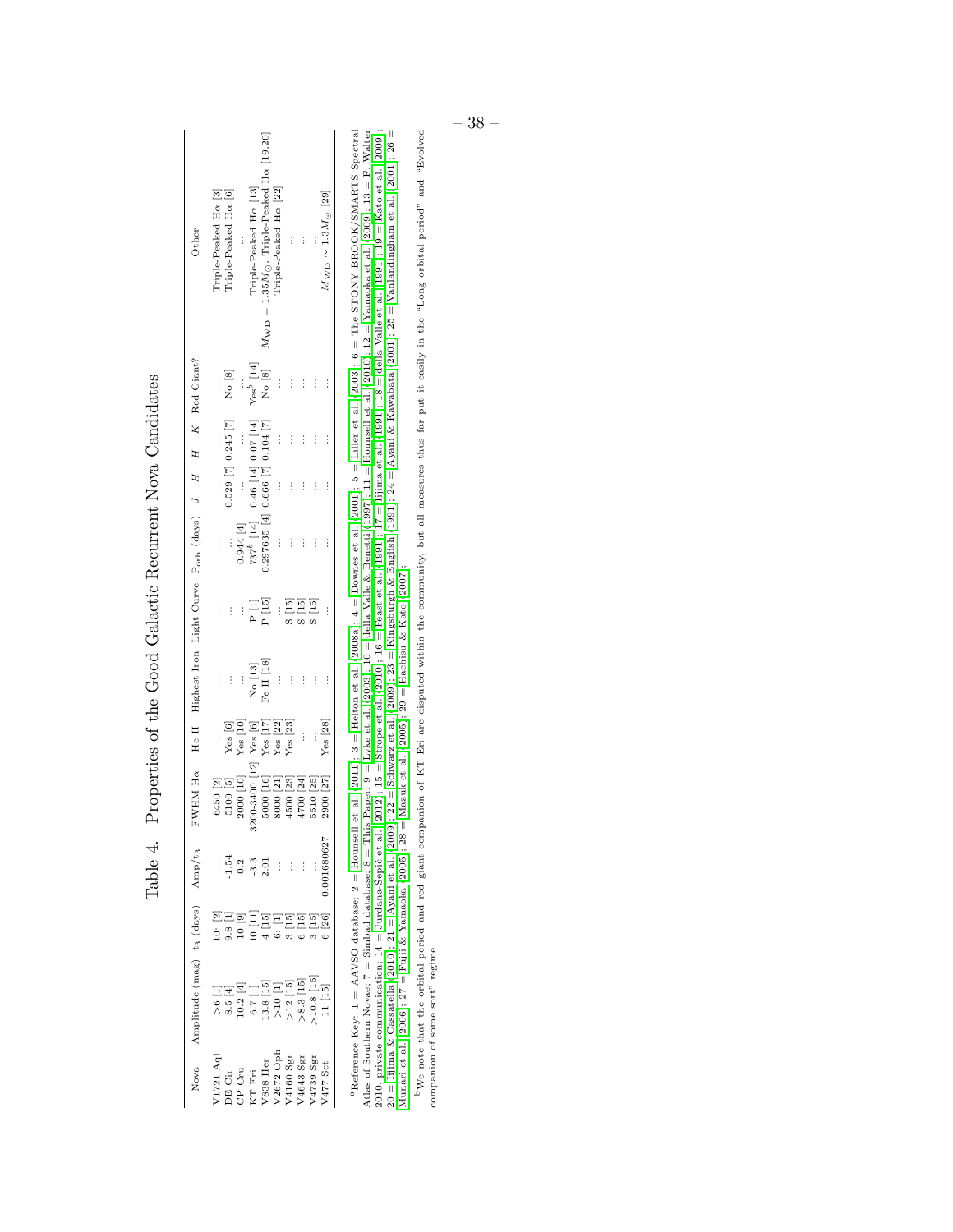|                                 | Complete Sample    | Strope Sample      |
|---------------------------------|--------------------|--------------------|
| $A = #$ known RNe               | 10                 | 8                  |
| $B = #$ strong candidate RNe    | 7                  | 4                  |
| $C = #$ likely RNe candidates   | 29                 | 15                 |
| $D = #$ likely CNe              | 91                 | 45                 |
| $E = #$ certain CNe             | 21                 | 15                 |
| $F = #$ not enough information  | 89                 | 3                  |
| $A+B+C+D+E+F =$ sample size     | 247                | 90                 |
| $(B+C)/(B+C+D+E)$ = RN fraction | $24.3\% \pm 3.5\%$ | $24.1\% \pm 4.8\%$ |

<span id="page-39-0"></span>Table 5. Recurrent Nova Category Fractions

<span id="page-39-1"></span>Table 6. Recurrent Nova Discovery

| Recurrent Nova           | $F_{\rm disc}$ | Trec | fо     | f1      | f > 2   | $N_{\rm CN}$ | $N_{\rm RN}$   |
|--------------------------|----------------|------|--------|---------|---------|--------------|----------------|
| CI Aql                   | 0.05           | 24   | 73%    | 23\%    | $4\%$   | $7 + 2.2$    | 28             |
| $V394$ CrA               | 0.013          | 30   | 93.4%  | $6.4\%$ | $0.2\%$ | $31 + 5.3$   | 476            |
| $T^c$ CrB <sup>a</sup>   | 0.09           | 80   | $90\%$ | $9\%$   | $1\%$   | $9 + 2.9$    | 100            |
| <b>IM</b> Nor            | 0.15           | 82   | 78%    | 21\%    | $1.0\%$ | $19 + 3.9$   | 91             |
| RS Oph                   | 0.06           | 14.7 | 58%    | 33%     | $9\%$   | $4 + 1.6$    | 11             |
| $V2487$ Oph <sup>b</sup> | 0.012          | 18   | 92.4%  | $3.2\%$ | $4.4\%$ | $1 + 1.0$    | 23             |
| $T Pvx^b$                | 0.19           | 19   | 25%    | $6\%$   | 69%     | $0 + 0.3$    | $\overline{2}$ |
| V3890 Sgr                | 0.03           | 25   | 88.3%  | 11.2%   | $0.5\%$ | $23 + 4.6$   | 208            |
| U Sco $^b$               | 0.006          | 10.3 | 96.2%  | 1.3%    | $2.5\%$ | $1 + 0.7$    | 40             |
| V745 Sco                 | 0.014          | 21   | 92.7%  | $7.1\%$ | $0.2\%$ | $44 + 6.4$   | 625            |

<sup>a</sup>For T CrB, the case is for undirected searches for both events with observations extended from 1850 to 1890 (with a 10% detection efficiency).

 $^{\rm b}{\rm The}$  second-discovered eruption is taken to be a product of a directed nova search.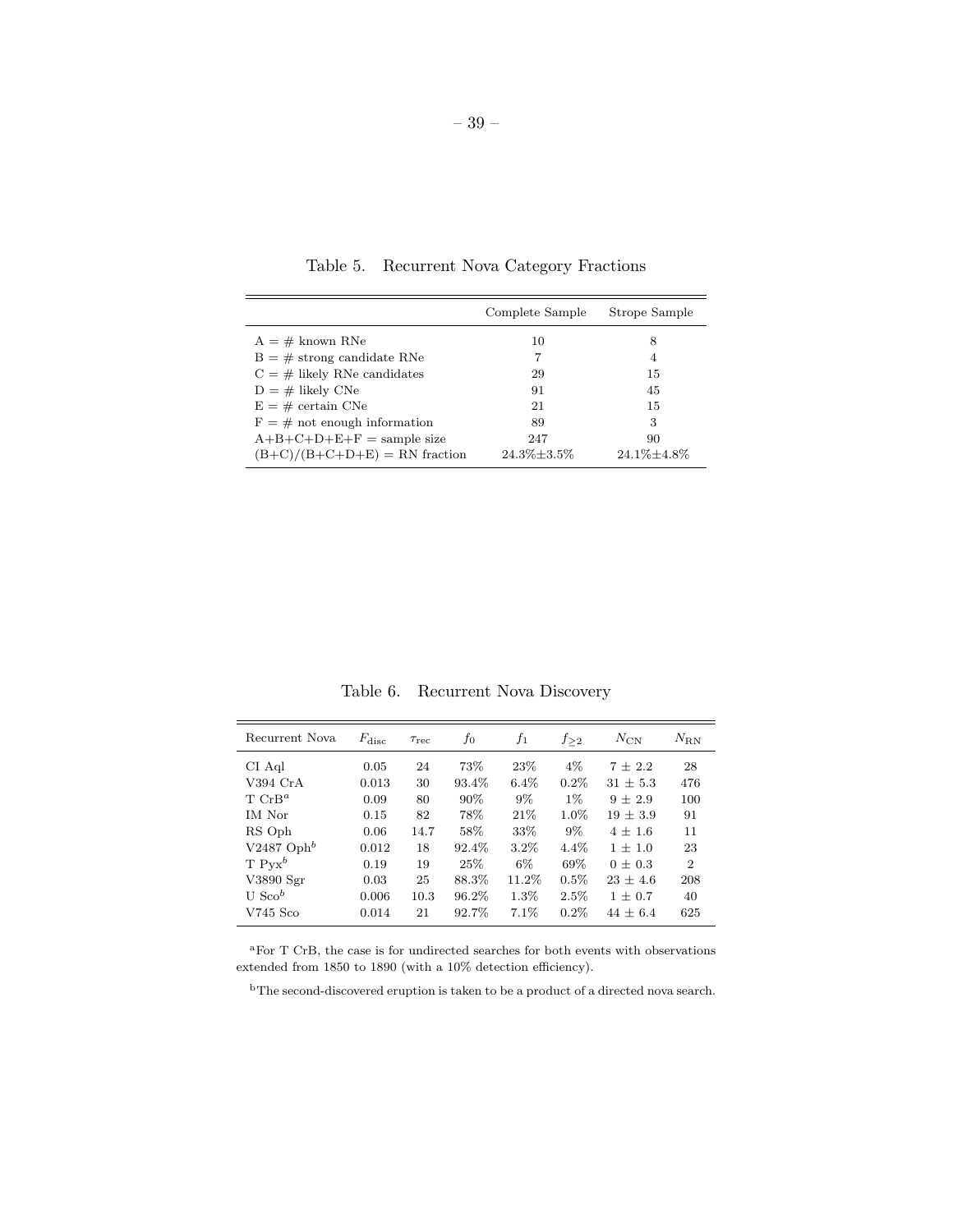<span id="page-40-0"></span>

| × 200<br>$\frac{1}{200}$<br>100<br>$\frac{1}{2}$<br>300<br>$\vdots$<br>Ì.<br>$\vdots$<br>Ì<br>$\vdots$<br>×<br>÷<br>Ì<br>İ<br>ŧ.<br>$40$<br>$\vdots$<br>೫<br>÷<br><u>င</u><br>$-45^{\circ}$<br>$-15^{\circ}$<br>$-15^{\circ}$<br>$-15^{\circ}$<br>$-45^{\circ}$ )<br>$-15^{\circ}$ )<br>$-30^{\circ}$ )<br>$-30^{\circ}$<br>100<br>$\frac{1}{5}$<br>300<br>200<br>300<br>$rac{50}{200}$<br>$\frac{1}{3}$<br>$\vdots$<br>ŧ<br>$\vdots$<br>$\vdots$<br>$\vdots$<br>$\vdots$<br>$\vdots$<br>ŧ<br>$\vdots$<br>$\vdots$<br>$\vdots$<br>$\vdots$<br>÷<br>$\begin{bmatrix} 15^{\circ} \\ -30^{\circ} \\ 45^{\circ} \\ 15^{\circ} \\ -15^{\circ} \\ 10^{\circ} \\ 15^{\circ} \\ 15^{\circ} \\ 115^{\circ} \\ 115^{\circ} \\ 1 \end{bmatrix}$<br>COCOCOCO<br>Cocococo<br>Cocococo<br>$\frac{50}{100}$<br>$\frac{200}{100}$<br>$\frac{150}{150}$<br>$\frac{1}{3}$<br>$50\,$<br>$\cdot$<br>$\vdots$<br>$\vdots$<br>$\vdots$<br>$\vdots$<br>$\vdots$<br>$\vdots$<br>ŧ<br>$\vdots$<br>$\vdots$<br>$\vdots$<br>÷<br>İ<br>İ<br>ŧ<br>$\begin{array}{c} (17^h,\,-15^\circ)\\ (18^h,\,-15^\circ)\\ (17^h\text{-}19^h,\,-15^\circ) \end{array}$<br>$\genfrac{(}{)}{0pt}{}{(18^h,\,-15^{\circ})}{(18^h,\,-30^{\circ})}$<br>$\begin{array}{c}(17^h,-15^{\circ})\\(18^h,-15^{\circ})\\(18^h,-30^{\circ})\end{array}$<br>001<br>500<br>$\frac{50}{300}$<br>200<br>100<br>$\vdots$<br>$\vdots$<br>$\vdots$<br>ŧ.<br>$\vdots$<br>$\frac{1}{2}$ $\frac{5}{2}$ $\frac{5}{2}$<br>$\overline{10}$<br>$\vdots$<br>$\vdots$<br>$\frac{1}{2}$<br>$\vdots$<br>$\vdots$<br>$\vdots$<br>ŧ,<br>×<br>×<br>$-15^{\circ}$ )<br>$-30^{\circ}$ )<br>$\begin{pmatrix} 0 & 0 & 0 \\ 1 & 0 & 0 \\ 0 & 1 & 0 \\ 0 & 0 & 0 \\ 0 & 0 & 0 \\ 0 & 0 & 0 \\ 0 & 0 & 0 \\ 0 & 0 & 0 \\ 0 & 0 & 0 \\ 0 & 0 & 0 \\ 0 & 0 & 0 \\ 0 & 0 & 0 \\ 0 & 0 & 0 \\ 0 & 0 & 0 \\ 0 & 0 & 0 \\ 0 & 0 & 0 \\ 0 & 0 & 0 \\ 0 & 0 & 0 & 0 \\ 0 & 0 & 0 & 0 \\ 0 & 0 & 0 & 0 \\ 0 & 0 & 0 & 0 \\ 0 & 0 & 0 & 0 \\ $<br>$-15^{\circ}$<br>erererererererererererer<br>EEEEEEEEEEE<br>$\begin{array}{l} (17^h,\\ (18^h,\\ \end{array}$<br>$\begin{array}{c} \mathbf{17}^{\mathbf{1}} \\ \mathbf{17}^{\mathbf{2}} \\ \mathbf{18}^{\mathbf{3}} \\ \mathbf{28} \end{array}$<br>230<br>300<br>200<br>300<br><b>E g g a e s e s e s</b><br>$\begin{array}{c} \times \mathop{\mathbb{C}} \mathop{\mathbb{C}} \end{array} \begin{array}{c} \times \mathop{\mathbb{C}} \end{array}$<br>500<br>$\frac{50}{2}$<br>$\mathcal{C}$<br>ŧ<br>$(17^h,\, -15^{\circ})\,(18^h,\, -30^{\circ})$<br>$\begin{array}{l} \textbf{(MF only)}\\ (17^h,-15^{\circ})\\ (17^h,-30^{\circ})\\ (18^h,-15^{\circ})\\ (18^h,-15^{\circ})\\ (18^h,-30^{\circ}) \end{array}$<br>$\begin{array}{l} (17^h,\,-15^{\rm o})\\ (17^h,\,-30^{\rm o})\\ (18^h,\,-15^{\rm o})\\ (18^h,\,-30^{\rm o}) \end{array}$<br>$\frac{1}{8}$<br>ះនិងទីខ្លួ<br>888880<br>$3.3.58 \div 3.5$<br>$\times$ $\times$<br>Đ,<br>ŧ.<br>÷.<br>$(19^h,\,+15^{\circ})$<br>$\begin{array}{l} (18^h,\, +15^{\circ})\\ (18^h,\, 0^{\circ})\\ (19^h,\, +15^{\circ})\\ (19^h, 0^{\circ}) \end{array}$<br>$\begin{array}{c}(18^h,+15^\circ)\\(18^h, \ 0^\circ)\\(19^h, \ +15^\circ)\\(18^h, \ 0^\circ)\end{array}$<br>$\genfrac{(}{)}{0pt}{}{(18^h,\ 0^{\circ})}{(19^h,\ +15^{\circ})}$<br>200<br>$\frac{1}{2}$<br>: ទី ខ្លី ៩<br>200<br>15 <sup>c</sup><br>007<br>150<br>680<br>$_{200}$<br>$\boldsymbol{\times}$<br>ŧ,<br>$\frac{1}{2}$<br>: $\frac{6}{5}$<br>200<br>200<br>Sonneberg Patrols<br>$\begin{array}{l} \mathrm{AM/AG/AX/AY} \\ \mathrm{AM/AG/AX/AY} \\ \mathrm{AM/AG/AX/AY} \end{array}$<br>$\begin{array}{lcl} \mathrm{AM}/\mathrm{A}\mathrm{C}/\mathrm{AX}/\mathrm{AY}\\ \mathrm{AM}/\mathrm{A}\mathrm{C}/\mathrm{AX}/\mathrm{AY}\\ \mathrm{AM}/\mathrm{AC}/\mathrm{AX}/\mathrm{AY}\\ \mathrm{AM}/\mathrm{BL}\\ \mathrm{AL}/\mathrm{BI}\\ \mathrm{AL}/\mathrm{BI}\\ \mathrm{AL}/\mathrm{BI}\\ \mathrm{AL}/\mathrm{BI}\\ \mathrm{AL}/\mathrm{BI}\\ \mathrm{AL}/\mathrm{BI}\\ \mathrm{AL}/\mathrm{BI}\\ \end{array}$<br>$\rm MC/MF/MA$<br>Damons<br>Damons<br>Damons<br>$\frac{\mathrm{RH}/\mathrm{RB}}{\mathrm{RH}/\mathrm{RB}}$<br>$\begin{array}{l} \mathrm{RH}/\mathrm{RB} \\ \mathrm{RH}/\mathrm{RB} \\ \mathrm{X} \end{array}$ | Plate Series <sup>a</sup> | V838 Her | V2487 Oph | V2672 Oph | V1172 Sgr | V4160 Sgr | V4643 Sgr | V723 Sco |                                    |
|------------------------------------------------------------------------------------------------------------------------------------------------------------------------------------------------------------------------------------------------------------------------------------------------------------------------------------------------------------------------------------------------------------------------------------------------------------------------------------------------------------------------------------------------------------------------------------------------------------------------------------------------------------------------------------------------------------------------------------------------------------------------------------------------------------------------------------------------------------------------------------------------------------------------------------------------------------------------------------------------------------------------------------------------------------------------------------------------------------------------------------------------------------------------------------------------------------------------------------------------------------------------------------------------------------------------------------------------------------------------------------------------------------------------------------------------------------------------------------------------------------------------------------------------------------------------------------------------------------------------------------------------------------------------------------------------------------------------------------------------------------------------------------------------------------------------------------------------------------------------------------------------------------------------------------------------------------------------------------------------------------------------------------------------------------------------------------------------------------------------------------------------------------------------------------------------------------------------------------------------------------------------------------------------------------------------------------------------------------------------------------------------------------------------------------------------------------------------------------------------------------------------------------------------------------------------------------------------------------------------------------------------------------------------------------------------------------------------------------------------------------------------------------------------------------------------------------------------------------------------------------------------------------------------------------------------------------------------------------------------------------------------------------------------------------------------------------------------------------------------------------------------------------------------------------------------------------------------------------------------------------------------------------------------------------------------------------------------------------------------------------------------------------------------------------------------------------------------------------------------------------------------------------------------------------------------------------------------------------------------------------------------------------------------------------------------------------------------------------------------------------------------------------------------------------------------------------------------------------------------------------------------------------------------------------------------------------------------------------------------------------------------------------------------------------------------------------------------------------------------------------------------------------------------------------------------------|---------------------------|----------|-----------|-----------|-----------|-----------|-----------|----------|------------------------------------|
|                                                                                                                                                                                                                                                                                                                                                                                                                                                                                                                                                                                                                                                                                                                                                                                                                                                                                                                                                                                                                                                                                                                                                                                                                                                                                                                                                                                                                                                                                                                                                                                                                                                                                                                                                                                                                                                                                                                                                                                                                                                                                                                                                                                                                                                                                                                                                                                                                                                                                                                                                                                                                                                                                                                                                                                                                                                                                                                                                                                                                                                                                                                                                                                                                                                                                                                                                                                                                                                                                                                                                                                                                                                                                                                                                                                                                                                                                                                                                                                                                                                                                                                                                                                                      |                           |          |           |           |           |           |           |          |                                    |
|                                                                                                                                                                                                                                                                                                                                                                                                                                                                                                                                                                                                                                                                                                                                                                                                                                                                                                                                                                                                                                                                                                                                                                                                                                                                                                                                                                                                                                                                                                                                                                                                                                                                                                                                                                                                                                                                                                                                                                                                                                                                                                                                                                                                                                                                                                                                                                                                                                                                                                                                                                                                                                                                                                                                                                                                                                                                                                                                                                                                                                                                                                                                                                                                                                                                                                                                                                                                                                                                                                                                                                                                                                                                                                                                                                                                                                                                                                                                                                                                                                                                                                                                                                                                      |                           |          |           |           |           |           |           |          |                                    |
|                                                                                                                                                                                                                                                                                                                                                                                                                                                                                                                                                                                                                                                                                                                                                                                                                                                                                                                                                                                                                                                                                                                                                                                                                                                                                                                                                                                                                                                                                                                                                                                                                                                                                                                                                                                                                                                                                                                                                                                                                                                                                                                                                                                                                                                                                                                                                                                                                                                                                                                                                                                                                                                                                                                                                                                                                                                                                                                                                                                                                                                                                                                                                                                                                                                                                                                                                                                                                                                                                                                                                                                                                                                                                                                                                                                                                                                                                                                                                                                                                                                                                                                                                                                                      |                           |          |           |           |           |           |           |          |                                    |
|                                                                                                                                                                                                                                                                                                                                                                                                                                                                                                                                                                                                                                                                                                                                                                                                                                                                                                                                                                                                                                                                                                                                                                                                                                                                                                                                                                                                                                                                                                                                                                                                                                                                                                                                                                                                                                                                                                                                                                                                                                                                                                                                                                                                                                                                                                                                                                                                                                                                                                                                                                                                                                                                                                                                                                                                                                                                                                                                                                                                                                                                                                                                                                                                                                                                                                                                                                                                                                                                                                                                                                                                                                                                                                                                                                                                                                                                                                                                                                                                                                                                                                                                                                                                      |                           |          |           |           |           |           |           |          |                                    |
|                                                                                                                                                                                                                                                                                                                                                                                                                                                                                                                                                                                                                                                                                                                                                                                                                                                                                                                                                                                                                                                                                                                                                                                                                                                                                                                                                                                                                                                                                                                                                                                                                                                                                                                                                                                                                                                                                                                                                                                                                                                                                                                                                                                                                                                                                                                                                                                                                                                                                                                                                                                                                                                                                                                                                                                                                                                                                                                                                                                                                                                                                                                                                                                                                                                                                                                                                                                                                                                                                                                                                                                                                                                                                                                                                                                                                                                                                                                                                                                                                                                                                                                                                                                                      |                           |          |           |           |           |           |           |          |                                    |
|                                                                                                                                                                                                                                                                                                                                                                                                                                                                                                                                                                                                                                                                                                                                                                                                                                                                                                                                                                                                                                                                                                                                                                                                                                                                                                                                                                                                                                                                                                                                                                                                                                                                                                                                                                                                                                                                                                                                                                                                                                                                                                                                                                                                                                                                                                                                                                                                                                                                                                                                                                                                                                                                                                                                                                                                                                                                                                                                                                                                                                                                                                                                                                                                                                                                                                                                                                                                                                                                                                                                                                                                                                                                                                                                                                                                                                                                                                                                                                                                                                                                                                                                                                                                      |                           |          |           |           |           |           |           |          |                                    |
|                                                                                                                                                                                                                                                                                                                                                                                                                                                                                                                                                                                                                                                                                                                                                                                                                                                                                                                                                                                                                                                                                                                                                                                                                                                                                                                                                                                                                                                                                                                                                                                                                                                                                                                                                                                                                                                                                                                                                                                                                                                                                                                                                                                                                                                                                                                                                                                                                                                                                                                                                                                                                                                                                                                                                                                                                                                                                                                                                                                                                                                                                                                                                                                                                                                                                                                                                                                                                                                                                                                                                                                                                                                                                                                                                                                                                                                                                                                                                                                                                                                                                                                                                                                                      |                           |          |           |           |           |           |           |          |                                    |
|                                                                                                                                                                                                                                                                                                                                                                                                                                                                                                                                                                                                                                                                                                                                                                                                                                                                                                                                                                                                                                                                                                                                                                                                                                                                                                                                                                                                                                                                                                                                                                                                                                                                                                                                                                                                                                                                                                                                                                                                                                                                                                                                                                                                                                                                                                                                                                                                                                                                                                                                                                                                                                                                                                                                                                                                                                                                                                                                                                                                                                                                                                                                                                                                                                                                                                                                                                                                                                                                                                                                                                                                                                                                                                                                                                                                                                                                                                                                                                                                                                                                                                                                                                                                      |                           |          |           |           |           |           |           |          | $-15^{\circ}$ )<br>$-15^{\circ}$   |
|                                                                                                                                                                                                                                                                                                                                                                                                                                                                                                                                                                                                                                                                                                                                                                                                                                                                                                                                                                                                                                                                                                                                                                                                                                                                                                                                                                                                                                                                                                                                                                                                                                                                                                                                                                                                                                                                                                                                                                                                                                                                                                                                                                                                                                                                                                                                                                                                                                                                                                                                                                                                                                                                                                                                                                                                                                                                                                                                                                                                                                                                                                                                                                                                                                                                                                                                                                                                                                                                                                                                                                                                                                                                                                                                                                                                                                                                                                                                                                                                                                                                                                                                                                                                      |                           |          |           |           |           |           |           |          | $(17^h,$ $(18^h,$                  |
|                                                                                                                                                                                                                                                                                                                                                                                                                                                                                                                                                                                                                                                                                                                                                                                                                                                                                                                                                                                                                                                                                                                                                                                                                                                                                                                                                                                                                                                                                                                                                                                                                                                                                                                                                                                                                                                                                                                                                                                                                                                                                                                                                                                                                                                                                                                                                                                                                                                                                                                                                                                                                                                                                                                                                                                                                                                                                                                                                                                                                                                                                                                                                                                                                                                                                                                                                                                                                                                                                                                                                                                                                                                                                                                                                                                                                                                                                                                                                                                                                                                                                                                                                                                                      |                           |          |           |           |           |           |           |          |                                    |
|                                                                                                                                                                                                                                                                                                                                                                                                                                                                                                                                                                                                                                                                                                                                                                                                                                                                                                                                                                                                                                                                                                                                                                                                                                                                                                                                                                                                                                                                                                                                                                                                                                                                                                                                                                                                                                                                                                                                                                                                                                                                                                                                                                                                                                                                                                                                                                                                                                                                                                                                                                                                                                                                                                                                                                                                                                                                                                                                                                                                                                                                                                                                                                                                                                                                                                                                                                                                                                                                                                                                                                                                                                                                                                                                                                                                                                                                                                                                                                                                                                                                                                                                                                                                      |                           |          |           |           |           |           |           |          |                                    |
|                                                                                                                                                                                                                                                                                                                                                                                                                                                                                                                                                                                                                                                                                                                                                                                                                                                                                                                                                                                                                                                                                                                                                                                                                                                                                                                                                                                                                                                                                                                                                                                                                                                                                                                                                                                                                                                                                                                                                                                                                                                                                                                                                                                                                                                                                                                                                                                                                                                                                                                                                                                                                                                                                                                                                                                                                                                                                                                                                                                                                                                                                                                                                                                                                                                                                                                                                                                                                                                                                                                                                                                                                                                                                                                                                                                                                                                                                                                                                                                                                                                                                                                                                                                                      |                           |          |           |           |           |           |           |          |                                    |
|                                                                                                                                                                                                                                                                                                                                                                                                                                                                                                                                                                                                                                                                                                                                                                                                                                                                                                                                                                                                                                                                                                                                                                                                                                                                                                                                                                                                                                                                                                                                                                                                                                                                                                                                                                                                                                                                                                                                                                                                                                                                                                                                                                                                                                                                                                                                                                                                                                                                                                                                                                                                                                                                                                                                                                                                                                                                                                                                                                                                                                                                                                                                                                                                                                                                                                                                                                                                                                                                                                                                                                                                                                                                                                                                                                                                                                                                                                                                                                                                                                                                                                                                                                                                      |                           |          |           |           |           |           |           |          |                                    |
|                                                                                                                                                                                                                                                                                                                                                                                                                                                                                                                                                                                                                                                                                                                                                                                                                                                                                                                                                                                                                                                                                                                                                                                                                                                                                                                                                                                                                                                                                                                                                                                                                                                                                                                                                                                                                                                                                                                                                                                                                                                                                                                                                                                                                                                                                                                                                                                                                                                                                                                                                                                                                                                                                                                                                                                                                                                                                                                                                                                                                                                                                                                                                                                                                                                                                                                                                                                                                                                                                                                                                                                                                                                                                                                                                                                                                                                                                                                                                                                                                                                                                                                                                                                                      |                           |          |           |           |           |           |           |          | $-45^{\circ}$ )<br>$-30^{\circ}$ ) |
|                                                                                                                                                                                                                                                                                                                                                                                                                                                                                                                                                                                                                                                                                                                                                                                                                                                                                                                                                                                                                                                                                                                                                                                                                                                                                                                                                                                                                                                                                                                                                                                                                                                                                                                                                                                                                                                                                                                                                                                                                                                                                                                                                                                                                                                                                                                                                                                                                                                                                                                                                                                                                                                                                                                                                                                                                                                                                                                                                                                                                                                                                                                                                                                                                                                                                                                                                                                                                                                                                                                                                                                                                                                                                                                                                                                                                                                                                                                                                                                                                                                                                                                                                                                                      |                           |          |           |           |           |           |           |          | $-45^{\circ}$                      |
|                                                                                                                                                                                                                                                                                                                                                                                                                                                                                                                                                                                                                                                                                                                                                                                                                                                                                                                                                                                                                                                                                                                                                                                                                                                                                                                                                                                                                                                                                                                                                                                                                                                                                                                                                                                                                                                                                                                                                                                                                                                                                                                                                                                                                                                                                                                                                                                                                                                                                                                                                                                                                                                                                                                                                                                                                                                                                                                                                                                                                                                                                                                                                                                                                                                                                                                                                                                                                                                                                                                                                                                                                                                                                                                                                                                                                                                                                                                                                                                                                                                                                                                                                                                                      |                           |          |           |           |           |           |           |          |                                    |
|                                                                                                                                                                                                                                                                                                                                                                                                                                                                                                                                                                                                                                                                                                                                                                                                                                                                                                                                                                                                                                                                                                                                                                                                                                                                                                                                                                                                                                                                                                                                                                                                                                                                                                                                                                                                                                                                                                                                                                                                                                                                                                                                                                                                                                                                                                                                                                                                                                                                                                                                                                                                                                                                                                                                                                                                                                                                                                                                                                                                                                                                                                                                                                                                                                                                                                                                                                                                                                                                                                                                                                                                                                                                                                                                                                                                                                                                                                                                                                                                                                                                                                                                                                                                      |                           |          |           |           |           |           |           |          |                                    |
|                                                                                                                                                                                                                                                                                                                                                                                                                                                                                                                                                                                                                                                                                                                                                                                                                                                                                                                                                                                                                                                                                                                                                                                                                                                                                                                                                                                                                                                                                                                                                                                                                                                                                                                                                                                                                                                                                                                                                                                                                                                                                                                                                                                                                                                                                                                                                                                                                                                                                                                                                                                                                                                                                                                                                                                                                                                                                                                                                                                                                                                                                                                                                                                                                                                                                                                                                                                                                                                                                                                                                                                                                                                                                                                                                                                                                                                                                                                                                                                                                                                                                                                                                                                                      |                           |          |           |           |           |           |           |          |                                    |
|                                                                                                                                                                                                                                                                                                                                                                                                                                                                                                                                                                                                                                                                                                                                                                                                                                                                                                                                                                                                                                                                                                                                                                                                                                                                                                                                                                                                                                                                                                                                                                                                                                                                                                                                                                                                                                                                                                                                                                                                                                                                                                                                                                                                                                                                                                                                                                                                                                                                                                                                                                                                                                                                                                                                                                                                                                                                                                                                                                                                                                                                                                                                                                                                                                                                                                                                                                                                                                                                                                                                                                                                                                                                                                                                                                                                                                                                                                                                                                                                                                                                                                                                                                                                      |                           |          |           |           |           |           |           |          | $(18^h,\,-30^\circ)$               |
|                                                                                                                                                                                                                                                                                                                                                                                                                                                                                                                                                                                                                                                                                                                                                                                                                                                                                                                                                                                                                                                                                                                                                                                                                                                                                                                                                                                                                                                                                                                                                                                                                                                                                                                                                                                                                                                                                                                                                                                                                                                                                                                                                                                                                                                                                                                                                                                                                                                                                                                                                                                                                                                                                                                                                                                                                                                                                                                                                                                                                                                                                                                                                                                                                                                                                                                                                                                                                                                                                                                                                                                                                                                                                                                                                                                                                                                                                                                                                                                                                                                                                                                                                                                                      |                           |          |           |           |           |           |           |          |                                    |
|                                                                                                                                                                                                                                                                                                                                                                                                                                                                                                                                                                                                                                                                                                                                                                                                                                                                                                                                                                                                                                                                                                                                                                                                                                                                                                                                                                                                                                                                                                                                                                                                                                                                                                                                                                                                                                                                                                                                                                                                                                                                                                                                                                                                                                                                                                                                                                                                                                                                                                                                                                                                                                                                                                                                                                                                                                                                                                                                                                                                                                                                                                                                                                                                                                                                                                                                                                                                                                                                                                                                                                                                                                                                                                                                                                                                                                                                                                                                                                                                                                                                                                                                                                                                      |                           |          |           |           |           |           |           |          |                                    |
|                                                                                                                                                                                                                                                                                                                                                                                                                                                                                                                                                                                                                                                                                                                                                                                                                                                                                                                                                                                                                                                                                                                                                                                                                                                                                                                                                                                                                                                                                                                                                                                                                                                                                                                                                                                                                                                                                                                                                                                                                                                                                                                                                                                                                                                                                                                                                                                                                                                                                                                                                                                                                                                                                                                                                                                                                                                                                                                                                                                                                                                                                                                                                                                                                                                                                                                                                                                                                                                                                                                                                                                                                                                                                                                                                                                                                                                                                                                                                                                                                                                                                                                                                                                                      |                           |          |           |           |           |           |           |          |                                    |
|                                                                                                                                                                                                                                                                                                                                                                                                                                                                                                                                                                                                                                                                                                                                                                                                                                                                                                                                                                                                                                                                                                                                                                                                                                                                                                                                                                                                                                                                                                                                                                                                                                                                                                                                                                                                                                                                                                                                                                                                                                                                                                                                                                                                                                                                                                                                                                                                                                                                                                                                                                                                                                                                                                                                                                                                                                                                                                                                                                                                                                                                                                                                                                                                                                                                                                                                                                                                                                                                                                                                                                                                                                                                                                                                                                                                                                                                                                                                                                                                                                                                                                                                                                                                      |                           |          |           |           |           |           |           |          |                                    |
|                                                                                                                                                                                                                                                                                                                                                                                                                                                                                                                                                                                                                                                                                                                                                                                                                                                                                                                                                                                                                                                                                                                                                                                                                                                                                                                                                                                                                                                                                                                                                                                                                                                                                                                                                                                                                                                                                                                                                                                                                                                                                                                                                                                                                                                                                                                                                                                                                                                                                                                                                                                                                                                                                                                                                                                                                                                                                                                                                                                                                                                                                                                                                                                                                                                                                                                                                                                                                                                                                                                                                                                                                                                                                                                                                                                                                                                                                                                                                                                                                                                                                                                                                                                                      |                           |          |           |           |           |           |           |          |                                    |
|                                                                                                                                                                                                                                                                                                                                                                                                                                                                                                                                                                                                                                                                                                                                                                                                                                                                                                                                                                                                                                                                                                                                                                                                                                                                                                                                                                                                                                                                                                                                                                                                                                                                                                                                                                                                                                                                                                                                                                                                                                                                                                                                                                                                                                                                                                                                                                                                                                                                                                                                                                                                                                                                                                                                                                                                                                                                                                                                                                                                                                                                                                                                                                                                                                                                                                                                                                                                                                                                                                                                                                                                                                                                                                                                                                                                                                                                                                                                                                                                                                                                                                                                                                                                      | Sonneberg Deep            |          | ×         | ÷         | $\vdots$  | ÷         |           | $\vdots$ |                                    |

Table 7. Archival Plate Search Status

Table 7. Archival Plate Search Status

<sup>a</sup>All plates are at the Harvard College Observatory, except for the last two series, which are at the Sonneberg Observatory. <sup>a</sup>All plates are at the Harvard College Observatory, except for the last two series, which are at the Sonneberg Observatory.

<sup>b</sup>The average time coverage for each series is as follows: A (1893-1950), AM/AC/AX/AY (1898-1953), AI/BI (1900-1953), B (1890-1953), Damons (1962-1989), I (1890-1946), IR (1934-1953), MC/MF/MA (1905-1983, 1964-1984), RH/ bThe average time coverage for each series is as follows: A (1893-1950), AM/AC/AX/AY (1898-1953), AI/BI (1900-1953), B (1890-1953), Damons (1962-1989), I (1890-1946), IR (1934-1953), MC/MF/MA (1905-1953, 1960-1984), RH/RB (1928-1953), X (1890-1951), Sonneberg Patrols and Deep (1920-1945 sparse, 1945-present well covered)

°The given numbers are good estimates, but not exact. On average they are correct within  $\sim\!20\%.$ cThe given numbers are good estimates, but not exact. On average they are correct within ∼20%.

<sup>d</sup>In this table, "..." indicates that the series has not yet been checked, while "x" indicates that the series does not have any coverage of the system.  ${}^{\rm d}{\rm In}$  this table, "..." indicates that the series has not yet been checked, while "x" indicates that the series does not have any coverage of the system.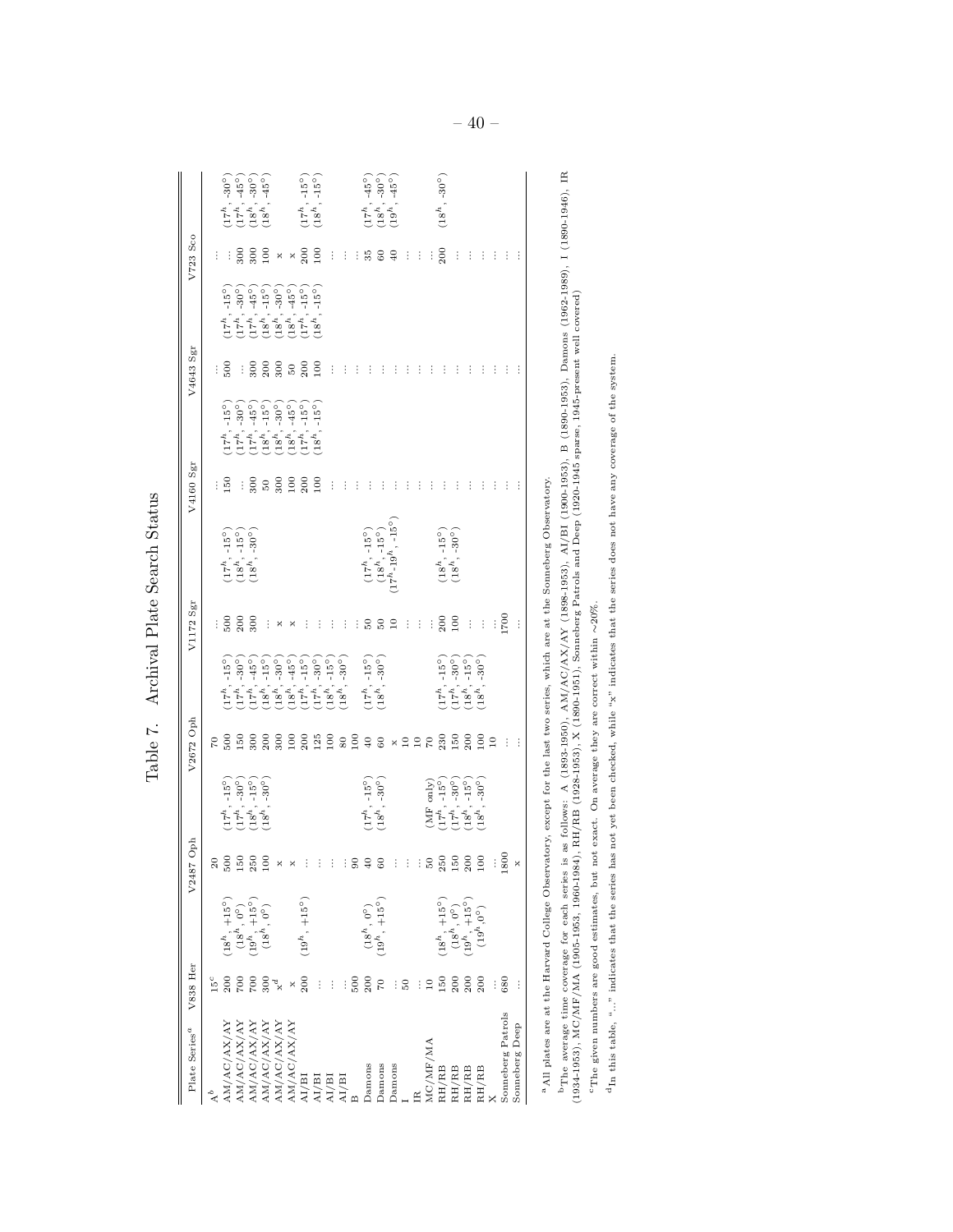

<span id="page-41-0"></span>Fig. 1.— This relation, first published in [Duerbeck](#page-44-2) [\(1987\)](#page-44-2), plots the amplitude of the nova eruption against the time (in days) to decline by 3 mags from peak,  $t_3$ ; in this plot, the errors are smaller than the symbol size unless otherwise visible. All novae peak at approximately the same absolute magnitude, but RNe have higher average accretion rates and therefore brighter average quiescent magnitudes. This leads to small eruption amplitudes. Additionally, because of the smaller trigger masses required for RNe, the eruptions are shorter and faster than in CNe, so the  $t_3$  values are smaller. The RNe (dark blue diamonds) are therefore clustered in the bottom left corner of this plot, with low amplitudes and low  $t_3$  values. T Pyx and IM Nor are the notable exceptions, found mixed in with the CNe (brown circles) above the threshold, which is not surprising since they are unusual systems. To quantify the region that [Duerbeck](#page-44-2) [\(1987\)](#page-44-2) described as "void of classical novae", we define a threshold line of  $A_0 = 14.5 - 4.5 \times \log t_3$ , which is drawn on the plot. 77.8% of the considered RNe have  $A - A_0$  values  $\lt 0$ , while only three CN systems (2.3% of our sample) do. Those three systems (LS And, DE Cir, and V1187 Sco) are marked on the figure above. Another six systems (V868 Cen, CP Cru, V4361 Sgr, V697 Sco, V723 Sco, and V477 Sct) have  $A - A_0 < 1$ , marking them as interesting. V2487 Oph is plotted as a green square to keep it separate from both the RNe and the CNe; see Section [2](#page-3-0) for an explanation of the reasoning behind the decision to keep V2487 Oph separate.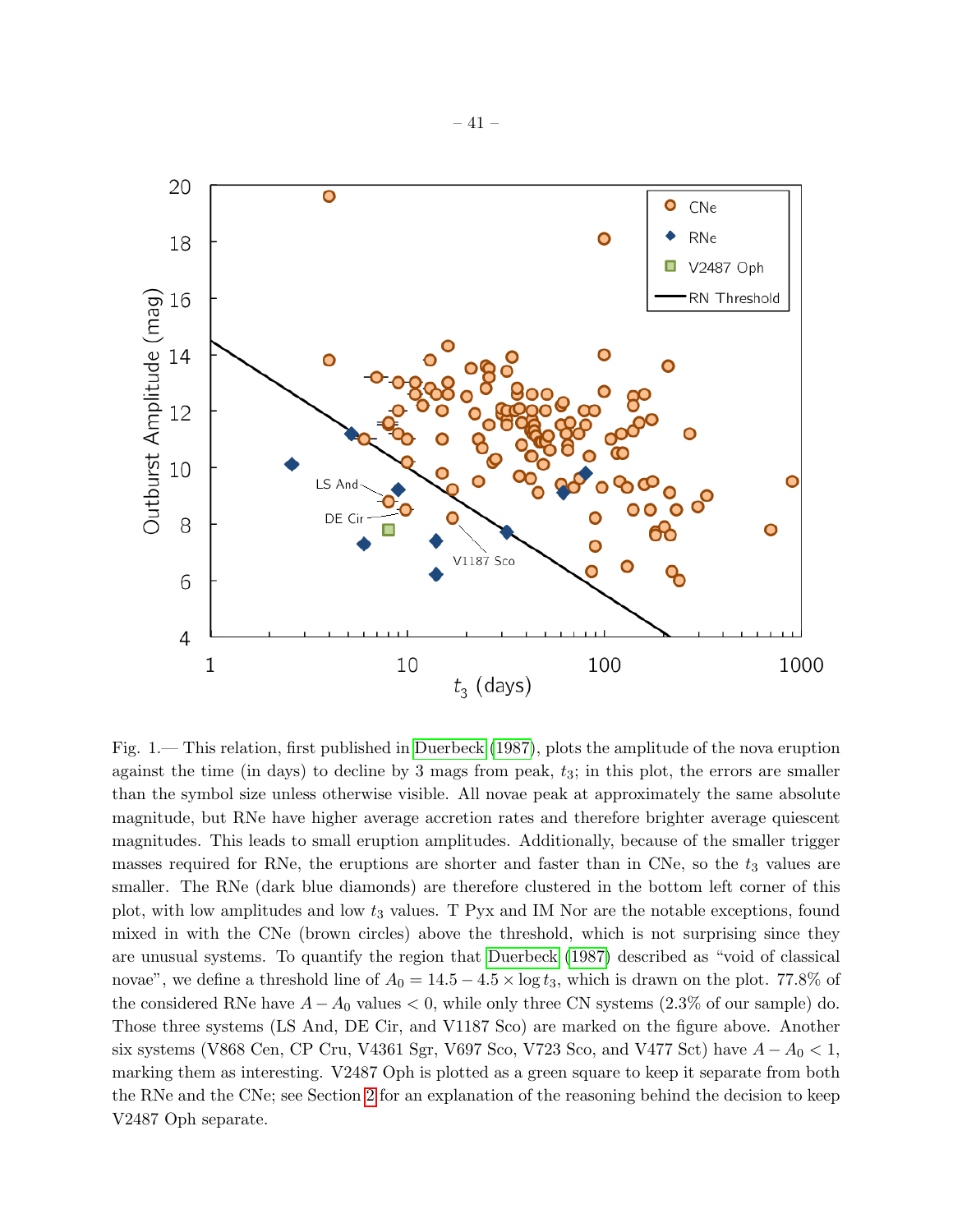

<span id="page-42-0"></span>Fig. 2.— This color-color diagram plots two near-IR colors and allows us to identify stars with an infrared excess indicative of a red giant companion. (We note that the average errors on both  $J-H$  and  $H-K$  are smaller than the symbol size for each point.) Our threshold, which is based on Figure 1 of [Harrison](#page-45-1) [\(1992\)](#page-45-1), is  $J - H > 0.7$  and  $H - K > 0.1$ . This identifies 11 CNe as likely having red giant companions: EL Aql, AR Cir, V794 Oph, KY Sgr, V732 Sgr, V1172 Sgr, V1310 Sgr, V4074 Sgr, V723 Sco, EU Sct, and FS Sct. Systems with red giant companions are potential RNe since the evolutionary expansion of the red giant can easily drive the high accretion rate needed for a short recurrence time, however it is not a given that these systems are recurrent, as RNe also require a high mass WD. Nevertheless, these are interesting systems.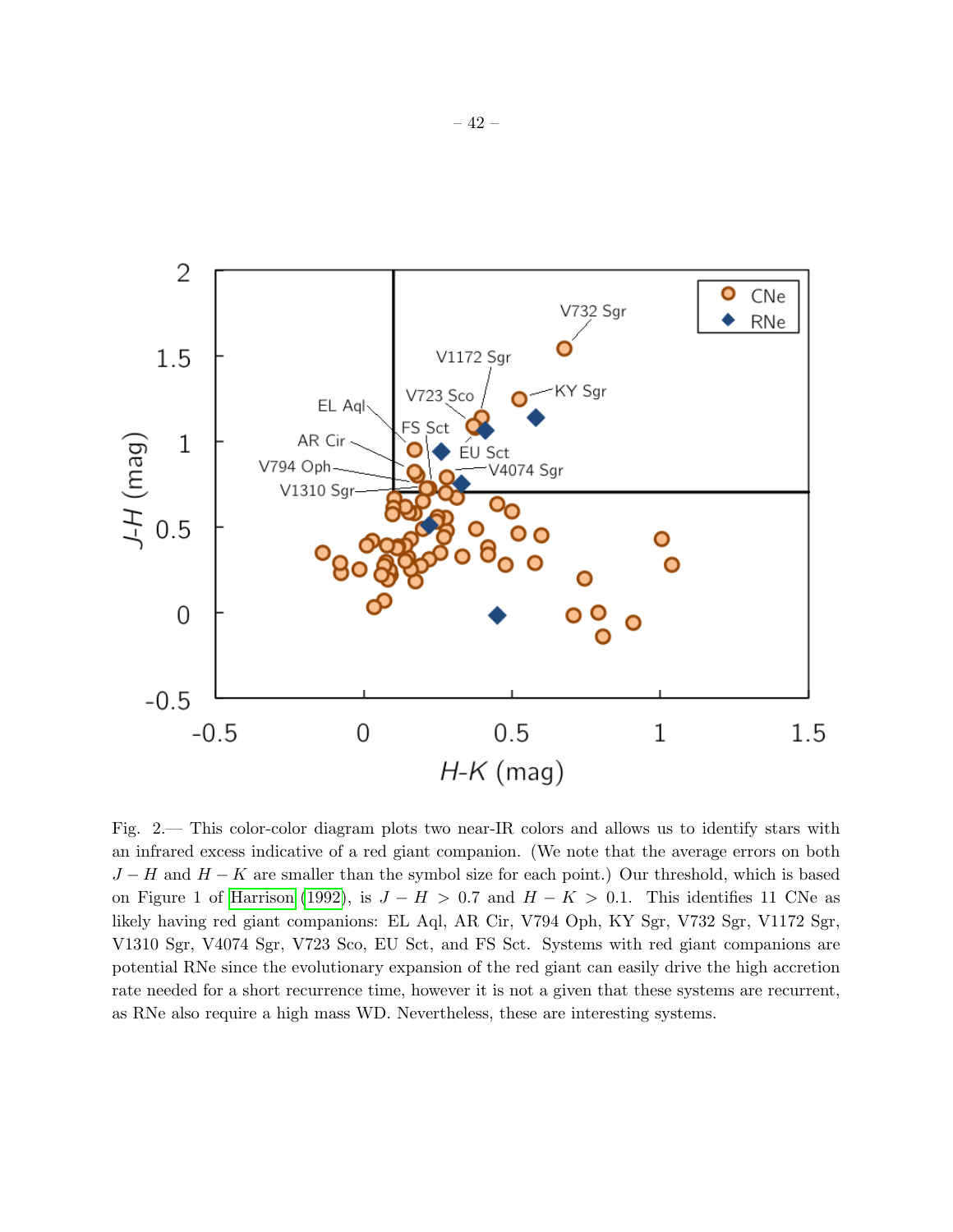

<span id="page-43-0"></span>Fig. 3.— This overlapping histogram shows the distribution of the expansion velocity of nova eruptions, as measured by the full-width half-maximum (FWHM) of the H $\alpha$  line in km s<sup>−1</sup> as close to peak as possible; the bin value labels along the  $x$ -axis are the (inclusive) maximum FWHM for that bin, so the first bin contains all systems with 0 km s<sup>-1</sup>  $\leq$  FWHM  $\leq$  1000 km s<sup>-1</sup>, the second bin contains all systems with 1000 km s<sup>-1</sup> < FWHM  $\leq$  2000 km s<sup>-1</sup>, and so forth. The CNe (brown diagonal hashed region) have on average much lower expansion velocities, due to their less massive WDs. The RNe (light blue solid region) have much higher expansion velocities because of the presence of a high-mass WD in the system. The populations are not completely distinct, as can be seen by the overlap in the distributions in this plot. Part of this is due to the natural continuum of nova eruption characteristics, and part is due to the fact that there are many RNe miscategorized as CNe. We consider any CN with FWHM  $H\alpha > 2000$  km s<sup>-1</sup> to be a possible RN, and any CN with FWHM  $H\alpha > 3500$  km s<sup>-1</sup> to have a high probability of being recurrent. As it has been throughout this paper, V2487 Oph is treated separately from both the RN and CN samples; to that effect, it is depicted with green cross-hatching on the plot, at its observed expansion velocity of 10000 km s<sup>-1</sup>, at the percentage amount it would be if it were grouped in with the CNe, which is a somewhat arbitrary y-value, chosen mostly to give a low height to that section of the histogram to depict the fact that there is only one object in our time-limited sample out there. See Section [2](#page-3-0) for more on the reasoning behind the decision to keep V2487 Oph separate.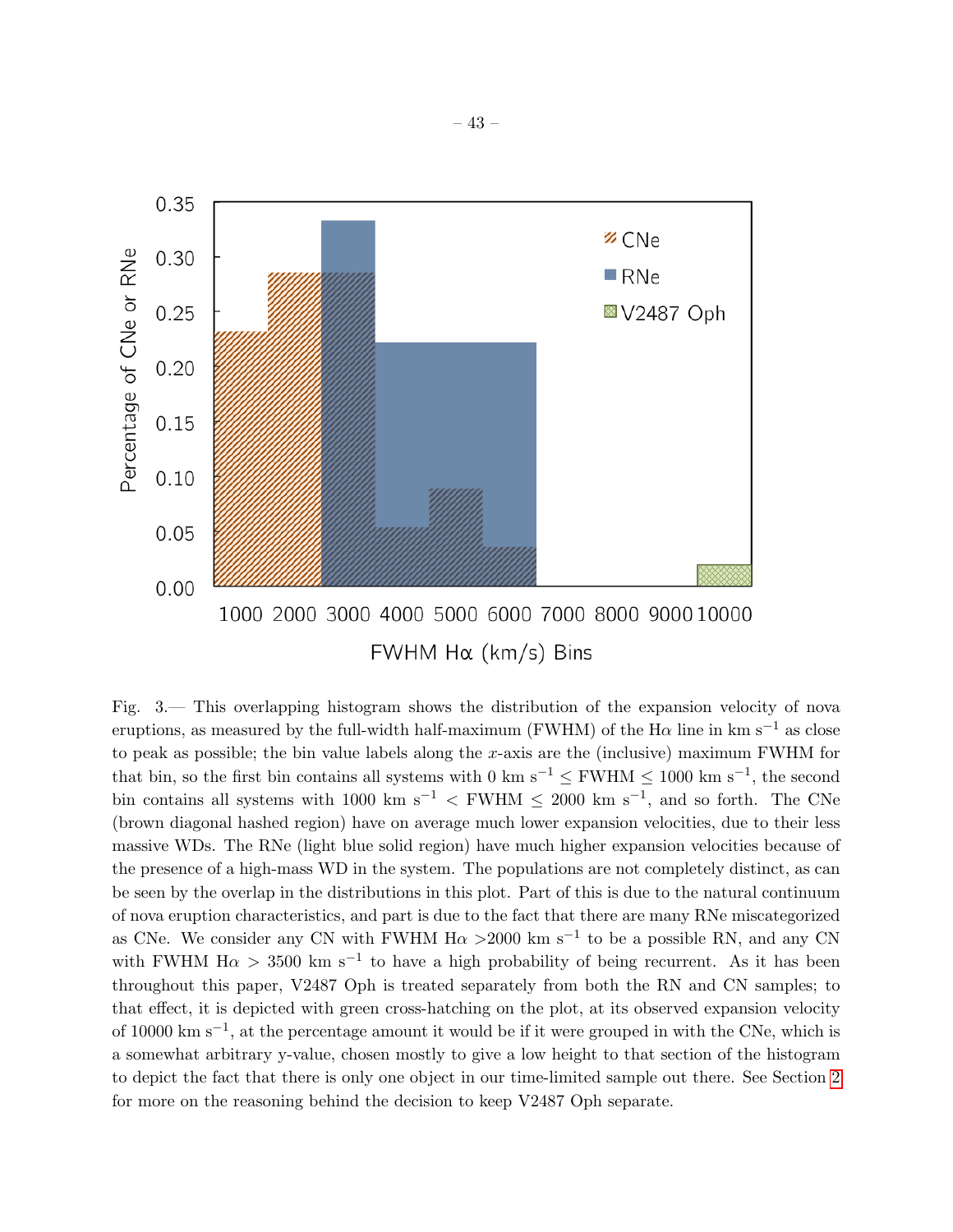- <span id="page-44-16"></span>della Valle, M. 1993, IAU Circ., 5870, 1
- <span id="page-44-12"></span>della Valle, M., & Benetti, S. 1997, IAU Circ., 6532, 2
- <span id="page-44-18"></span>della Valle, M., Cristiani, S., & Lissandrini, C. 1993, IAU Circ., 5863, 1
- <span id="page-44-6"></span>della Valle, M., & Livio, M. 1995, ApJ, 452, 704
- <span id="page-44-1"></span>—. 1996, ApJ, 473, 240
- <span id="page-44-19"></span>della Valle, M., Pizzella, A., & Bernardi, M. 1998, IAU Circ., 6848, 1
- <span id="page-44-17"></span>della Valle, M., & Smette, A. 1992, IAU Circ., 5529, 1
- <span id="page-44-15"></span>della Valle, M., Turatto, M., Cutispoto, G., Moneti, A., Zelinger, W., & Giraud, E. 1991, IAU Circ., 5223, 1
- <span id="page-44-10"></span>Diaz, M. P., & Bruch, A. 1997, A&A, 322, 807
- <span id="page-44-0"></span>Domínguez, I., Höflich, P., & Straniero, O. 2001, ApJ, 557, 279
- <span id="page-44-4"></span>Downes, R. A., Webbink, R. F., Shara, M. M., Ritter, H., Kolb, U., & Duerbeck, H. W. 2001, PASP, 113, 764
- <span id="page-44-2"></span>Duerbeck, H. W. 1987, in RS Ophiuchi (1985) and the Recurrent Nova Phenomenon, ed. M. F. Bode, 99
- <span id="page-44-3"></span>Duerbeck, H. W. 1988, A&A, 197, 148
- <span id="page-44-9"></span>Duerbeck, H. W., & Augusteijn, T. 1989, IAU Circ., 4838, 1
- <span id="page-44-11"></span>Duerbeck, H. W., & Grebel, E. K. 1993, MNRAS, 265, L9
- <span id="page-44-20"></span>Duerbeck, H. W., Sterken, C., & Fu, J. N. 2002, IAU Circ., 7974, 1
- <span id="page-44-8"></span>Dufay, J., Bloch, M., Bertaud, C., & Dufay, M. 1964a, Annales d'Astrophysique, 27, 555
- <span id="page-44-13"></span>Dufay, J., Bloch, M., & Chalonge, D. 1964b, Annales d'Astrophysique, 27, 539
- <span id="page-44-21"></span>Ederoclite, A., et al. 2006, A&A, 459, 875
- <span id="page-44-7"></span>Edwards, Z. I., Pagnotta, A., & Schaefer, B. E. 2012, ApJ, 747, L19
- <span id="page-44-14"></span>Feast, M. W., Evans, T. L., Mattei, J. A., & Snyder, L. F. 1991, IAU Circ., 5233, 2
- <span id="page-44-5"></span>Filippenko, A. V., Leonard, D. C., Modjaz, M., & Eastman, R. G. 1998, IAU Circ., 6943, 1
- <span id="page-44-22"></span>Fujii, M. 1998, IAU Circ., 7037, 2
- <span id="page-44-23"></span>—. 2001, IAU Circ., 7651, 2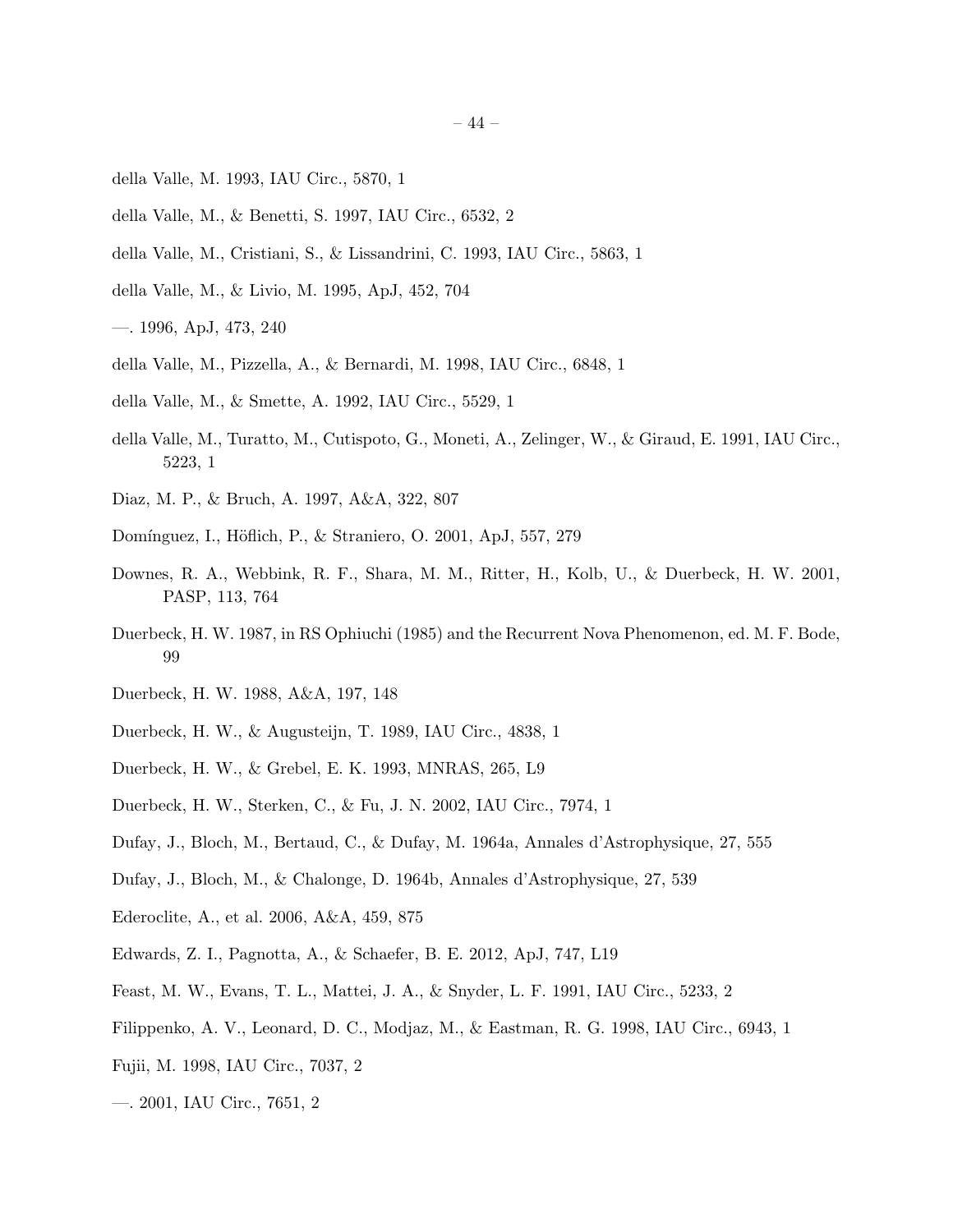- <span id="page-45-16"></span>Fujii, M., Kato, T., Takao, A., Haseda, K., & Nakajima, K. 2002, IAU Circ., 7882, 3
- <span id="page-45-18"></span>Fujii, M., & Kawakita, H. 1997, IAU Circ., 6678, 1
- <span id="page-45-19"></span>Fujii, M., & Yamaoka, H. 2005, IAU Circ., 8617, 3
- <span id="page-45-21"></span>Gallagher, J., Skiff, B., & Wagner, R. M. 1987, IAU Circ., 4501, 1
- <span id="page-45-12"></span>Garnavich, P., Howell, E., & Soderberg, A. 1999, IAU Circ., 7154, 2
- <span id="page-45-13"></span>Gonz´alez Hern´andez, J. I., Ruiz-Lapuente, P., Filippenko, A. V., Foley, R. J., Gal-Yam, A., & Simon, J. D. 2009, ApJ, 691, 1
- <span id="page-45-17"></span>Gosset, E. 2002, IAU Circ., 7887, 2
- <span id="page-45-14"></span>Greggio, L. 2010, MNRAS, 406, 22
- <span id="page-45-3"></span>Hachisu, I., & Kato, M. 2004, ApJ, 612, L57
- <span id="page-45-4"></span>—. 2005, ApJ, 631, 1094
- <span id="page-45-5"></span>—. 2006, ApJS, 167, 59
- <span id="page-45-6"></span>—. 2007, ApJ, 662, 552
- <span id="page-45-8"></span>—. 2009, ApJ, 694, L103
- <span id="page-45-9"></span>—. 2010, ApJ, 709, 680
- <span id="page-45-7"></span>Hachisu, I., Kato, M., & Cassatella, A. 2008a, ApJ, 687, 1236
- <span id="page-45-10"></span>Hachisu, I., Kato, M., Kato, T., & Matsumoto, K. 2002, in Astronomical Society of the Pacific Conference Series, Vol. 261, The Physics of Cataclysmic Variables and Related Objects, ed. B. T. Gänsicke, K. Beuermann, & K. Reinsch, 629
- <span id="page-45-2"></span>Hachisu, I., et al. 2008b, in Astronomical Society of the Pacific Conference Series, Vol. 401, Astronomical Society of the Pacific Conference Series, ed. A. Evans, M. F. Bode, T. J. O'Brien, & M. J. Darnley, 206
- <span id="page-45-20"></span>Hacke, G. 1987, Information Bulletin on Variable Stars, 2979, 1
- <span id="page-45-0"></span>Hamuy, M., Phillips, M. M., Suntzeff, N. B., Schommer, R. A., Maza, J., & Aviles, R. 1996, AJ, 112, 2391
- <span id="page-45-1"></span>Harrison, T. E. 1992, MNRAS, 259, 17P
- <span id="page-45-11"></span>—. 1996, PASP, 108, 1112
- <span id="page-45-15"></span>Harrison, T. E., Johnson, J. J., & Spyromilio, J. 1993, AJ, 105, 320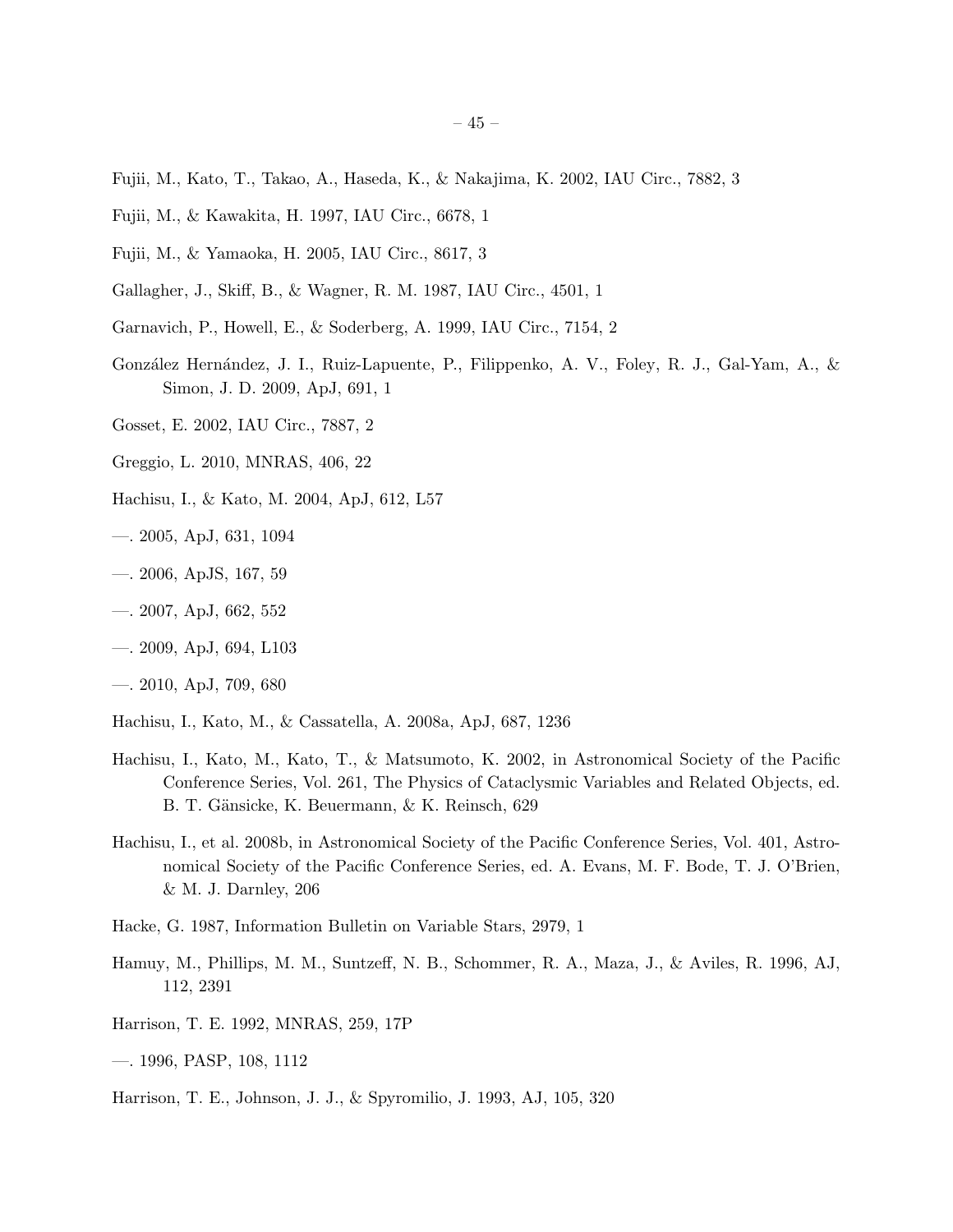- <span id="page-46-5"></span>Helton, L. A., Woodward, C. E., Vanlandingham, K., & Schwarz, G. J. 2008a, IAU Circ., 8989, 2
- <span id="page-46-9"></span>—. 2008b, Central Bureau Electronic Telegrams, 1379, 1
- <span id="page-46-21"></span>Henize, K. G., & McLaughlin, D. B. 1951, AJ, 56, 74
- <span id="page-46-7"></span>Hoard, D. W., Wachter, S., Clark, L. L., & Bowers, T. P. 2002, ApJ, 565, 511
- <span id="page-46-16"></span>Horne, K., & Schneider, D. P. 1989, ApJ, 343, 888
- <span id="page-46-8"></span>Hounsell, R., Darnley, M. J., Bode, M. F., Harman, D. J., Helton, L. A., & Schwarz, G. J. 2011, A&A, 530, A81
- <span id="page-46-10"></span>Hounsell, R., et al. 2010, The Astronomer's Telegram, 2558, 1
- <span id="page-46-17"></span>Iijima, T. 2001, IAU Circ., 7666, 2
- <span id="page-46-14"></span>—. 2006, A&A, 451, 563
- <span id="page-46-6"></span>Iijima, T., & Cassatella, A. 2010, A&A, 516, A54
- <span id="page-46-19"></span>Iijima, T., & Nakanishi, H. 2008, A&A, 482, 865
- <span id="page-46-18"></span>Iijima, T., et al. 1991, IAU Circ., 5236, 1
- <span id="page-46-15"></span>Jablonski, F., Braga, J., & Gilmore, A. C. 1991, IAU Circ., 5262, 2
- <span id="page-46-13"></span>Joy, A. H. 1961, ApJ, 133, 493
- <span id="page-46-11"></span>Jurdana-Sepić, R., Ribeiro, V. A. R. M., Darnley, M. J., Munari, U., & Bode, M. F. 2012, A&A, 537, A34
- <span id="page-46-12"></span>Kasliwal, M. M., Cenko, S. B., Kulkarni, S. R., Ofek, E. O., Quimby, R., & Rau, A. 2011, ApJ, 735, 94
- <span id="page-46-0"></span>Kato, M., & Hachisu, I. 2003a, ApJ, 587, L39
- <span id="page-46-1"></span>—. 2003b, ApJ, 598, L107
- <span id="page-46-2"></span>—. 2007, ApJ, 657, 1004
- <span id="page-46-4"></span>—. 2011, ApJ, 743, 157
- <span id="page-46-3"></span>Kato, M., Hachisu, I., & Cassatella, A. 2009, ApJ, 704, 1676
- <span id="page-46-20"></span>Kato, T., Fujii, M., & Ayani, K. 2002a, IAU Circ., 7975, 2
- <span id="page-46-22"></span>Kato, T., Uemura, M., Haseda, K., Yamaoka, H., Takamizawa, K., Fujii, M., & Kiyota, S. 2002b, PASJ, 54, 1009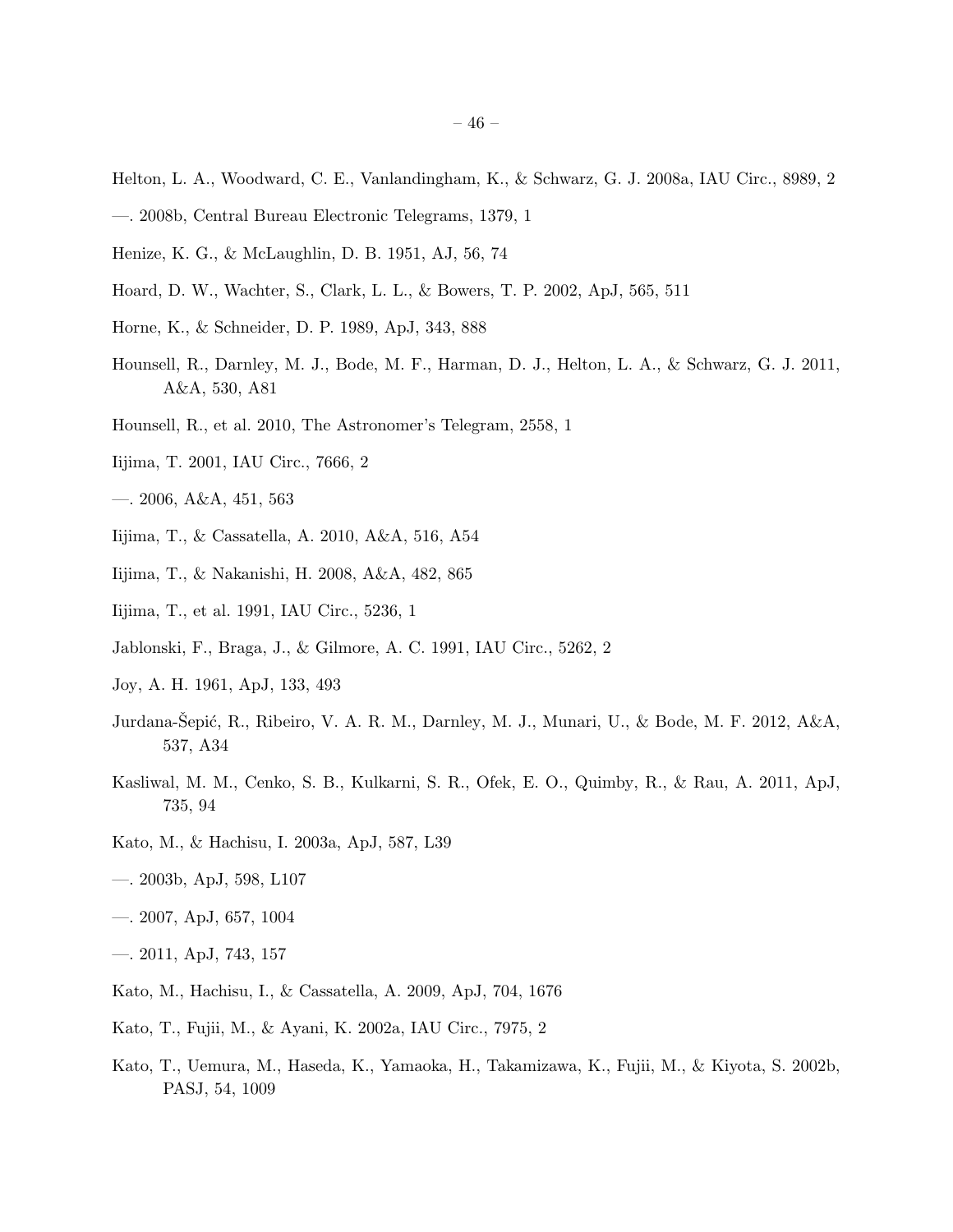- <span id="page-47-18"></span>Kato, T., & Yamaoka, H. 2002, A&A, 396, 629
- <span id="page-47-5"></span>Kato, T., Yamaoka, H., & Kiyota, S. 2004, PASJ, 56, 83
- <span id="page-47-1"></span>Kawabata, K. S., Hirata, R., Ikeda, Y., Akitaya, H., Seki, M., Matsumura, M., & Okazaki, A. 2000, ApJ, 540, 429
- <span id="page-47-0"></span>Kenyon, S. J. 1986, The symbiotic stars (Cambridge University Press)
- <span id="page-47-19"></span>Kingsburgh, R. L., & English, J. 1991, IAU Circ., 5320, 1
- <span id="page-47-16"></span>Kiss, L. L., Gogh, N., Vinkó, J., Furész, G., Csák, B., DeBond, H., Thomson, J. R., & Derekas, A. 2002, A&A, 384, 982
- <span id="page-47-10"></span>Kiss, L. L., & Thomson, J. R. 2000, A&A, 355, L9
- <span id="page-47-8"></span>Kiss, L. L., Thomson, J. R., Ogloza, W., Furész, G., & Sziládi, K. 2001, A&A, 366, 858
- <span id="page-47-15"></span>Klare, G., Krautter, J., & Wolf, B. 1980, A&A, 89, 282
- <span id="page-47-17"></span>Kuerster, M., & Barwig, H. 1988, A&A, 199, 201
- <span id="page-47-6"></span>Leavitt, H. S., & Pickering, E. C. 1913, Harvard College Observatory Circular, 179, 1
- <span id="page-47-7"></span>Li, W., et al. 2011, Nature, 480, 348
- <span id="page-47-12"></span>Liller, W., Benetti, S., Cappellaro, E., Gilmore, A. C., Nelson, P., & Stubbings, R. 1995, IAU Circ., 6130, 1
- <span id="page-47-11"></span>Liller, W., Jacques, C., Pimentel, E., Aguiar, J. G. D. S., & Shida, R. Y. 2005, IAU Circ., 8596, 1
- <span id="page-47-13"></span>Liller, W., Monard, L. A. G., & Africa, S. 2003, IAU Circ., 8221, 1
- <span id="page-47-14"></span>Lyke, J. E., et al. 2003, AJ, 126, 993
- <span id="page-47-3"></span>Lynch, D. K., Rudy, R. J., Mazuk, S., & Puetter, R. C. 2000, ApJ, 541, 791
- <span id="page-47-21"></span>Lynch, D. K., Rudy, R. J., Venturini, C. C., Mazuk, S., & Puetter, R. C. 2001a, AJ, 122, 2013
- <span id="page-47-22"></span>Lynch, D. K., Russell, R. W., Bus, S. J., Golisch, W., & Harrison, T. 2004, IAU Circ., 8392, 3
- <span id="page-47-2"></span>Lynch, D. K., Russell, R. W., Rudy, R. J., Woodward, C. E., & Schwarz, G. J. 2008, IAU Circ., 8935, 1
- <span id="page-47-4"></span>Lynch, D. K., Russell, R. W., & Sitko, M. L. 2001b, AJ, 122, 3313
- <span id="page-47-9"></span>Marin, E., & Shafter, A. W. 2009, PASP, 121, 1090
- <span id="page-47-20"></span>Martini, P., Gaudi, B. S., & Wagner, R. M. 1996, IAU Circ., 6453, 1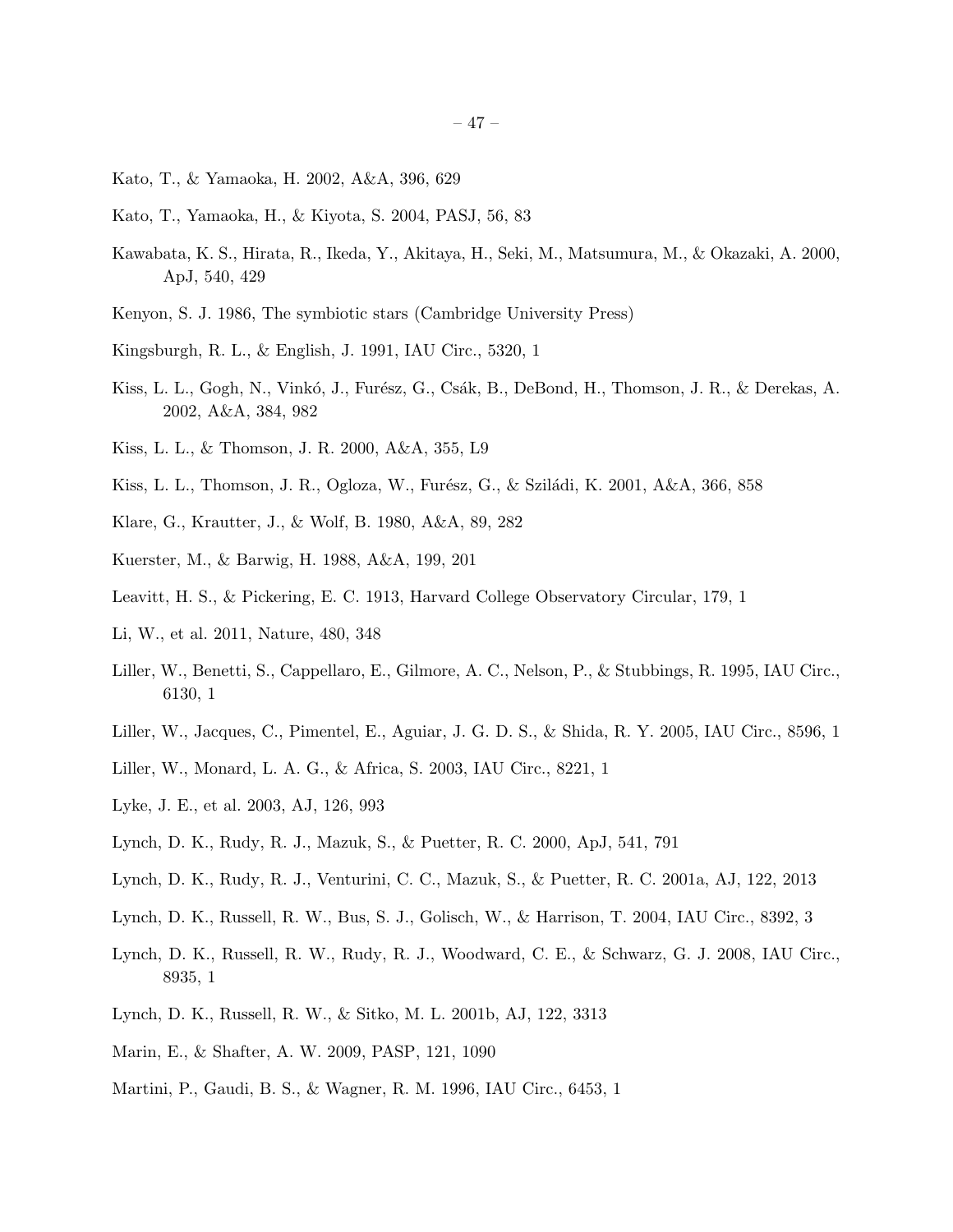- <span id="page-48-7"></span>Mason, E. 2011, A&A, 532, L11
- <span id="page-48-17"></span>Mason, P., Harrison, T. E., McNamara, B. J., & Johnson, J. J. 1997, IAU Circ., 6679, 2
- <span id="page-48-13"></span>Mayall, M. W. 1938, Harvard College Observatory Bulletin, 907, 28
- <span id="page-48-22"></span>Mazuk, S., Lynch, D. K., Rudy, R. J., Venturini, C. C., Puetter, R. C., Perry, R. B., & Walp, B. 2005, IAU Circ., 8644, 1
- <span id="page-48-16"></span>McLaughlin, D. B. 1951, PASP, 63, 129
- <span id="page-48-14"></span>McNaught, R. H., Lee, S., Peterson, B., & Shanks, T. 1987, IAU Circ., 4397, 1
- <span id="page-48-5"></span>Morales-Rueda, L., Still, M. D., Roche, P., Wood, J. H., & Lockley, J. J. 2002, MNRAS, 329, 597
- <span id="page-48-4"></span>Munari, U., Ribeiro, V. A. R. M., Bode, M. F., & Saguner, T. 2011, MNRAS, 410, 525
- <span id="page-48-21"></span>Munari, U., Siviero, A., Navasardyan, H., & Dallaporta, S. 2006, A&A, 452, 567
- <span id="page-48-3"></span>Naik, S., Banerjee, D. P. K., & Ashok, N. M. 2009, MNRAS, 394, 1551
- <span id="page-48-12"></span>Naito, H., Tokimasa, N., & Yamaoka, H. 2005a, IAU Circ., 8484, 1
- <span id="page-48-19"></span>Naito, H., Tokimasa, N., Yamaoka, H., & Fujii, M. 2005b, IAU Circ., 8576, 2
- <span id="page-48-6"></span>Nakano, S., Takamizawa, K., Kushida, R., Kushida, Y., & Kato, T. 1998, IAU Circ., 6941, 1
- <span id="page-48-8"></span>Nugent, P. E., et al. 2011, Nature, 480, 344
- <span id="page-48-11"></span>Ohshima, O., Shimizu, M., Ayani, K., & Suzuki, M. 1995, IAU Circ., 6134, 2
- <span id="page-48-9"></span>Orio, M., Tepedelenlioglu, E., Starrfield, S., Woodward, C. E., & Della Valle, M. 2005, ApJ, 620, 938
- <span id="page-48-1"></span>Pagnotta, A., Schaefer, B. E., Xiao, L., Collazzi, A. C., & Kroll, P. 2009, AJ, 138, 1230
- <span id="page-48-15"></span>Patat, F., Contreras, C., Prieto, J., Altavilla, G., Benetti, S., Cappellaro, E., Pastorello, A., & Turatto, M. 2001, IAU Circ., 7709, 1
- <span id="page-48-2"></span>Payne-Gaposchkin, C. 1964, The galactic novae (Dover Publications)
- <span id="page-48-0"></span>Perlmutter, S., et al. 1999, ApJ, 517, 565
- <span id="page-48-20"></span>Perry, R. B., Venturini, C. C., Rudy, R. J., Mazuk, S., Lynch, D. K., Puetter, R. C., & Walp, B. 2005, IAU Circ., 8638, 1
- <span id="page-48-10"></span>Peters, C. S., & Thorstensen, J. R. 2006, PASP, 118, 687
- <span id="page-48-18"></span>Pojmanski, G., et al. 2004, IAU Circ., 8369, 1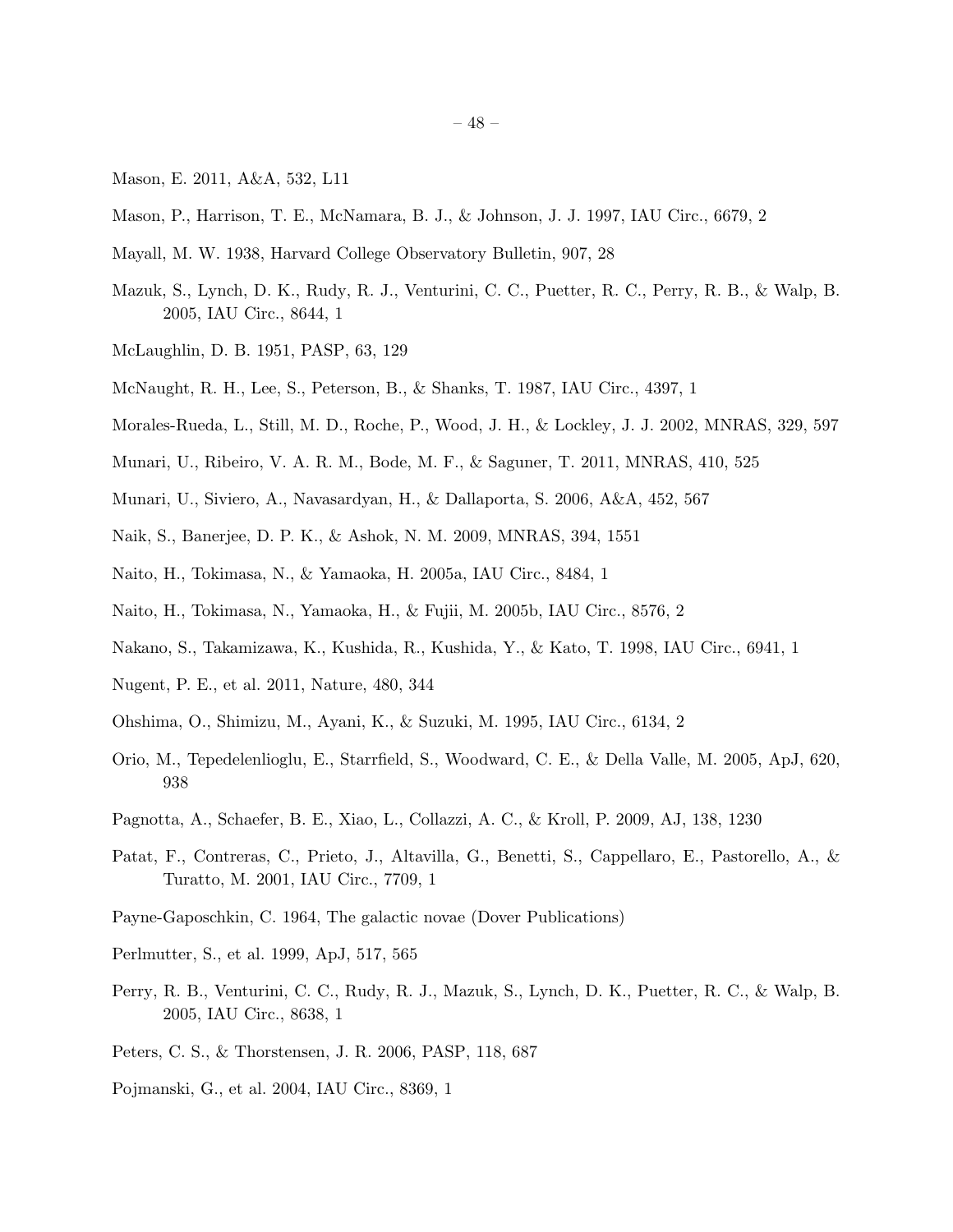- <span id="page-49-3"></span>Press, W. H., Teukolsky, S. A., Vetterling, W. T., & Flannery, B. P. 2002, Numerical recipes in  $C_{++}$ : the art of scientific computing (Cambridge University Press)
- <span id="page-49-17"></span>Puetter, R. C., Lynch, D. K., Mazuk, S., Rudy, R. J., Venturini, C. C., & Perry, R. B. 2002, IAU Circ., 7938, 2
- <span id="page-49-18"></span>Puetter, R. C., Rudy, R. J., Lynch, D. K., Mazuk, S., Venturini, C. C., & Perry, R. B. 2004, IAU Circ., 8370, 3
- <span id="page-49-5"></span>Ribeiro, V. A. R. M., Darnley, M. J., Bode, M. F., Munari, U., Harman, D. J., Steele, I. A., & Meaburn, J. 2011, MNRAS, 412, 1701
- <span id="page-49-1"></span>Riess, A. G., et al. 1998, AJ, 116, 1009
- <span id="page-49-10"></span>Ritter, H., Politano, M., Livio, M., & Webbink, R. F. 1991, ApJ, 376, 177
- <span id="page-49-4"></span>Rosenbush, A. E. 1999, Astrophysics, 42, 270
- <span id="page-49-19"></span>Ruch, G., Polomski, E., Woodward, C. E., Wagner, R. M., Starrfield, S., & Brown, N. J. 2003, IAU Circ., 8204, 2
- <span id="page-49-20"></span>Rudy, R. J., Russell, R. W., Lynch, D. K., & Widths, I. 2005, IAU Circ., 8523, 4
- <span id="page-49-12"></span>Ruiz-Lapuente, P., et al. 2004, Nature, 431, 1069
- <span id="page-49-21"></span>Russell, R. W., Lynch, D. K., & Rudy, R. J. 2005, IAU Circ., 8579, 3
- <span id="page-49-6"></span>Sanford, R. F. 1940, PASP, 52, 35
- <span id="page-49-15"></span>Schaefer, B. E. 2009, ApJ, 697, 721
- <span id="page-49-2"></span>—. 2010, ApJS, 187, 275
- <span id="page-49-11"></span>—. 2011, ApJ, 742, 112
- <span id="page-49-13"></span>Schaefer, B. E., & Pagnotta, A. 2012, Nature, 481, 164
- <span id="page-49-9"></span>Schaefer, B. E., Pagnotta, A., & Shara, M. M. 2010, ApJ, 708, 381
- <span id="page-49-7"></span>Schaefer, B. E., & Patterson, J. 1983, ApJ, 268, 710
- <span id="page-49-14"></span>Schmeja, S., Armsdorfer, B., & Kimeswenger, S. 2000, Information Bulletin on Variable Stars, 4957, 1
- <span id="page-49-8"></span>Schwarz, G. J., et al. 2009, The Astronomer's Telegram, 2173, 1
- <span id="page-49-0"></span>Sekiguchi, K. 1995, Ap&SS, 230, 75
- <span id="page-49-16"></span>Sekiguchi, K., Feast, M. W., Fairall, A. P., & Winkler, H. 1989a, MNRAS, 241, 311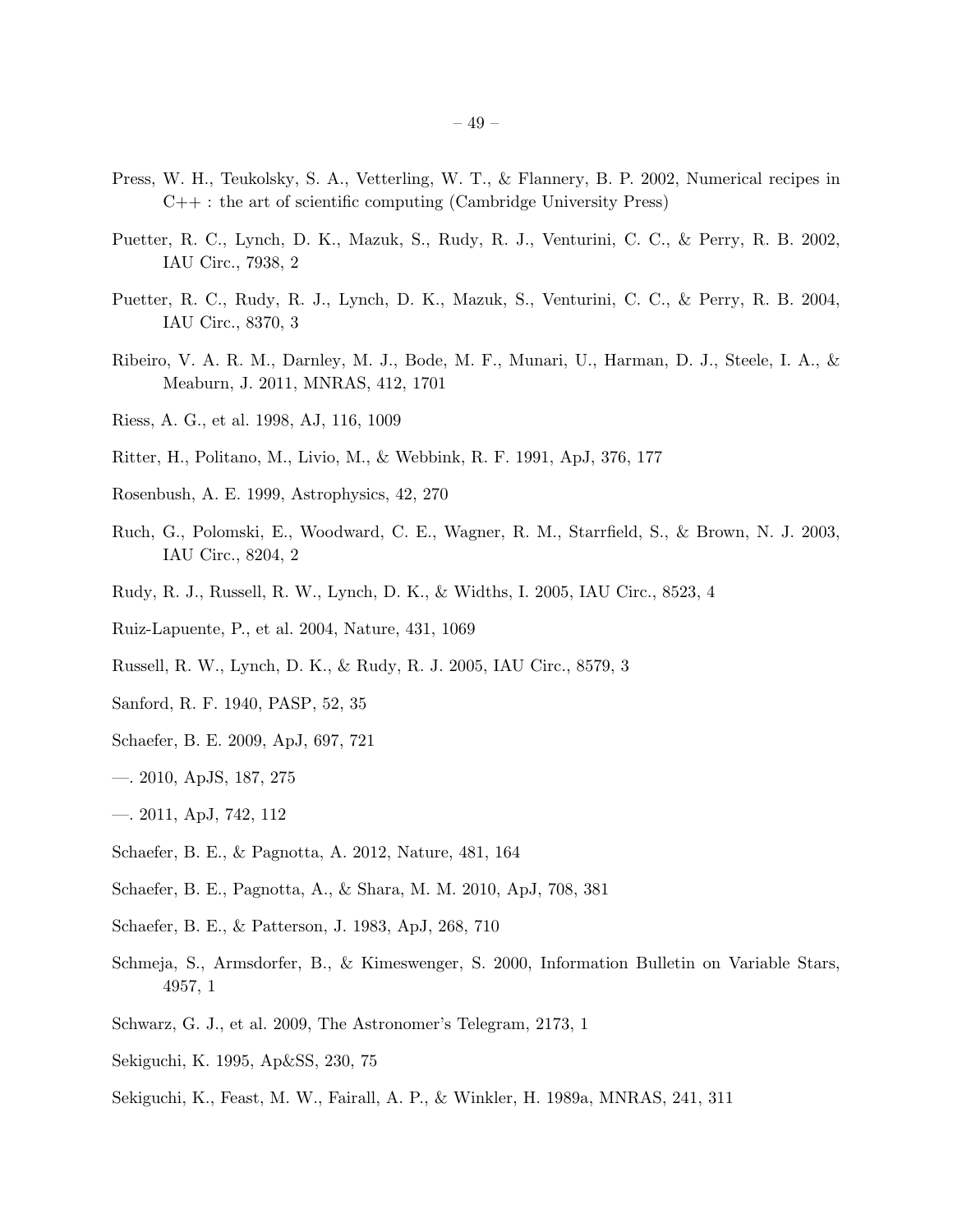- <span id="page-50-13"></span>Sekiguchi, K., Feast, M. W., Whitelock, P. A., Overbeek, M. D., Wargau, W., & Jones, J. S. 1988, MNRAS, 234, 281
- <span id="page-50-12"></span>Sekiguchi, K., et al. 1989b, MNRAS, 236, 611
- <span id="page-50-14"></span>—. 1990, MNRAS, 246, 78
- <span id="page-50-7"></span>Shafter, A. W. 1997, ApJ, 487, 226
- <span id="page-50-0"></span>Shafter, A. W. 2002, in American Institute of Physics Conference Series, Vol. 637, Classical Nova Explosions, ed. M. Hernanz  $&$  J. José, 462
- <span id="page-50-10"></span>Shara, M. M., Zurek, D., De Marco, O., Mizusawa, T., Williams, R., & Livio, M. 2012, AJ, 143, 143
- <span id="page-50-3"></span>Shears, J., & Poyner, G. 2007, Journal of the British Astronomical Association, 117, 136
- <span id="page-50-15"></span>Sheffer, Y., & Krisciunas, K. 1987, IAU Circ., 4293, 2
- <span id="page-50-16"></span>Shemmer, O. 2001, IAU Circ., 7628, 2
- <span id="page-50-19"></span>Siviero, A., Munari, U., & Jones, A. F. 2005, Information Bulletin on Variable Stars, 5638, 1
- <span id="page-50-9"></span>Smith, D. A., Dhillon, V. S., & Marsh, T. R. 1998, MNRAS, 296, 465
- <span id="page-50-2"></span>Starrfield, S., Timmes, F. X., Iliadis, C., Hix, W. R., Arnett, W. D., Meakin, C., & Sparks, W. M. 2012, Baltic Astronomy, 21, 76
- <span id="page-50-22"></span>Steiner, J. E., Campos, R., & Cieslinski, D. 1999, IAU Circ., 7185, 2
- <span id="page-50-21"></span>Stringfellow, G. S., & Gregg, M. D. 1992, IAU Circ., 5635, 1
- <span id="page-50-6"></span>Strömgren, B., & Shapley, H. 1951, Harvard College Observatory Announcement Card, 1119, 1
- <span id="page-50-1"></span>Strope, R. J., Schaefer, B. E., & Henden, A. A. 2010, AJ, 140, 34
- <span id="page-50-5"></span>Surina, F., Bode, M. F., & Darnley, M. J. 2011, ArXiv e-prints
- <span id="page-50-4"></span>Szkody, P. 1994, AJ, 108, 639
- <span id="page-50-17"></span>Szkody, P., & Feinswog, L. 1988, ApJ, 334, 422
- <span id="page-50-11"></span>Thomas, H. L. 1940, Harvard College Observatory Bulletin, 912, 10
- <span id="page-50-20"></span>Thorstensen, J. R., Peters, C. S., & Skinner, J. N. 2010, PASP, 122, 1285
- <span id="page-50-18"></span>Thorstensen, J. R., & Taylor, C. J. 2000, MNRAS, 312, 629
- <span id="page-50-8"></span>Tomov, T., Mikolajewski, M., Brozek, T., Ragan, E., Swierczynski, E., Wychudzki, P., & Galan, C. 2008, The Astronomer's Telegram, 1485, 1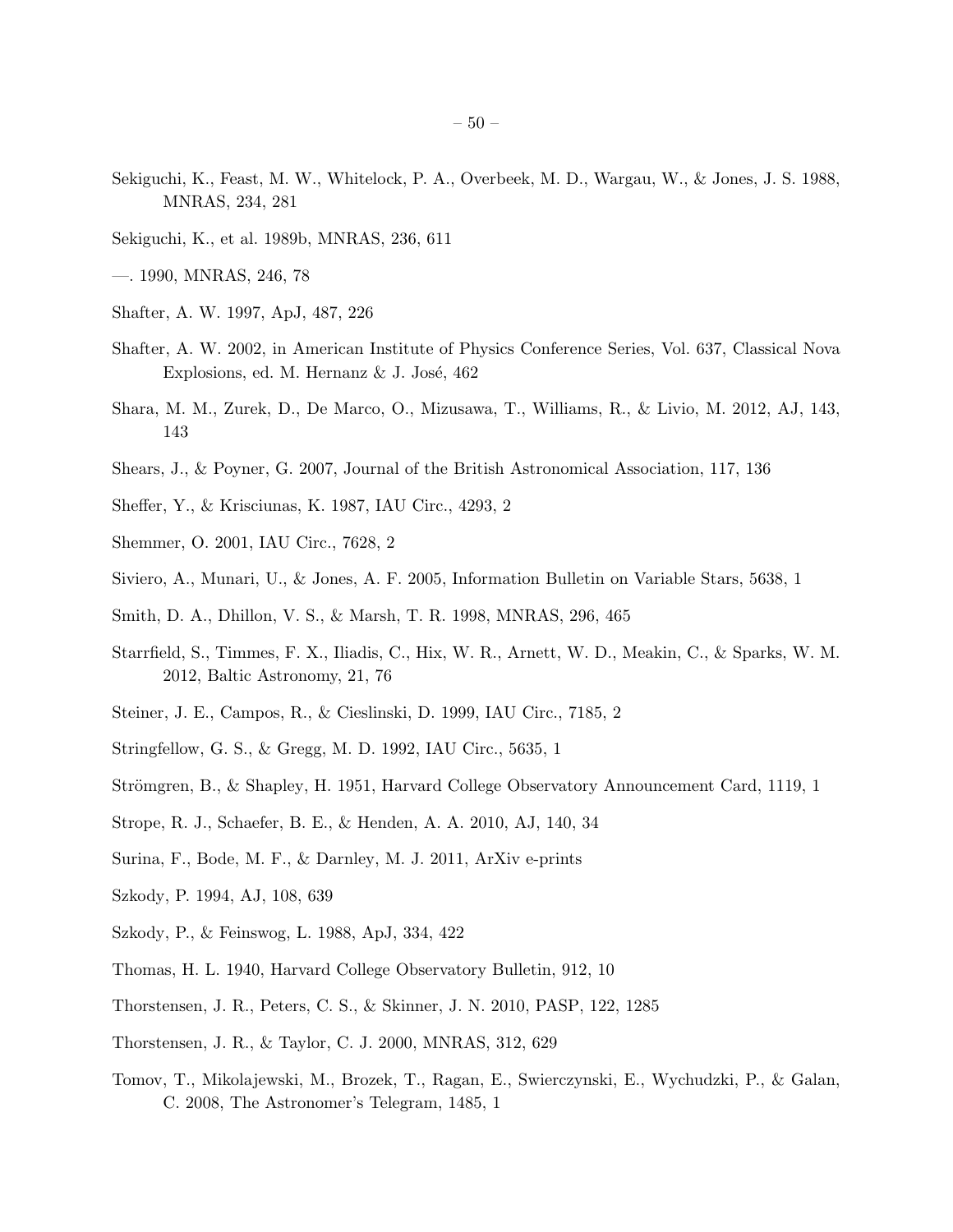<span id="page-51-12"></span>Tomov, T., Moro, D., & Munari, U. 1999, IAU Circ., 7225, 1

- <span id="page-51-0"></span>Townsley, D. M. 2008, in Astronomical Society of the Pacific Conference Series, Vol. 401, Astronomical Society of the Pacific Conference Series, ed. A. Evans, M. F. Bode, T. J. O'Brien, & M. J. Darnley, 131
- <span id="page-51-8"></span>Truran, J. W., & Livio, M. 1986, ApJ, 308, 721
- <span id="page-51-20"></span>Vanlandingham, K., Wagner, R. M., & Starrfield, S. G. 2001, IAU Circ., 7696, 3
- <span id="page-51-7"></span>Venturini, C. C., Rudy, R. J., Lynch, D. K., Mazuk, S., & Puetter, R. C. 2002, AJ, 124, 3009
- <span id="page-51-5"></span>Vidal, N. V., & Rodgers, A. W. 1974, PASP, 86, 26
- <span id="page-51-10"></span>Wagner, R. M., Bertram, R., & Starrfield, S. G. 1990, IAU Circ., 5006, 1
- <span id="page-51-19"></span>—. 2000, IAU Circ., 7363, 1
- <span id="page-51-17"></span>Wagner, R. M., & Starrfield, S. G. 1991, IAU Circ., 5243, 1
- <span id="page-51-18"></span>Wagner, R. M., Vandlandingham, K. M., & King, N. 1994, IAU Circ., 6002, 1
- <span id="page-51-2"></span>Walter, F. M., & Battisti, A. 2011, in Bulletin of the American Astronomical Society, Vol. 43, American Astronomical Society Meeting Abstracts #217, 338.11
- <span id="page-51-6"></span>Webbink, R. F., Livio, M., Truran, J. W., & Orio, M. 1987, ApJ, 314, 653
- <span id="page-51-3"></span>Weight, A., Evans, A., Naylor, T., Wood, J. H., & Bode, M. F. 1994, MNRAS, 266, 761
- <span id="page-51-16"></span>Weller, W. G., & Heathcote, S. R. 1988, IAU Circ., 4594, 1
- <span id="page-51-15"></span>Wellmann, P. 1951, ZAp, 29, 112
- <span id="page-51-14"></span>Whitney, B. A., & Clayton, G. C. 1989, AJ, 98, 297
- <span id="page-51-1"></span>Williams, R. E. 1993, in Frontiers of Astronomy in 1990s. Proc. Workshop held in Beijing, 30 Oct-6 Nov. 1992, Ed. Li Qibin, 127-137 (1993), 127–137
- <span id="page-51-9"></span>Williams, R. E., Hamuy, M., Phillips, M. M., Heathcote, S. R., Wells, L., & Navarrete, M. 1991, ApJ, 376, 721
- <span id="page-51-13"></span>Woudt, P. A., & Warner, B. 2003, MNRAS, 340, 1011
- <span id="page-51-11"></span>Wyse, A. B. 1940, Publications of Lick Observatory, 14, 93
- <span id="page-51-22"></span>Yamaoka, H., & Fujii, M. 2005, IAU Circ., 8506, 3
- <span id="page-51-21"></span>Yamaoka, H., Itagaki, K., & Fujii, M. 2004, IAU Circ., 8381, 3
- <span id="page-51-4"></span>Yamaoka, H., et al. 2009, IAU Circ., 9098, 1